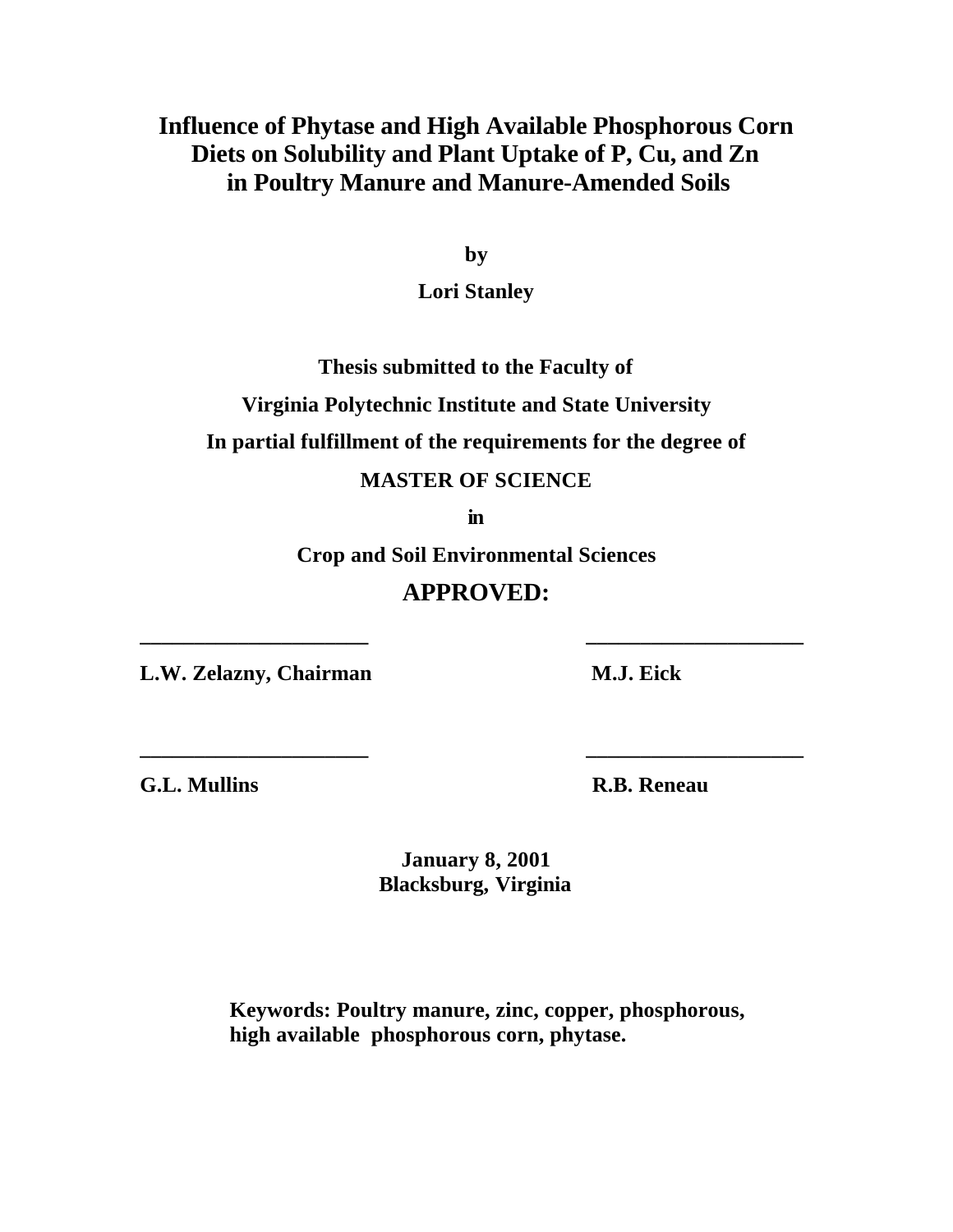### **Influence of Phytase and High Available Phosphorous Corn Diets on Solubility and Plant Uptake of P, Cu, and Zn in Poultry Manure and Manure-Amended Soils**

Lori Stanley

### (ABSTRACT)

Poultry manure is a useful nutrient source but recently it has raised environmental concern due to possible P movement from P saturated soils to waterbodies. This study was conducted to determine the effects of using phytase and high available phosphorous corn diets on the solubility and plant uptake of P, Cu, and Zn in poultry manure and soils amended with manure. Five diet treatments were used in the study: 1) normal phytic acid corn and 0.135% inorganic P (NPA), 2) normal phytic acid corn, 600 units phytase, and 0.135% inorganic P (NPA+Phytase), 3) normal phytic acid corn and 0.345% inorganic P (NPA+P), 4) high available phosphorous corn and 0.135% inorganic P (HAP), 5) high available phosphorous corn, 600 units phytase, and 0.135% inorganic P (HAP+Phytase). The NPA+P diet and NPA+Phytase diets are most similar to the conventional and alternative phytase supplemented diets currently used commercially. Three Virginia soils (Groseclose, Cecil, Mahan) were amended with manure from the diet treatments at rates of 25 and 50 g/kg and P and Cu were extracted with 0.01 M CaCl<sub>2</sub> and Mehlich III extractant after incubation periods of 6 and 12 months. Corn was grown in a greenhouse experiment using these same Virginia soils and sand amended with 8.96 Mg/ha poultry manure from each of the five diet treatments. Poultry manure was nonsequentially extracted for determination of P, Cu, and Zn fractions. Comparing the alternative NPA+Phytase, HAP, and HAP+Phytase treatments to the conventional  $NPA+P$  treatment on an N- (nitrogen) basis all reduced both  $CaCl<sub>2</sub>$  and Mehlich IIIsoluble P concentrations ( $P<0.05$ ). Comparing these same treatments on a P-basis increased P extracted with  $CaCl<sub>2</sub> 24$ , 26, and 37%, respectively, and P extracted with Mehlich III P 5, 4, and 9%, respectively (P<0.05). The alternative NPA+Phytase and HAP+Phytase treatments increased water-soluble Cu compared to the conventional NPA+P on both a N- and P-basis, while no differences were observed in Mehlich III solubility between these treatments ( $P<0.05$ ). The alternative NPA+Phytase treatment did not differ in P and Cu in corn tissue or plant uptake when compared to the NPA or NPA+P (N- or P-basis) treatments. No difference in Zn in corn tissue was observed between these treatments on a N-basis, while NPA+Phytase was higher on a P-basis. Plant uptake of Zn was higher in the NPA+Phytase treatment compared to the NPA+P treatment on both a N- and P-basis. Addition of phytase reduced P solubility from all reagents except for CaCl<sub>2</sub> (P<0.05). Replacing the conventional NPA+P treatment for the alternative NPA+Phytase treatment resulted in higher Cu concentrations for all reagents except for K-pyrophosphate and nitric acid. This same replacement increased Zn extracted by water,  $CaCl<sub>2</sub>$ , and  $CaNO<sub>3</sub>$ , while it reduced Zn extracted by HCl, acetic acid, PbNO<sub>3</sub>, K-pyrophosphate, and  $NH_4$ -oxalate in the light. The use of phytase decreased P solubility from manure amended soils when treatments are compared on an equal N-basis, and increased P solubility when compared on an equal P-basis. No effect on plant uptake of P or Cu occurred from the NPA+Phytase treatment.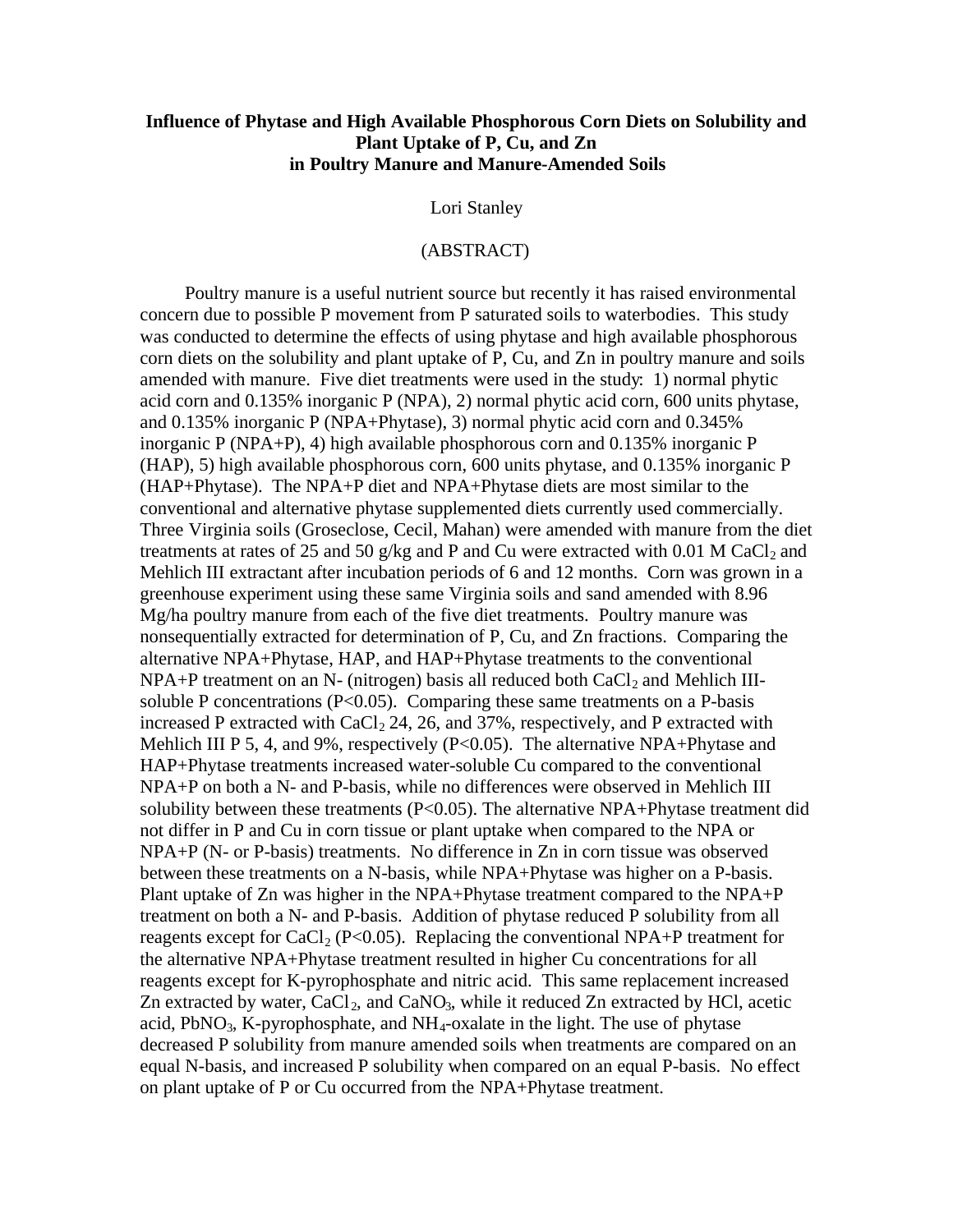#### **ACKNOWLEDGEMENTS**

 I would like to first thank Dr. Lucian Zelazny for his guidance and support during my time spent at Virginia Tech. I admire him for his patience and gentle way of pushing his students along. I am also thankful to Dr. Ray Reneau, Dr. Matt Eick, and Dr. Greg Mullins for their help on this project and service on my committee.

 I am indebted to Christophe Lawrence for his knowledge and advice. Without his guidance, I could not have completed this project. I would also like to thank Jarrod Miller for his friendship and for his volunteer hours in the lab on many occasions. I am grateful to have had Ryan Reed as an office partner and friend over the past two years, who has also offered much help. Both of these guys have prepared me for so much more than I could have ever imagined during my stay at Virginia Tech. I wish to express my sincere thanks to Athena Van Lear for her assistance with this project and for the many lunchtime chats we shared. She is a wonderful friend. Many thanks to Hubert Walker for his assistance in the lab and willingness to always give a helping hand. I also wish to thank W.T. Price for his support during this project.

 I would like to express my appreciation to the U.S. Poultry and Egg Association for financial support.

 I offer many thanks to my wonderful family. My parents have given me love and support, not only for the duration of my studies at Virginia Tech, but more importantly for the past twenty-six years. I thank my loving husband, Wess, for his patience, encouragement, and taking over many duties at home over the past two years. He is a wonderful person who I am grateful to have by my side. Most of all, I thank God for giving me this challenging opportunity and for His guidance along the way.

iii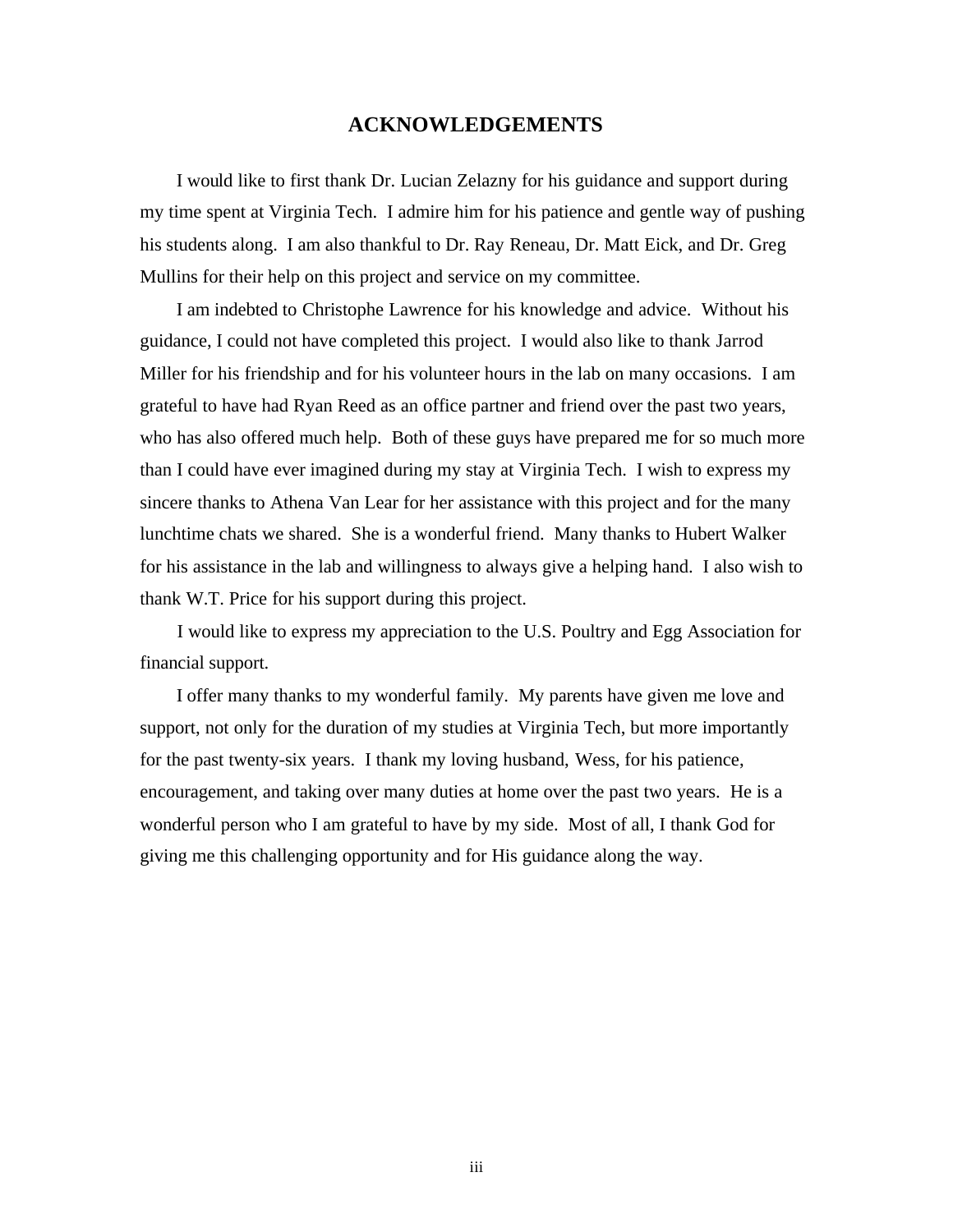# **TABLE OF CONTENTS**

| Confined animal feeding operations, P disposal problems, and the need for action3<br>1.2.1.<br>1.2.2.<br>1.2.3.<br>1.2.4.<br>1.2.5.<br>Phytase and HAP related studies of Cu and Zn solubility in manure and manure amended<br>1.2.6.<br>1.2.7.<br>2.2.1<br>2.2.2.<br>2.2.3.<br>2.2.4.<br>2.2.5.<br>2.2.6.<br>2.2.7.<br>2.3.1.<br>2.3.2.<br>2.3.3.<br>Effects of Incubation Time, Manure Application Rate, and Soil Type 46<br>2.3.4.<br>2.3.5.<br>Effects of Incubation Time, Manure Application Rate, and Soil Type55<br>2.3.6.<br>2.3.7.<br>2.3.8.<br>2.4.1. |
|-----------------------------------------------------------------------------------------------------------------------------------------------------------------------------------------------------------------------------------------------------------------------------------------------------------------------------------------------------------------------------------------------------------------------------------------------------------------------------------------------------------------------------------------------------------------|
|                                                                                                                                                                                                                                                                                                                                                                                                                                                                                                                                                                 |
|                                                                                                                                                                                                                                                                                                                                                                                                                                                                                                                                                                 |
|                                                                                                                                                                                                                                                                                                                                                                                                                                                                                                                                                                 |
|                                                                                                                                                                                                                                                                                                                                                                                                                                                                                                                                                                 |
|                                                                                                                                                                                                                                                                                                                                                                                                                                                                                                                                                                 |
|                                                                                                                                                                                                                                                                                                                                                                                                                                                                                                                                                                 |
|                                                                                                                                                                                                                                                                                                                                                                                                                                                                                                                                                                 |
|                                                                                                                                                                                                                                                                                                                                                                                                                                                                                                                                                                 |
|                                                                                                                                                                                                                                                                                                                                                                                                                                                                                                                                                                 |
|                                                                                                                                                                                                                                                                                                                                                                                                                                                                                                                                                                 |
|                                                                                                                                                                                                                                                                                                                                                                                                                                                                                                                                                                 |
|                                                                                                                                                                                                                                                                                                                                                                                                                                                                                                                                                                 |
|                                                                                                                                                                                                                                                                                                                                                                                                                                                                                                                                                                 |
|                                                                                                                                                                                                                                                                                                                                                                                                                                                                                                                                                                 |
|                                                                                                                                                                                                                                                                                                                                                                                                                                                                                                                                                                 |
|                                                                                                                                                                                                                                                                                                                                                                                                                                                                                                                                                                 |
|                                                                                                                                                                                                                                                                                                                                                                                                                                                                                                                                                                 |
|                                                                                                                                                                                                                                                                                                                                                                                                                                                                                                                                                                 |
|                                                                                                                                                                                                                                                                                                                                                                                                                                                                                                                                                                 |
|                                                                                                                                                                                                                                                                                                                                                                                                                                                                                                                                                                 |
|                                                                                                                                                                                                                                                                                                                                                                                                                                                                                                                                                                 |
|                                                                                                                                                                                                                                                                                                                                                                                                                                                                                                                                                                 |
|                                                                                                                                                                                                                                                                                                                                                                                                                                                                                                                                                                 |
|                                                                                                                                                                                                                                                                                                                                                                                                                                                                                                                                                                 |
|                                                                                                                                                                                                                                                                                                                                                                                                                                                                                                                                                                 |
|                                                                                                                                                                                                                                                                                                                                                                                                                                                                                                                                                                 |
|                                                                                                                                                                                                                                                                                                                                                                                                                                                                                                                                                                 |
|                                                                                                                                                                                                                                                                                                                                                                                                                                                                                                                                                                 |
|                                                                                                                                                                                                                                                                                                                                                                                                                                                                                                                                                                 |
|                                                                                                                                                                                                                                                                                                                                                                                                                                                                                                                                                                 |
|                                                                                                                                                                                                                                                                                                                                                                                                                                                                                                                                                                 |
|                                                                                                                                                                                                                                                                                                                                                                                                                                                                                                                                                                 |
|                                                                                                                                                                                                                                                                                                                                                                                                                                                                                                                                                                 |
|                                                                                                                                                                                                                                                                                                                                                                                                                                                                                                                                                                 |
| 2.4.2.<br>Effect of phytase supplementation on water solubility and plant availability of Cu 69                                                                                                                                                                                                                                                                                                                                                                                                                                                                 |
| Effect of HAP substitution on water solubility and plant availability of P and Cu 70<br>2.4.3.<br>2.4.4.                                                                                                                                                                                                                                                                                                                                                                                                                                                        |
|                                                                                                                                                                                                                                                                                                                                                                                                                                                                                                                                                                 |
|                                                                                                                                                                                                                                                                                                                                                                                                                                                                                                                                                                 |
|                                                                                                                                                                                                                                                                                                                                                                                                                                                                                                                                                                 |
|                                                                                                                                                                                                                                                                                                                                                                                                                                                                                                                                                                 |
|                                                                                                                                                                                                                                                                                                                                                                                                                                                                                                                                                                 |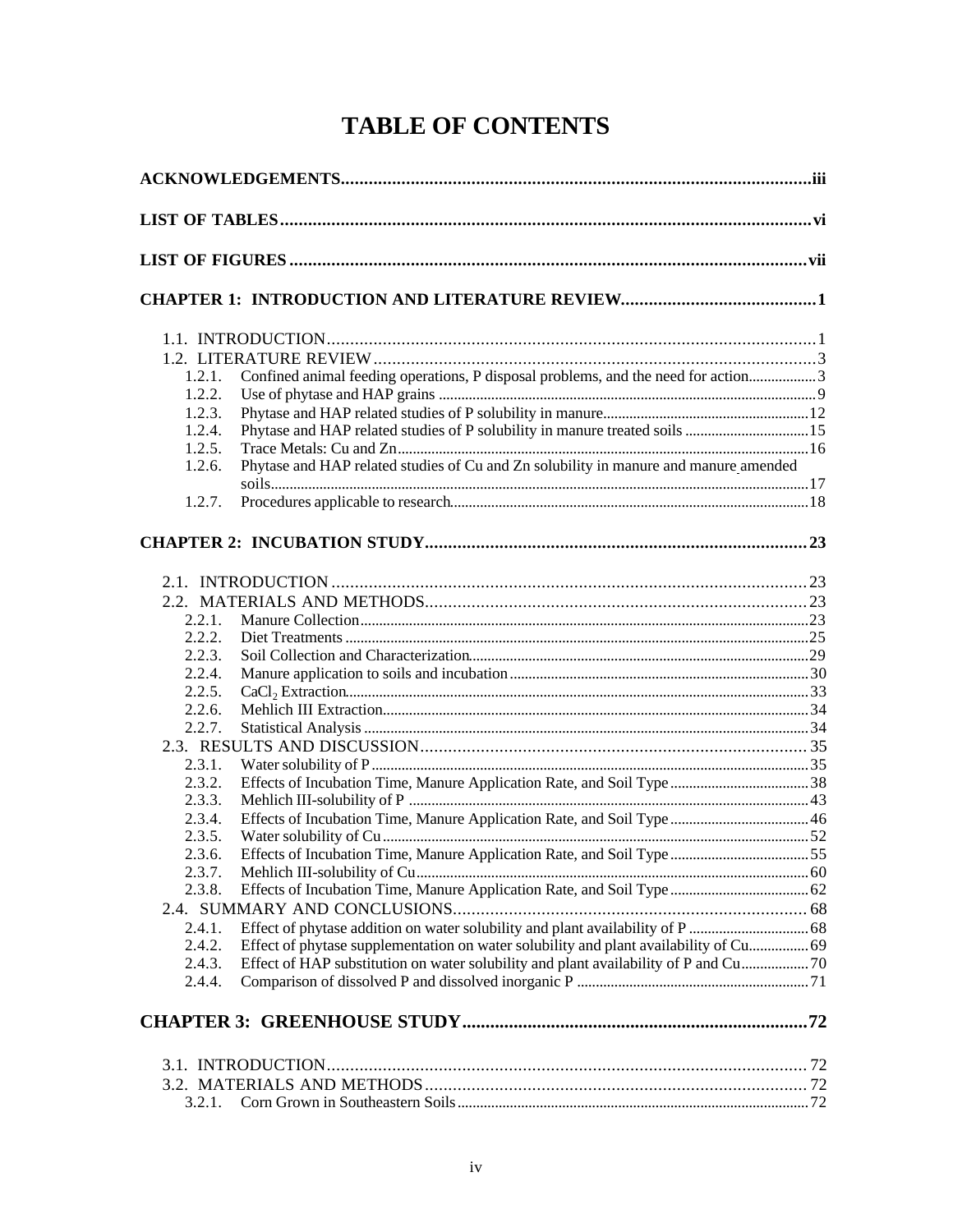| 3.2.2.           |                                                                                   |  |
|------------------|-----------------------------------------------------------------------------------|--|
| 3.2.3.           |                                                                                   |  |
| 3.2.4.           |                                                                                   |  |
| 3.2.5.           |                                                                                   |  |
| 3.2.6.           |                                                                                   |  |
|                  |                                                                                   |  |
| 3.3.1.           |                                                                                   |  |
| 3.3.2.           |                                                                                   |  |
| 3.3.3.           |                                                                                   |  |
| 3.3.4.           |                                                                                   |  |
| 3.3.5.           |                                                                                   |  |
| 3.3.6.           |                                                                                   |  |
| 3.3.7.           |                                                                                   |  |
| 3.3.8.<br>3.3.9. |                                                                                   |  |
|                  |                                                                                   |  |
|                  |                                                                                   |  |
|                  |                                                                                   |  |
|                  |                                                                                   |  |
|                  | 3.4.1. Effect of Phytase Supplementation on Corn Grown in Southeastern Soils  105 |  |
| 3.4.2.           |                                                                                   |  |
| 3.4.3.           |                                                                                   |  |
|                  |                                                                                   |  |
|                  |                                                                                   |  |
|                  |                                                                                   |  |
|                  |                                                                                   |  |
|                  |                                                                                   |  |
|                  |                                                                                   |  |
|                  |                                                                                   |  |
|                  |                                                                                   |  |
|                  |                                                                                   |  |
|                  |                                                                                   |  |
|                  |                                                                                   |  |
|                  |                                                                                   |  |
|                  |                                                                                   |  |
|                  |                                                                                   |  |
|                  |                                                                                   |  |
|                  |                                                                                   |  |
|                  |                                                                                   |  |
|                  |                                                                                   |  |
|                  |                                                                                   |  |
|                  |                                                                                   |  |
|                  |                                                                                   |  |
| 5.1.1.           |                                                                                   |  |
| 5.1.2.           |                                                                                   |  |
| 5.1.3.           |                                                                                   |  |
|                  |                                                                                   |  |
|                  |                                                                                   |  |
|                  |                                                                                   |  |
|                  |                                                                                   |  |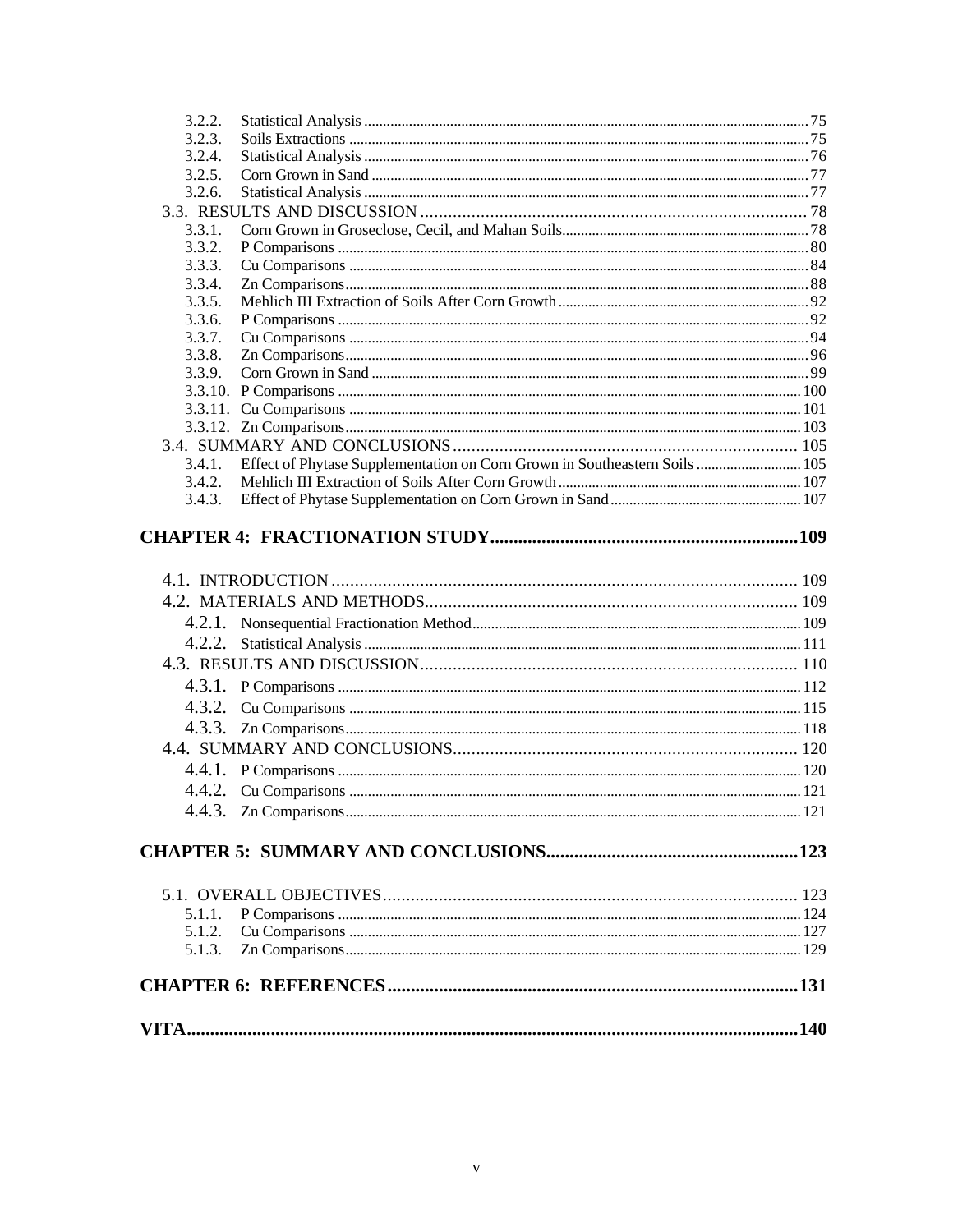# **LIST OF TABLES**

### **CHAPTER 2**

|           | Table 2.7. Table 2.7. Water-soluble P concentrations extracted from manure amended soils for<br>all three Virginia soil types, application rates $(25 \text{ and } 50 \text{ g/kg})$ and incubation |  |
|-----------|-----------------------------------------------------------------------------------------------------------------------------------------------------------------------------------------------------|--|
| Table 2.8 | Mehlich III-soluble P concentrations extracted from manure amended soils for<br>all three soil types, application rates (25 and 50 $g/kg$ ) after 6 months and one year                             |  |
|           | Table 2.9. Water-soluble Cu concentrations extracted from manure amended soils for all<br>three soil types, manure application rates (25 and 50 g/kg), and 6 months and                             |  |
|           | Table 2.10. Mehlich III-soluble Cu concentrations extracted from manure amended soils for all<br>soil types, application rates (25 and 50 $g/kg$ ), and 6 months and one year                       |  |

### **CHAPTER 3**

### **CHAPTER 4**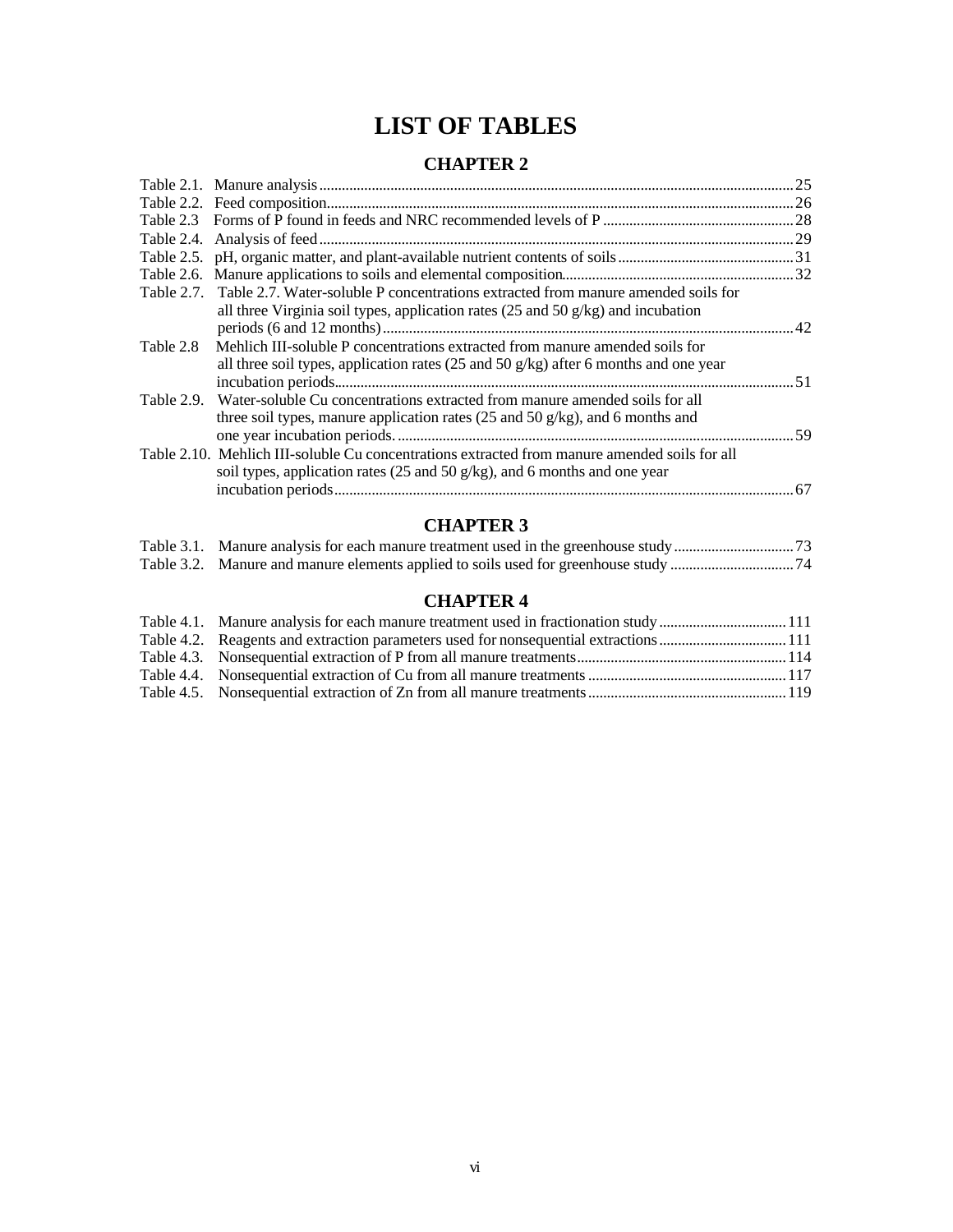# **LIST OF FIGURES**

### **CHAPTER 2**

| Figure 2.1. | Water-soluble P extracted from manure amended soils averaged across all three<br>Virginia soils, incubation times (4 and 28 days, 6 and 12 months), and manure             |  |
|-------------|----------------------------------------------------------------------------------------------------------------------------------------------------------------------------|--|
| Figure 2.2. | Comparison of water-soluble P concentrations from soils amended with NPA+P<br>and NPA+Phytase manure treatments averaged across three Virginia soils,                      |  |
|             | application rates (25 and 50 gkg) and incubation periods (4 and 28 days,                                                                                                   |  |
| Figure 2.3. | Effects of incubation time on water-soluble P concentrations extracted from                                                                                                |  |
|             | manure amended soils averaged across application rates (25 and 50 g/kg) and                                                                                                |  |
|             |                                                                                                                                                                            |  |
| Figure 2.4. | Effect of manure application rate on water-solubility of P averaged across all three                                                                                       |  |
|             |                                                                                                                                                                            |  |
| Figure 2.5. | Effect of soil type on water-solubility of P averaged across all application rates                                                                                         |  |
|             |                                                                                                                                                                            |  |
| Figure 2.6. | Ortho-P and ICP comparison of water-soluble P extracted from manure amended                                                                                                |  |
|             | soils averaged across three Virginia soils, application rates, incubation times  43                                                                                        |  |
| Figure 2.7. | Mehlich III-soluble P extracted from manure amendes soils averaged across all                                                                                              |  |
|             | three Virginia soils, incubation times (4 and 28 days, 6 and 12 months), and manure                                                                                        |  |
|             | application                                                                                                                                                                |  |
| Figure 2.8  | .Comparison of Mehlich III-soluble P concentrations from soils amended with                                                                                                |  |
|             | NPA+P and NPA+Phytase manure treatments averaged across all three Virginia                                                                                                 |  |
|             | soils, incubation periods (4 and 28 days, 6 and 12 months), and application                                                                                                |  |
|             |                                                                                                                                                                            |  |
| Figure 2.9. | Effects of incubation time on Mehlich III-soluble P concentrations extracted from                                                                                          |  |
|             | manure amended soils averaged across all three Virginia soils and manure application                                                                                       |  |
|             |                                                                                                                                                                            |  |
|             | Figure 2.10. Effect of manure application rate on Mehlich III-solubility of P extracted from                                                                               |  |
|             | manure amended soils averaged across all three Virginia soils and incubation                                                                                               |  |
|             |                                                                                                                                                                            |  |
| Figure 2.11 | Effect of soil type on Mehlich III-solubility of P extracted from manure amended                                                                                           |  |
|             | soils averaged across all application rates (25 and 50 g/kg) and incubation periods                                                                                        |  |
|             |                                                                                                                                                                            |  |
|             | Figure 2.12. Ortho-P and ICP comparison of Mehlich III-soluble P extracted from manure<br>amended soils averaged across all three Virginia soils, manure application rates |  |
|             |                                                                                                                                                                            |  |
|             | Figure 2.13. Water-soluble Cu averaged across all three Virginia soils, incubation periods                                                                                 |  |
|             | $(4 \text{ and } 28 \text{ days}, 6 \text{ and } 12 \text{ months})$ and manure application rates $(25 \text{ and } 50 \text{ g/kg})$ 53                                   |  |
|             | Figure 2.14. Comparison of water-soluble Cu concentrations extracted from soils amended with NPA+P                                                                         |  |
|             | and NPA+Phytase manure treatments averaged across incubation periods (4 and 28 days,                                                                                       |  |
|             |                                                                                                                                                                            |  |
|             | Figure 2.15. Effects of incubation time on water-soluble Cu concentrations extracted from                                                                                  |  |
|             | manure amended soils averaged across three Virginia soils and application rates                                                                                            |  |
|             |                                                                                                                                                                            |  |
|             | Figure 2.16. Effect of manure application rate on water-solubility of Cu extracted from manure                                                                             |  |
|             | amended soils averaged across all three Virginia soils and incubation periods                                                                                              |  |
|             |                                                                                                                                                                            |  |
|             | Figure 2.17. Effect of soil type on water-solubility of Cu extracted from manure amended soils                                                                             |  |
|             | averaged across all manure application rates $(25 \text{ and } 50 \text{ g/kg})$ and incubation periods                                                                    |  |
|             | Figure 2.18. Mehlich III-soluble Cu concentrations extracted from manure amended soils averaged                                                                            |  |
|             | across all three Virginia soils, incubation times (4 and 28 days, 6 and 12 months),                                                                                        |  |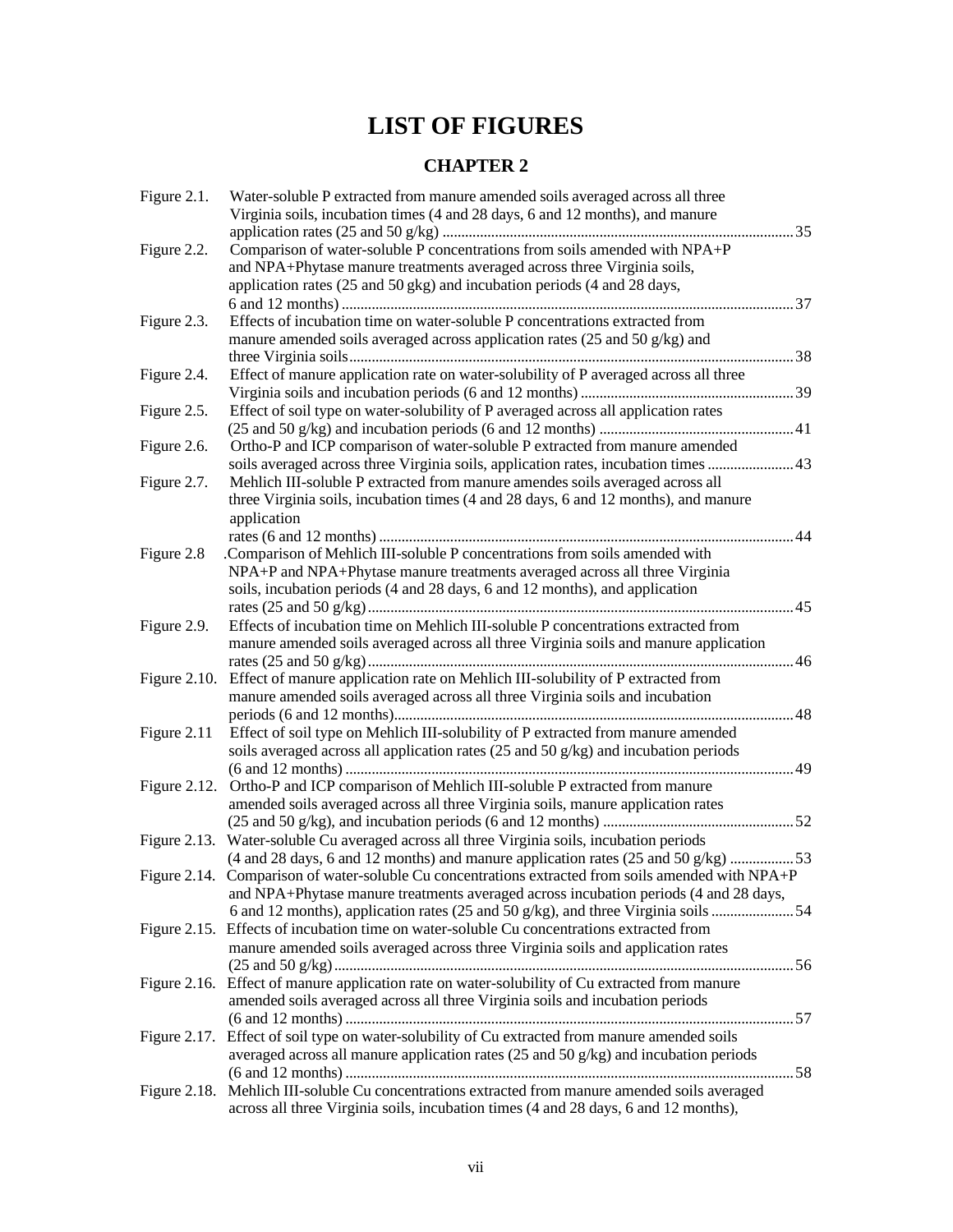## **CHAPTER 3**

| Figure 3.1.  | Corn tissue dry weights from corn grown in all three Virginia soils amended with                 |  |
|--------------|--------------------------------------------------------------------------------------------------|--|
| Figure 3.2.  | Corn tissue dry weights from corn grown in Mahan, Groseclose, and Cecil soils                    |  |
| Figure 3.3.  | Phosphorous in corn tissue from corn grown in three Virginia soils amended with 8.96             |  |
| Figure 3.4.  | Phosphorous in corn tissue from corn grown in Cecil, Groseclose, and Mahan soils                 |  |
| Figure 3.5.  | Plant uptake of P from corn grown in three Virginia soils amended with 8.96                      |  |
| Figure 3.6.  | Plant uptake of P from corn grown in Groseclose, Cecil, and Mahan soils amended with             |  |
| Figure 3.7.  | Copper in corn tissue from corn grown in three Virginia soils amended with 8.96                  |  |
| Figure 3.8.  | Copper in corn tissue from corn grown in Cecil, Groseclose, and Mahan soils amended              |  |
| Figure 3.9.  | Plant uptake of Cu from corn grown in three Virginia soils amended with 8.96 Mg/ha               |  |
|              | Figure 3.10. Plant uptake of Cu from corn grown in Groseclose, Cecil, and Mahan soils amended    |  |
|              | Figure 3.11. Zn in corn tissue from corn grown in three Virginia soils amended with 8.96         |  |
|              | Figure 3.12. Zn in corn tissue from corn grown in Cecil, Groseclose, and Mahan soils amended     |  |
|              | Figure 3.13. Plant uptake of Zn from corn grown in three Virginia soils amended with 8.96        |  |
|              | Figure 3.14. Plant uptake of Zn from corn grown in Groseclose, Cecil, and Mahan soils amended    |  |
|              | Figure 3.15. Mehlich III-extractable P extracted from three Virginia soils amended with 8.96     |  |
|              | Figure 3.16. Mehlich III-extractable P extracted from Groseclose, Cecil, and Mahan soils amended |  |
| Figure 3.17. | Mehlich III-extractable Cu extracted from three Virginia soils amended with 8.96                 |  |
| Figure 3.18. | Mehlich III-extractable Cu extracted from Groseclose, Cecil, and Mahan soils                     |  |
| Figure 3.19. | Mehlich III-extractable Zn extracted from three Virginia soils amended with                      |  |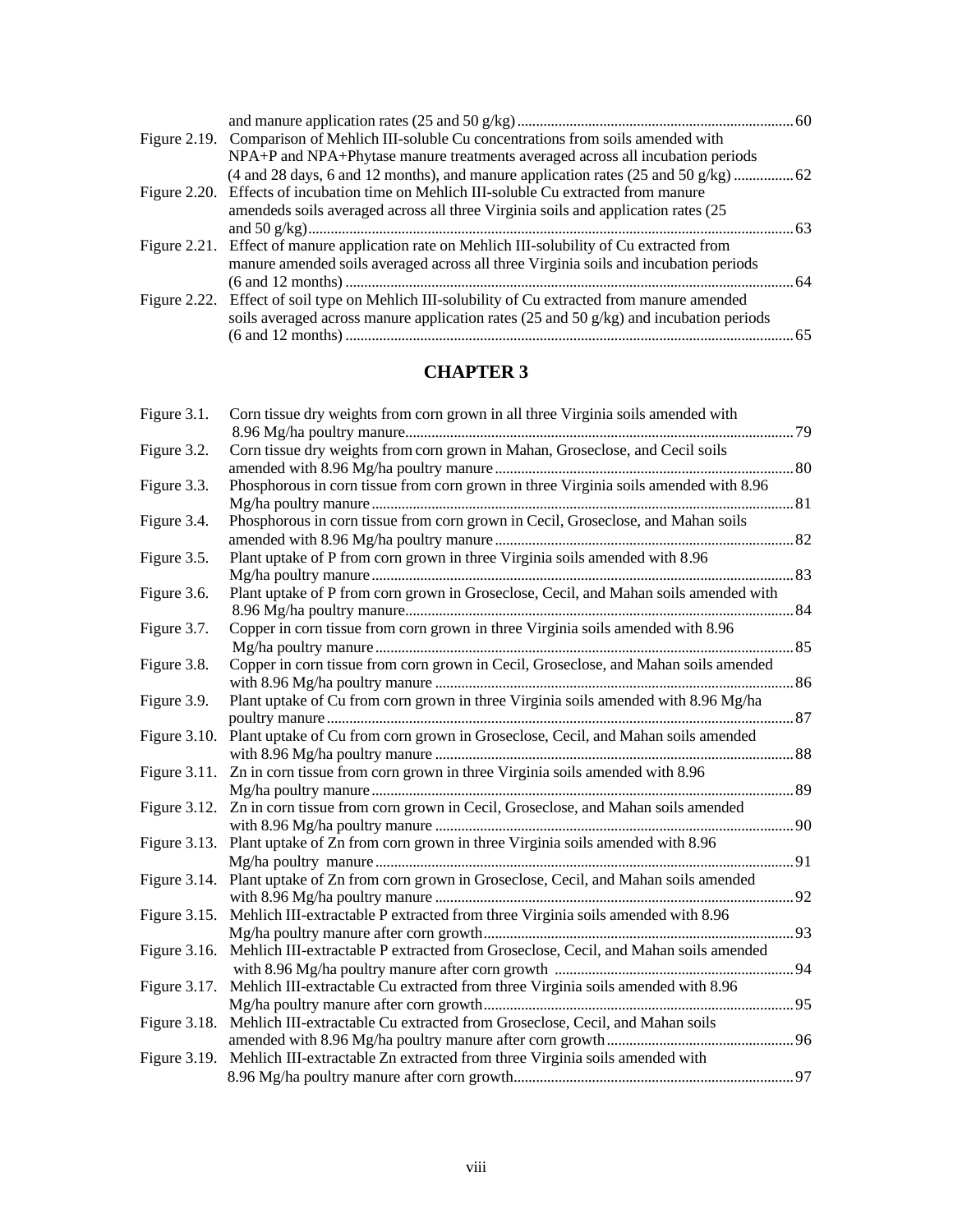| Figure 3.20. Mehlich III-extractable Zn extracted from Groseclose, Cecil, and Mahan soils         |  |
|---------------------------------------------------------------------------------------------------|--|
|                                                                                                   |  |
| Figure 3.21. Corn tissue dry weights for corn grown in sand amended with 2.24 Mg/ha               |  |
|                                                                                                   |  |
| Figure 3.22. Phosphorous in corn tissue grown in sand amended with 2.24 Mg/ha poultry manure  100 |  |
| Figure 3.23. Phosphorous uptake by corn grown in sand amended with 2.24 Mg/ha poultry manure  101 |  |
|                                                                                                   |  |
| Figure 3.25. Copper uptake by corn grown in sand amended with 2.24 Mg/ha poultry manure  103      |  |
|                                                                                                   |  |
| Figure 3.27. Zn uptake by corn grown in sand amended with 2.24 Mg/ha poultry manure 105           |  |
|                                                                                                   |  |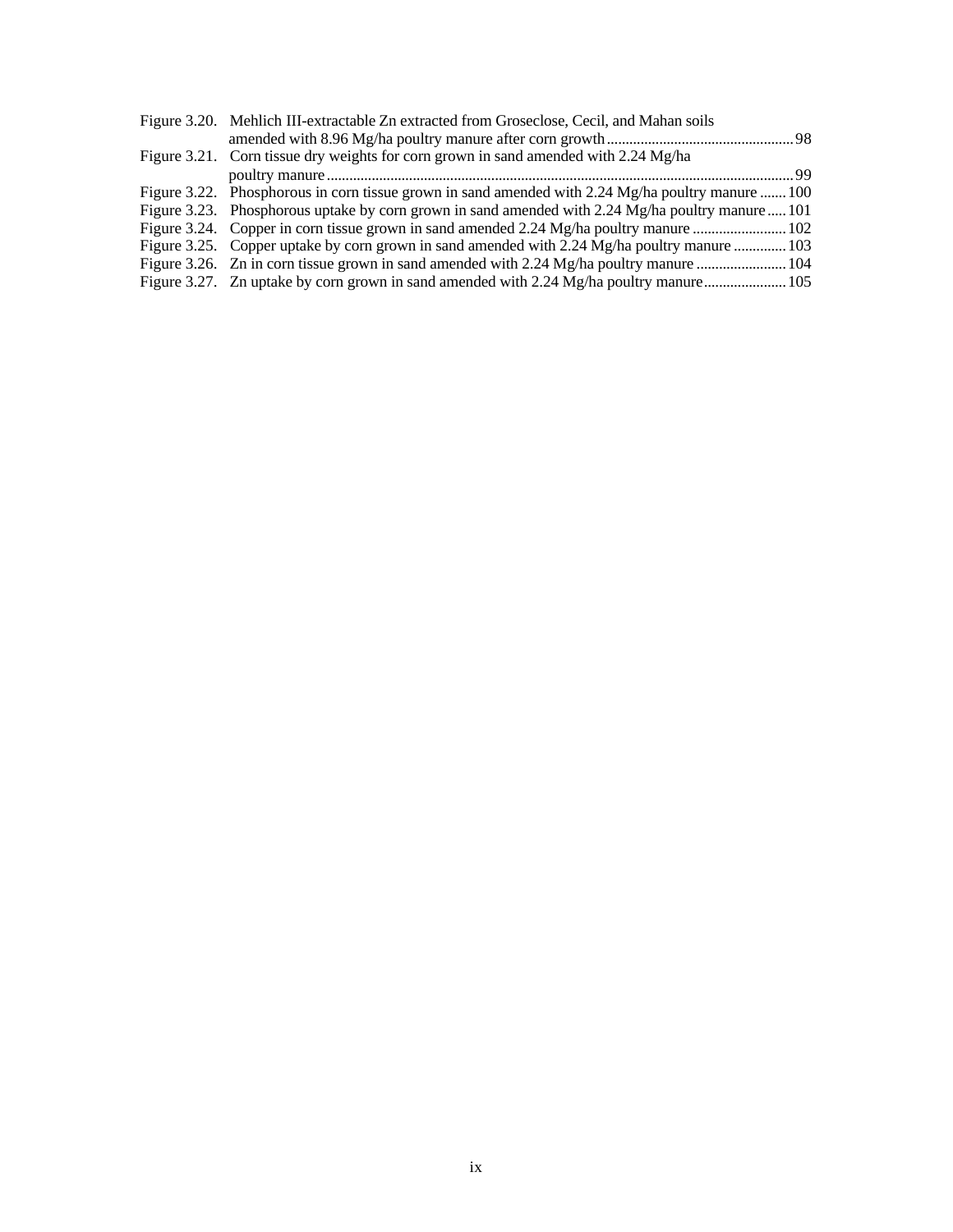### **Chapter 1: Introduction and Literature Review**

#### 1.1. INTRODUCTION

 Confined animal feeding operations have increased in popularity and have resulted in high manure application rates to agricultural land surrounding these operations. Manure applications are currently based on the nitrogen (N) needs of the crop, which have saturated soils with excessive concentrations of phosphorous (P), since the ratio of N to P in manure is considerably higher than that taken up by crops. Virginia will be required to restrict poultry waste applications to the expected P needs of the crop in 2001, which further heightens the poultry manure disposal problem. The use of phytase as a feed additive in poultry diets is becoming a widely used practice for reducing concentrations of P excreted in manure. Phytase is a cost-effective method known to reduce P excretion without affecting bird health or performance. However, many questions remain to be answered with the use of phytase. For example, does the use of phytase as a feed additive alter the chemical form of P in manure and manure-amended soils? Even more importantly it is critical to ask, is the P that remains in the manure in a form more susceptible to runoff and contributing to the P enrichment of surface waters, instead of serving to control this environmental problem? With the use of phytase becoming widespread, it is also important to determine any changes that could occur after applications are made to soil, and also on plant uptake of P, and crop yield. These same questions regarding any changes that may occur in P also apply to copper (Cu) and zinc (Zn). Though P is now the nutrient of concern, continued applications of manure could lead to toxicity from Cu and Zn. The use of high available P (HAP) corn (zea mays) in poultry diets as an effective means of reducing P excretion in manure is currently being researched and could be introduced into the poultry industry in the near future. A secondary objective of this study was to evaluate changes in P, Cu, and Zn solubility in manure and manure-amended soils from the use of HAP corn, and to determine the effects on crop uptake of these nutrients and crop yield. A previous study conducted by Lawrence (2000) sought to assess the impact of phytase and HAP corn on P, Cu, and Zn solubility in manure and changes in these elements that may have taken place in soils amended with manure over a short time period. This research continues that of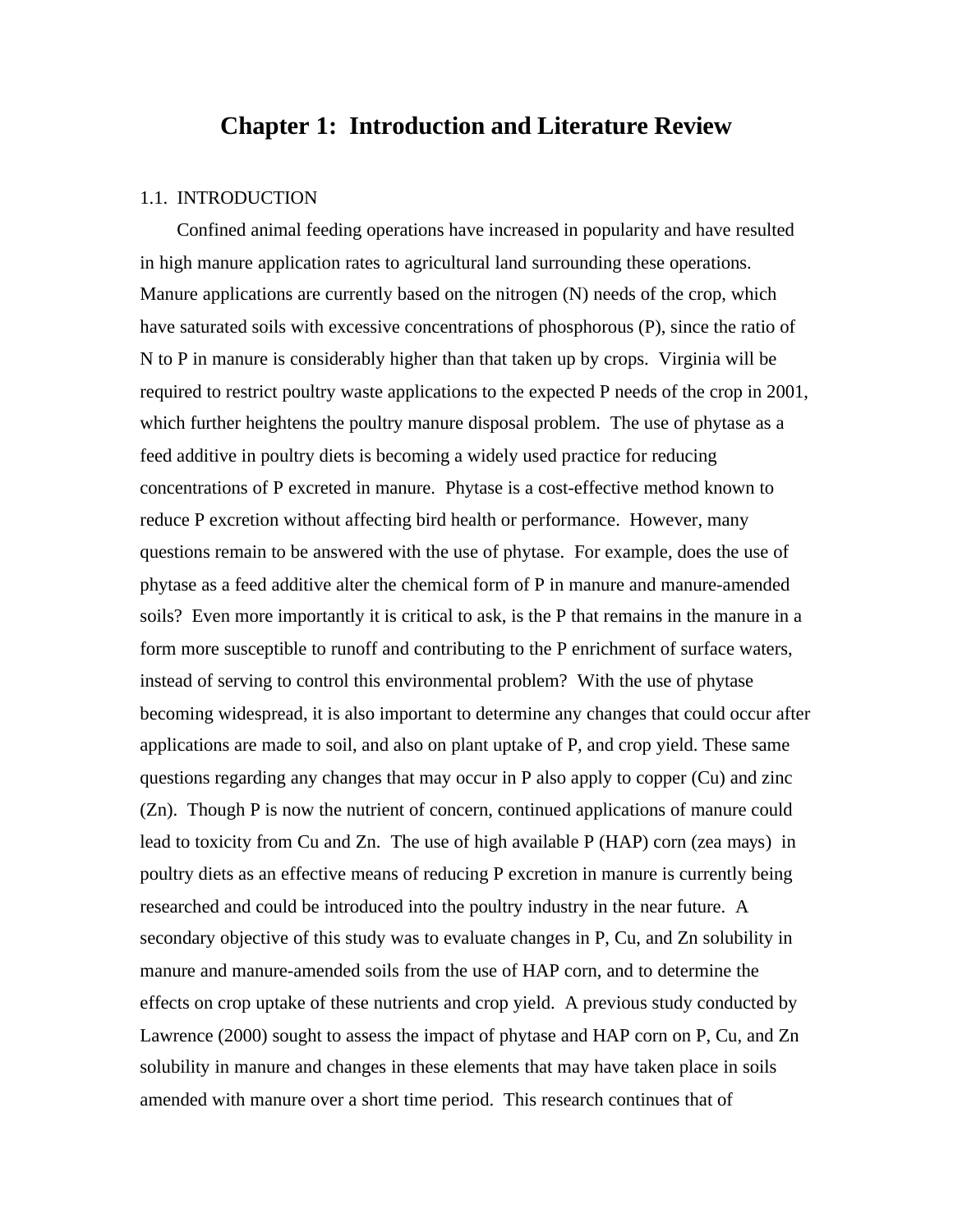Lawrence's objectives for a longer time period as well as examining yield and uptake of P, Cu, and Zn in a greenhouse experiment from soils amended with poultry manure. Another objective was to fractionate poultry manure to determine elemental fractions of P, Cu, and Zn.

Five diet treatments were used in this study from manure collected from a feeding trial in the Department of Animal and Poultry Sciences and are as follows: A baseline diet serving as the control deficient in inorganic P (NPA), a conventional diet supplemented with inorganic P (NPA+P), an alternative diet supplemented with phytase (NPA+Phytase), an alternative diet using high available P corn in place of normal phytic acid corn (HAP), and HAP corn supplemented with phytase (HAP+Phytase).

- Objective 1: Determine effects of using phytase on P solubility in soils amended with manure at a period of six months and one year, which extends the 4 day and 28 day incubation studies conducted by Lawrence (2000). Secondary objectives were to determine effects of HAP corn substitution on P solubility in manure-amended soils, and to determine the effects of both phytase and HAP substitution on Cu solubility in manure-amended soils.
- Objective 2: Evaluate the effects of phytase supplementation in turkey (Meleagris gallopavo) rations on P, Cu, and Zn uptake and crop yield from corn grown in a greenhouse experiment in soils and sand amended with poultry manure.
- Objective 3: Fractionate P, Cu, and Zn in poultry manure to determine any changes in these elements from the use of phytase. Secondary objectives were to determine changes that may arise in P, Cu, and Zn fractions from replacing normal corn with HAP corn in poultry rations.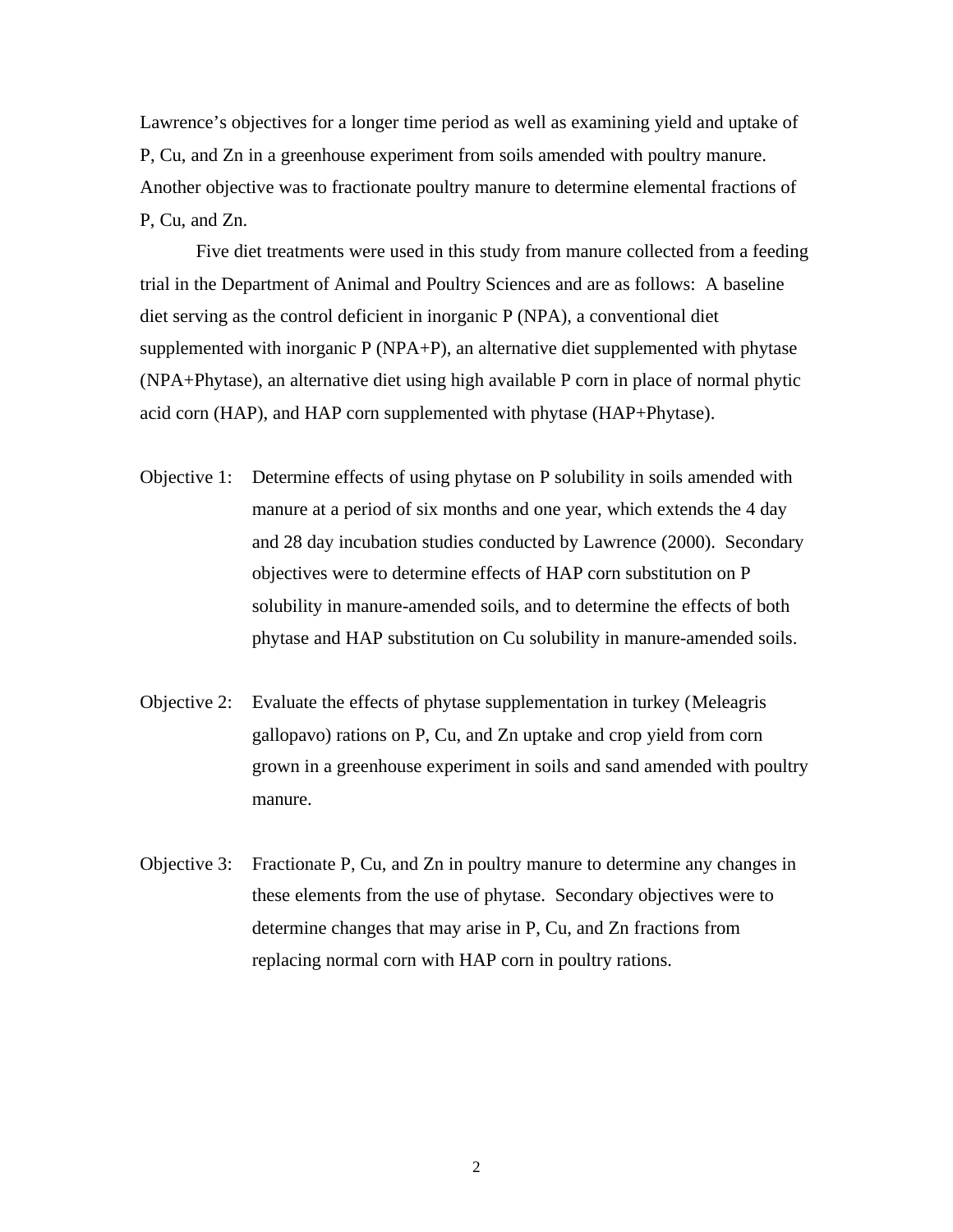#### 1.2. LITERATURE REVIEW

# 1.2.1. Confined Animal Feeding Operations, P Disposal Problems, and the Need for Action

 Phosphorous is an essential element that is crucial for plant and animal growth. It is a naturally occurring element and plays an important role in healthy seed development, developing plant root systems, the fundamental processes of photosynthesis, N fixation, and crop maturation. The total P content of healthy plant tissue is rather low, ranging from 0.2 to 0.4% of the dry matter. However, P is a critical component in assuring healthy plant development (Brady and Weil, 1999). The natural supply of P in most soils is low, and the availability of that which is present is most often not sufficient to supply adequate amounts for plant growth. Supplemental P must be added to increase crop growth and yields on soils that are low in P or soils that have been depleted of P through crop removal.

 Phosphorous is a major topic of environmental concern due to application of this element at rates in excess of crop needs over extended periods of time. Nutrients (N and P) are the leading pollutants in lakes and estuaries and the third leading pollutants in rivers according to USEPA (1995). Eutrophication of most fresh waters is accelerated by inputs of P and is often the limiting nutrient. Eutrophication poses numerous health risks to humans, livestock, and aquatic communities. The outbreak of *Pfiesteria piscicida* particularly in the Chesapeake Bay tributaries is believed to be linked to nutrient enrichment (USEPA, 1996).

 Confined animal feeding operations (CAFOs) have increased in popularity over the past several years. The Shenandoah Valley of Virginia is a prime example of highly concentrated livestock operations with nearly 1,000 of Virginia's 1,300 poultry farms being located in this area (1997 Virginia Census of Agriculture). The poultry industry has increased in size in the state over the past 20 years, and grain consumption has therefore increased dramatically. Corn and soybean (Glycine max) consumption by broilers has increased 250 % since 1970, and is the fastest growing sector in the state (Pelletier, 1999). The turkey sector has increased consumption of grain and soybean by 500 % over the past 20 years. Grain production in Virginia has been decreasing during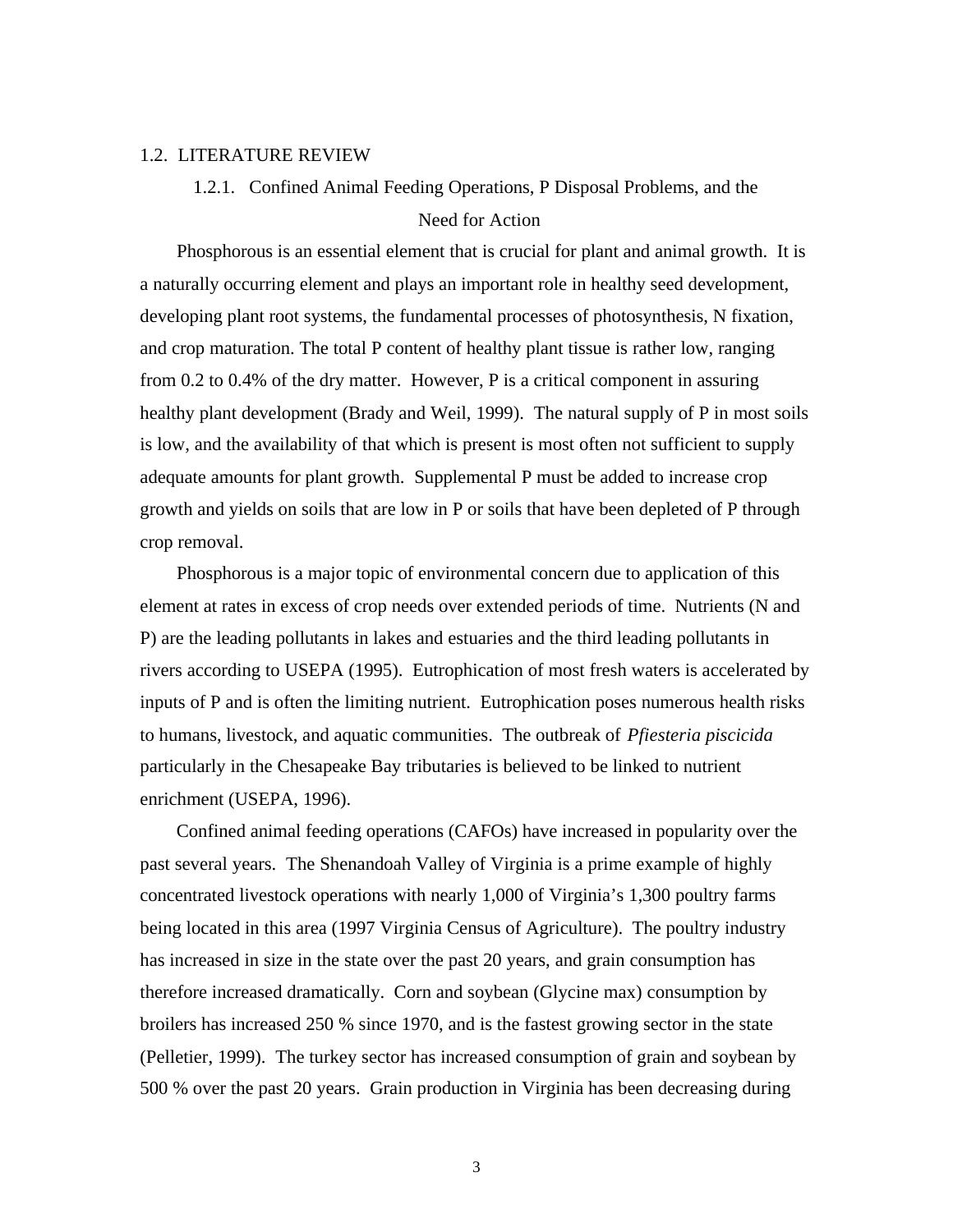this same time period of increased consumption. Many producers cannot compete with Midwestern producers, and have taken acreage out of production. Almost 300,000 acres of land previously in corn production in VA have been taken out of production since 1970 (Pelletier, 1999).

 A large deficit has occurred between grain consumption and production within the state. The average shortage of grain in Virginia over the past 10 years has been nearly 40 million bushels, with a deficit average of 41 to 58 million bushels over the past 5 years (Pelletier, 1999). The shortage of grain is continuing to rise with the increase in consumption by livestock, mainly poultry. Grain for use as animal feed must be imported from other areas, primarily the Midwest into the Shenandoah Valley to support the large number of birds produced.

A net import of nutrients mainly in the form of feed into the Valley has arisen. Thus, inputs of nutrients into the Valley far exceed the outputs, as is the case with most animal feeding operations. An average of only 30% of the P coming into farming systems in the Chesapeake Bay watershed from feed and fertilizer is removed as outputs in crops and animal products (Sharpley, 2000). These massive inputs of nutrients tend to accumulate in manure, which create a substantial imbalance in nutrients (mainly N and P) imported into and exported off the farm.

 Manure applied to agricultural land is a valuable resource that can serve as an efficient fertilizer to enhance crop production. It provides essential elements as well as improving soil tilth, aeration, water-holding capacity, and decreasing the erosion potential of the soil (DCR, 1993). However, manure is often applied in excess of crop needs in many areas of intensive livestock production. In the Shenandoah Valley, the counties of Augusta, Page, and Rockingham produced an estimated 364,190 tons of poultry manure in 1997. The manure produced in these three counties alone contains enough P to supply twice the amount of P needed for grain corn production in the entire state of Virginia (Pelletier, 1999).

Manure disposal options are quite limited in areas with high densities of animal feeding operations, and result in high or excessive P levels in soils. The United States Department of Agriculture's Natural Resources Conservation Service have identified counties in the United States where more than 100% of the P needs for crop production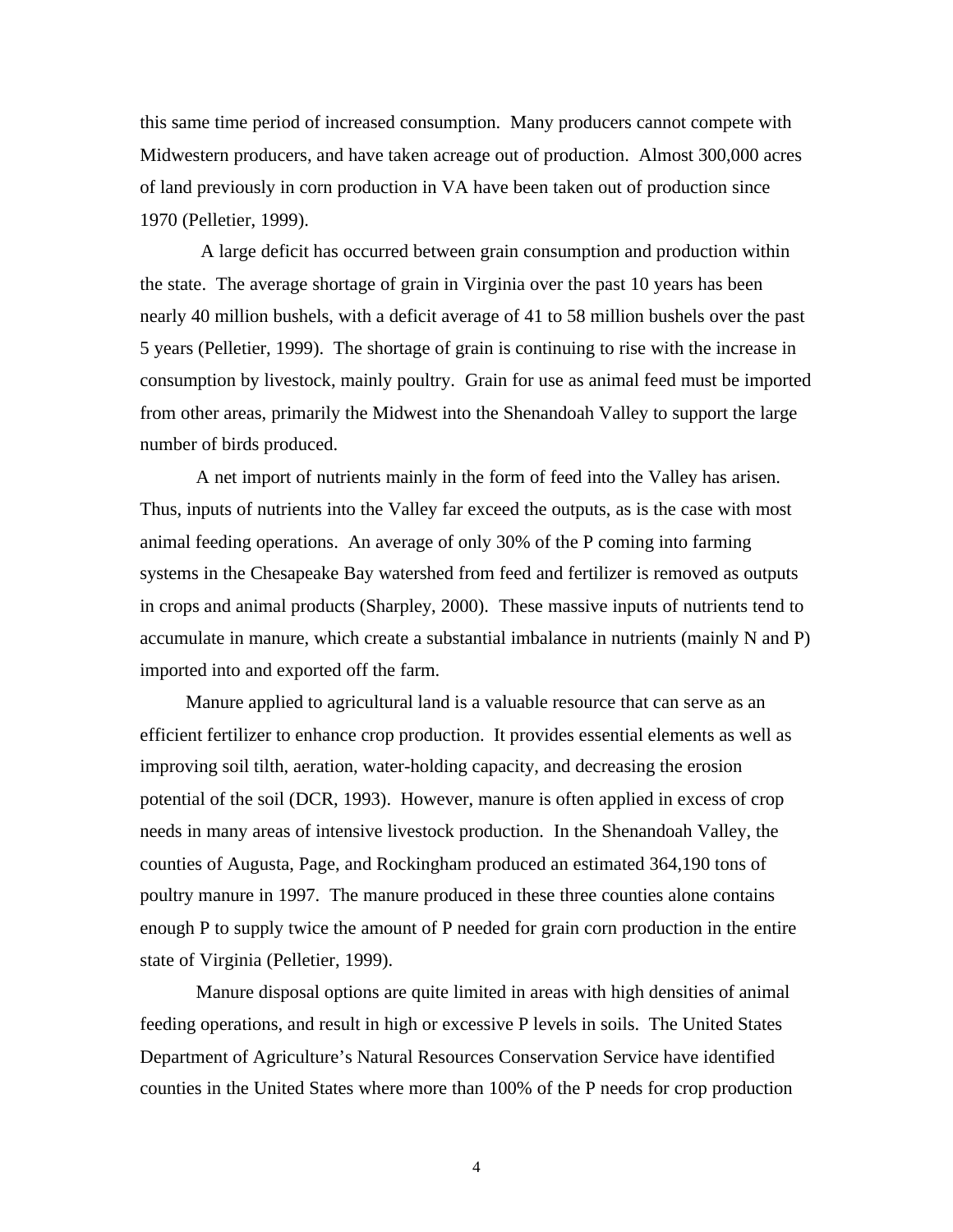are available in livestock manure are correlated with areas that are predominated by high P soils (Sims et al., 2000). Most manures are bulky due to their high moisture or bedding material content, and thus have a much lower nutrient content than commercial fertilizers. Therefore, much larger amounts of manure must be applied to land than mineral fertilizer to achieve the same nutrient application rate (Sharpley et al., 1994). It is not economically feasible to transport poultry manure long distances to be applied on suitable cropland, because the cost of transporting the material more than short distances exceeds its nutrient value. Therefore, manure is applied at above optimum levels for crop production on land surrounding these farms. An inevitable consequence is the buildup of P in the soils to very high or excessive levels to which the manure is applied (Pautler and Sims, 2000).

 Poultry are relatively inefficient users of P. More than 60% of P in corn and soybean meal is in the low-available phytate P form (Kornegay, 1996). This results in additional inorganic P supplements added to the diet to meet the nutrient requirements for poultry, which further exacerbates the P-enriched manure disposal problem. Approximately 75% of the P ingested by poultry is excreted in the manure because of their inability to utilize P effectively (Duval, 1996).

 Nutrient management planning is a widely used strategy to manage crop nutrients for anticipated crop production, while protecting water quality in the process. A nutrient management plan (NMP) is a site-specific written plan which strives to match nutrient application to soils to ensure maximum crop yields and optimize farm profit, while reducing the risks of environmental degradation (DCR, 1993). Current NMPs are based on N, which matches application of manure or fertilizer to the crop's expected N needs. Nitrogen has traditionally been the nutrient of primary concern in establishing controls for reducing nutrient pollution. The basis behind this reasoning takes into account soil chemistry principles and the major pathways for each nutrient's transport. Nitrogen, after it is mineralized into its negatively charged nitrate form  $(NO<sub>3</sub>)$ , is not adsorbed by the negatively charged colloids that dominate most soils. Therefore, it can be readily leached through the soil with drainage water. Phosphorous, on the other hand, is considered to be much less mobile in soils. It is readily fixed in acid soils, which dominate the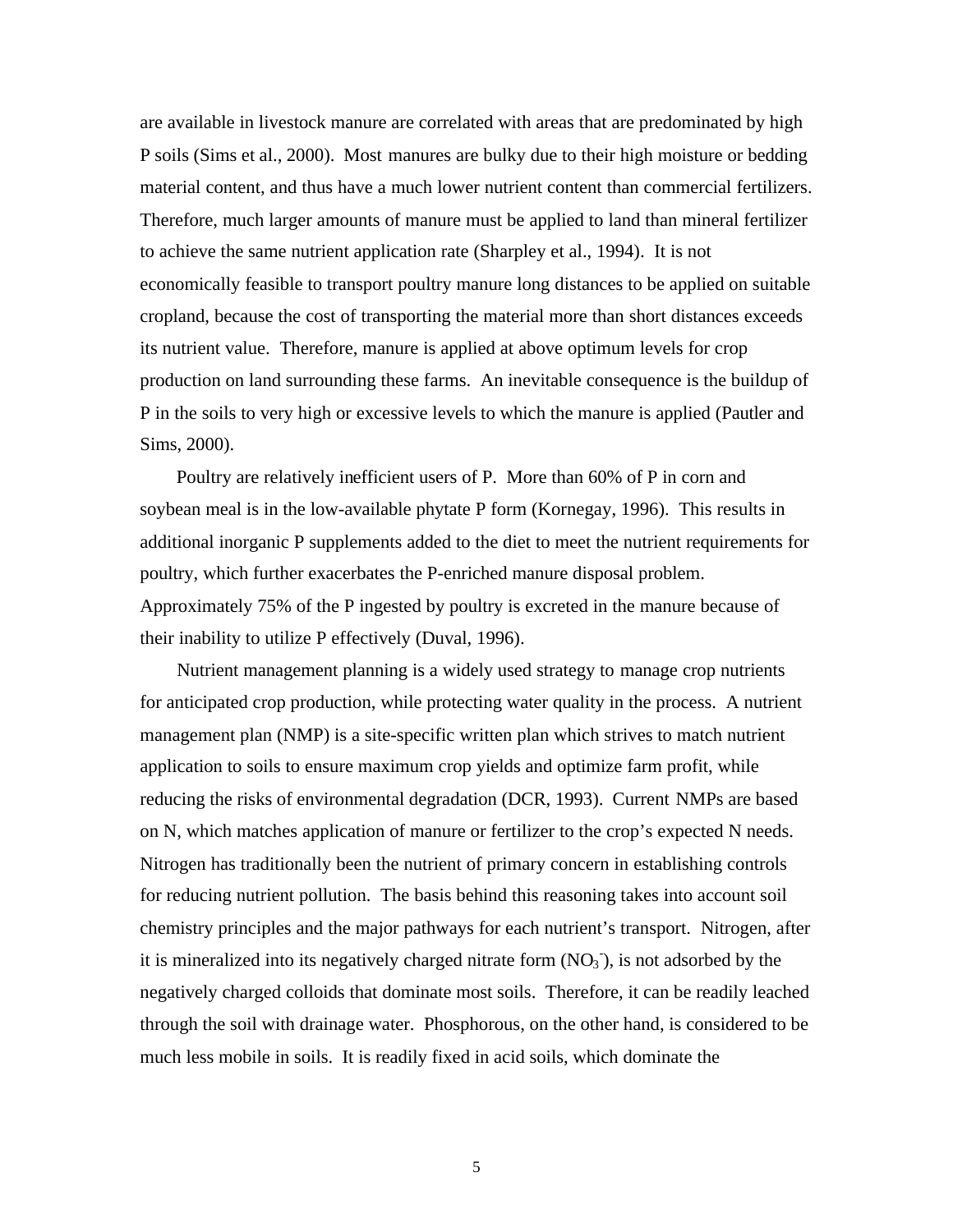southeastern U.S., by the formation of Al and Fe phosphates (Prasad and Power, 1997). In higher pH soils, P is retained by soil Ca carbonates.

 It was traditionally thought that the only pathway of P transport to surface waters of any concern was particulate P, bound to soil particles. Erosion control measures taken to prevent this form of P from entering water bodies was thought to have retained P in the soil, and concern for movement by any other mechanisms was discarded. Research has proven that surface runoff transports dissolved P as well as sediment-bound P (Sharpley 2000). Particulate P constitutes the major pathway for movement ( 75-95%) from conventionally-tilled land, some of which is considered bioavailable (Sharpley et al., 1994). Dissolved P is the major mechanism of P loss from grassland or other nonerosive soils (Sharpley et al., 2000). Both sediment bound P and dissolved P are active in determining the health of the water body into which it enters, and therefore deserve careful attention for control. Several studies have indicated there is a relationship between dissolved P in runoff and soil P concentration. Galeone (1996) conducted a P transport study on a conventionally-farmed site in Pennsylvania and found that the concentration of dissolved P increased as the soil test P value increased. Since P is sorbed strongly, it tends to concentrate in a thin layer at the soil surface. When soil P is built up to high or excessive levels, the soil's capacity to bind P is decreased, therefore increasing the opportunity for dissolved P to move in surface runoff (Sims, 1993). Conservation tillage can increase the soil test P (STP) content of surface soils, if P is applied without incorporation. No-till agriculture has also been found to increase dissolved P in runoff since little soil is exposed to the surface for sorption to occur (Sharpley, 1994). Phosphorous movement has also been noted in subsurface drainage. Although results indicate P content to be small in agronomic terms (<0.5 kg ha<sup>-1</sup> yr<sup>-1</sup>), it still represents a portion large enough to contribute to eutrophication (Turner and Haygarth, 2000).

 The conventional measures taken to control nutrient transport have created a new set of problems. Nutrient management plans based on N, along with best management practices (BMPs) installed for controlling erosion were once thought to have properly controlled both N and P transport. Since research has identified the major mechanisms of P movement, it is now very apparent that BMPs for controlling erosion only serves as an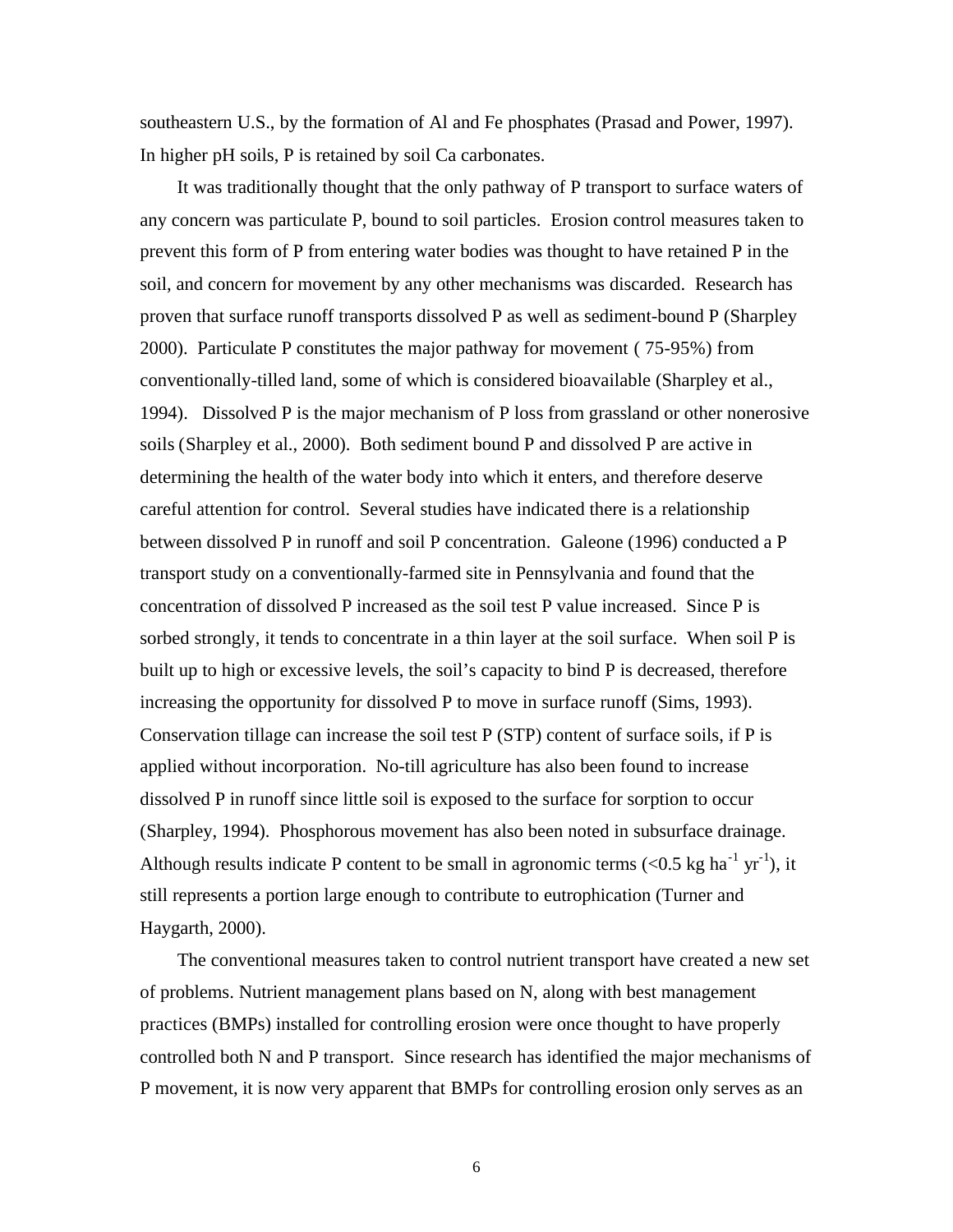aid in controlling P movement. Nutrient management plans based on N allow for manure to be applied based on the expected crop N needs. This rate of manure application has caused P to become oversaturated in many soils especially in areas of intensive livestock production. According to the Nutrient Management Handbook for Virginia, the average Total Kjeldahl N (TKN) value for dry poultry litter tested in Virginia is 62.58 lbs/ton, while P content is 27.11 lbs/ton, an N:P ratio in manure of 2:1 (1993). However, crop removal of N estimated for a yield of 150 bu corn used for grain is 135 lbs, while P removal is 23 lbs, with an N:P crop removal ratio of 6:1 (DCR, 1993). This rate of manure application based on the N needs of the crop represents a P overapplication of 252%. The low N:P ratio found in manure can be partly attributed to a loss of N through ammonia (NH<sub>3</sub>) volatilization. Moore et al. (1995) found 33% of the total N content was lost by volatilization from broiler litter in six weeks. The control of  $NH<sub>3</sub>$  volatilization is important from an environmental standpoint as well as a health standpoint. Volatilization of  $NH<sub>3</sub>$  in poultry houses causes high levels of atmospheric  $NH<sub>3</sub>$  which is considered a serious health hazard to both workers and poultry (Moore, 1998). Continued application of manure based on N requirements has led to oversaturation of P in many soils, especially in areas such as the Shenandoah Valley, where limited land area exists for application.

 Loss of P from runoff does not represent a large expense to farmers, due to the relatively low amounts lost from an agronomic standpoint. For example, P concentrations in soil solution critical for plant growth are 0.2 to 0.3 ppm. Much less P is required for the acceleration of eutrophication (0.02 ppm) in lake water (Sharpley et al., 1999. This concentration would not represent a major financial loss of fertilizer P to the farmer, but does represent a significant environmental concern. Therefore, the primary need for control of nutrient transport is from an environmental standpoint. Legislation has been passed in the Chesapeake Bay area requiring nutrient management plans to be implemented because of the existing concerns for continued application of manure on soils already high in soil test P, and the associated damage to receiving waters such as eutrophication and its links to the Pfiesteria spp. outbreaks. It is also important to keep in mind the fact that P is not a renewable resource, with an estimated 20,000-90,000 Tg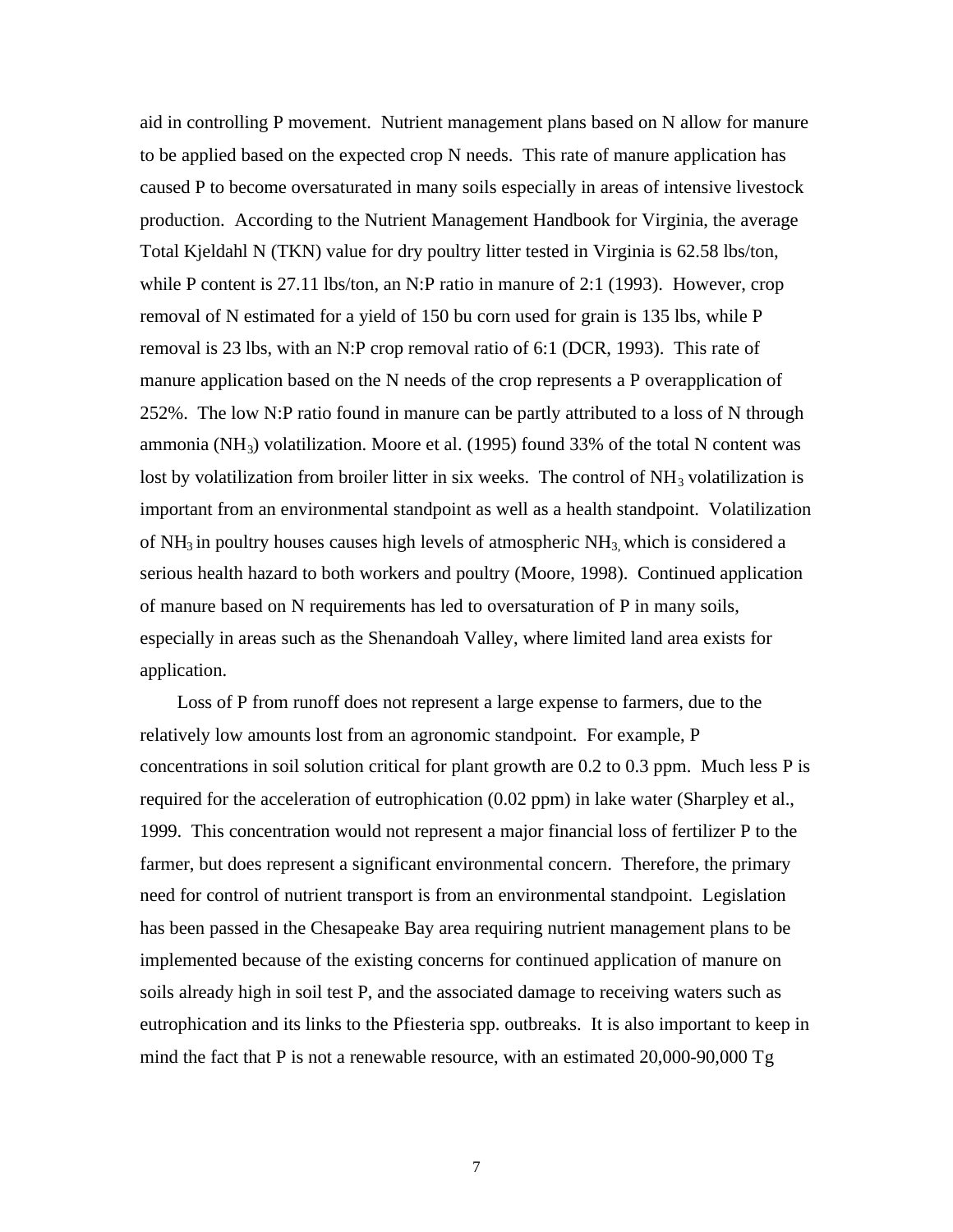mineable P remaining (Sharpley et al., 2000). Finite sources of P emphasize the need for its control and proper utilization.

Maryland passed the Water Quality Improvement Act in 1998, that requires all agricultural operations with either annual incomes greater than \$2,500 or more than eight animal units (one animal unit is equivalent to 1,000 pounds live weight) to submit a Nand P-based nutrient management plan by July 1, 2004, and implement the plan by July 1, 2005 (Simpson, 1998).

House Bill 1207 was enacted by the Virginia General Assembly in 1999, to require confined poultry feeding operations with 200 or more animal units to implement P-based nutrient management plans by October 1, 2001. The Department of Conservation and Recreation in collaboration with Department of Environmental Quality must examine advances in scientific research and technology, which must include the review of land application of poultry waste, soil nutrient retention capacity, and water quality degradation by December 31, 2005. Changes in the current regulations will be adopted if the examining agencies deem necessary based upon their findings. Amendments, if any, must be implemented for those NMPs developed after December 31, 2005.

It is important to identify agricultural lands that are most vulnerable to P loss in developing P-based nutrient management plans. Sites with very high or excessive soil test P levels and/or have the most potential for P loss are of utmost concern and should be given first priority in implementing the P-based plans. The P Index system developed by Lemunyon and Gilbert (1993) identifies soils with the potential for P movement and will serve as an important management tool for implementation of NMPs. The P Index incorporates several site specific factors that are weighted based on their importance in controlling P loss, including soil test P (Coale and Olear, 1996). The P index value calculated for a given site can then be used to determine the type of nutrient management that should be implemented. For example, Vermont's P index system recommends that for sites having a P index of high or very high that nutrient management be based upon P, and those sites with a low or medium rating can have a N-based management plan (Jokela, 1999).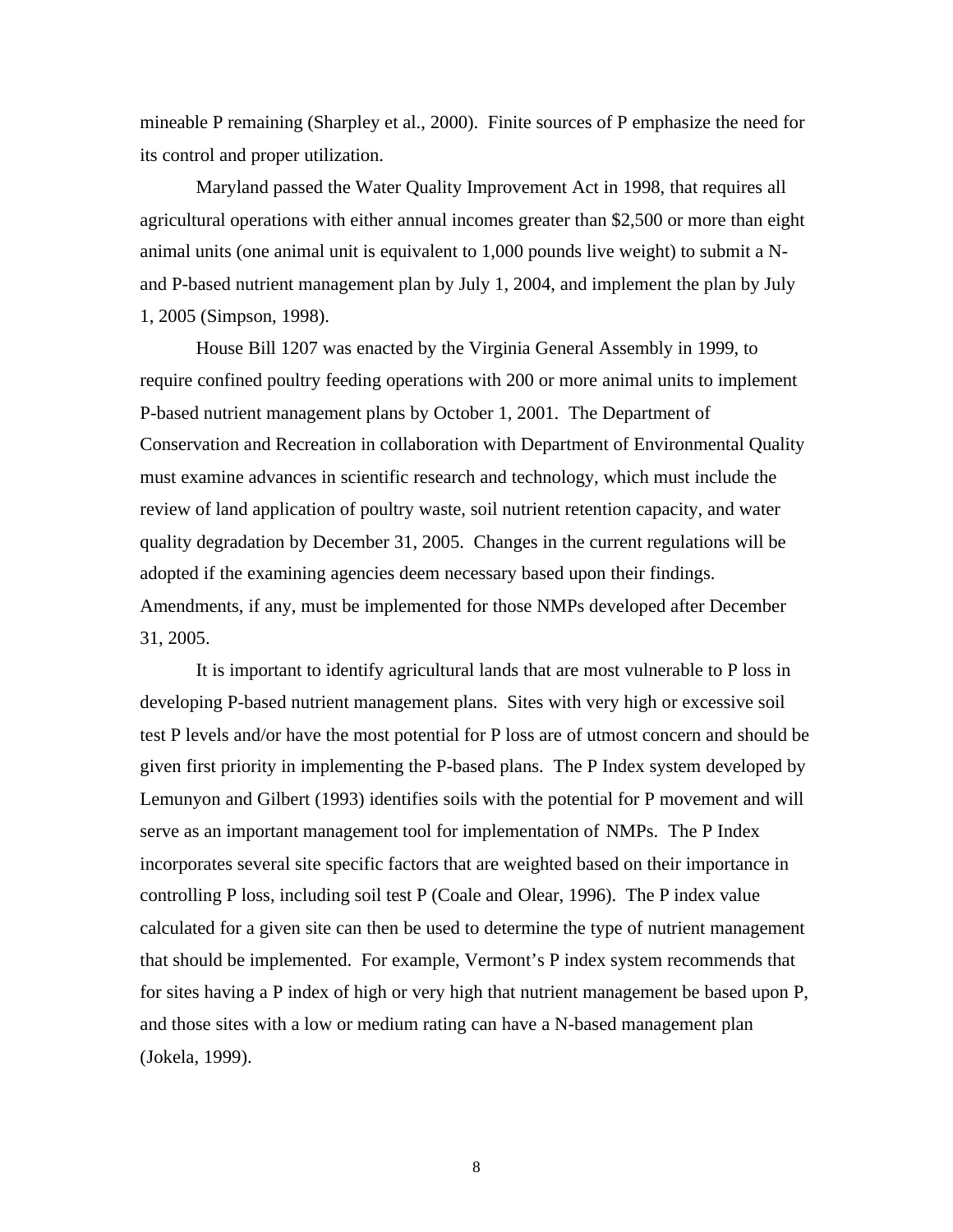The restrictions being placed on farmers in the Chesapeake Bay region presents a dilemma that is not easily solved. Manure disposal is already a problem in certain concentrated areas of livestock production such as the Shenandoah Valley. With the establishment of P-based NMPs, less manure can be applied on a given area of land, which further magnifies the disposal problem. Therefore, manure will have to be transported further distances from the farm, increasing costs to the poultry grower. Supplemental fertilizer N will most likely be necessary to replace some of the N formerly supplied by the manure, which presents the farmer with an added expense.

It is critical for alternative uses of manure to be considered to help lower the financial liability of manure disposal by farmers. Several uses are potentially feasible in Virginia. Pelletier (1999) has proposed an exchange program that allows poultry producers to transport manure longer distances and backhaul corn for feed. Virginia corn producers are able to utilize the manure on corn acreage, reducing production costs, and improve corn producer prices. Other alternative uses include composting, pelletization or granulation for fertilizer, and energy generation (DCR, 1999).

 Several studies have shown the use of chemical amendments to reduce the availability of P in poultry litter. Moore and Miller (1994) found that the addition of alum, quick lime, slaked lime, ferrous chloride, ferric chloride, ferrous sulfate, and ferric sulfate all reduced water soluble P levels from  $>2,000$  mg P kg<sup>-1</sup> to  $<1$  mg P kg<sup>-1</sup>. Moore et al. (1998) has shown not only the decrease in soluble P with the addition of Al-sulfate, but also the decrease in  $NH_3$  volatilization. As stated earlier, reducing  $NH_3$  volatilization increases the N:P ratio, decreasing the P content in manure when applied on an N-basis. Poultry litter treated with coal combustion by-products have also been researched and have proven to reduce dissolved P concentrations considerably on field and pasture soils (Stout et al., 2000). However, more research is still needed to determine if there are any adverse effects of using poultry litter amendments.

#### 1.2.2. Use of Phytase and HAP Grains

The use of enzyme additives that increase the efficiency of P in poultry diets has proven to be an effective means for reducing P in manure. Corn and soybean meal comprise the major feed sources in the United States in poultry diets (Kornegay, 1996). Greater than 60% of P in corn and soybean meal occurs in the phytate form, which has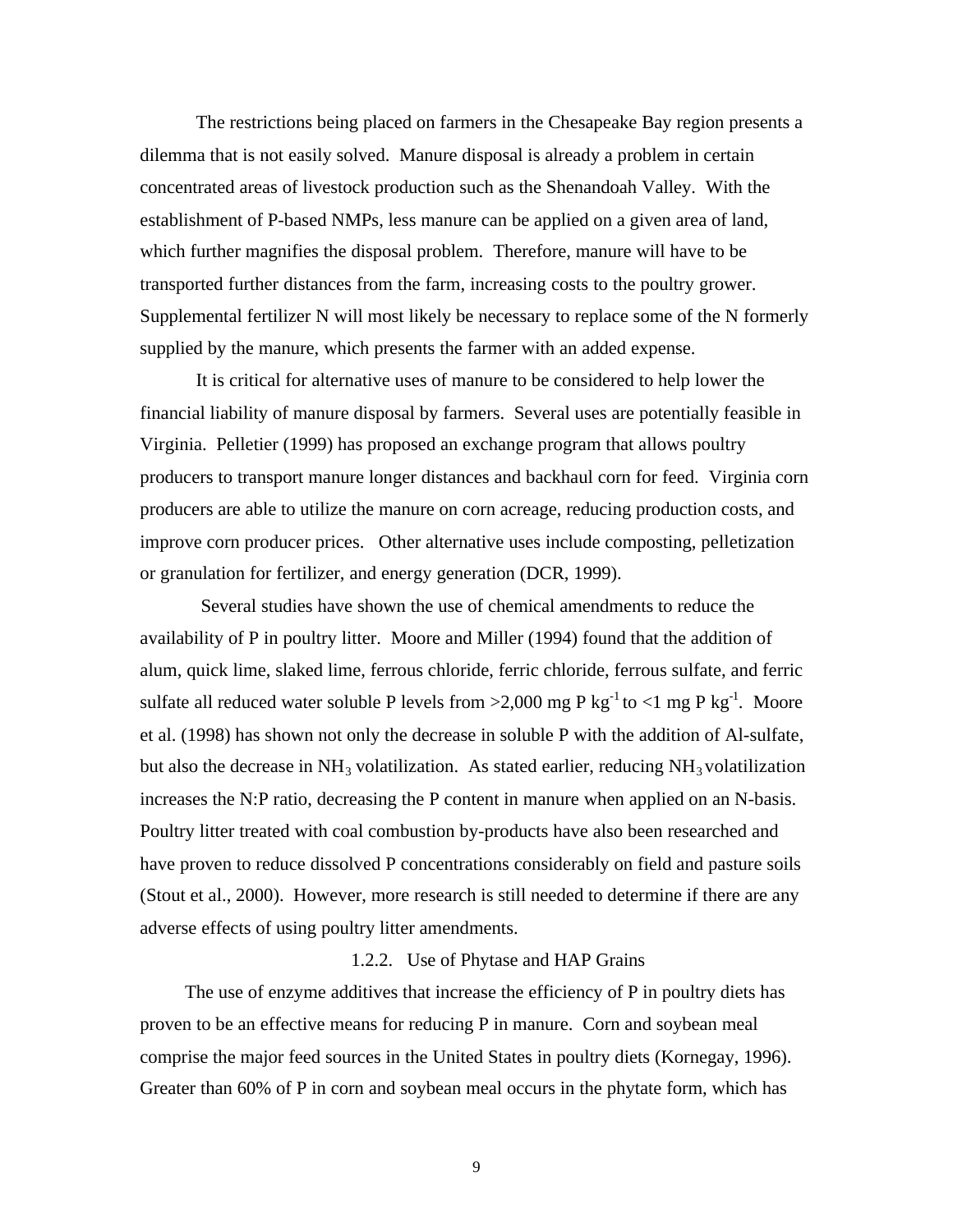low P availability to poultry. Phytic acid is a myoinositol 1,2,3,4,5,6-hexakis molecule (dihydrogen phosphate) and is used interchangeably with phytate. Phytic acid serves as the major storage form of P in seeds and plant tissues, with a P content of 28.2% (Ravindran, 1996). The amounts of P contained in plant phytates should be sufficient to meet the nutritional needs of poultry if this content were entirely available. However, P in the phytate form is poorly utilized by poultry because monogastric animals lack the phytase enzyme which releases P from the phytate molecule. Not only is P in phytic acid relatively unavailable, but phytate also binds with other minerals such as Ca, Zn, Fe, Mg, Mn, and Cu (Harland, 1996). Phytic acid is often referred to as the "antinutritional factor" due to its low digestibility and binding capacity which causes a reduction in bioavailability of the phytate bound components (Coelho, 1996).

It is estimated that about one-third of the phytate of plant origin contained in feed is in the nonphytate form and is considered bioavailable. This amount is not sufficient to support the dietary needs of poultry; hence, inorganic P is usually added as a feed supplement. Supplemental P usually consists of one of the many forms of Ca-phosphate, such as mono-dicalcium phosphate, dicalcium phosphate, and thermochemicallyproduced defluorinated phosphate. These inorganic additions, along with plant-derived P that is in the nonphytate form, are digestible by poultry. However, inorganic P supplements are not totally available either. Approximately two-thirds of plant-derived P from the feed is excreted in the manure as well as a portion of the inorganic P added as a feed supplement. This amount of P contributes highly to the associated problems of soil P buildup from additions of manure in areas of intensive livestock production. Phytase added to poultry diets breaks the phytate bonds increasing the bioavailability of plantderived phytate P. Phosphorous in the manure can be decreased by 25 to 35% as a result of adding phytase. As a direct result of better utilization, less P will be necessary for supplementation.

Phytase is not only important in P liberation, but also has been shown to increase the bioavailability of other essential nutrients including Ca, Mg, and Zn (Gordon and Roland, 1996; Kornegay, 1996). Since phytase increases the availability of Ca in poultry, it is important to reduce the Ca supplementation when phytase is added to maintain a balance in the Ca:P ratio. Studies have shown that when Ca:P ratios are widened, Ca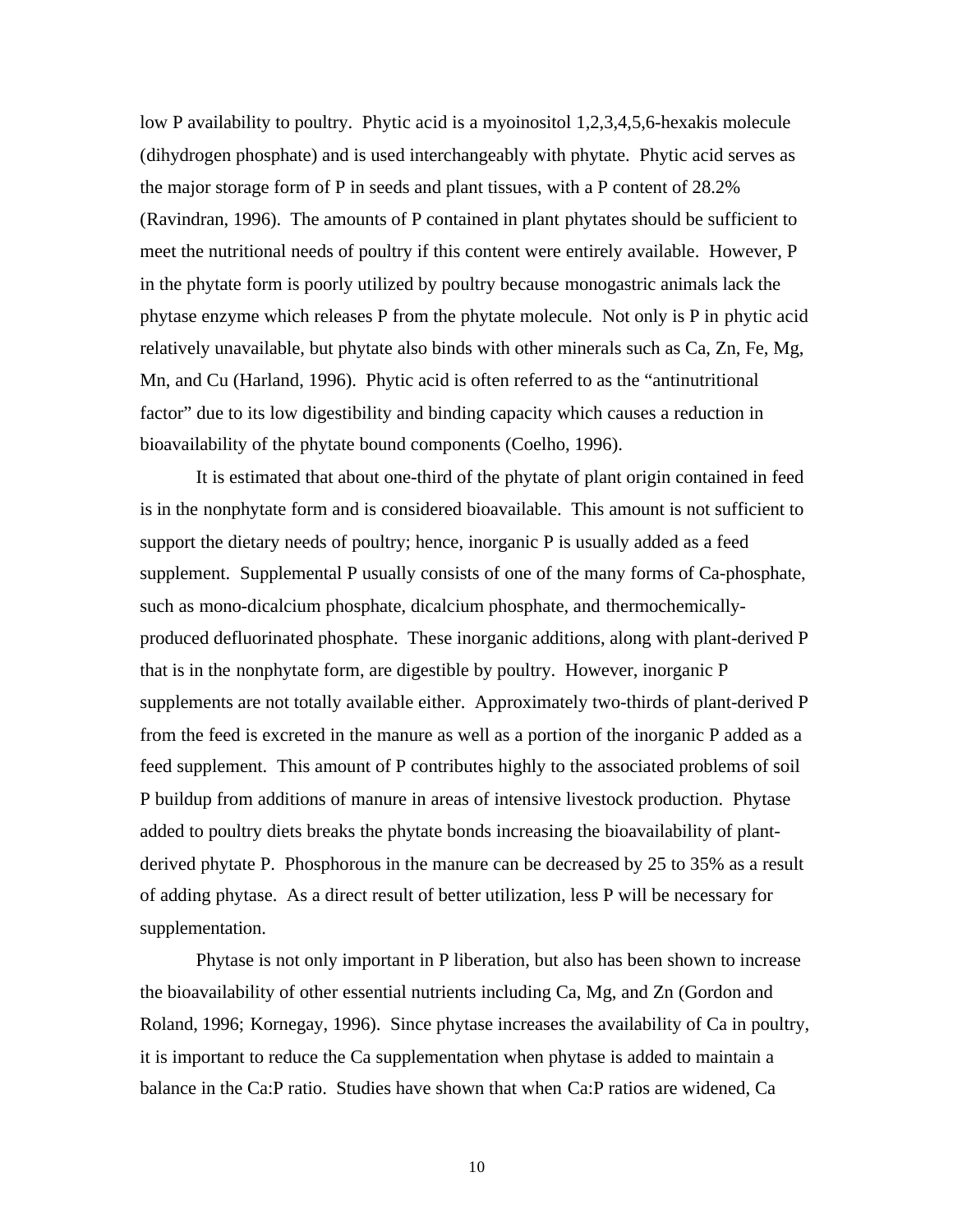reduces phytase activity (Kornegay et al., 1996; Nys et al., 1996). Maintaining a Ca:P ratio of 1.1:1 to 1.4:1 have been shown to maximize phytase activity. Since the phytase enzyme is a protein, it is degraded in the intestinal tract of poultry, and has no known adverse effects on nonruminants.

The use of Low phytic acid corn is currently being researched as another means to maximize P availability to poultry. Low phytic acid corn (also known as high available P corn) contains less phytate-P but more available P than normal corn. Pioneer Hi-Bred International, Inc. is currently testing a corn mutant that contains the same amount of total P as normal corn, but contains 54% less phytate-P in the seed (Iragavarapu, 1999). Animal feeding trials have shown a 3- to 5-fold increase in P bioavailability from low phytic acid corn. Effective utilization of P made available through low phytic acid corn by poultry has been documented. A study conducted by Saylor et al. (1999) demonstrated the improvement in body weights and feed efficiency by broilers fed high available P corn, compared to birds fed normal phytic acid corn. Kornegay and Denbow (1999) showed that high available P (HAP) corn was more available than P in the control corn, 51.2 vs. 27.4% respectively. Phosphorous availability was increased to 63% when phytase was added to the HAP corn diet. These results demonstrate that when phytase and HAP corn are used together, the effects on P improvement are additive. Total and water-soluble P concentrations in broiler litter are also reduced when either HAP corn or HAP corn with the addition of phytase is used compared to normal phytic acid corn (Sims et al., 1999). Both phytase and HAP corn have demonstrated the effectiveness in reducing P concentrations excreted in manure. Inorganic P supplementation can be reduced dramatically when either of these options are implemented. The use of HAP grains in the commercial poultry industry holds a promising future. Yields are currently too low for commercial adoption, but researchers are working on identifying the cause for obtaining these reduced yields. Low phytic acid corn is expected to reach the market in two to three years if researchers can maximize these yields to support commercial production.

Many studies have been conducted to assess P availability on sites that have received applications of poultry litter. These studies have determined the potential for loss from sediment-bound P, dissolved P in surface runoff, and also leaching potential of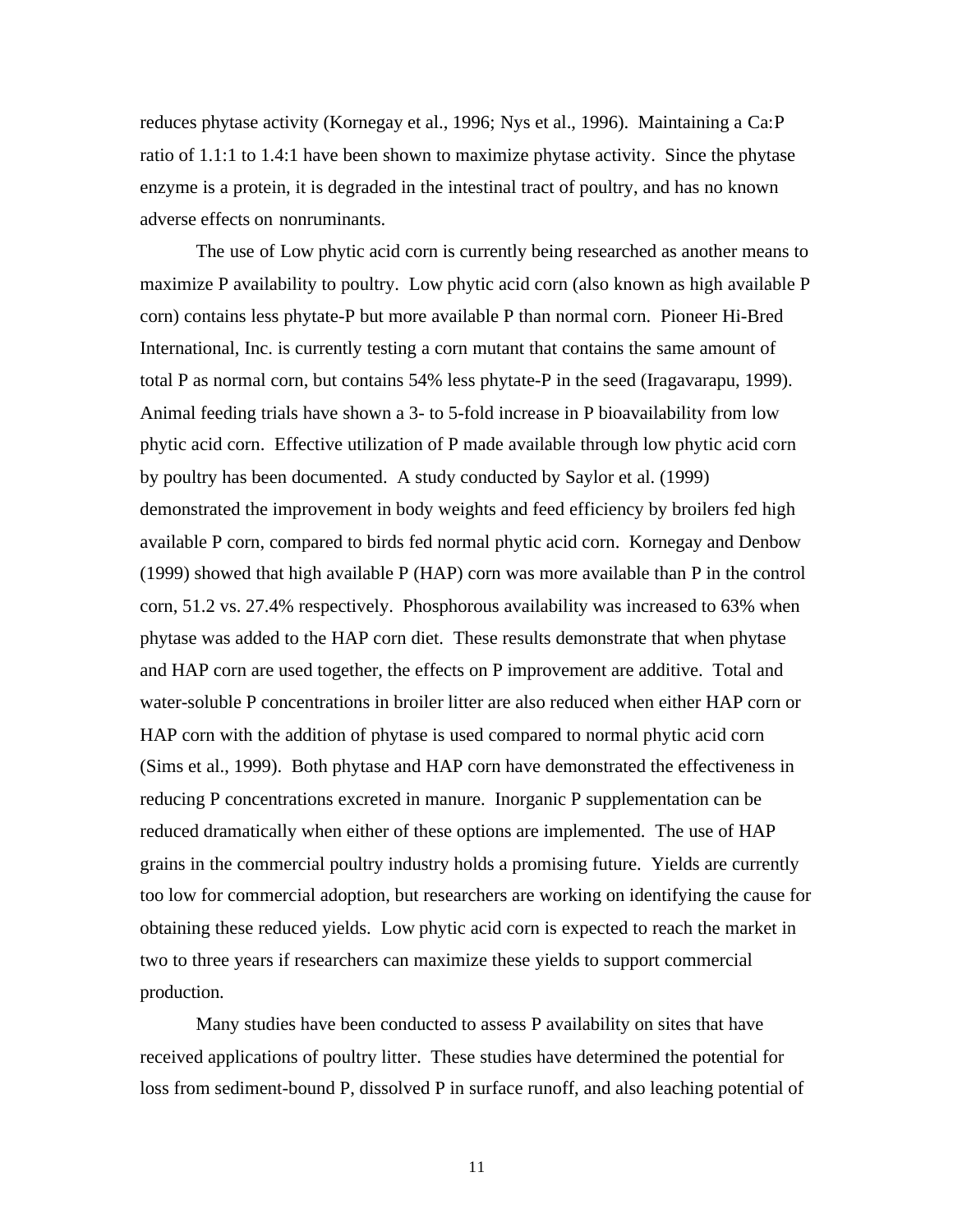P. However, very few studies have been performed using manure from the alternative phytase-amended diets or substitution of HAP grains. More research is needed to determine whether these manipulations in feed formulation alter the chemical forms of P found in the manure. Both phytase and the use of HAP grains are effective in reducing P excretion in manure because they allow for better utilization of plant P by the bird, since it is in a more available form. It is important to consider the fact that since P is more available to the bird with phytase supplementation or the use of HAP grains, the forms excreted in the manure may also be in more available forms. It is well documented that total P concentrations in manure are decreased with the use of phytase and HAP grains; however, the potential exists for the P remaining in the manure to be more soluble than forms excreted in manure from poultry fed conventional diets. If the soluble P concentrations in manure from the alternative diets are found to be higher than in manure from the conventional diets, an increased risk of environmental contamination may result. It is critical to determine any differences in solubility of P from manure that may arise from the use of these alternative diets. It is also important to determine if any chemical changes may arise after land application of manure from poultry fed phytase or HAP corn. Solubility of P could increase when manure from alternative diets are applied to soils, increasing the potential for movement to surface waters. Another question with the use of these alternative diets remains to be answered. Does the use of manure produced from phytase or HAP grain based diets have any effects on plant uptake or crop yield after application to agricultural land? It is very unlikely that any adverse effects will occur with the use of these alternative diets on crops. It is still very important to address this question since the use of phytase is already becoming a popular additive to feeds, and HAP corn is predicted to be in the mainstream in a few years.

1.2.3. Phytase and HAP Related Studies of P Solubility in Manure

Sims et al. (1999) determined the effects on broiler litter composition with the additions of microbial phytase and/or HAP corn to poultry diets. Litter from six diets were generated for use in the study. The diets used are were as follows: 1&2) either normal or HAP corn with no phytase additions and control levels of nonphytate P,  $3&4$ ) either normal or HAP corn with phytase supplemented with 0.10% nonphytate P, 5&6) either normal or HAP corn with phytase supplemented with 0.20% nonphytate P.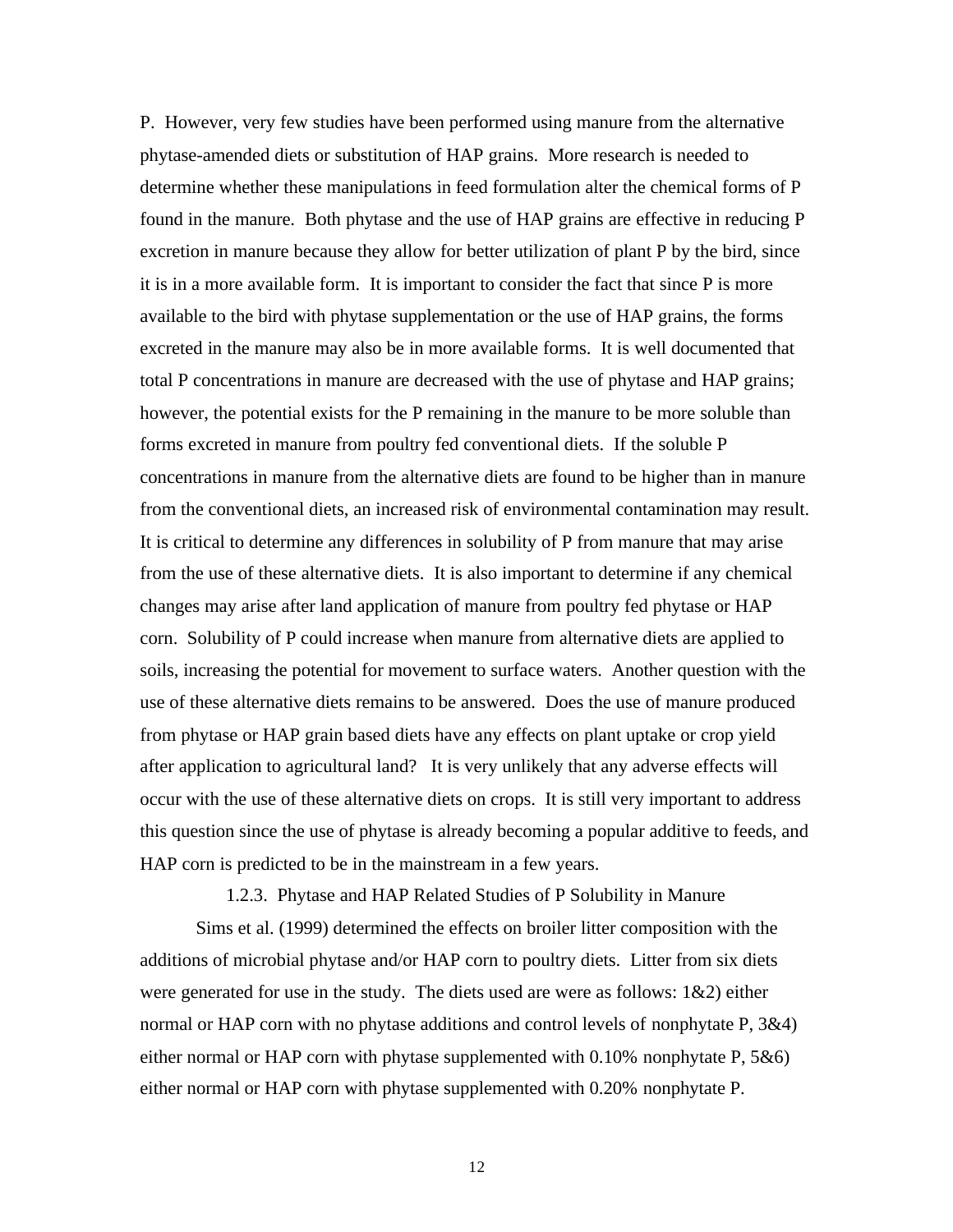Phytase was supplemented at 800 FTU/kg in starter diets and at 600 FTU/kg in all other diets. Four replications were used for determining water soluble and total P. Three methods were used for determining water-soluble P, but were not specified in the abstract. This paper has not yet been published in a scientific journal at the time of this writing. According to the abstract, both total and water-soluble P concentrations decreased in litter from poultry diets formulated with phytase and HAP corn. Total P concentrations in litter for diets 1-6 were: 1.43, 1.38, 1.21, 1.11, 0.97, and 0.84% respectively. Water-soluble P concentrations were: 0.24, 0.23, 0.22, 0.12, 0.09, and 0.04% respectively. Suggestions made in this paper indicated that phytase and HAP corn will decrease P buildup in areas with intensive agricultural production, and reduce the potential for P movement into surface waters by reducing soluble P concentrations in broiler litter.

Lawrence (2000) determined both water soluble and Mehlich III soluble P of poultry litter from diets with added phytase or HAP corn. Manure was collected from five diet treatments and include: 1) NPA: normal phytic acid corn supplemented with 0.135% inorganic P, 2) HAP: high available P corn supplemented with 0.135% inorganic P, 3) NPA+Phyt: normal phytic acid corn supplemented with 600 units phytase and 0.135% inorganic P, 4) HAP+Phyt: HAP corn supplemented with 600 units phytase and 0.135% inorganic P, and 5) NPA+P: normal phytic acid corn supplemented with 0.345% inorganic P (most similar to the conventional diets currently used in the poultry industry). Water soluble P was determined by extraction with  $0.01$  M CaCl<sub>2</sub>. Total P content in manure decreased from 1.46% in the conventional NPA+P manure to 0.88% in the alternative NPA+Phyt manure. However, a greater percentage of water soluble P was found in the NPA+Phyt manure (78.5% of total P compared to 51.8% of total P in the conventional NPA+P diet). The NPA+Phyt manure had a lower content of water soluble P (6929 mg P/kg manure) compared to NPA+P (7568mg P/kg manure) on an equal manure weight basis, which is consistent with the results found by Sims et al. (1999). Water solubility of P was increased in the HAP and HAP+Phyt manure treatments compared to the conventional NPA+P diet, containing 79.3, 84.3, and 51.8% of total P respectively.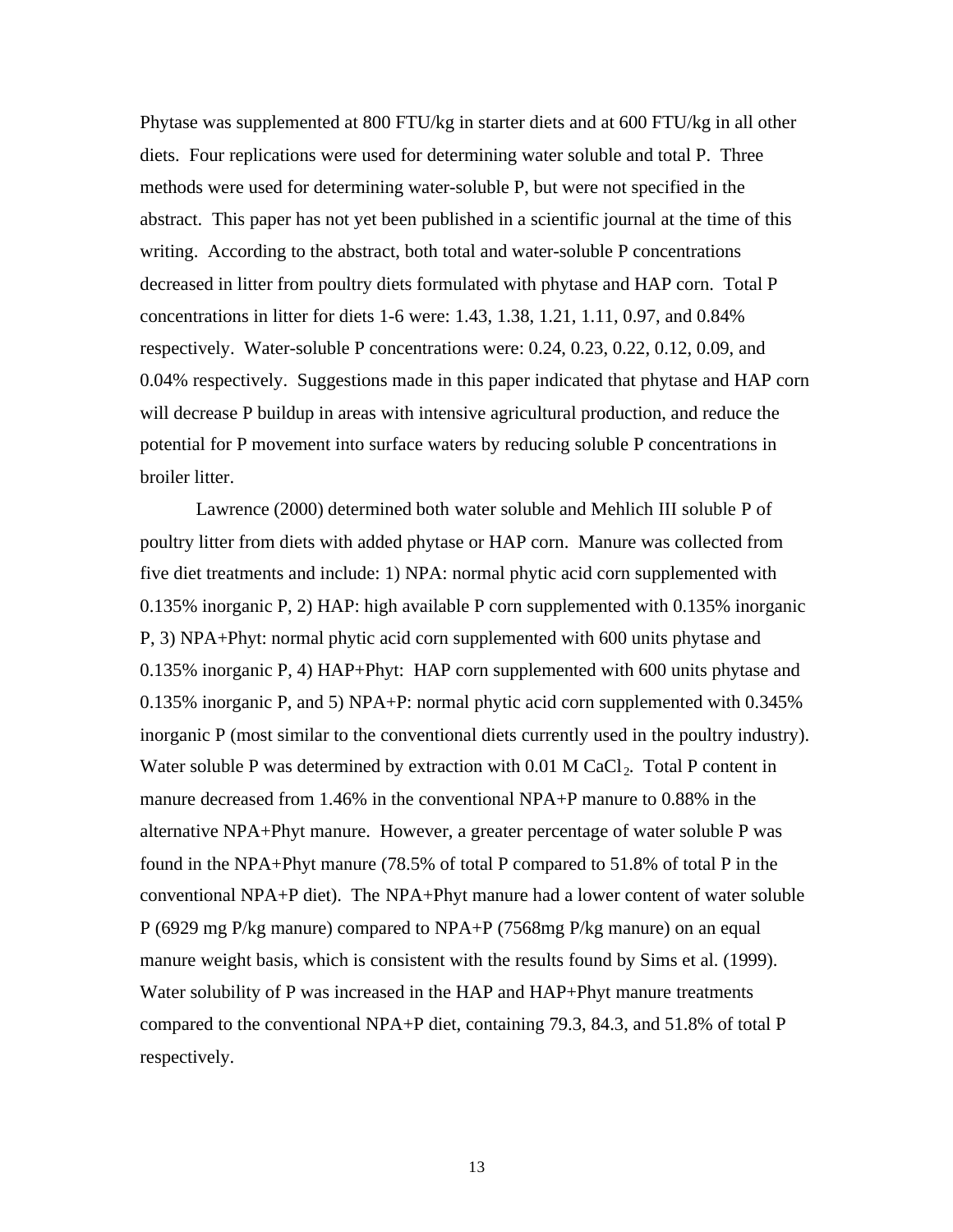Lawrence (2000) also determined Mehlich III extractable nutrient levels for these manure treatments. Fewer differences in potential plant availability were noted than for water solubility, but the trends remained the same. The percentage of plant available P was slightly higher in the NPA+Phyt manure treatment (73.2% of total P) compared to the NPA+P manure treatment  $(67.6\% \text{ of total P})$ , and were not different  $(p=0.05 \text{ level})$ . As seen with water soluble P, more Mehlich III P was extracted from the NPA+P treatment (9868 mg P/kg manure) than the NPA+Phyt treatment (6455 mg P/kg manure). The HAP manure treatment also did not differ from the NPA+P treatment. However, differences were observed with a higher content of plant available P in the HAP+Phyt than the conventional NPA+P treatment.

Baxter et al. (1998) used manure collected from swine fed HAP corn and phytase to determine total, phytic acid, and water soluble P levels. Since both poultry and swine are nonruminants, supplementing diets with phytase or using HAP grains allows for more efficient utilization of P for both animals. Thus the effects of P solubility in swine manure may provide useful insight in the study of P solubility in poultry manure. Total manure P excretion was decreased by 21, 23, and 41% in comparison with the control diet for the phytase, HAP corn, and HAP corn + phytase diets, respectively. Water soluble P as a percentage of total P increased in the alternative diets. The water soluble P percentages for the control, phytase, HAP corn, and HAP corn + phytase comprised 56, 64, 73, and 67% of total P, respectively. However, water-soluble P on a total mass basis were lower in the alternative diets, with the lowest concentration in the HAP corn + phytase diet.

The work of Joern et al. (1996) also compared differences in solubility of P in manure excreted from swine fed both conventional and phytase amended diets. The manure treatments were extracted fresh and after 110 days of storage with water and also with 0.5 M NaOH. Water-soluble P increased from 1 to 8% of total P in the conventional and phytase amended fresh treatments, respectively. Storage for 110 days increased water soluble P but led to a less notable difference between the two treatments, increasing from 5% to 10% of total P in the conventional and phytase treatments, respectively. Extraction with NaOH resulted in 39 and 41% base soluble P extracted as a percentage of total P for the conventional and phytase treatments respectively. Storage of the manure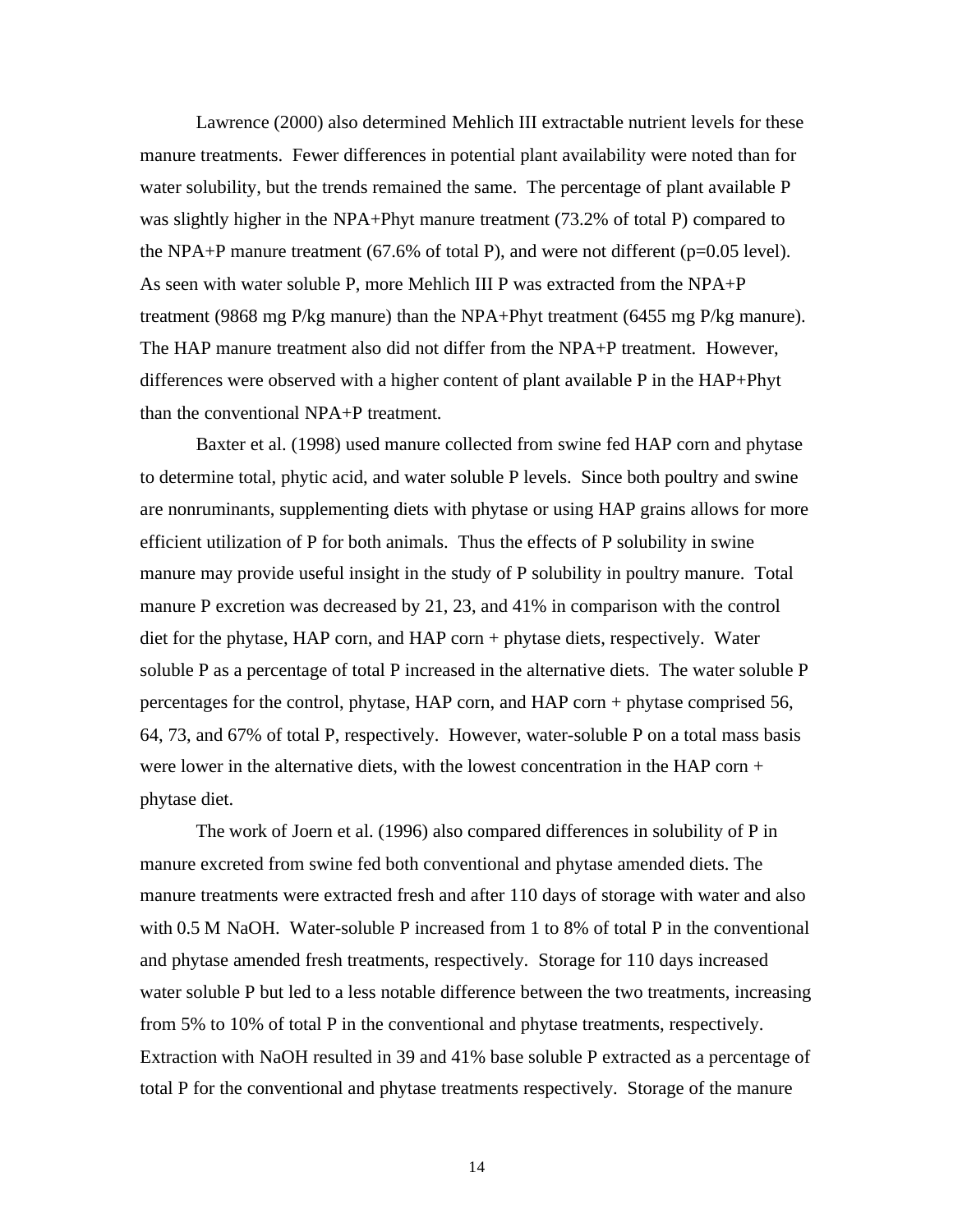for 110 days once again increased base soluble P percentages slightly with 47 and 59% of total P extracted from the conventional and phytase amended treatments, respectively.

#### 1.2.4. Phytase and HAP Related Studies of P Solubility in Manure Treated Soils

Lawrence (2000) conducted an incubation study to simulate land application of manure from poultry fed phytase and HAP corn. Water-soluble P and Mehlich III P were determined in manure-amended soils after equilibration for 4 and 28 days. Results showed that when manure was applied on a P-based rate, water-soluble P levels were increased by 26% in the phytase amended treatment compared to the conventional treatment after 4 days equilibration. After 28 days, the phytase amended treatment contained 36% more water-soluble P than the conventional treatment. The differences between the time periods were not statistically different, although an increase in water soluble concentrations between the treatments was observed at 28 days. When manure applications to soils were applied on a N-basis, a significant 14% decrease in watersoluble P concentrations occurred in the phytase treatment compared to the conventional treatment, due to the reduction in total P content in the phytase treatment. Phosphorous extracted by Mehlich III produced a less pronounced difference between these two treatments on a P-based manure application regime. After 4 days incubation, plant availability of P was increased by only 1% in the phytase amended treatment in comparison with the conventional treatment, a statistically insignificant difference. Plant availability of P was increased by a statistically significant 4% in the phytase treatment after 28 days incubation. Application of manure on a N-basis produced a significant 24% decrease in plant available P in the alternative phytase treatment compared to the conventional treatment. It is important to note that the total manure P was decreased 41% by switching to the phytase diet.

 Moore et al. (1998) conducted a study to determine the effect of HAP corn and phytase in poultry diets on runoff from fescue plots amended with broiler manure. Manure was applied at a rate of  $8.96$  Mg ha<sup>-1</sup> to tall fescue (Festuca arundinacea) plots, and simulated rainfall was used to produce two runoff events immediately after application and 7 days later. Manure was collected from five diet treatments used in the study: 1) no litter, 2) normal feed, 3) HAP corn, 4) normal feed with 500 units/kg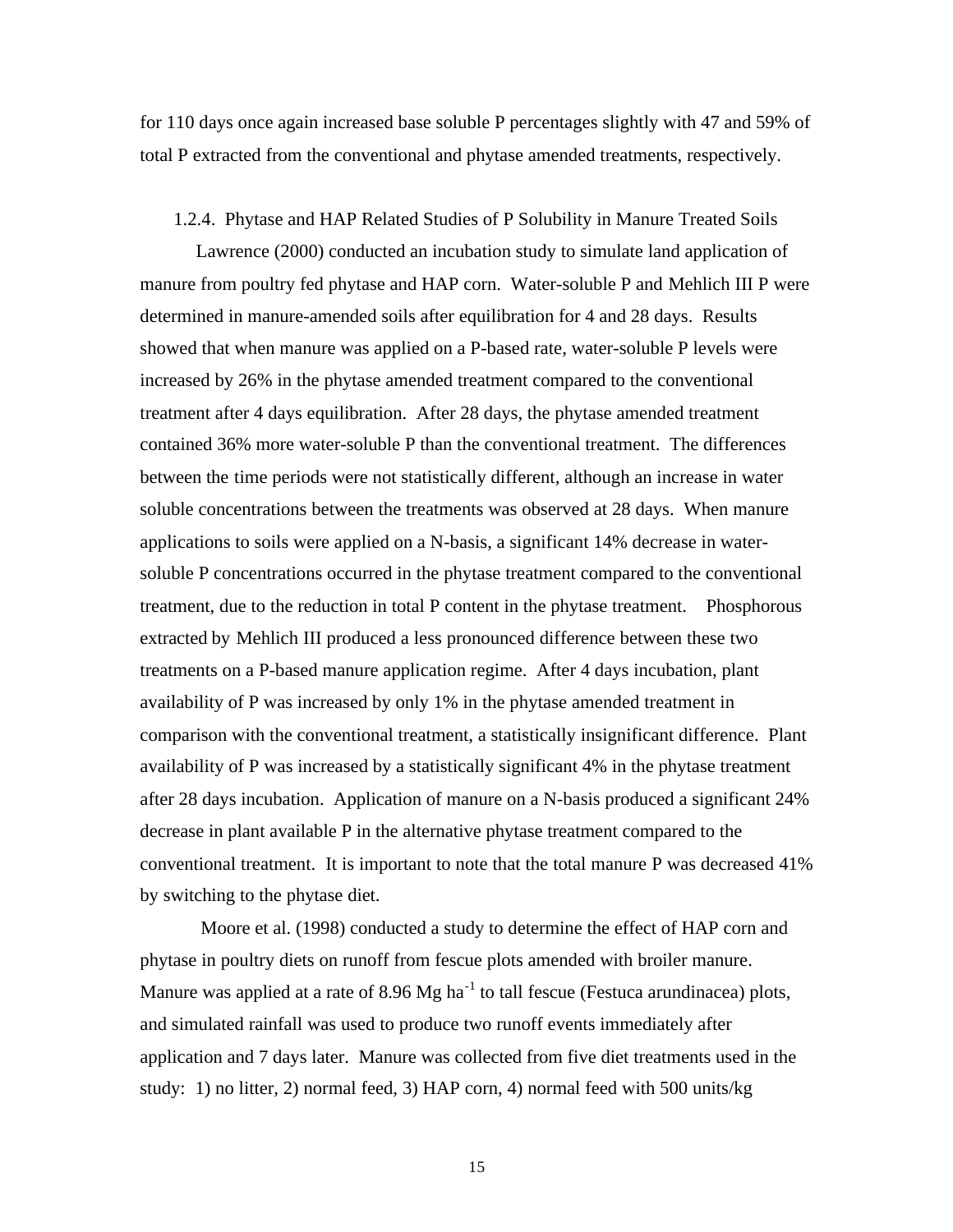phytase, and 5) HAP with 500 units/kg phytase. No significant differences were observed in either total or soluble reactive P in runoff from manure treated plots. HAP corn and HAP corn with phytase did, however, lower P runoff by 22 and 26% respectively, indicating the potential for controlling P movement with the use of HAP grains.

#### 1.2.5. Trace Metals: Cu and Zn

Although P is currently the nutrient of concern in poultry manure, trace metals are also added to poultry diets. Diets are supplemented with Cu and Zn for disease prevention, weight gain improvements, and feed conversion (Moore et al., 1998). Additions of these elements serve as an economical alternative to using antibiotics for disease prevention and growth stimulation. However, large amounts supplemented in diets pose an environmental hazard since most of these elements are excreted in the manure. As much as 95% of Cu supplemented in swine diets can be excreted in the manure, much of which is in soluble forms (Payne et al., 1988a). Since phytase is known to release elements bound to the phytate molecule, including Cu and Zn, a greater percentage of these metals could be excreted in the manure. It is important to keep this fact in mind when supplementing diets with phytase. Reducing Cu and Zn concentrations in diets may be possible, due to more effective utilization of these elements by phytase.

 Several studies have shown high concentrations of trace metals, including Cu and Zn, from soils receiving long-term additions of poultry litter. These high concentrations near the soil surface suggest there is a potential for trace metal movement in surface runoff. There is limited data available on the movement of these metals from manured soils. However, Moore et al. (1998) showed that Cu and Zn concentrations in runoff water increased with increasing poultry litter application rates, and Cu levels were found in extremely high concentrations (1 mg Cu  $L^{-1}$ ) in the runoff. Another concern of these soils with high concentrations of trace metals is the potential toxicity to crops. Anderson (1991) conducted a study on the long-term effects of Cu enriched swine manure application on corn production. While the Cu loadings on soils exceeded the limits set by U.S.E.P.A., Cu concentrations in the plant tissue were found to be in the normal range. Another study showed Cu and Zn had accumulated to toxic levels for plants in fields with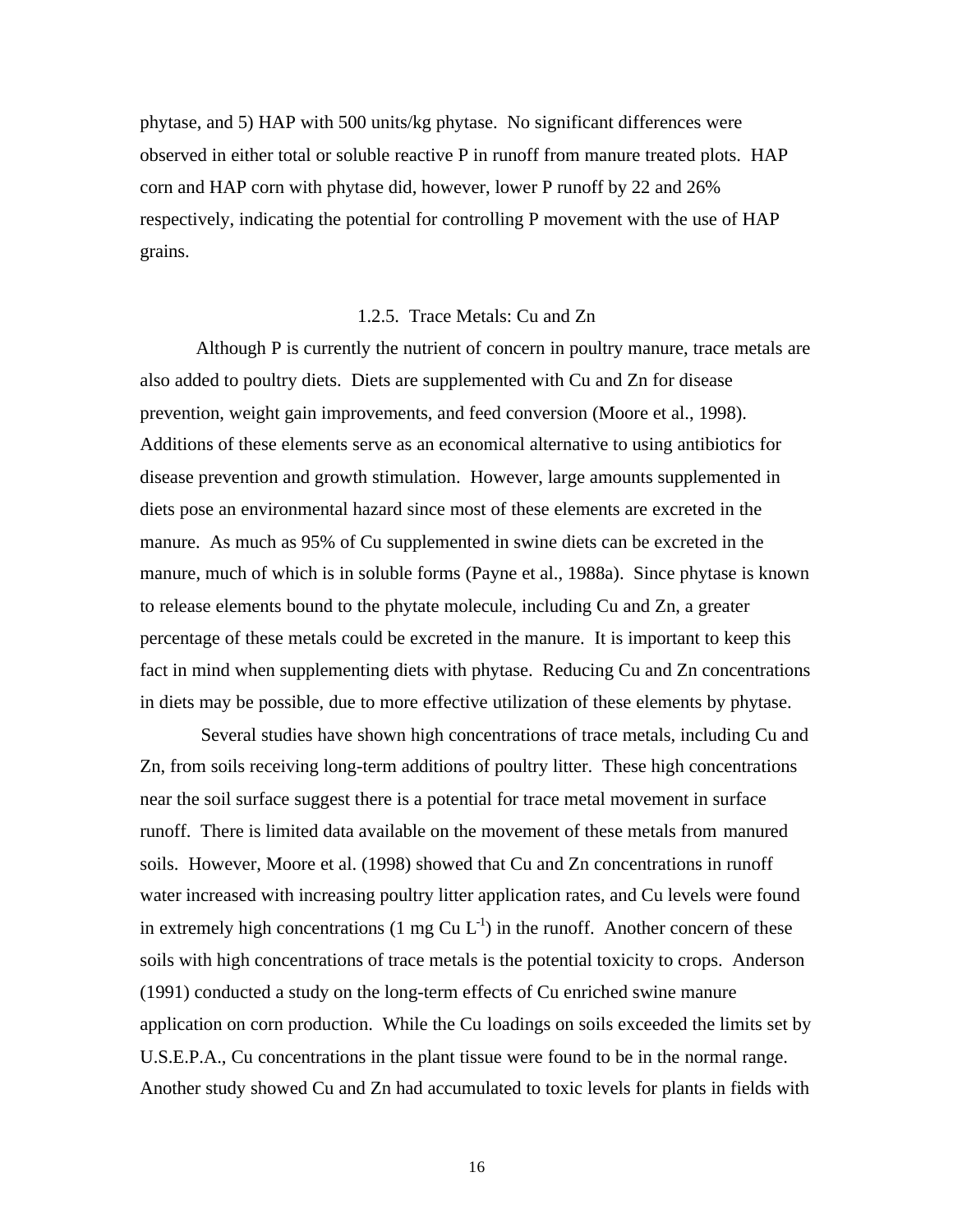long-term poultry litter applications (Mitchell et al., 1992). Mobility of trace metals is dependent upon many factors, including soil pH. The study by Anderson (1999) was conducted at near neutral pH, which reduces the availability of metals. Different results may have occurred if the study had been conducted in a lower pH soil. Although Cu and Zn concentrations currently may not pose a toxicity problem on selected heavily manured fields, continued application could lead to toxicity for some crops.

### 1.2.6. Phytase and HAP Related Studies of Cu and Zn Solubility in Manure and Manure Amended Soils

 To date, only one project (Lawrence, 2000) has been completed to determine the effects of Cu and Zn solubility in poultry manure and manure-amended soils from the use of phytase and/or HAP grains. The same procedures Lawrence (2000) used for P solubility were also used to determine the solubility of Cu and Zn in poultry manure and upon addition of manure to soils. Water solubility of Cu in the manure did not change significantly between the conventional treatment and the phytase-amended treatment. However, when these manures were applied to soils on an N-basis (and thus an equal Cubasis), the phytase treatment contained a statistically significant 6% more water-soluble Cu than the conventional manure treatment applied to soils. When these manure treatments were applied to soils on a P-basis, the alternative phytase manure treatment produced a 92% increase in water-soluble Cu concentrations. This significant increase can be attributed to the fact that Cu loadings to soils increased by 67% after conversion to the phytase treatment on a P-basis. The use of HAP corn and HAP with the addition of phytase produced statistically significant increases in water solubility of Cu of 4 and 7%, respectively upon addition of the manure to soils.

 Water solubility of Zn in the manure treatments proved to contain 11% of total Zn in the conventional manure treatment, while the phytase treatment contained 61.5% of total Zn. Zinc solubility was not determined for manure-amended soils.

 Plant availability was also determined for Cu and Zn using the Mehlich III extractant. Mehlich III extraction of Cu from the manures produced a statistically significant decrease in the phytase treatment compared to the conventional manure treatment. However, when these manure treatments were applied to soils on an equal N-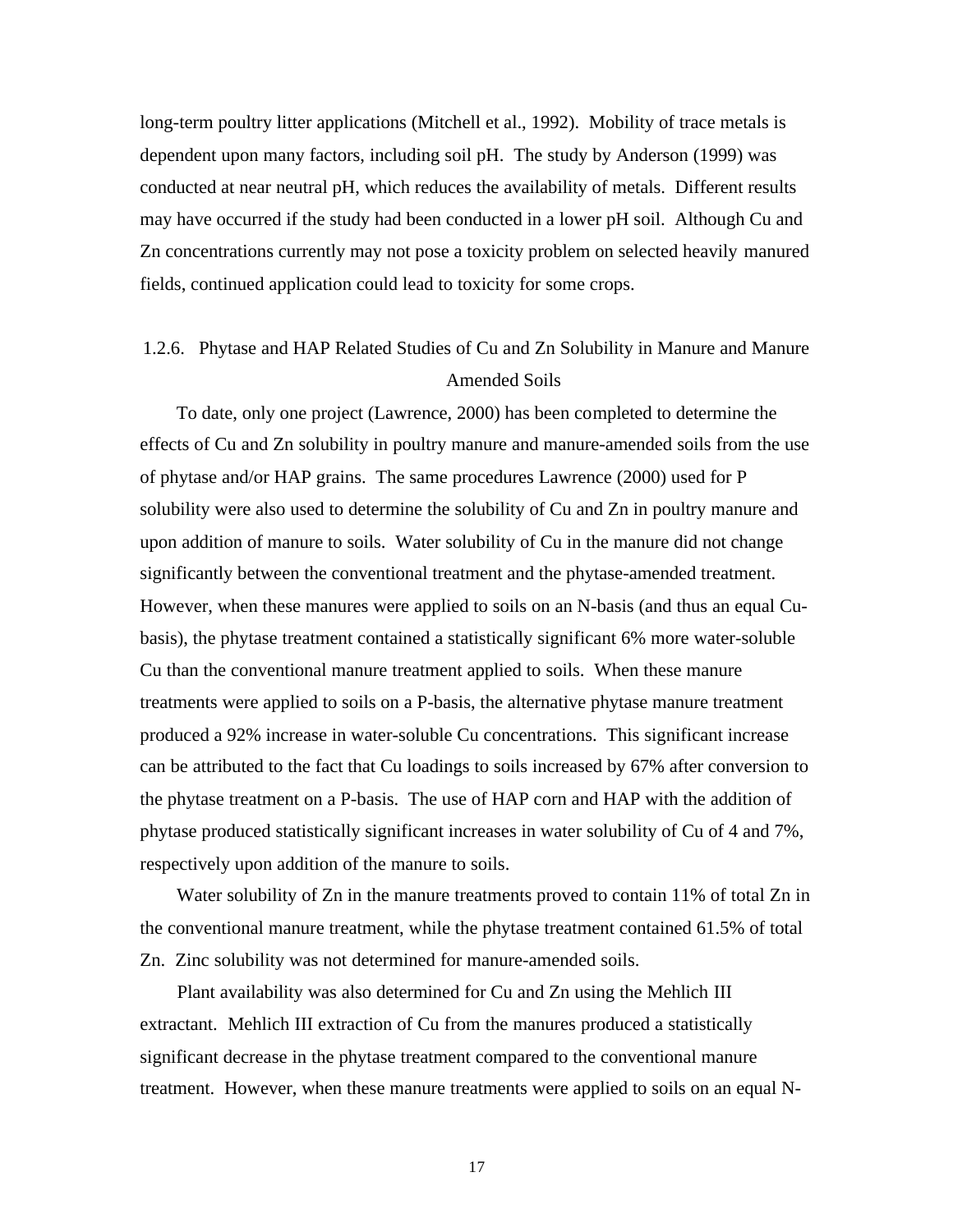basis (and thus an equal Cu basis), the concentrations were not different between the phytase and conventional manure treated soils. The plant availability of Zn also did not differ between the phytase and conventional manure treatments.

 No studies to date have been published in scientific journals on the effects of crop uptake of P, Cu, or Zn, or crop yield with the addition of manure from diets fed phytase or HAP corn.

#### 1.2.7. Procedures Applicable to Research

 Very few studies have been conducted on the solubility of P, Cu, and Zn in manure and manure-amended soils from the use of phytase and HAP corn, as previously stated. However, much research has been conducted on the solubility of these elements in soils, as well as those soils that have been amended with poultry litter. Many of the procedures used in these experiments are also applicable to the studies using phytase and HAP corn.

 Several researchers have fractionated P, Cu, and Zn in both soils and manure to determine most dominant forms of these elements. Fractionation allows for a more accurate analysis of the forms that are most readily bioavailable, and also those forms that are relatively insoluble and pose no threat to environmental contamination. Miller et al. (1986a) devised a nine-step sequential extraction procedure for determination of the chemical forms of trace metals in agricultural, polluted, and waste-amended soils. A sequential extraction procedure was also used by Miller et al. (1986b) to determine the forms of Cu in swine manure from diets supplemented with high levels of Cu. Fresh, freeze-dried, and oven-dried samples were fractionated. This fractionation scheme also involved sequential separation of Cu fractions with the use of nine extractants. A solution: solid ratio of 100:1 was used in all extractions. The manure and extracting solution was added to centrifuge tubes, and placed on an end-over-end shaker for the prescribed time. The samples were then centrifuged for 15 min. at 2000 relative centrifugal force. The Cu forms solubilized by the extractants include water-soluble, exchangeable, specifically bound, acid-soluble, organically-bound, amorphous and crystalline Fe-oxide, occluded, and total Cu. The Cu fractions were determined by atomic absorption spectrophotometry. Water was just as effective as salt solutions (Ca and Pb) in extracting Cu. Most of the Cu was extractable with Na-hydroxide or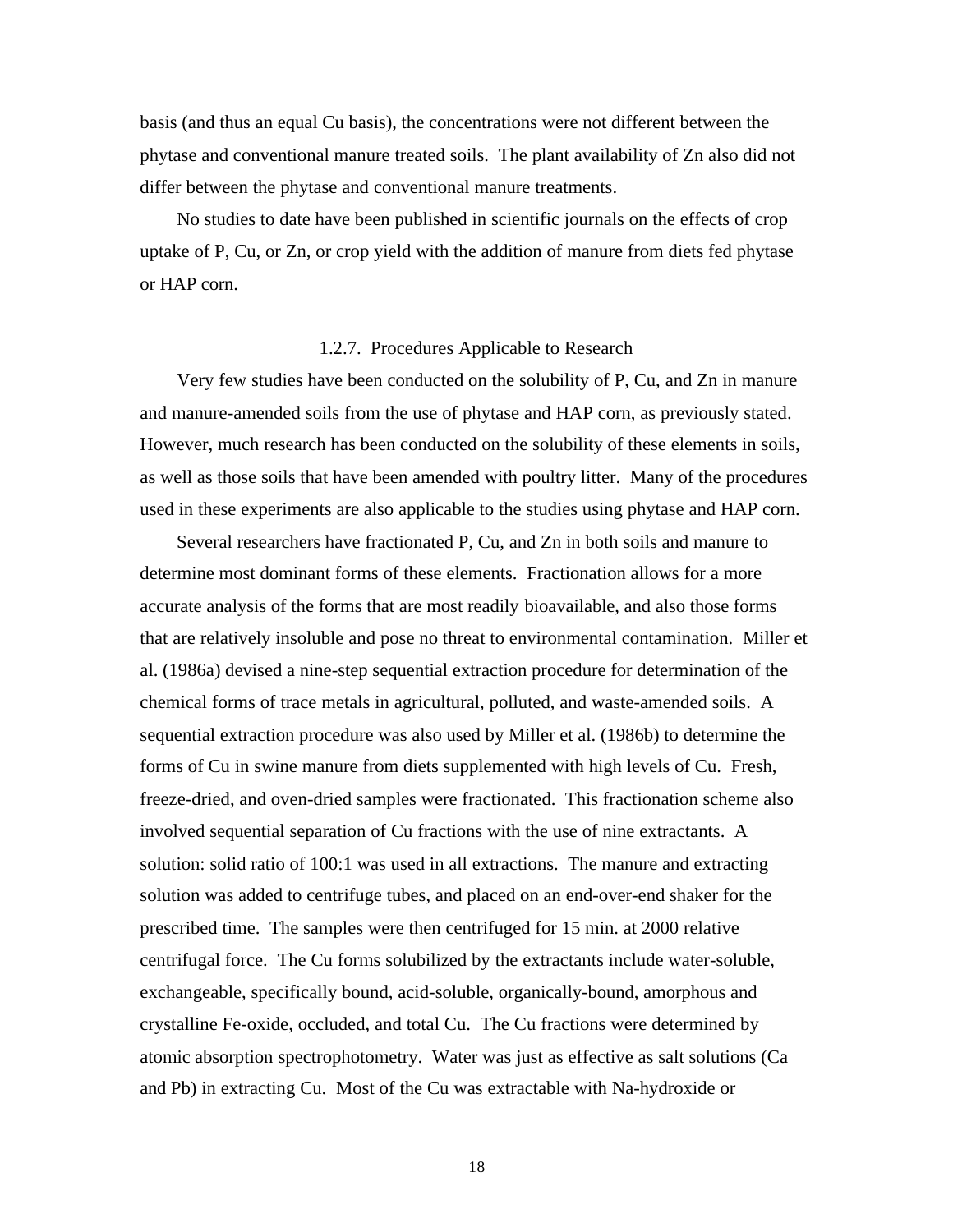potassium pyrophosphate, indicating association with organic compounds. Payne et al. (1988b) also used a sequential extraction procedure to determine forms of Cu and Zn in surface soil samples from sites receiving high levels of these elements. Chemical forms solubilized in this procedure were solution and exchangeable, specifically adsorbed, pyrophosphate-extractable, oxide-associated, and residual Cu and Zn fractions.

Determining water-soluble and plant available forms of elements are especially important in soils. The water soluble form consists of the fraction that is readily available to plant roots and is also the most environmentally available form. Plant available forms are also important in soils to determine the amount that is potentially available for uptake by plants, and thus constitutes a larger portion than water soluble forms. Many researchers have employed the use of  $0.01$  M CaCl<sub>2</sub> as an extractant for measuring water soluble forms of P, Cu, and Zn. The dilute  $CaCl<sub>2</sub>$  solution is sometimes used in place of water as an extracting solution because it has similar ionic strength to the natural soil solution, and it also encourages flocculation of the solids in the extracting solution (Li and Shuman, 1996b).

 Mehlich III is an acidic extractant which contains a chelating agent and is often used for extracting potentially plant available forms of elements in soils. The Mehlich III extractant has been used extensively for extracting P, Cu, and Zn in a wide range of soil types (Mehlich, 1984).

Both  $CaCl<sub>2</sub>$  and Mehlich III extracting solutions have been used as extractants in soils amended with poultry litter. Peters and Basta (1996) determined the effects of using municipal and industrial wastes on P bioavailability from sites with significant additions of poultry and swine waste. The Mehlich III solution was used to evaluate the ability of the municipal and industrial amendments to reduce plant-available P. Plant available P was estimated by the addition of 20 mL of Mehlich III solution to 2 g soil and placed on a rotary shaker for 5 minutes. The samples were then filtered using Whatman No. 2 filter paper. The dilute solution of  $0.01$  M CaCl<sub>2</sub> was also used to determine water-soluble P levels in the amended soils. Ten mL of  $0.01$  M CaCl<sub>2</sub> was added to 5 g of soil and placed on a shaker for 15 h. Moore et al. (1998b) treated poultry litter with Al-sulfate to evaluate metal runoff on plots with treated and untreated poultry litter. Soil samples were analyzed for Mehlich III P to serve as an indicator of past manure applications, and thus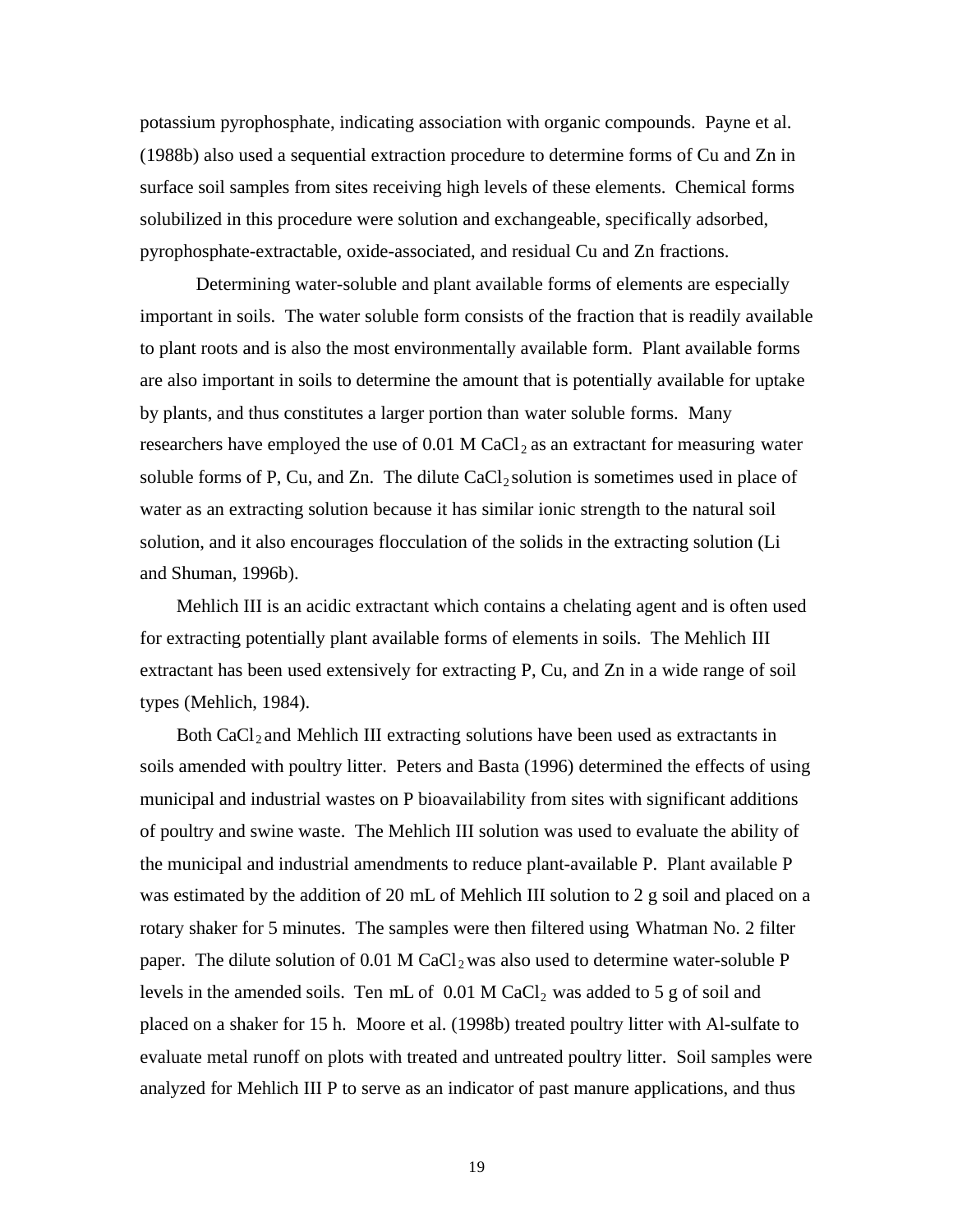as an indicator for metal additions to the soil from the manure. Cox and Hendricks (2000) assessed the effects of clay content from sites receiving applications of poultry manure on the movement of P from surface runoff by extracting soil samples with Mehlich III. Pote et al. (1996) related soil P to losses in runoff by extracting soil that had previously received poultry litter with Mehlich III solution. Sharpley (1996) also determined Mehlich III P levels in soils which had received poultry, swine, or beef feedlot manure. The Mehlich III P content was determined by extracting 1g of soil with 10 mL of extractant.

 Eghball et al. (1996) evaluated P movement in soils receiving long-term additions of manure. Water-soluble P was determined by addition of 20 mL of 0.01 M CaCl<sub>2</sub> to 2 g of soil in centrifuge tubes. The samples were shaken for 24 hours and centrifuged. Sallade and Sims (1997) evaluated the forms of P and P sorption capacity of sediments from drainageways in a Delaware watershed that contains one of the most densely populated poultry industries in the world. Water-soluble P was determined by extracting soil with 0.01 M CaCl<sub>2</sub> at a ratio of 1g soil: 25 mL solution and placed on a shaker for 24 h. Mozaffari and Sims (1996) leached coastal plain soils with  $0.01$  M CaCl<sub>2</sub> to estimate P solubility, while Li and Shuman (1996) determined the leaching ability of Zn in metalcontaminated soils. Both of these studies were conducted on soils receiving applications of poultry litter.

In estimating P fractions in soils it is imperative that dissolved P and particulate P fractions be separated since both of these fractions contribute differently to the release of P to surface waters. A popular technique for separation of dissolved and particulate P fractions is the use of a 0.45 im filter after extraction with solutions such as  $CaCl<sub>2</sub>$  or Mehlich III. The dissolved forms pass through the filter and include the inorganic (reactive-P) and organic (unreactive-P) dissolved P fraction (Mullins and Hajek, 1997). Total dissolved P is determined by inductively coupled plasma spectroscopy (ICP). The dissolved reactive P fraction is molybdate reactive and is determined by the method of Murphy and Riley (Haygarth and Sharpley, 2000). The unreactive P fraction is calculated by subtracting molybdate reactive P from total dissolved P determined by ICP.

No studies using phytase or HAP grains to date have considered the effects on crop yield or uptake of P, Cu and Zn. The procedures used in other studies for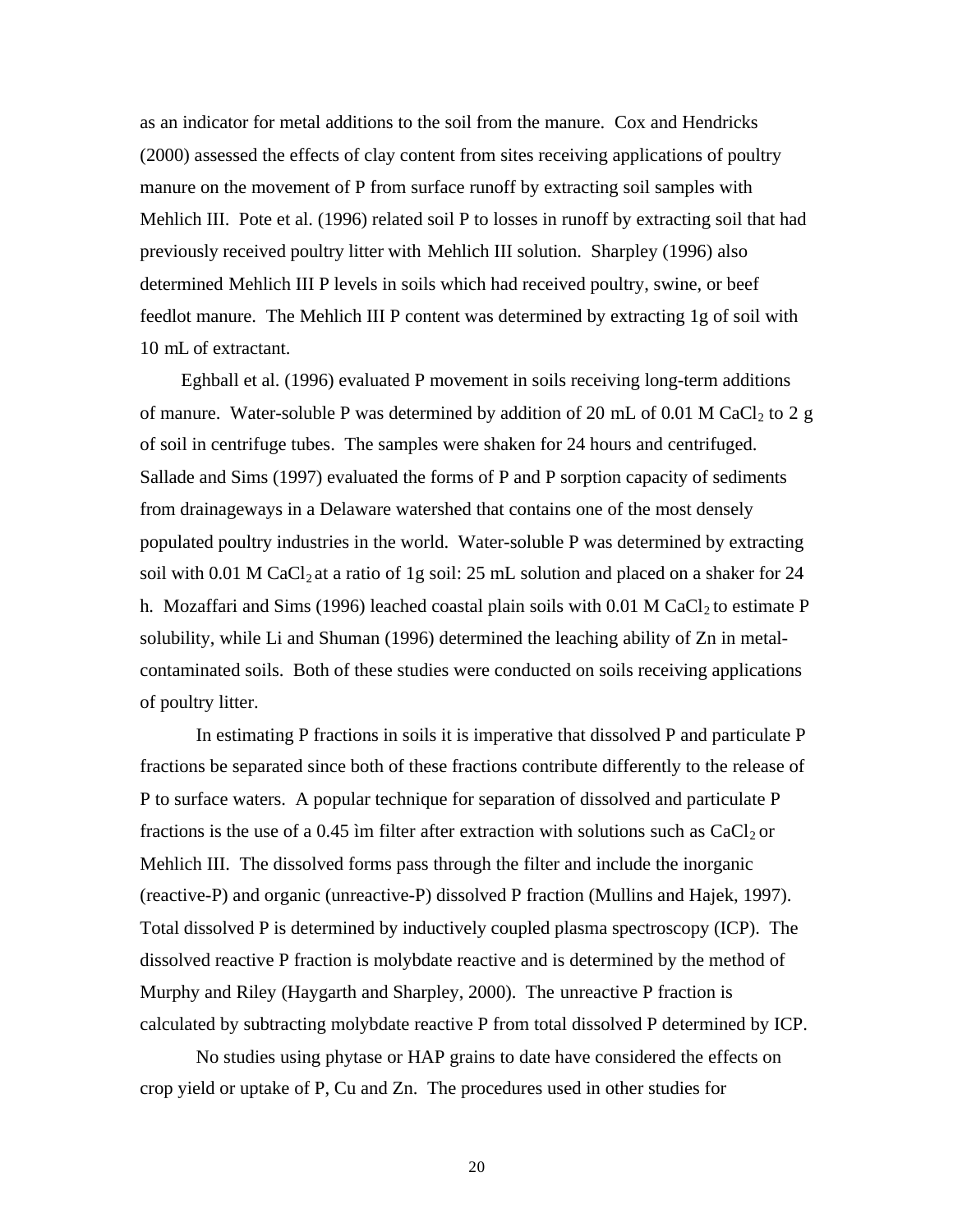determining the effects of soil amendments on crop uptake of selected elements and crop yield serve as a useful guide in developing procedures specific to this research.

Lucas (1991) conducted a greenhouse study to assess crop response from additions of water treatment residuals on selected soils. Lucas (1991) indicated that supplemental nutrients that are intended to be nonlimiting in greenhouse experiments should be applied in excess of rates commonly recommended to ensure maximum response to the limiting nutrient under study. Nutrients should be added in excess to prevent crop response that is unrelated to the experimental variable. This study used twice the recommended rates for nonlimiting nutrients. Pots were prepared by mixing 2 kg of soil (pH adjusted) with the nonlimiting nutrients in a twin shell blender. The appropriate quantity of residual was added and the contents were remixed. Each pot was double lined with plastic bags to prevent water and nutrient loss. Pots were seeded with fescue and watered to 90% field capacity daily. Proper water content was determined by weighing each pot on a double beam balance and adding the amount of water necessary to bring moisture content to 90% of field capacity, taking into account the weight of the soil, pot, and amendments. Plant material was cut and dried at  $70^{\circ}$ C in a forced-air drying oven for two days.

 Many greenhouse experiments have been conducted in the Muscle Shoals greenhouse at the Tennessee Valley Authority Experiment Station (Allen et al., 1976). Muscle Shoals uses corn in research studies more than any other crop for several reasons. It is relatively resistant to disease and insect damage, it grows well at all seasons of the year, and it responds well to several nutrients. Corn seeds were planted in pots with the use of a template. Seven corn seeds were placed on the surface of the soil with a template and punched into the soil at a depth of 2.5 cm with a large glass rod fitted with a rubber stopper. The plants were thinned 3-7 days after emergence. Water was added by the weighing method employed by Lucas (1991) described previously. The pots were watered to two-thirds of field capacity, with the weight of the pots, amendments and corn taken into account. Corn was grown for 6 to 8 weeks, with the above ground portion harvested and dried in a forced-air electric drying oven maintained at  $70^{\circ}$ C for one week. Samples were dry-ashed and P was determined by the vanadate or phosphomolybdate method, while Cu and Zn was determined by atomic absorption spectrophotometry.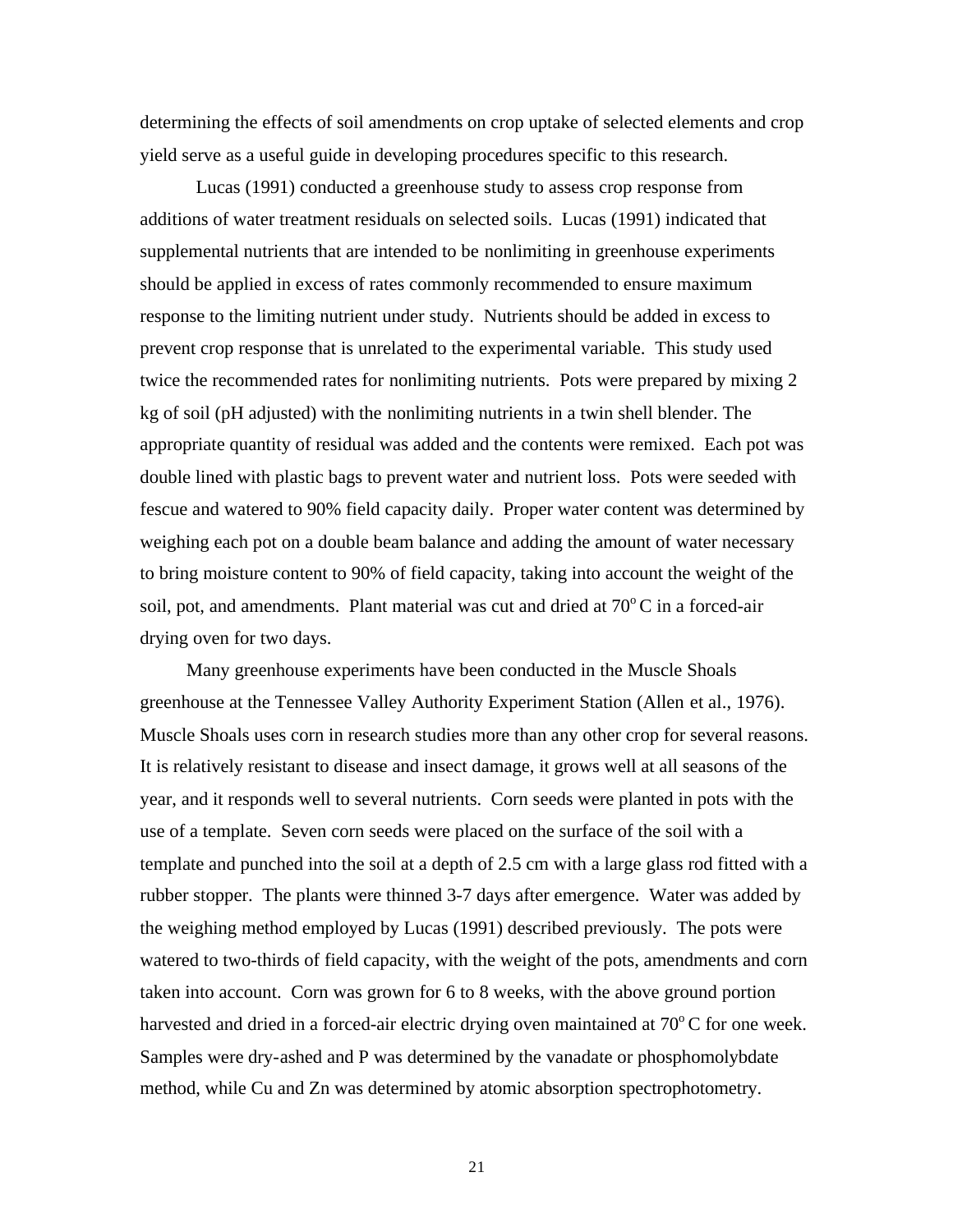Sand is often used as a growth medium to ensure that the nutrient under study is only being supplied by the soil amendment. Van der Watt et al. (1994) conducted a greenhouse experiment to assess the uptake of Cu, Mn, and Zn from soils treated with poultry litter. Plants were produced to ensure they were supplied with all nutrients in nonlimiting quantities except for the nutrients under study. Sudax (Sorghum bicolor) seed was sown in 500 mL plastic cups containing 600 g of washed quartz sand. The base of the cups were perforated for ease of removal to later employ the double-pot technique in which the cups will be placed on the test soils for root penetration. Nonlimiting quantities of nutrients using the Ruakara solution were used without the addition of Cu, Mn, and Zn. The Ruakara nutrient solution was developed specifically for growing plants in sand culture (Smith et al., 1983). Fourteen days after plant emergence, bases were removed and the cups were placed on the test soils containing one kg of soil. No leaching of nutrients or water was permitted. Plants were harvested 21 days after placement on the test soils. The plant material was harvested and dried at  $70^{\circ}$ C, weighed, and ground in a Wiley mill with a 1.0 mm screen. The top growth was analyzed by digestion in nitric acid. One gram of plant material was digested in 10 mL concentrated  $HNO<sub>3</sub>$  at 125<sup>o</sup>C in a block digestor until the digests were clear and were reduced in volume to approximately 3 mL. The samples were diluted to 50 mL with deionized water and determined by AA spectrometry.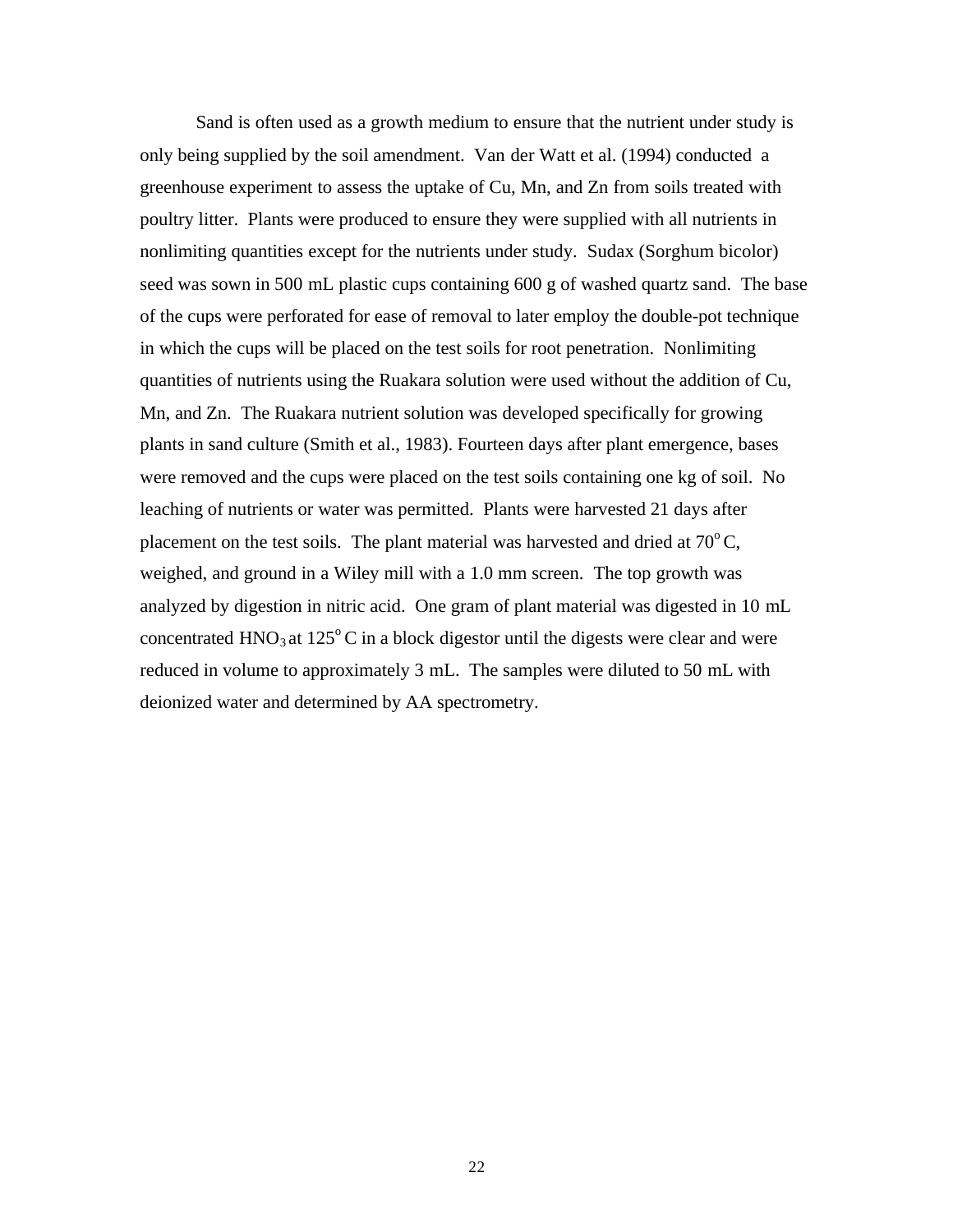## **Chapter 2: INCUBATION STUDY**

#### 2.1. INTRODUCTION

 This chapter seeks to determine the effects of phytase addition and HAP substitution in manure applied to soils over time. Phytase is a popular feed additive, and HAP may become mainstream in the next few years, therefore, it is important to determine any effects these additives may have on P and Cu solubility after application of poultry manure to agricultural lands. An important question yet to be answered is whether phytase and HAP amended manure will react with soil over time and produce changes in solubility of P and Cu. This study involves applying manure at two application rates to southeastern soils and incubating these soils for a period of six months and one year to determine if changes in P and Cu solubility arise after reaction with soil during this period of time.

#### 2.2. MATERIALS AND METHODS

#### 2.2.1. Manure Collection

 The manure used in this study was collected during a feeding experiment in the Department of Animal and Poultry Sciences at Virginia Tech. The feeding experiment compared 12 dietary treatments on turkeys from 1 to 5 weeks old. Only five of these twelve dietary treatments were compared in this study. The objective of the feeding experiment was to compare P bioavailability to young turkeys fed high available phosphorous corn (HAP), normal phytic acid corn (NPA), and birds fed these same diets with the addition of microbial phytase.

 Nine turkey poults were randomly assigned to each of 96 Petersime pens on the day they hatched and were fed a commercial starter diet for one week. The birds were then reduced to eight birds per pen and were started on test diets. The 12 test diets were randomly assigned to eight replicate pens for each diet in a block design. Poults were reduced again to 7 birds per pen after 2 weeks on the test diets, and were transferred to grower pens for an additional 2 weeks.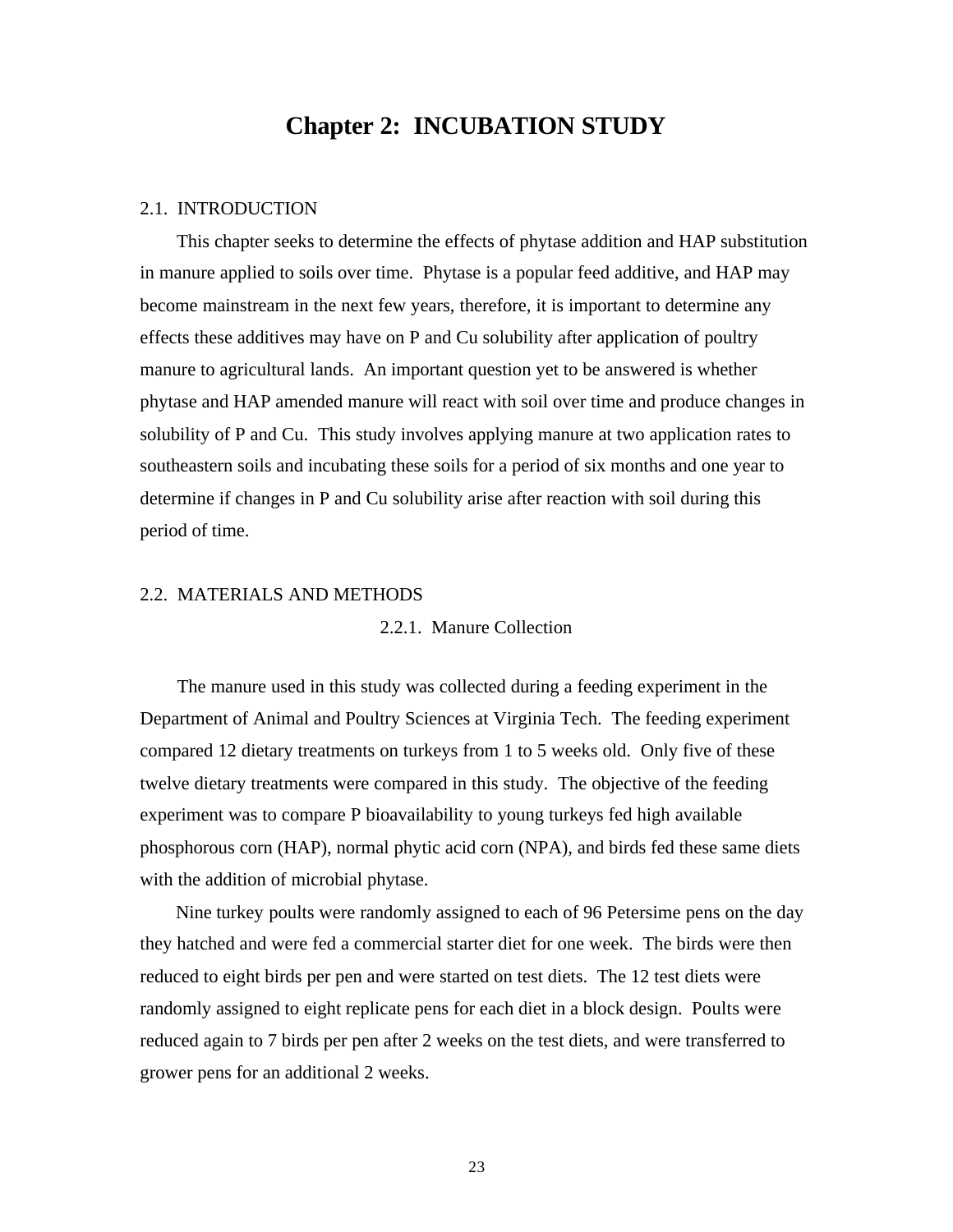The pens containing the birds were in environmentally controlled rooms, and the birds had unlimited access to food and water. No bedding material was used in the pens, and metal trays were placed below each pen for collection of manure. The food and water was placed in the front of the pens and only manure at least 6 inches away was collected for use in this study. These trays also prevented any manure from dropping to pens below. The trays were scraped clean daily and was discarded except for the threeday manure collection for use in this study. These manure samples were collected for three consecutive days during the fourth week the birds were on the test diets. Since only five diets were to be compared, manure was collected in plastic bags from the 40 pens that were fed these diets (8 replicate pens per treatment  $X$  5 diets= 40 pens). A total of 120 samples were collected during the 3-day period. The manure samples collected from each of the 40 pens were combined into 40, 2-gallon buckets and mixed with an electric hand drill holding a metal paint mixer. These buckets were then frozen at  $-10^{\circ}$ C.

 The manure collected contained approximately 80% moisture, and it was decided that the manure would be analyzed in this "wet" form. This manure was frozen when not in use to reduce any changes that may occur over the duration of the experiment. The manure in these buckets was thawed and mixed thoroughly with a long-handled plastic spoon prior to each use. Subsamples were removed and weighed before and after placement in a 110  $\degree$ C oven for 24 hours to determine moisture content. Manure was mixed with water at a ratio of 1g dry manure: 10 mL water for determination of pH. The wet manure was analyzed for total P, Ca, Cu, and Zn after wet digestion using nitric and perchloric acid. Phosphorous content was analyzed colorimetrically using the vanadomolybdate procedure (Kuo, 1996). Total Ca, Cu, and Zn were determined by atomic absorption spectrometry.

 Manures from each of the five diet treatments were then combined for use in the soil incubation study. A total of 150 g (dry weight basis) of wet manure from each of the original 40 buckets were placed by diet treatment into five, 5-gallon plastic buckets and mixed with a long-handled plastic spoon. Subsamples were removed from each of the buckets and moisture content, pH, and total P, Ca, Cu, and Zn were again determined using the same procedures used for the original samples (Table 2.1).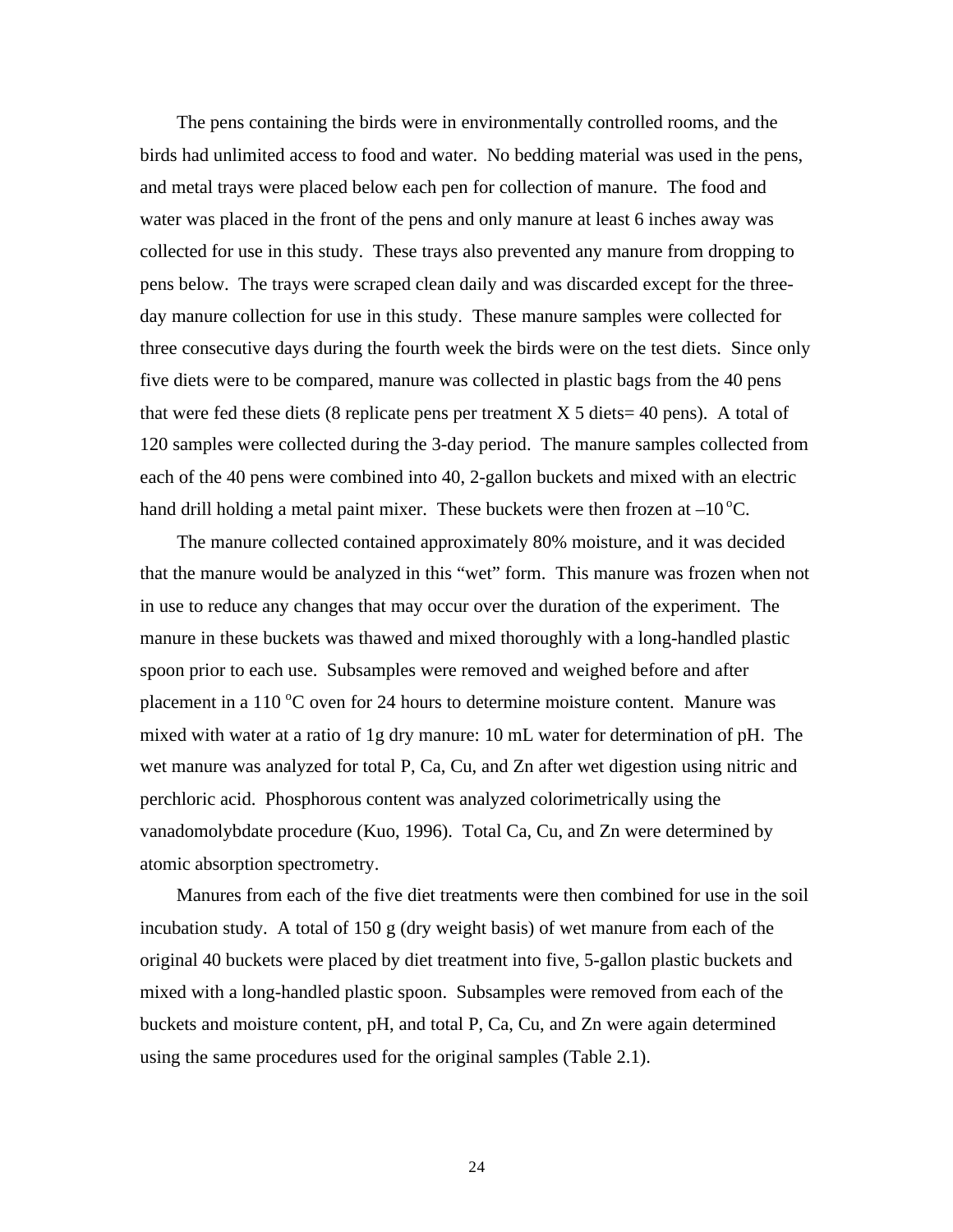| Diet        | Dry Matter $(\%)$ | pH   | % dry basis |       | $Mg kg^{-1}$ , dry basis |       |
|-------------|-------------------|------|-------------|-------|--------------------------|-------|
|             |                   |      | P           | Ca    | Cu                       | Zn    |
| <b>NPA</b>  | 19.0              | 5.04 | 0.920       | 0.876 | 29.9                     | 282.4 |
| $NPA+P$     | 22.5              | 5.40 | 1.460       | 1.605 | 30.3                     | 263.7 |
| NPA+PHYTASE | 20.1              | 4.95 | 0.862       | 0.733 | 29.6                     | 246.6 |
| <b>HAP</b>  | 19.4              | 5.23 | 0.858       | 0.767 | 32.2                     | 258.6 |
| HAP+PHYTASE | 21.1              | 5.30 | 0.844       | 0.700 | 29.8                     | 223.5 |

Table 2.1. Manure analysis

#### 2.2.2. Diet Treatments

 Table 2.2 shows the five diet treatments used in the study along with the ingredients that comprise these treatments. The same ingredients were used in all five of the diets, only differing with the type of corn used, and the addition of microbial phytase to two of the treatments. NPA corn, which is added to standard diets in the turkey industry, was added to the NPA, NPA+P, and NPA+Phytase diets. HAP corn, supplied by Optimum Quality Grains, was included in the HAP and HAP+Phytase diets. All five diets contained identical quantities of soybean meal, limestone, and a trace mineral premix. Defluorinated phosphate (PCS Phosphate Company, Inc.) was added in equal amounts, with the exception of NPA+P. The trace mineral premix was added to supply 12.5 mg Cu and 95 mg Zn per kg of feed. Starch/dextrose was added as a filler ingredient to compensate for differences in quantities of other ingredients added. The five diets contained equal amounts of all nutrients except P and Ca, in quantities at or above levels recommended by the National Research Council for turkeys in the 0 to 4 and 4 to 8 week age range (NRC, 1994).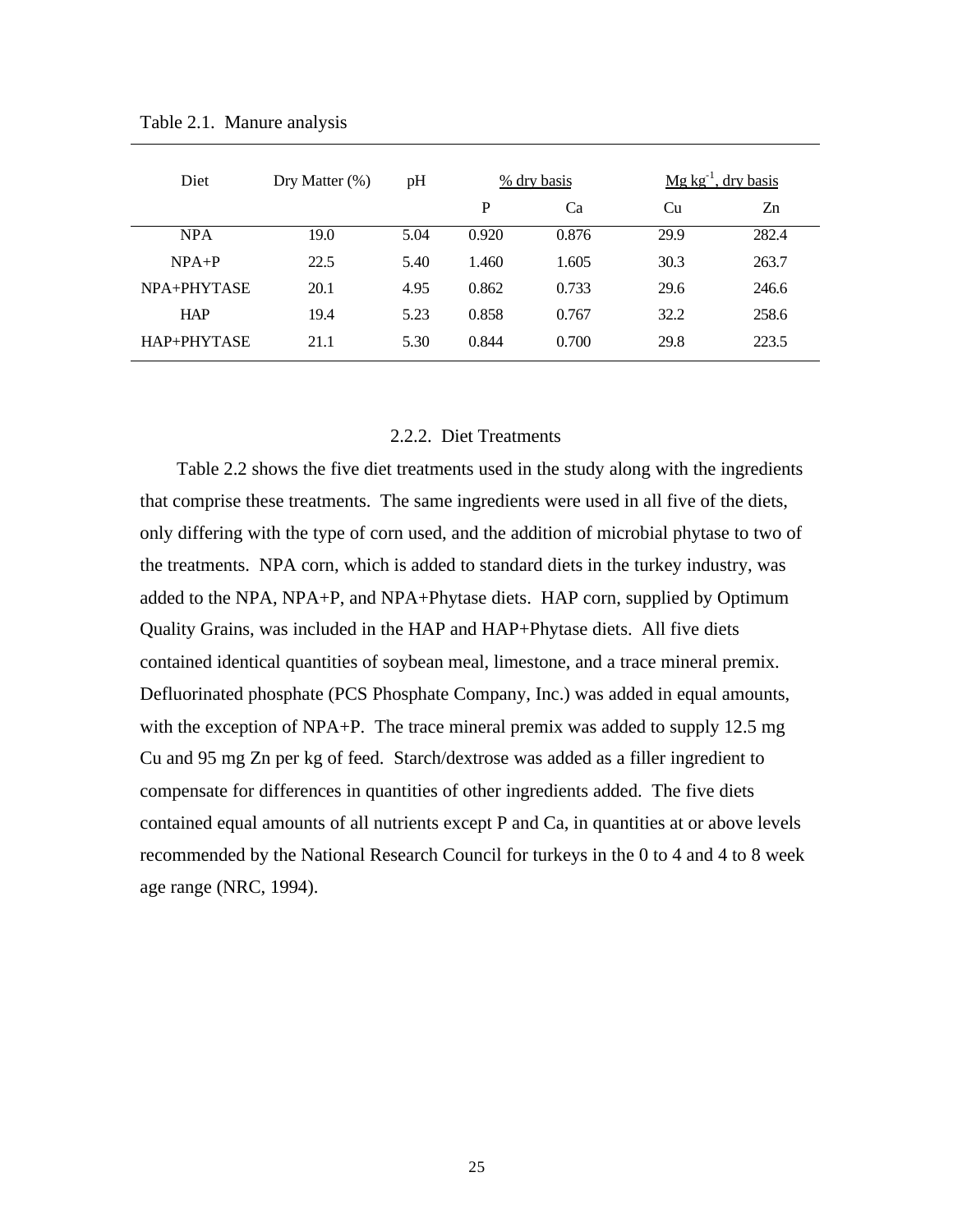| <b>DIET</b> | <b>NPA</b> | <b>HAP</b> | Soybean | Defluorinated<br>phosphate (18%) | Limestone                    | <b>Natuphos</b><br>600<br>phytase | Trace<br>mineral |                 | Other       |        |
|-------------|------------|------------|---------|----------------------------------|------------------------------|-----------------------------------|------------------|-----------------|-------------|--------|
|             | corn       | corn       | meal    | $P & 32\%$ Ca                    | $(38% \text{ Ca})$           | enzyme                            | premix           | Starch/Dextrose | ingredients | Total  |
|             |            |            |         |                                  | % of each ingredient in feed |                                   |                  |                 |             |        |
| <b>NPA</b>  | 41.06      | 0.00       | 51.06   | 0.75                             | 0.72                         | 0.00                              | 0.10             | 2.25            | 4.06        | 100.00 |
| NPA+Phytase | 41.06      | 0.00       | 51.06   | 0.75                             | 0.72                         | 0.10                              | 0.10             | 2.15            | 4.06        | 100.00 |
| $NPA+P$     | 41.06      | 0.00       | 51.06   | 1.92                             | 0.72                         | 0.00                              | 0.10             | 1.08            | 4.06        | 100.00 |
| <b>HAP</b>  | 0.00       | 41.06      | 51.06   | 0.75                             | 0.72                         | 0.00                              | 0.10             | 2.25            | 4.06        | 100.00 |
| HAP+Phytase | 0.00       | 41.06      | 51.06   | 0.75                             | 0.72                         | 0.10                              | 0.10             | 2.15            | 4.06        | 100.00 |

Table 2.2: Feed Composition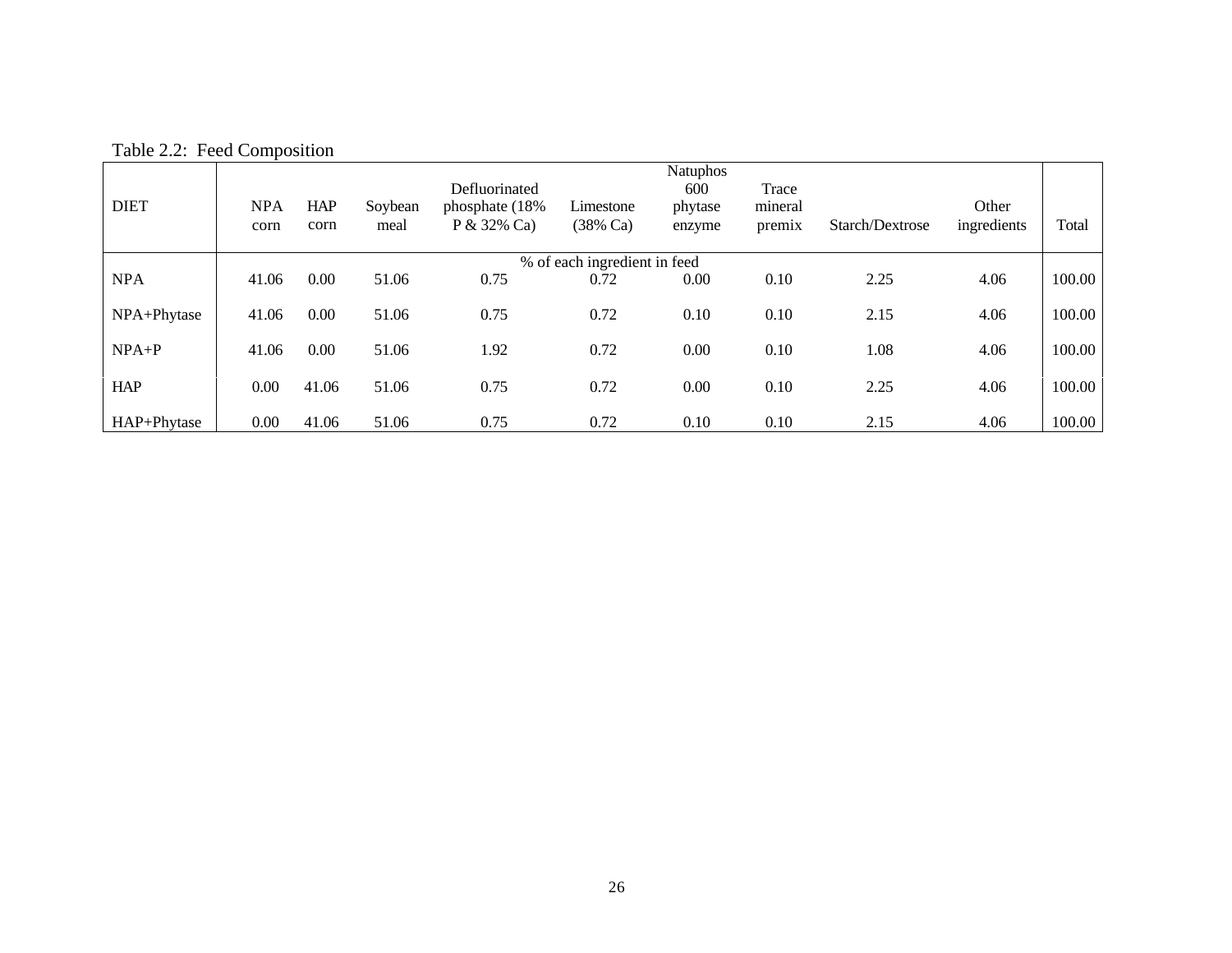Table 2.3 shows the forms of P found in each of the five diets. Nonphytate P is the form of P considered available to the bird. Notice that after predicted phytase activity, the phytase converts a portion of the phytate P to plant-derived nonphytate P. This prediction is based upon the assumption that 600 units of phytase activity per kg feed will convert 0.100% of feed from the phytate to the plant-derived nonphytate form. Total feed P is the sum of phytate and nonphytate P. The NPA diet is considered to be a control diet in this study, and contains only 0.282% total nonphytate P. As seen from table 2.3, this level of nonphytate P is much lower than that recommended by NRC (1994). The NPA diet is not a representative diet used in the turkey industry due to these low levels of P. It does provide a basis for comparing the effects when additions of phytase, supplemental inorganic P, and HAP corn substitution are made. NPA+Phytase differs only from the NPA control diet with the addition of 600 units of phytase activity per kg of feed and allows comparisons to be made when this phytase is added. NPA+P also consists of the same ingredients as the NPA diet, the only exception is that higher levels of defluorinated phosphate was added to the NPA+P diet. The effects of additional inorganic P can be assessed using this diet treatment. The only difference between the NPA and HAP diets is the type of corn added to each diet. HAP corn was substituted for NPA corn in the HAP diet and is considered to be more available to poultry because it contains higher quantities of plant-derived nonphytate P. The HAP diet allows for comparisons to be made when HAP corn is substituted for the conventional NPA corn. HAP+Phytase is similar to the HAP diet, only differing with the addition of 600 units of phytase per kg of feed. The HAP+Phytase diet does allow for assessment of HAP substitution and phytase addition.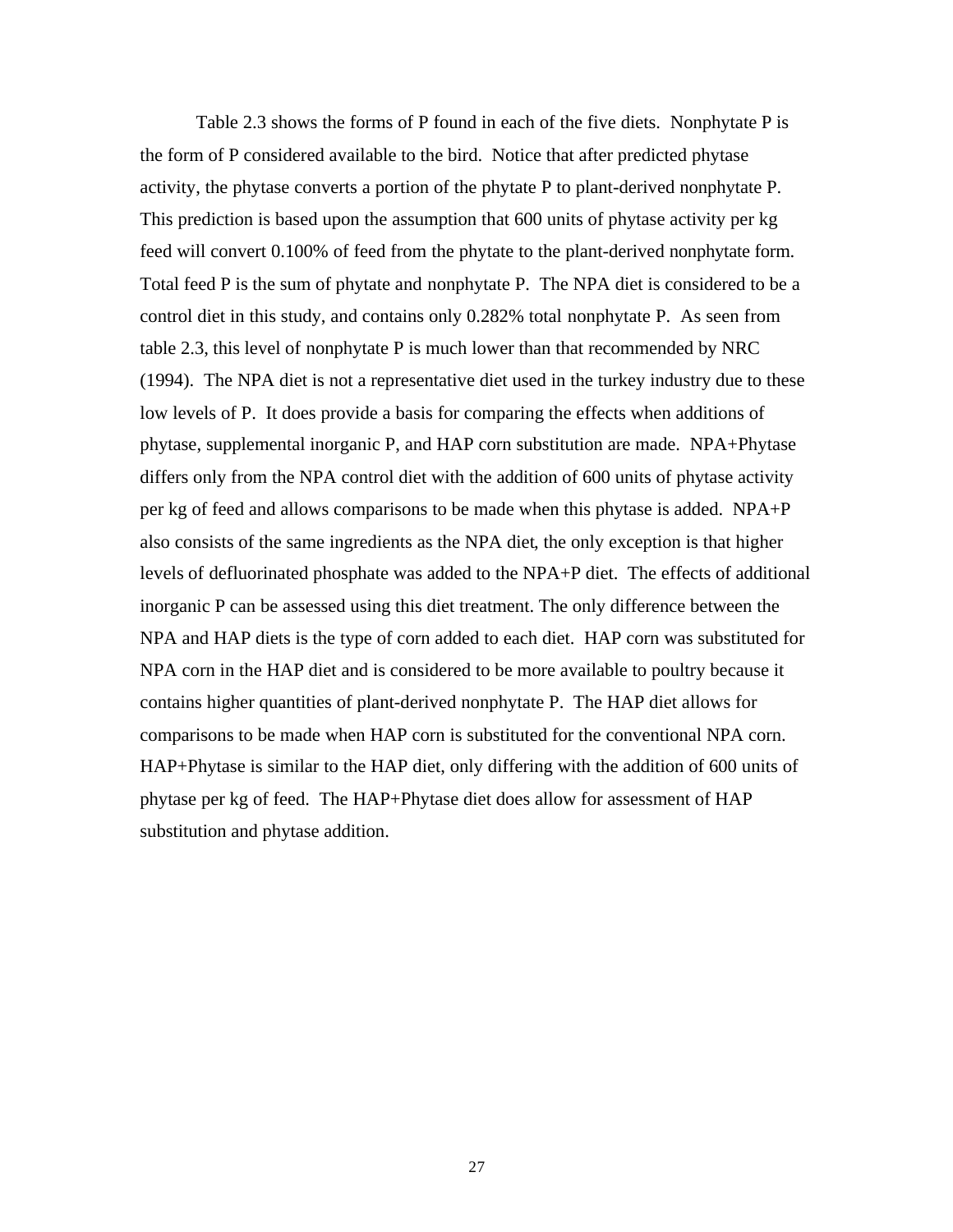|             |                         |                   | Percentage of P in Feed |                |                       | Percentage of<br>recommended by<br>${\rm NRC}$ | nonphytate P levels              | Percentage of Total Feed P |                   |                           |              |
|-------------|-------------------------|-------------------|-------------------------|----------------|-----------------------|------------------------------------------------|----------------------------------|----------------------------|-------------------|---------------------------|--------------|
|             | Phytate<br>$\mathbf{P}$ |                   | Nonphytate P            |                | Total<br>$\mathbf{P}$ | Turkeys<br>$0$ to 4<br>wks old                 | Turkeys<br>$4$ to $8$<br>wks old | Phytate<br>$\mathbf{P}$    |                   | Nonphytate P              |              |
| Diet        |                         | Plant-<br>derived | Inorganic               | Total          |                       |                                                |                                  |                            | Plant-<br>derived | Inorganic                 | Total        |
| <b>NPA</b>  | 0.269                   | 0.147             | 0.135                   | 0.282          | 0.551                 | 0.6                                            | 0.5                              | 48.8                       | 26.7              | 24.5                      | 51.2         |
| NPA+Phytase | 0.269<br>$0.169*$       | 0.147<br>0.247    | 0.135<br>0.135          | 0.282<br>0.382 | 0.551<br>0.551        | $\overline{0.6}$                               | 0.5                              | 48.8<br>30.6               | 26.7<br>44.9      | $\overline{24.5}$<br>24.5 | 51.2<br>69.4 |
| $NPA+P$     | 0.269                   | 0.147             | 0.345                   | 0.492          | 0.761                 | 0.6                                            | 0.5                              | 35.3                       | 19.3              | 45.3                      | 64.7         |
| <b>HAP</b>  | 0.236                   | 0.185             | 0.135                   | 0.320          | 0.556                 | $\overline{0.6}$                               | 0.5                              | 42.5                       | 33.2              | $\overline{24.3}$         | 57.5         |
| HAP+Phytase | 0.236<br>0.136          | 0.185<br>0.285    | 0.135<br>0.135          | 0.320<br>0.420 | 0.556<br>0.556        | 0.6                                            | 0.5                              | 42.5<br>24.5               | 33.2<br>51.2      | 24.3<br>24.3              | 57.5<br>75.5 |

Table 2.3: Forms of P found in feeds and NRC recommended levels of P

\* Numbers in bold represent forms of P after predicted phytase activity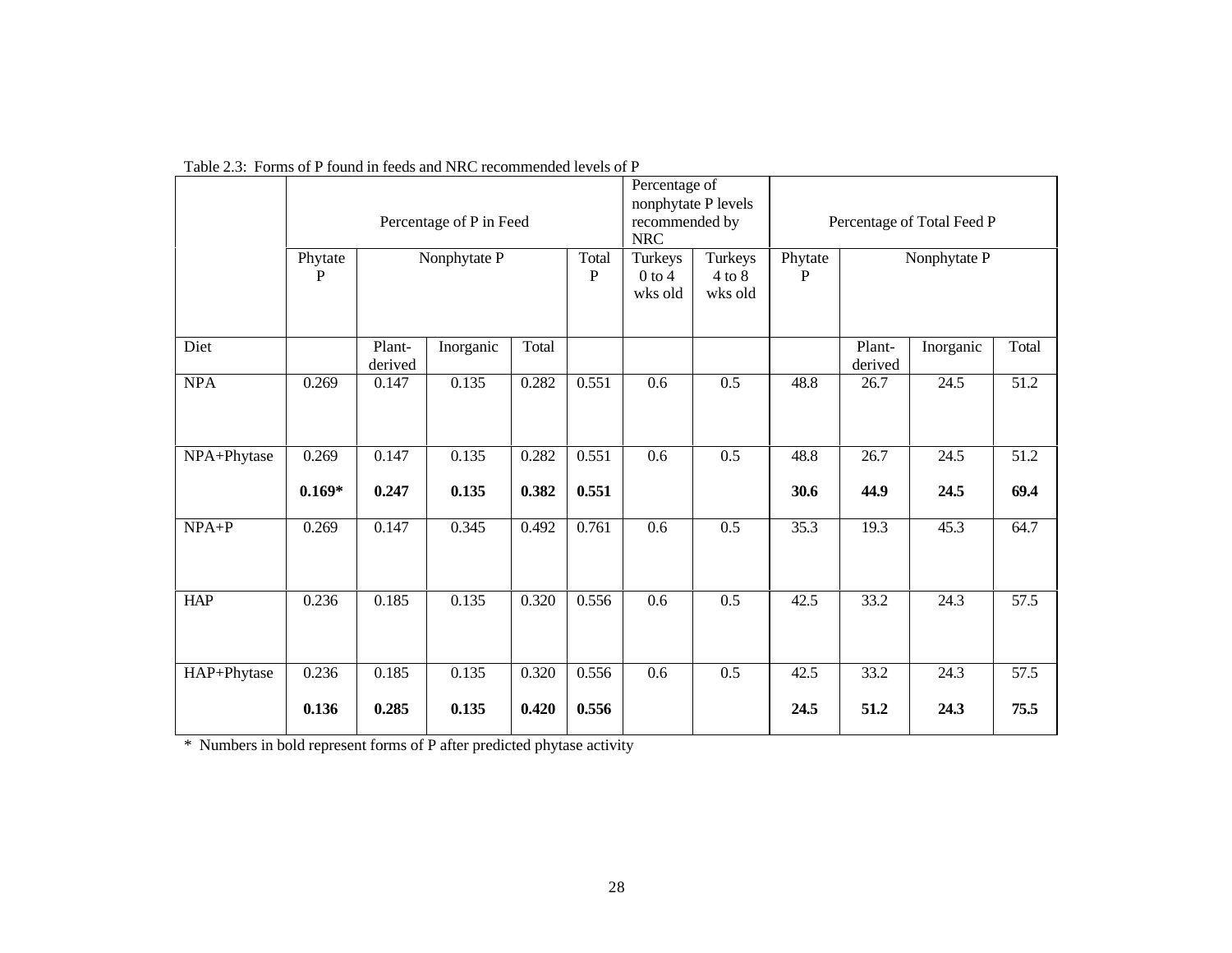The NPA+P diet is most similar to the diets currently used in the turkey industry today, because it contains close to the recommended levels of nonphytate P, as seen in Table 2.3. NPA+Phytase is similar to a commercial diet being supplemented with phytase. This diet would most likely be supplemented with additional inorganic P to reach the NRC recommended levels of nonphytate P in a commercial setting. It would not be economical for additional phytase to be included (Duval, 1996). The HAP diets are not standard diets in the turkey industry, because HAP is not commercially available. The HAP+Phytase diet does contain levels of nonphytate P which are close to the NRC recommended levels. These HAP diets may hold a promising future after more research using HAP grains has been conducted.

 The five diet treatments were analyzed for P and Ca contents and are shown in Table 2.4. The samples were ground to pass a 1-mm sieve. Calcium contents in the diets were adjusted to maintain a recommended total Ca: total P ratio of 1.2 to 1.3:1.

|             |        | Analyzed Concentration (%) |       |
|-------------|--------|----------------------------|-------|
| Diet        | Dry    | P                          | Cа    |
|             | Matter |                            |       |
|             |        |                            |       |
| <b>NPA</b>  | 90.3   | 0.550                      | 0.654 |
| NPA+Phytase | 91.0   | 0.556                      | 0.652 |
| $NPA+P$     | 91.1   | 0.753                      | 1.057 |
| <b>HAP</b>  | 90.8   | 0.560                      | 0.667 |
| HAP+Phytase | 90.6   | 0.563                      | 0.633 |

Table 2.4. Analysis of Feed

#### 2.2.3. Soil Collection and Characterization

Three soils were collected from three different physiographic provinces in Virginia for use in this study, and are considered to be productive agricultural soils. A Groseclose loam was taken from Montgomery County located in the Ridge and Valley region and is classified as a clayey, mixed, mesic Typic Hapludult. A Cecil loam was collected from Amelia County in the Piedmont, classified as a fine, kaolinitic, thermic Typic Kanhapludult. A Mahan sandy loam was taken from Isle of Wight County in the Coastal Plain. The Mahan soil was classified as a fine, kaolinitic, thermic Typic Hapludult.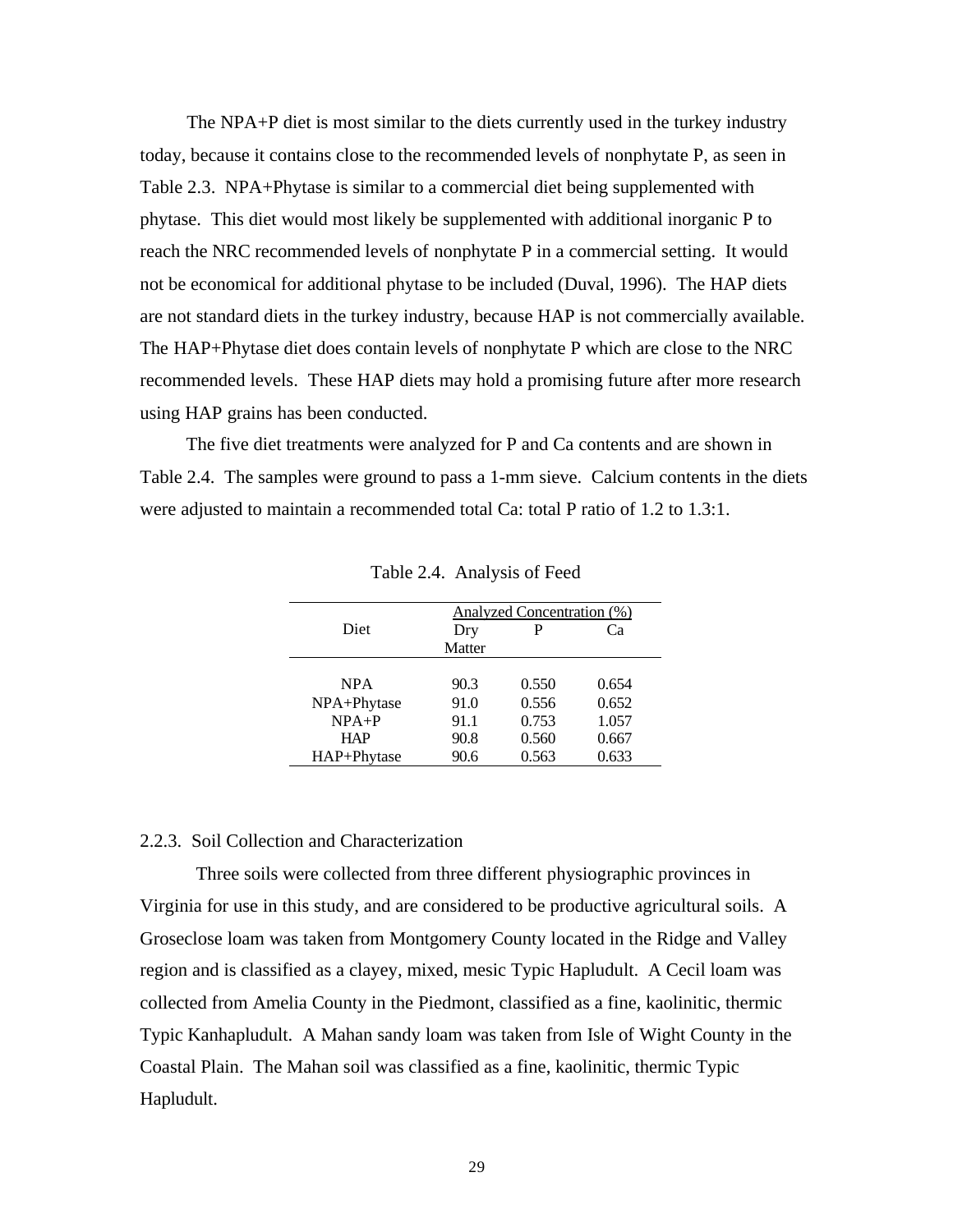The soils were air-dried, and clods were broken up with the use of a mortar and pestle. The samples were sieved to remove coarse fragments greater than 2 mm, and were thoroughly mixed using a portable electric cement mixer. Moisture content of the air-dried soils was determined by weighing a sample before and after oven drying at  $110^{\circ}$ C for a 24-hour period. The water holding capacity of the soils was determined by estimating the amount of water held in the soils after being freely drained by using the technique of Kuo (1996). Subsamples of the three soils were extracted with Mehlich I solution and analyzed for plant-available P, K, Ca, Mg, Cu, and Zn by ICP in the Virginia Tech Soil Testing Laboratory (Donohue, 1994). The lab also determined pH (1:1 soil: water ratio) and percent organic matter (Table 2.5).

#### 2.2.4. Manure Application to Soils and Incubation

 Six manure treatments were applied to the three soils and are shown in Table 2.6. These manure treatments include HAP+Phytase, HAP, NPA+Phytase, NPA, NPA+P on P basis, and NPA+P on N basis. The NPA+P was separated into two manure treatments, on an N-basis and also on a P-basis. As seen in Table 2.6, HAP+Phyt, HAP, NPA+Phytase, NPA, and NPA+P on P basis have similar P contents, while HAP+Phyt, HAP, NPA+Phytase, NPA, and NPA+P on a N basis have similar N contents, as well as similar Cu contents. The NPA+P manure treatment on a P basis allows for equal comparisons of P content, while the NPA+P treatment on an N basis allows for comparing Cu between treatments. Notice that Zn contents vary considerably between manures. It was discovered that manure from five pens had been contaminated with Zn when the metal trays were scraped daily for collection. Scrapers were used to collect manure daily from the metal trays. The cause of the contamination is attributed to the metal trays, which may have been rusted in these pens. No comparison could be made for Zn after incubation with soils for this reason.

Two application rates of each manure treatment were applied to the soils. The low and high manure application rates were set at 56 Mg ha<sup>-1</sup> (25 ton acre<sup>-1</sup>) and 112 Mg  $ha^{-1}$  (50 ton acre<sup>-1</sup>) respectively, on a dry manure basis. Normal application rates of manure up to 11.2 Mg ha<sup> $-1$ </sup> (10 ton acre<sup>-1</sup>) are recommended for Virginia farmers. These high rates of manure were selected after preliminary experiments using lower rates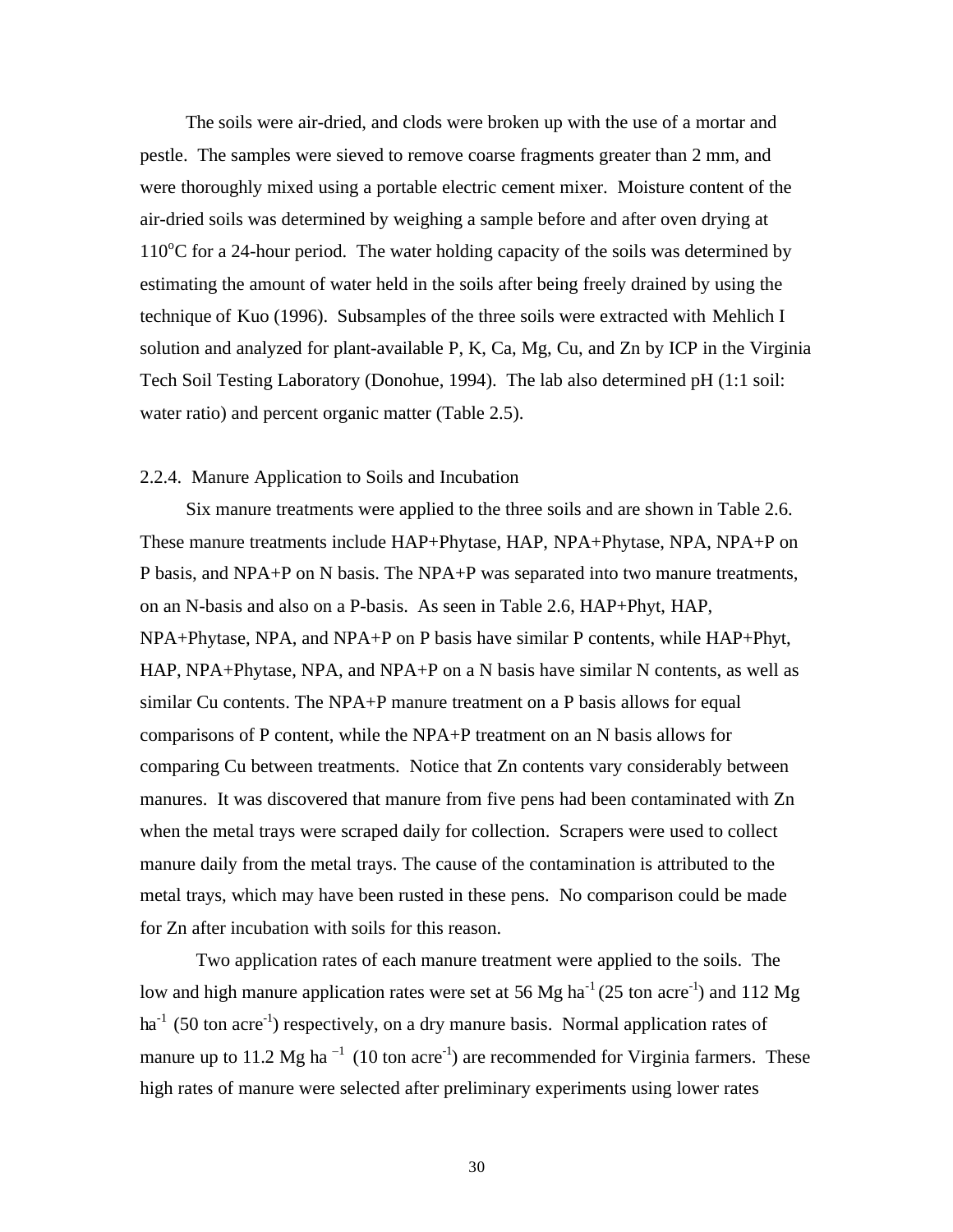|            |     |                |                 |                                              | Table 2.5: pH, organic matter, and plant-available nutrient contents of soils |          |     |  |  |  |  |
|------------|-----|----------------|-----------------|----------------------------------------------|-------------------------------------------------------------------------------|----------|-----|--|--|--|--|
|            | pH  | Organic        |                 | Mehlich I extractable (mg $kg^{-1}$ in soil) |                                                                               |          |     |  |  |  |  |
|            |     | Matter $(\% )$ |                 |                                              |                                                                               |          |     |  |  |  |  |
| Soil Type  |     |                | P               | $\bf K$                                      | Ca                                                                            | Mg       | Cu  |  |  |  |  |
|            |     |                |                 |                                              |                                                                               |          |     |  |  |  |  |
| Groseclose | 6.7 | 3.8            | $152 \, (VH)^*$ | $155$ (H+)                                   | 1086 (VH)                                                                     | 91(H)    | 0.9 |  |  |  |  |
| Cecil      | 6.6 | 3.1            | 57 (VH)         | 176 (VH)                                     | $753$ (H-)                                                                    | $83(M-)$ | 0.9 |  |  |  |  |
| Mahan      | 6.1 | 2.3            | 34(H)           | 112(H)                                       | $456(M-)$                                                                     | $84(M-)$ | 1.7 |  |  |  |  |

\* Nutrient availability rankings: VH=very high, H=high, M=medium (Virginia Cooperative Extension)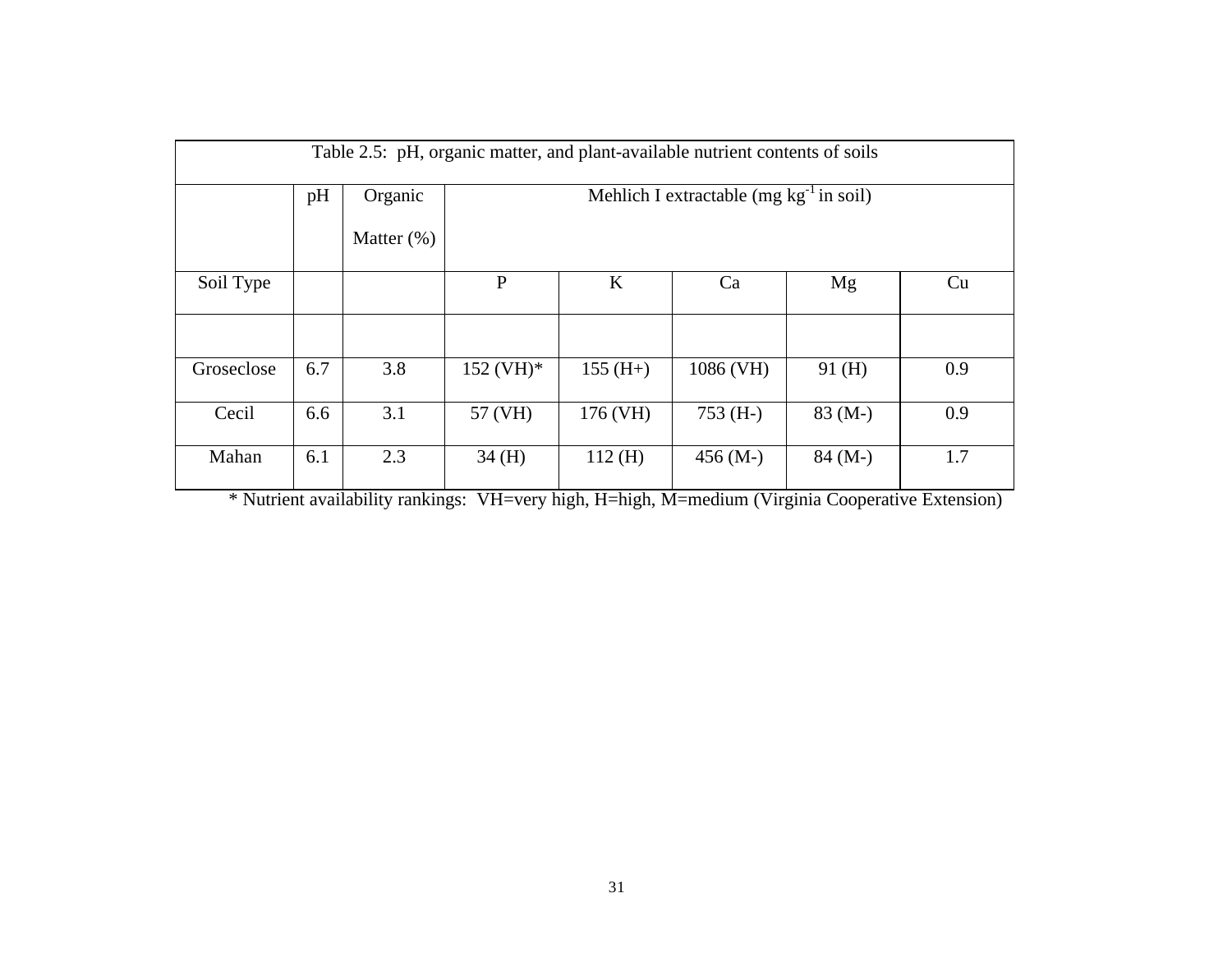| Table 2.6: Manure applications to soils and elemental composition <sup>†</sup> |                   |                     |                              |                 |                 |
|--------------------------------------------------------------------------------|-------------------|---------------------|------------------------------|-----------------|-----------------|
|                                                                                |                   |                     |                              |                 |                 |
| Manure                                                                         | $g$ manure $kg-1$ | $mg P kg^{-1} soil$ | $mg$ N kg <sup>-1</sup> soil | $mg Cu kg^{-1}$ | $mg Zn kg^{-1}$ |
| Treatment                                                                      | soil**            |                     |                              | soil            | soil            |
|                                                                                |                   |                     |                              |                 |                 |
| Control                                                                        | 0.0               | 0.0                 | 0.0                          | 0.00            | 0.00            |
|                                                                                |                   |                     |                              |                 |                 |
| <b>NPA</b>                                                                     | 22.8              | 190.4               | 1904.2                       | 0.70            | 9.64            |
|                                                                                |                   |                     |                              |                 |                 |
| NPA+Phytase                                                                    | 23.8              | 188.7               | 1866.7                       | 0.73            | 11.50           |
|                                                                                |                   |                     |                              |                 |                 |
| $NPA+PP-basis$                                                                 | 14.4              | 191.2               | 1114.0                       | 0.44            | 4.22            |
|                                                                                |                   |                     |                              |                 |                 |
| NPA+P N-basis                                                                  | 24.0              | 318.7               | 1856.7                       | 0.74            | 7.03            |
|                                                                                |                   |                     |                              |                 |                 |
| <b>HAP</b>                                                                     | 24.4              | 190.8               | 2082.6                       | 0.70            | 9.61            |
|                                                                                |                   |                     |                              |                 |                 |
| HAP+Phytase                                                                    | 24.9              | 188.5               | 2050.7                       | 0.74            | 10.28           |
|                                                                                |                   |                     |                              |                 |                 |

\* Expressed on dry weight basis

\*\* Represents low rate of manure application. Application rate was doubled to obtain high application rate, therefore all elemental concentrations in table are also doubled

concluded that any differences in P content between the soils treated with manure and control soils with no manure may be very small or nonexistent, due to the soils ability to adsorb P added from the manure and release P from the soil.

 Manure was applied to the soils wet, as excreted from the bird. It was necessary to balance out the water content between the manures when applied to the soils since each manure treatment contained varying amounts of moisture. The large amounts of manure added to the soils in the wet form exceeded the water holding capacity calculated for the soils. It was decided to adjust soil moisture to 150% of the water holding capacity after observations containing this amount of moisture were deemed acceptable. Water was added to each container after manure and soils were mixed to bring the moisture content to 150%. Wet manure was weighed out to achieve the low and high application rates on a dry weight basis into 12 oz. plastic containers to be used for incubation. To these containers 100 g (oven-dry basis) of air-dried soil was added. The soil and manure was thoroughly mixed to ensure the manure was equally distributed throughout the container. Water was added to the cups to bring the total moisture content to 150% of the water holding capacity of the container. The control treatments received only soil, and water was added to bring the container to 150% of the water holding capacity of the cup. Airtight lids were placed on the cups to seal the container, and holes were punched in the top. Weights of each container were recorded, and the cups were then incubated at  $20^{\circ}$ C for a period of six months and one year. Containers were weighed periodically during incubation and moisture was added to its original volume.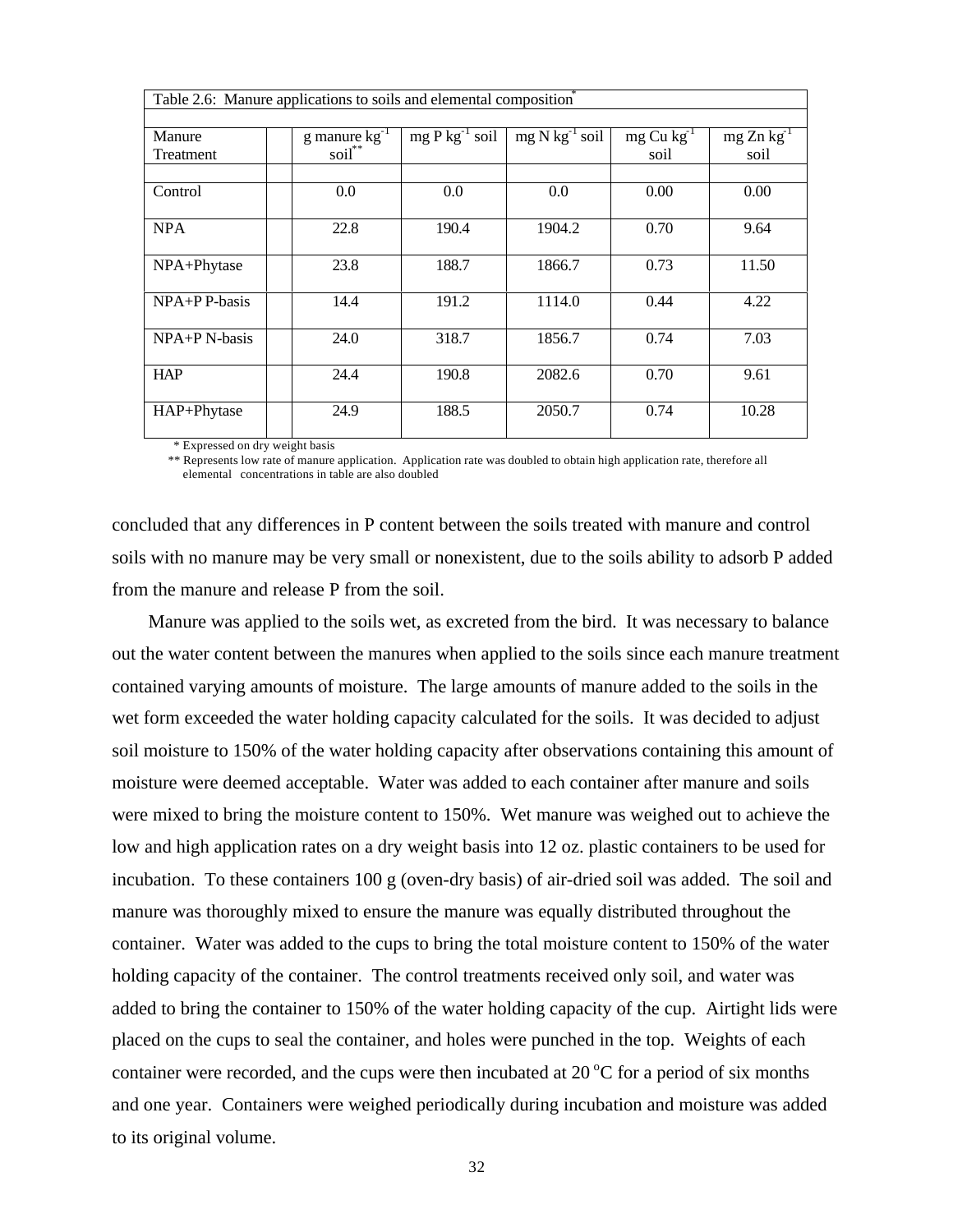Seven different treatments were used (control plus the six manure treatments) with the three soils, as well as two application rates, and two incubation periods, which makes up a total of 12 different combinations of factors applied to each manure type. Two reps were used for each factor combination to bring the total number of containers used in the incubation study to 168. Two subsamples were collected from each rep for analysis for the one-year incubation period. Only one subsample was collected for analysis for the six-month incubation period.

 Two extractants were selected for use with the manure-amended soils. To determine the water solubility of P and Cu,  $0.01M$  CaCl<sub>2</sub> was used (Kuo, 1996). Mehlich III solution (Mehlich, 1984), which is an acidic extractant, was used in estimating the plant availability of P and Cu. Both of these solutions are standard extractants used for soils. Objectives of an earlier study were to subject the same extraction procedures to both the manures and manure-amended soils. To remain consistent with these studies, these same extractants were also used in this incubation study.

### 2.2.5.  $CaCl<sub>2</sub> Extraction$

 Moisture content of the manure-amended soil was determined by weighing a subsample before and after placement in a  $65^{\circ}$ C oven for a 24-hour period. A 10:1 ratio of extractant (mL) to manure-amended soil (g on dry basis) was used for both extractants.

 The calculated quantities of soil (5 g on oven-dry basis) were weighed into 100 mL plastic centrifuge tubes. In order to account for the moisture present in the soil,  $25 \text{ mL } 0.02 \text{M } \text{CaCl}_2$ (double strength) solution was added to the centrifuge tubes. The remainder of the water was added to the tubes to achieve 50 mL  $0.01M$  CaCl<sub>2</sub> solution: 5g dry manure-amended soil (10:1) ratio), taking into account the water entrained in the soil. Plastic caps sealed the centrifuge tubes and were placed on a reciprocal shaker for 1-hour and centrifuged at 2500 rpm for 10 minutes. The supernatant liquid from each tube was decanted into  $60$ -cm<sup>3</sup> syringes with Luerlok tips packed with 1-gram of non-reactive filter pulp in the bottom of the syringe. Nucleopore filter housings measuring 25-mm in diameter were attached to the Luerlok tips. The filter housings hold 0.45 µm Nucleopore filters. A syringe plunger was used to force the supernatant through the filter pulp in the syringe and then through the  $0.45 \mu m$  filter in the filter housing. The liquid was collected in a plastic dilu-vial for analysis. The extracts were analyzed for P and Cu using inductively coupled plasma emission spectrometry (ICP). The samples were also analyzed for molybdate-reactive orthophosphate using the modified ascorbic acid method (Watanabe and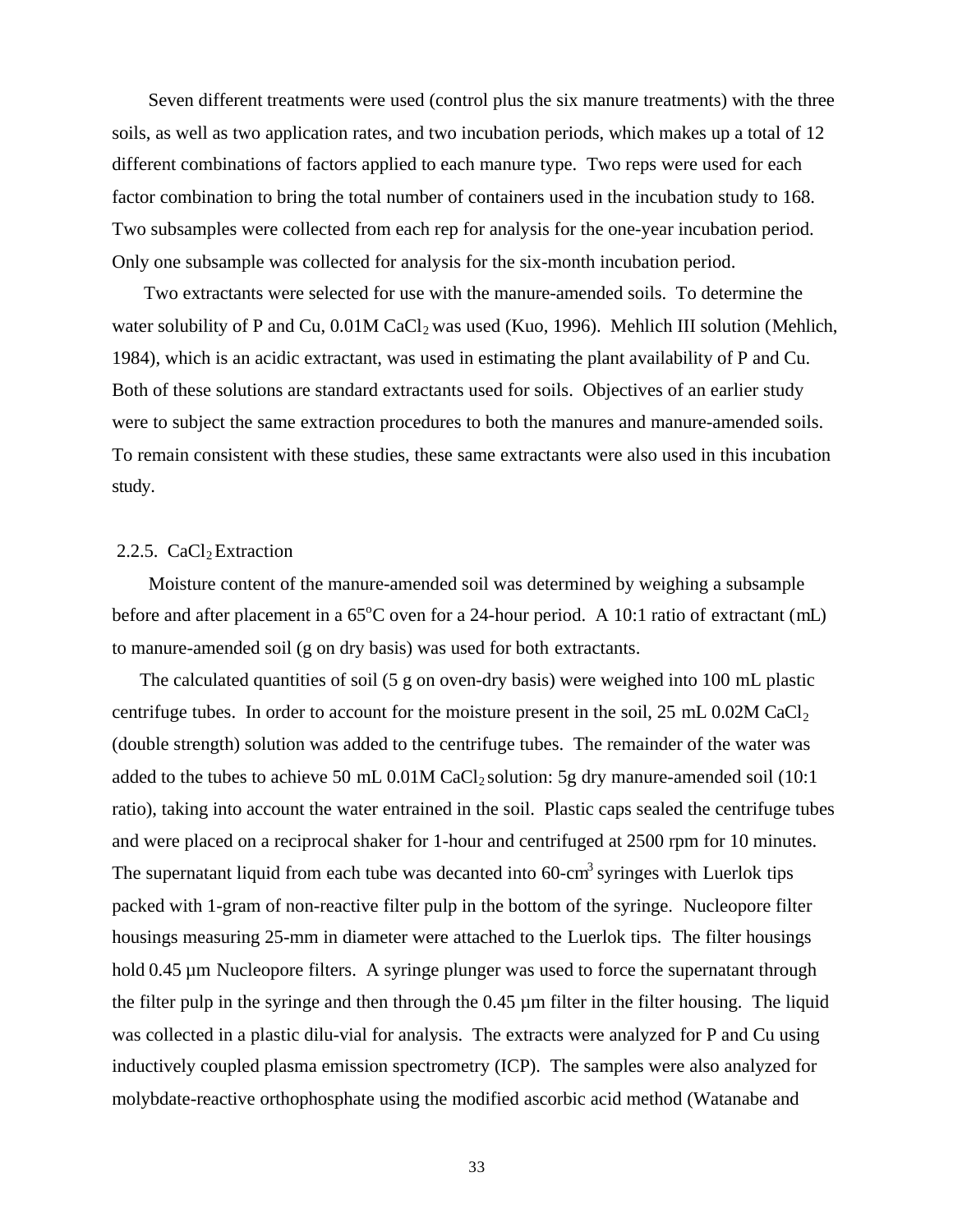Olsen, 1965) of Murphy & Riley (1962). The Spectronic 21 D-V spectrometer was used to do the colorimetric tests with wavelength set at 880 nm.

### 2.2.6. Mehlich III Extraction

Moisture content of manure-amended soil was determined by weighing a subsample before and after placement in a 65  $\degree$ C oven for a 24 hour period. The calculated quantities of soil (5-g on oven-dry basis) were weighed into 100 mL plastic centrifuge tubes. In order to account for the moisture present in the soil, 25 mL double strength Mehlich III solution was added to the centrifuge tubes after the remainder of the water was added to the tubes to achieve 50 mL Mehlich III solution: 5g dry manure-amended soil (10:1 ratio), taking into account the water entrained in the soil. Plastic caps sealed the centrifuge tubes and were placed on a reciprocal shaker for 5 minutes and centrifuged at 2500 rpm for 10 minutes. The same procedure used for the CaCl<sub>2</sub> extraction was also used for the Mehlich III extraction from this point forward. The Mehlich III samples were also analyzed colorimetrically using the same method previously described.

## 2.2.7. Statistical Analysis

A total of 252 extractions were performed for each extractant, for a total of 504 extractions. The following equation was used to calculate the quantity of P or Cu extracted in mg per kg of soil:

### $A \times B = C$

A=mg element per L of extractant B= mL extractant per g soil extracted (dry weight basis) C= mg element extracted per kg dry soil

SAS Analysis of variance was performed using SAS (SAS Institute, 1996) to evaluate statistical differences between soils amended with the manures, and between manure treatments. Duncan's Multiple Range Test was also used in SAS to compare means at the alpha level of 0.05.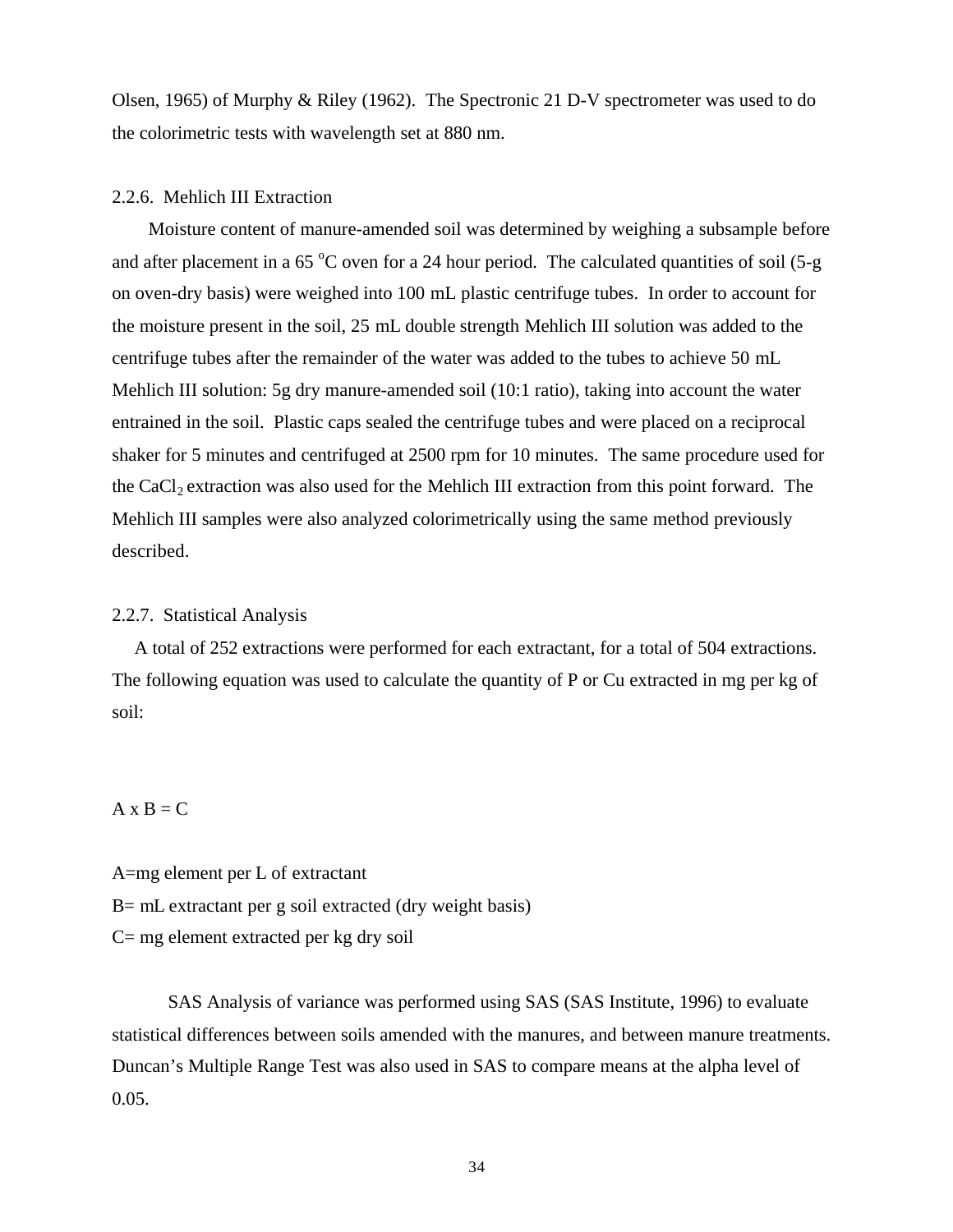#### 2.3. RESULTS AND DISCUSSION

#### 2.3.1. Water Solubility of P

Manure-amended soils were extracted with  $0.01$  M CaCl<sub>2</sub> to determine water-soluble P concentrations. A total of 572 extractions were performed over 7 treatments, 3 soil types, 2 manure application rates, and 4 incubation time periods. Lawrence (2000) performed extractions on manure-amended soils incubated for the two shortest time periods. The results of these extractions are shown in Fig. 2.1, with the combinations of soil type, manure application rate, and time period averaged across treatments.



<sup>\*</sup>Means with same letter not significantly different by Duncan's Multiple Range Test at alpha=0.05

The control treatments had no additions of manure. It is important to note that the NPA+P treatments were split into two treatments based on manure application rate. These treatments allow for comparison of manure treatments added to soil on an N-based rate, as well as on a Pbased rate. The following treatments should be compared when interested in treatment differences that result from applying manure on an N-basis, and thus have similar N contents: NPA+P (N-basis), HAP+Phytase, HAP, NPA, and NPA+Phytase. The treatments that have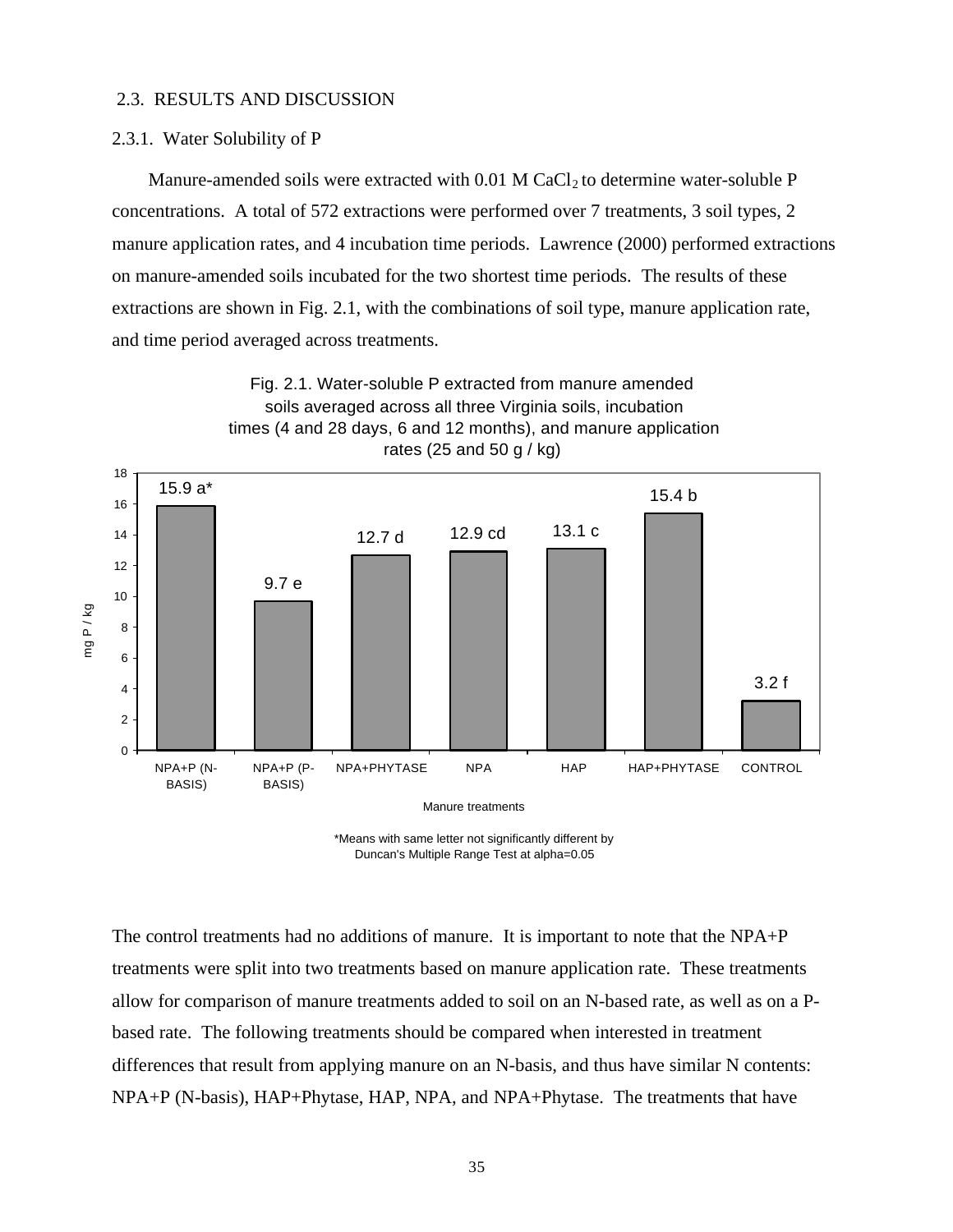similar P contents include: HAP+Phytase, HAP, NPA, NPA+Phytase, and NPA+P (P-basis), and should be compared when one is concerned about differences between treatments upon implementation of P-based restrictions. The addition of phytase to the baseline NPA treatment does not produce a statistically significant difference in water-soluble P levels upon addition to soils. Since the NPA+P diet treatment is most similar to that currently used in the poultry industry, the key issue is considering any differences in water solubility of P between the conventional NPA+P manure treatments and the alternative phytase treatment. The alternative phytase treatment will therefore be compared to this conventional NPA+P treatment throughout this document. The baseline NPA treatment does provide for useful comparisons when determining if any differences in P solubility exist solely from the addition of phytase or substitution of HAP corn in this NPA diet. A comparison of water-soluble P extracted (as given in Fig. 2.1) from soils amended with NPA+P (N-basis), NPA+Phytase, and NPA+P (P-basis) manure treatments is illustrated in Fig. 2.2. Also given is the rate of manure, total N, and total P applied to soils from each treatment. When comparing the alternative NPA+Phytase treatment to the conventional NPA+P manure treatment on an N-basis, water-soluble P is decreased by 20% (15.9 mg P kg<sup>-1</sup> and 12.7 mg P kg<sup>-1</sup> for NPA+P on N-basis and NPA+Phytase treatments, respectively). It is important to note that although similar amounts of manure are applied to soils, 41% less total P is applied to soils from the NPA+Phytase treatment compared to the NPA+P on N-based manure application regime. When comparing the alternative phytase treatment to the conventional NPA+P treatment on a P-basis, 40% less manure is applied from the NPA+P treatment. Water-solubility of P increased by 24% in the alternative phytase treatment in comparison with the NPA+P treatment on a P-basis. The decreased content of water-soluble P in the NPA+P treatment may be attributed to increased levels of Ca present in supplemental calcium phosphate. The added Ca present in these supplements could quite possibly precipitate P in the soil, preventing  $CaCl<sub>2</sub>$  extraction of this bound P. This is evident when the NPA+P on the P-basis is compared to the baseline NPA treatment. The addition of Caphosphate to the NPA treatment decreased  $CaCl<sub>2</sub>$  extractability of P by a statistically significant 25%. This Ca-phosphate effect is most likely producing the marked reduction in extractability of NPA+P, in comparison with the alternative phytase treatment.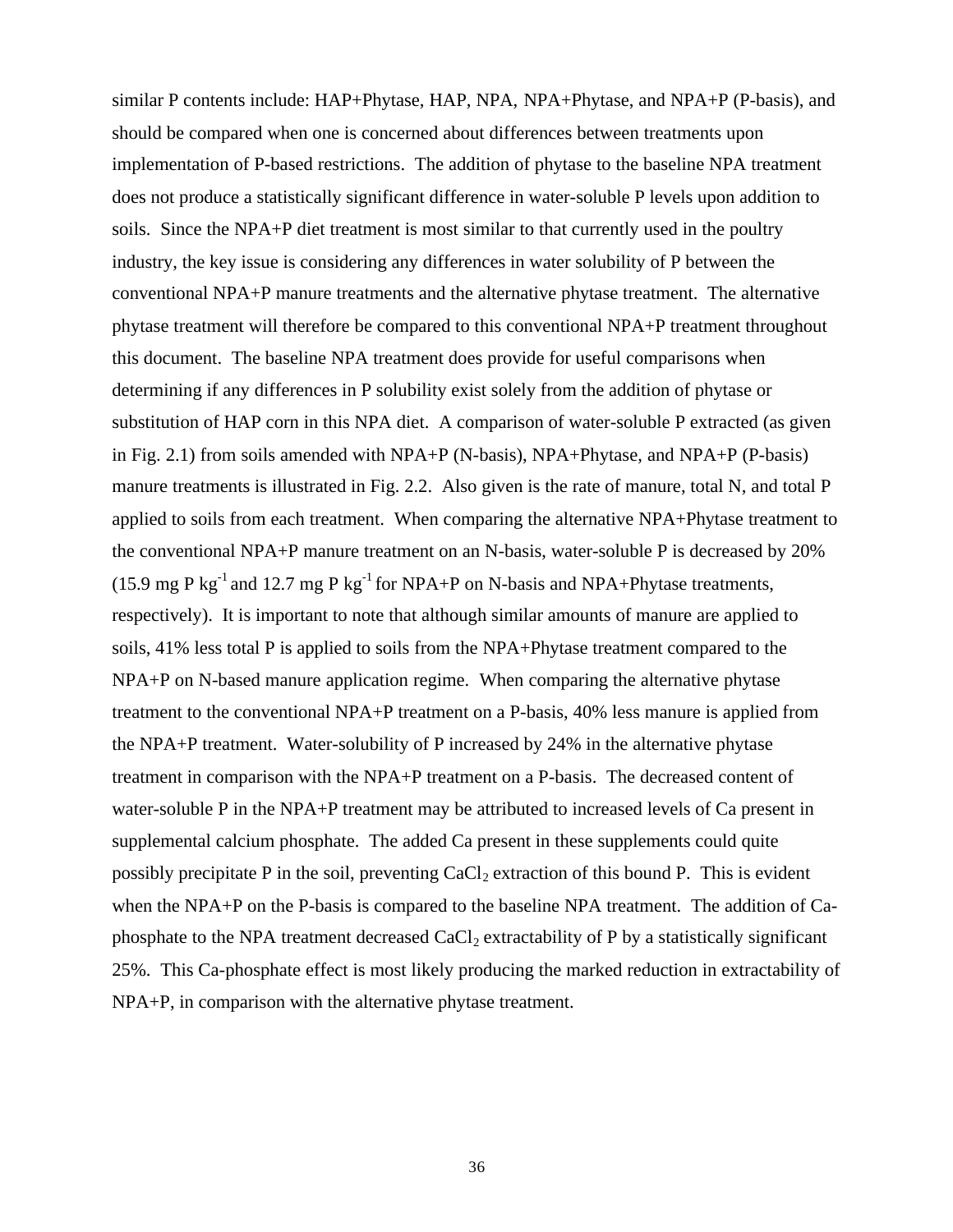## Figure 2.2. Comparison of water-soluble P concentrations from soils amended with NPA+P and NPA+Phytase manure treatments averaged across three Virginia soils, application rates (25 and 50 g/kg) and incubation periods (4 and 28 days, 6 and 12 months)



A statistically insignificant 1.5% increase in water solubility of P is produced by the replacement of HAP for NPA corn in the diets. However, a significant increase of 16% is seen when both HAP and phytase replaces the baseline NPA treatment, signifying that the effects of increased P solubility of these amendments are additive.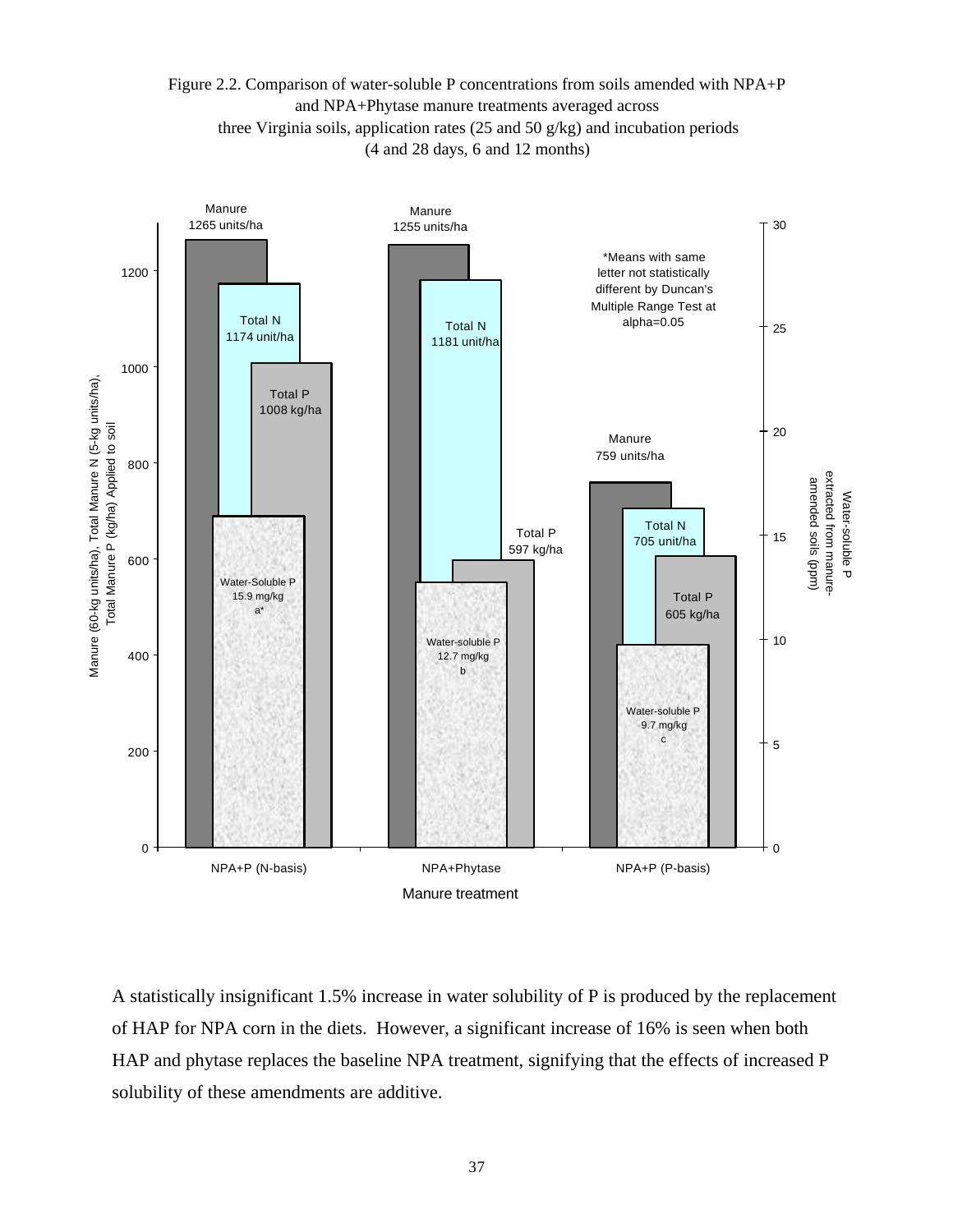### 2.3.2. Effects of Incubation Time, Manure Application Rate, and Soil Type

 Manure-amended soils were incubated for 4 days, 28 days, 6 months, and one year prior to extraction. Lawrence (2000) incubated and extracted soils for the two short time periods. The following tables in this section provide results for extractions conducted only on soils incubated for 6 months and one year. Figure 2.3 allows for comparison of treatments incubated for six months and one year averaged across soil type and application rate.



Figure 2.3. Effects of incubation time on water-soluble P concentrations extracted from manure amended soils averaged across application rates (25 and 50 g/kg) and three Virginia soils

Manure treatments

\*Means with same letter not significantly different by Duncan's Multiple Range Test at alpha=0.05 Statistical analyses were conducted separately on each of the incubation periods.

As illustrated in Fig. 2.3, incubation of soils with manure treatments for one year compared to 6 months increased water-solubility of P by at least 35% for every manure treatment. The increase in water-soluble P concentrations may be attributed to mineralization of organic P into watersoluble forms over the one-year period. Although significant increases are observed upon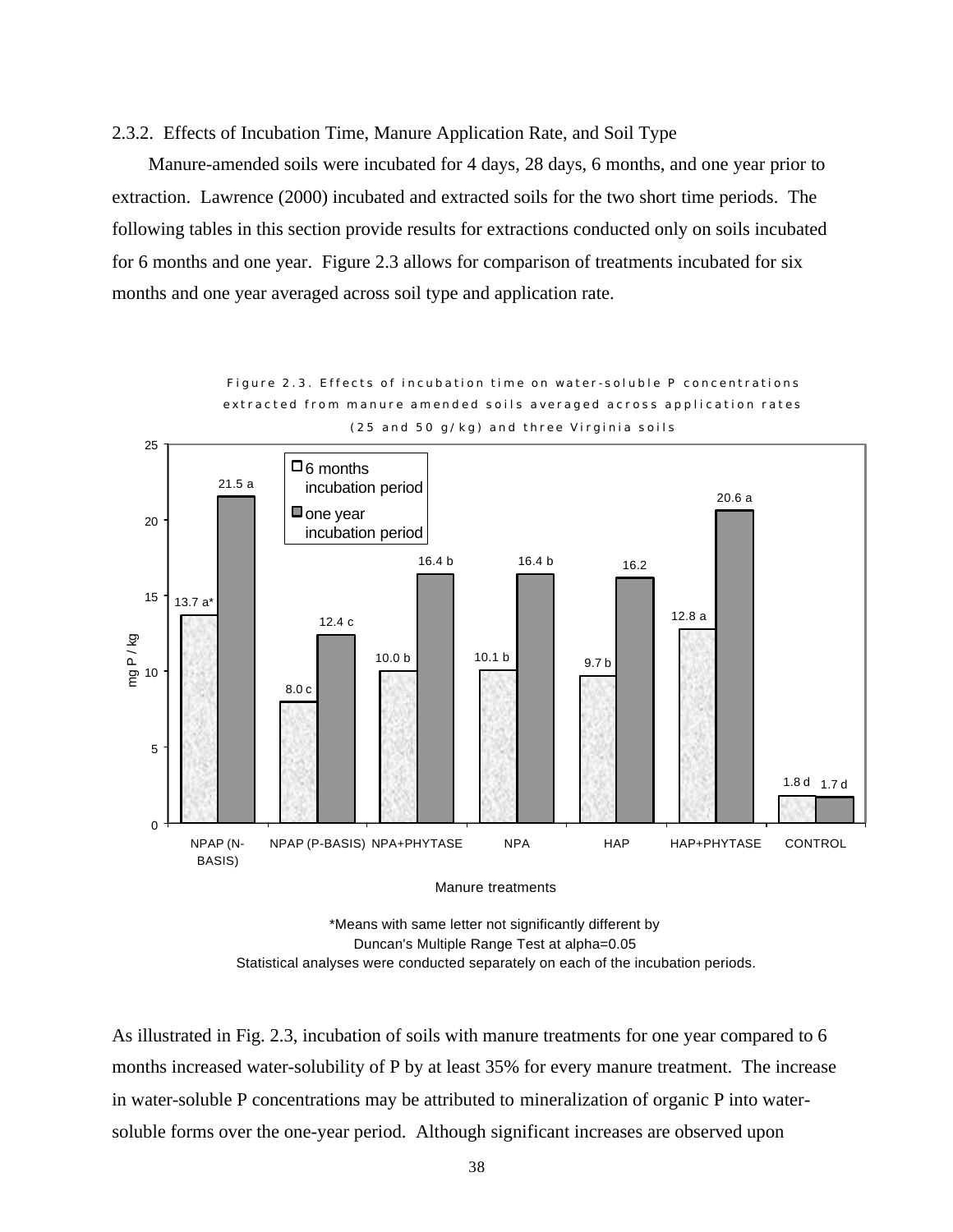increasing incubation time, the trends between manure treatments remain the same. Quantities of water-soluble P are almost identical between the NPA and NPA+Phytase treatments for both time periods, indicating there is no effect on water-solubility of P from increased incubation time due to inclusion of phytase. No statistical differences exist from substituting HAP corn for NPA corn, also indicating no effect on P solubility by extending incubation time from the use of HAP corn. Therefore, the use of amendments does not cause any notable changes in water-solubility of P to occur upon increasing the incubation time period of manure-amended soils.

Data presented in Fig. 2.4 allows for comparison of treatments for soils amended with low and high rates of manure. The results given for each treatment are averaged across soil type and incubation time (six months and one year incubations).





 \*Means with same letter not significantly different by Duncan's Multiple Range Test at alpha=0.05.

Statistical analyses were conducted separately on each of the application rates.

Water-soluble P concentrations increased an average of 57% over all treatments by increasing application rate. It is important to keep in mind that the high manure application rate was obtained by doubling the low rate. Extractable P concentrations were more than doubled by increasing application rate, but the trends in P extractability between treatments were very similar. Addition of phytase did not increase water-soluble P between the treatments by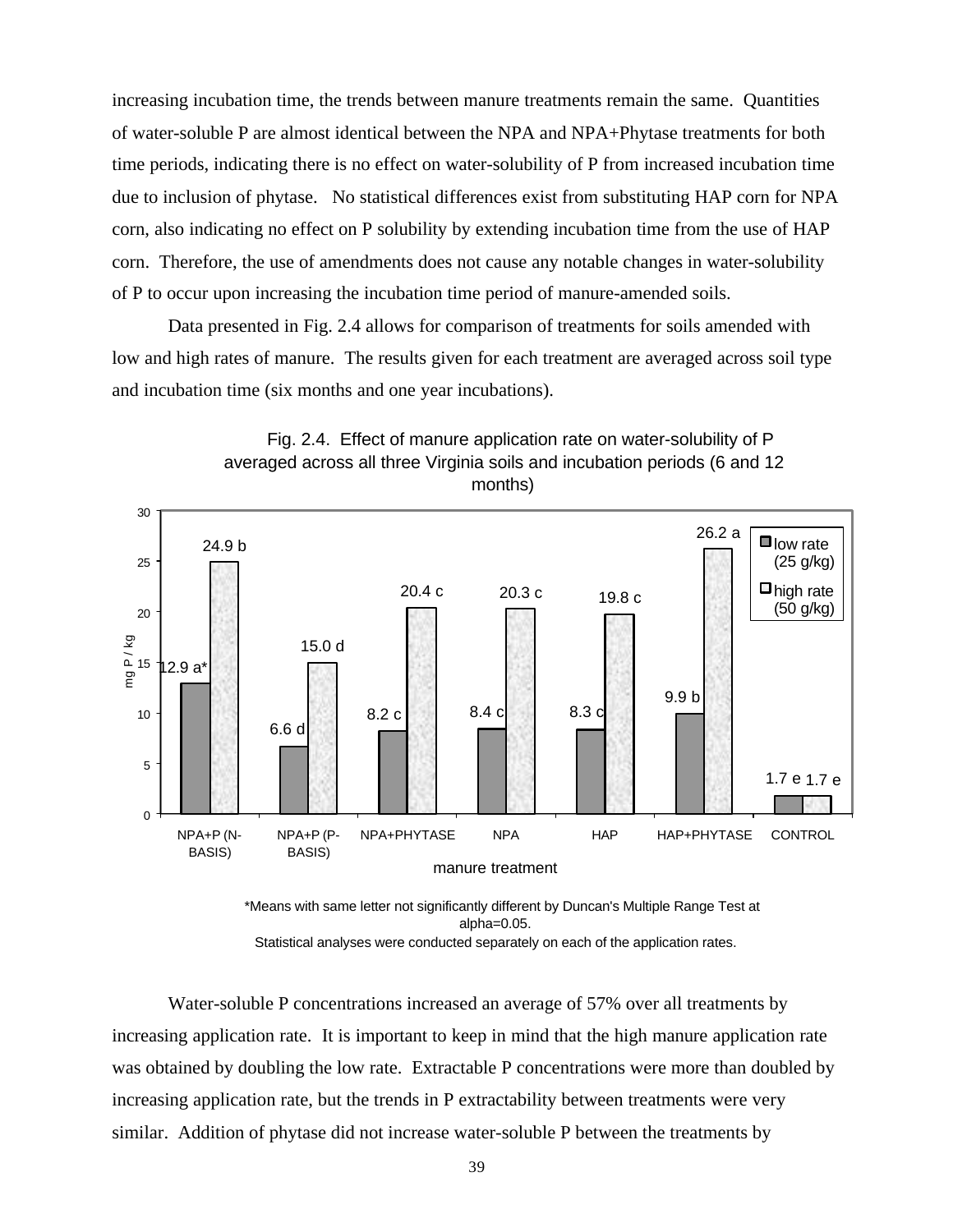increasing application rate. The  $CaCl<sub>2</sub>$ -extractable P was 2% lower in the phytase-amended diet compared to the baseline diet in the low application regime. Addition of phytase to the baseline diet did increase P solubility slightly  $\left(\langle 1\% \right)$  when manure was applied to soils at the high application rate; however, phytase addition did not alter water-solubility of P enough to create a significant difference. The substitution of HAP corn for NPA did not produce a significant difference in either the low or high application regime. The use of phytase or HAP corn did not create any significant differences in extractability of  $P$  with  $CaCl<sub>2</sub>$  by increasing application rate.

Three soils were used in the incubation study that are considered to be productive agricultural soils in the Southeastern United States. Water-extractable P levels from each of these three soils for each treatment averaged across application rate and incubation time are compared in Fig. 2.5. Differences in water-solubility of P between soils can be attributed to the levels of residual soil P existing in each soil. The Mahan soil contained the least amount of residual soil P, and therefore the lowest concentration of  $CaCl<sub>2</sub>$ -extractable P. Addition of phytase to the baseline NPA diet does not create a significant difference among all three soils. Significant increases in P solubility do exist in all three soils comparing the alternative NPA+Phytase treatment to the conventional NPA+P treatment on P-basis. The NPA+Phytase treatment contains 24% more water-soluble P than the NPA+P treatment on P-basis in the Mahan soil, and the Cecil soil contains 28% more water-extractable P. However, conversion to the alternative NPA+Phtyase treatment contains only 18% more water-soluble P in the Groseclose soil, which contains the highest level of native soil P. The significant differences observed between these two treatments are once again due to the addition of inorganic P to the NPA+P treatment, causing suppression of extractable P. This difference is not due to the addition of phytase, since very similar levels result between the NPA+Phytase and baseline NPA treatment. The use of HAP corn in place of NPA corn did not produce a statistical difference in any of the three soils.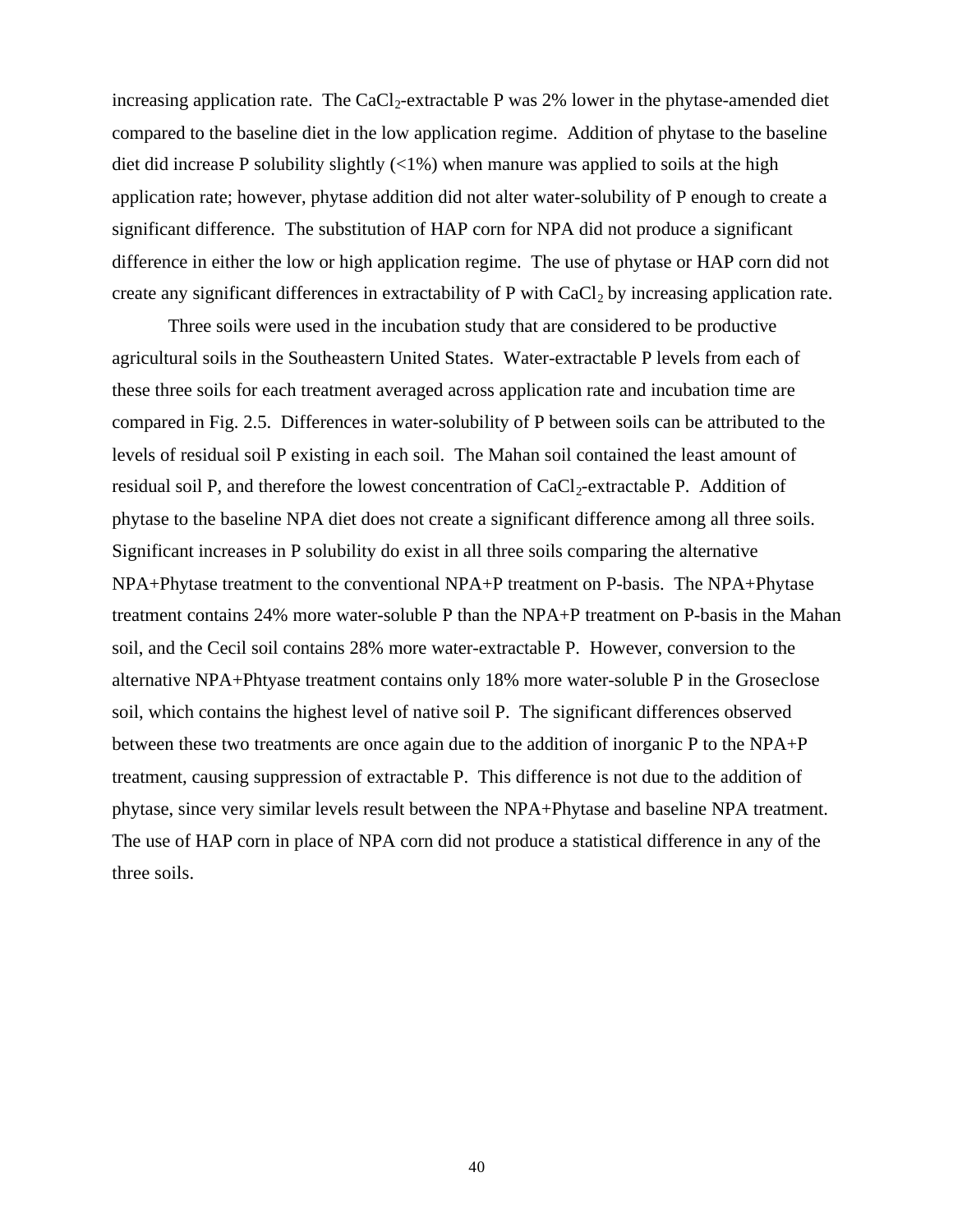

 Fig. 2.5. Effect of soil type on water-solubility of P averaged across all application rates (25 and 50 g/kg) and incubation periods (6 and 12 months)

 \*means with same letter not significantly different by Duncan's Multiple Range Test at alpha=0.05. Statistical analyses were conducted separately on each of the application rates.

 Water-soluble P levels for all twelve combinations of soil type, application rate, and incubation time (6 months and one year) are presented in Table 2.7. Notice in all twelve combinations the alternative NPA+Phytase treatment contained more water-soluble P levels than did the conventional NPA+P treatment on P-basis. Not all combinations contained significantly different concentrations of water-extractable P, between these two treatments.

 All twelve combinations were also analyzed colorimetrically for ortho-P after extraction with  $0.01$  M CaCl<sub>2</sub>. The ortho-P data for each treatment averaged across all soil types, incubation periods, and application regimes are presented in Fig. 2.6. This data is shown in comparison with the water-soluble P concentrations analyzed by ICP. This ortho-P data represents the dissolved inorganic P fraction, and comprises 79% of the P fraction analyzed by ICP, averaged across all treatments. It is important to note that the dissolved inorganic P fraction is the most available form. The trends between treatments analyzed for ortho and ICP P are relatively similar. The major difference observed is that the addition of phytase to the baseline NPA treatment produces a significant 8% decrease in the ortho-P fraction, whereas phytase addition to the NPA treatment analyzed for ICP P results in the same P concentrations.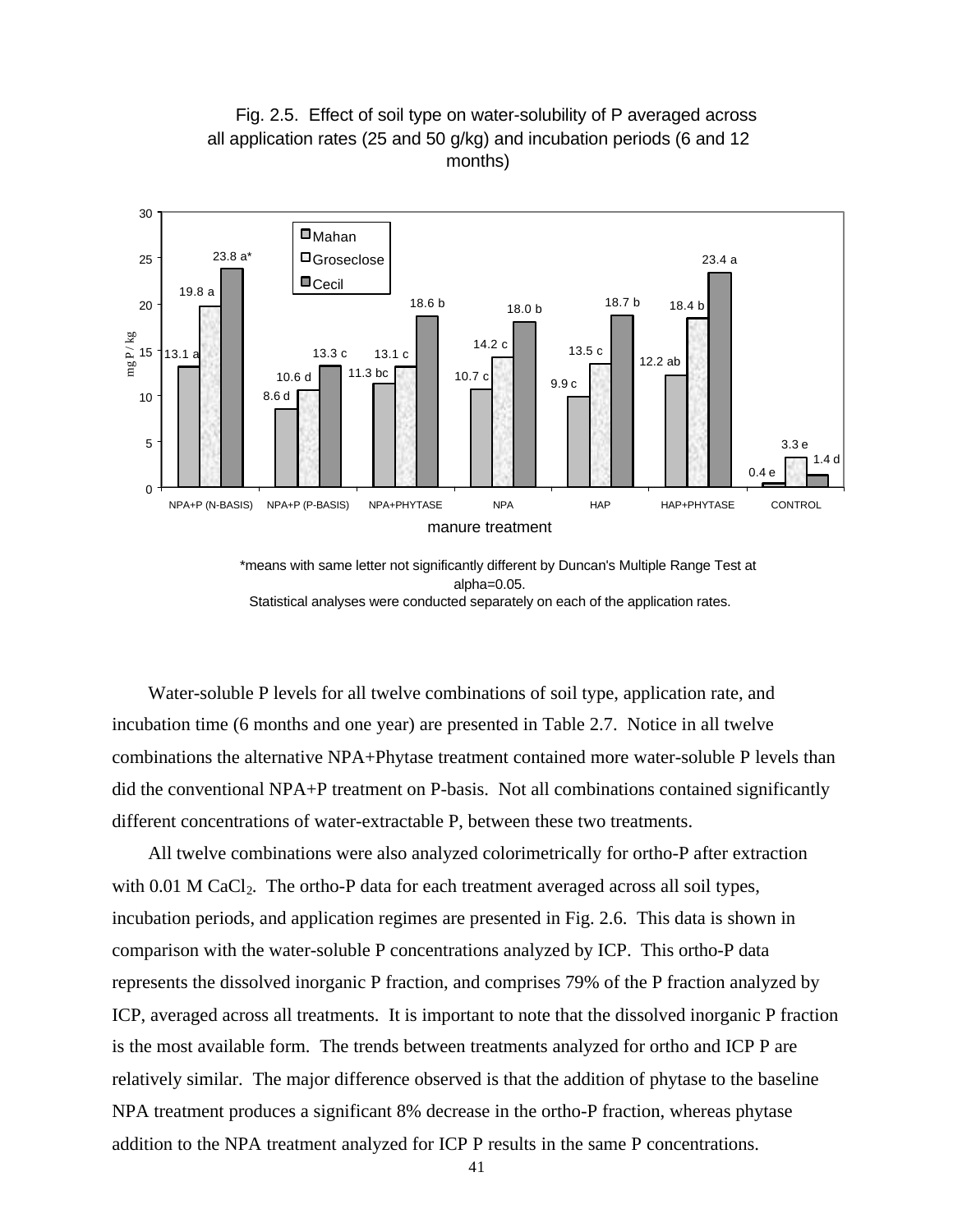# Table 2.7. Water-soluble P concentrations extracted from manure amended soils for all three Virginia soils, application rates (25 and 50 g/kg) and incubation periods (6 and 12 months)

|                           |                                            | Low application           |                                         | High application          |                        |                           |                         |  |
|---------------------------|--------------------------------------------|---------------------------|-----------------------------------------|---------------------------|------------------------|---------------------------|-------------------------|--|
|                           | One year incubation<br>6 months incubation |                           | 6 months incubation                     |                           |                        | One year incubation       |                         |  |
|                           |                                            |                           | Mahan soil                              |                           |                        |                           |                         |  |
| <b>Manure Treatment</b>   | $mgPkg^{-1}$<br>soil                       | <b>Manure Treatment</b>   | mgP<br>$kg^{-1}$ soil                   | <b>Manure Treatment</b>   | mg P $kg^{-1}$<br>soil | <b>Manure Treatment</b>   | mg P $kg^{-1}$<br>soil  |  |
|                           |                                            |                           | 9.7a                                    |                           |                        |                           | 16.9ab                  |  |
| $NPA+P(N-BASIS)$          | $6.1a*$                                    | NPA+P (N-BASIS)           | 3.7c                                    | NPA+P (N-BASIS)           | 15.6ab                 | NPA+P (N-BASIS)           | 12.3c                   |  |
| $NPA+P$ (P-BASIS)         | 3.6c<br>5.9a                               | $NPA+P$ (P-BASIS)         |                                         | NPA+P (P-BASIS)           | 11.9b<br>14.0ab        | $NPA+P$ (P-BASIS)         | 16.7ab                  |  |
| NPA+PHYTASE<br><b>NPA</b> | 4.1bc                                      | NPA+PHYTASE<br><b>NPA</b> | 6.4 <sub>b</sub><br>5.6bc               | NPA+PHYTASE<br><b>NPA</b> | 12.1 <sub>b</sub>      | NPA+PHYTASE<br><b>NPA</b> | 16.5ab                  |  |
| <b>HAP</b>                | 5.5ab                                      | HAP                       | 6.0 <sub>b</sub>                        | HAP                       | 12.2 <sub>b</sub>      | <b>HAP</b>                | 14.1bc                  |  |
| HAP+PHYTASE               | 6.1a                                       | HAP+PHYTASE               | 6.9 <sub>b</sub>                        | HAP+PHYTASE               | 17.5a                  | HAP+PHYTASE               | 17.3a                   |  |
| <b>CONTROL</b>            | 0.5d                                       | <b>CONTROL</b>            | 0.3d                                    | <b>CONTROL</b>            | 0.7c                   | <b>CONTROL</b>            | 0.3d                    |  |
|                           |                                            |                           |                                         |                           |                        |                           |                         |  |
|                           |                                            |                           |                                         | Cecil soil                |                        |                           |                         |  |
| Manure Treatment          | $mg P kg^{-1}$<br>soil                     | <b>Manure Treatment</b>   | $mgP$<br>$kg^{-1}$ soil                 | Manure Treatment          | $mgPkg^{-1}$<br>soil   | <b>Manure Treatment</b>   | $mgP$<br>$kg^{-1}$ soil |  |
| NPA+P (N-BASIS)           | 9.9a                                       | NPA+P (N-BASIS)           | 21.6a                                   | NPA+P (N-BASIS)           | 16.9b                  | NPA+P (N-BASIS)           | 36.4b                   |  |
| $NPA+P$ (P-BASIS)         | 5.1c                                       | $NPA+P$ (P-BASIS)         | 8.0d                                    | $NPA+P$ (P-BASIS)         | 11.1d                  | $NPA+P$ (P-BASIS)         | 23.7e                   |  |
| NPA+PHYTASE               | 7.4bc                                      | NPA+PHYTASE               | 12.8c                                   | NPA+PHYTASE               | 14.7c                  | NPA+PHYTASE               | 32.1c                   |  |
| <b>NPA</b>                | 7.8ab                                      | <b>NPA</b>                | 12.3c                                   | <b>NPA</b>                | 16.1bc                 | <b>NPA</b>                | 29.8d                   |  |
| HAP                       | 7.0 <sub>bc</sub>                          | <b>HAP</b>                | 12.7c                                   | <b>HAP</b>                | 16.3bc                 | <b>HAP</b>                | 31.6c                   |  |
| HAP+PHYTASE               | 7.6 <sub>b</sub>                           | HAP+PHYTASE               | 16.9b                                   | HAP+PHYTASE               | 21.7a                  | HAP+PHYTASE               | 38.8a                   |  |
| <b>CONTROL</b>            | 1.2d                                       | CONTROL                   | 1.5e                                    | <b>CONTROL</b>            | 1.2e                   | <b>CONTROL</b>            | 1.5f                    |  |
|                           |                                            |                           |                                         | Groseclose soil           |                        |                           |                         |  |
| <b>Manure Treatment</b>   | $mg P kg^{-1}$<br>soil                     | <b>Manure Treatment</b>   | $_{\rm mg\,P}$<br>kg <sup>-1</sup> soil | <b>Manure Treatment</b>   | $mgPkg^{-1}$<br>soil   | <b>Manure Treatment</b>   | mgP<br>$kg^{-1}$ soil   |  |
| NPA+P (N-BASIS)           | 13.3a                                      | NPA+P (N-BASIS)           | 10.4a                                   | NPA+P (N-BASIS)           | 16.7a                  | NPA+P (N-BASIS)           | 34.0a                   |  |
| NPA+P (P-BASIS)           | 6.2c                                       | NPA+P (P-BASIS)           | 7.0c                                    | NPA+P (P-BASIS)           | 8.5b                   | NPA+P (P-BASIS)           | 15.3c                   |  |
| NPA+PHYTASE               | 6.9 <sub>bc</sub>                          | NPA+PHYTASE               | 7.1c                                    | NPA+PHYTASE               | 10.0 <sub>b</sub>      | NPA+PHYTASE               | 23.6 <sub>b</sub>       |  |
| <b>NPA</b>                | 7.2bc                                      | <b>NPA</b>                | 8.4bc                                   | <b>NPA</b>                | 9.9 <sub>b</sub>       | <b>NPA</b>                | 25.8b                   |  |
| HAP                       | 7.4bc                                      | HAP                       | 7.8 <sub>bc</sub>                       | HAP                       | 8.5 <sub>b</sub>       | HAP                       | 24.8b                   |  |
| HAP+PHYTASE               | 8.8b                                       | HAP+PHYTASE               | 8.8abc                                  | HAP+PHYTASE               | 13.7a                  | HAP+PHYTASE               | 35.3a                   |  |

\*Means with same letter not statistically different by Duncan's Multiple Range Test at alpha=0.05 Statistical analyses were conducted separately on each of the twelve combinations

CONTROL 3.6d CONTROL 3.2d CONTROL 3.6c CONTROL 3.2d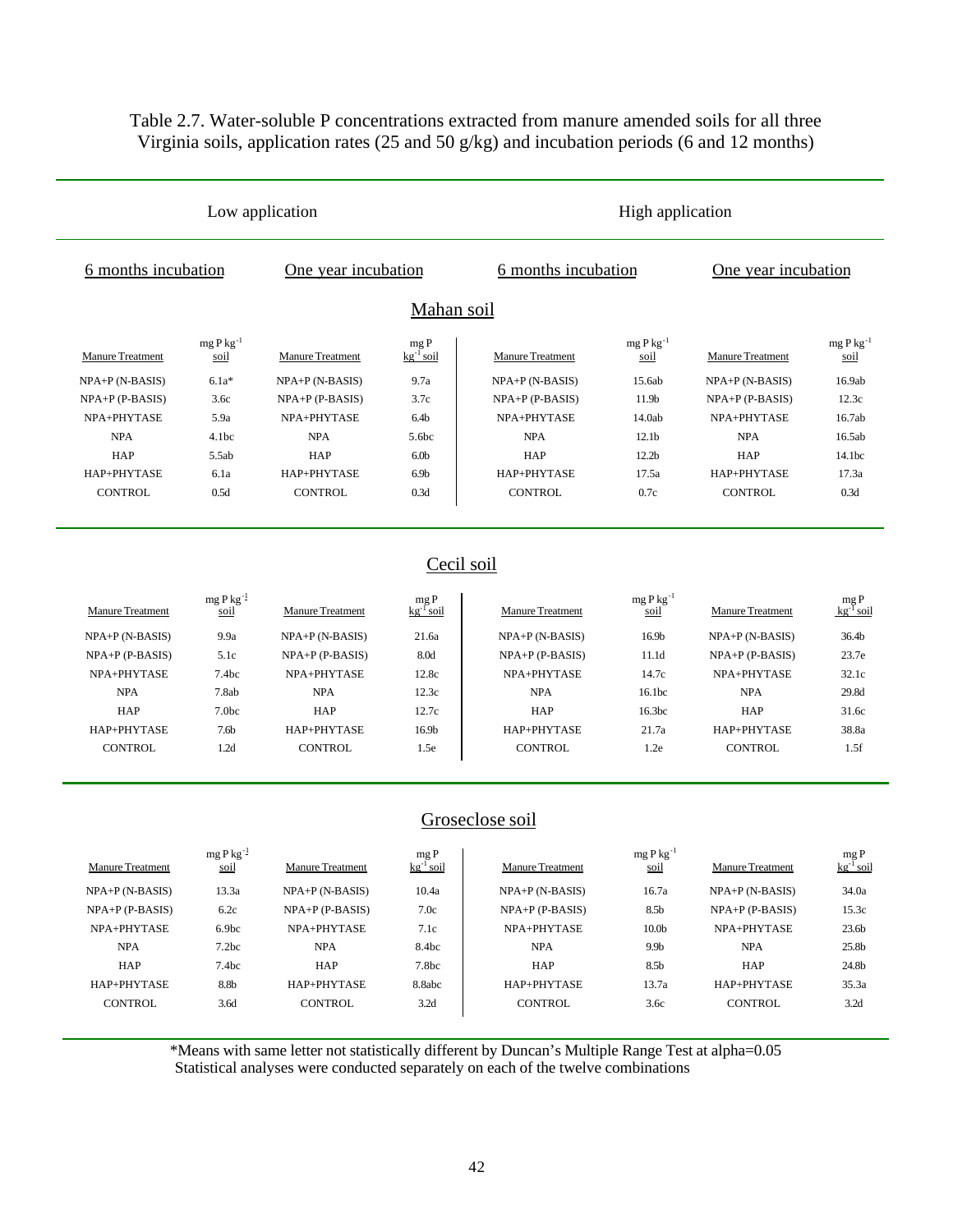



 \*means with same letter not significantly different by Duncan's Multiple Range Test at alpha=0.05

Statistical analyses were conducted separately on each of the P fractions.

### 2.3.3. Mehlich III-Solubility of P

 The acidic Mehlich III extractant was used to determine potential plant availability of P in the manure-amended soils. An overall comparison of Mehlich III-soluble P concentrations for each of the 7 treatments averaged across 3 soil types, 2 manure application rates, and 4 incubation time periods is given in Fig. 2.7. A total of 575 extractions were performed from the seven treatments. Lawrence (2000) extracted soils incubated for the two shortest time periods. Addition of phytase to the baseline NPA treatment produced no difference in plant-available P concentrations.

 The alternative NPA+Phytase treatment is compared to the conventional NPA+P treatments in Fig. 2.8. Comparing the alternative phytase treatment to the conventional treatment on an equal N-basis (and equal manure basis) produced a significant 24%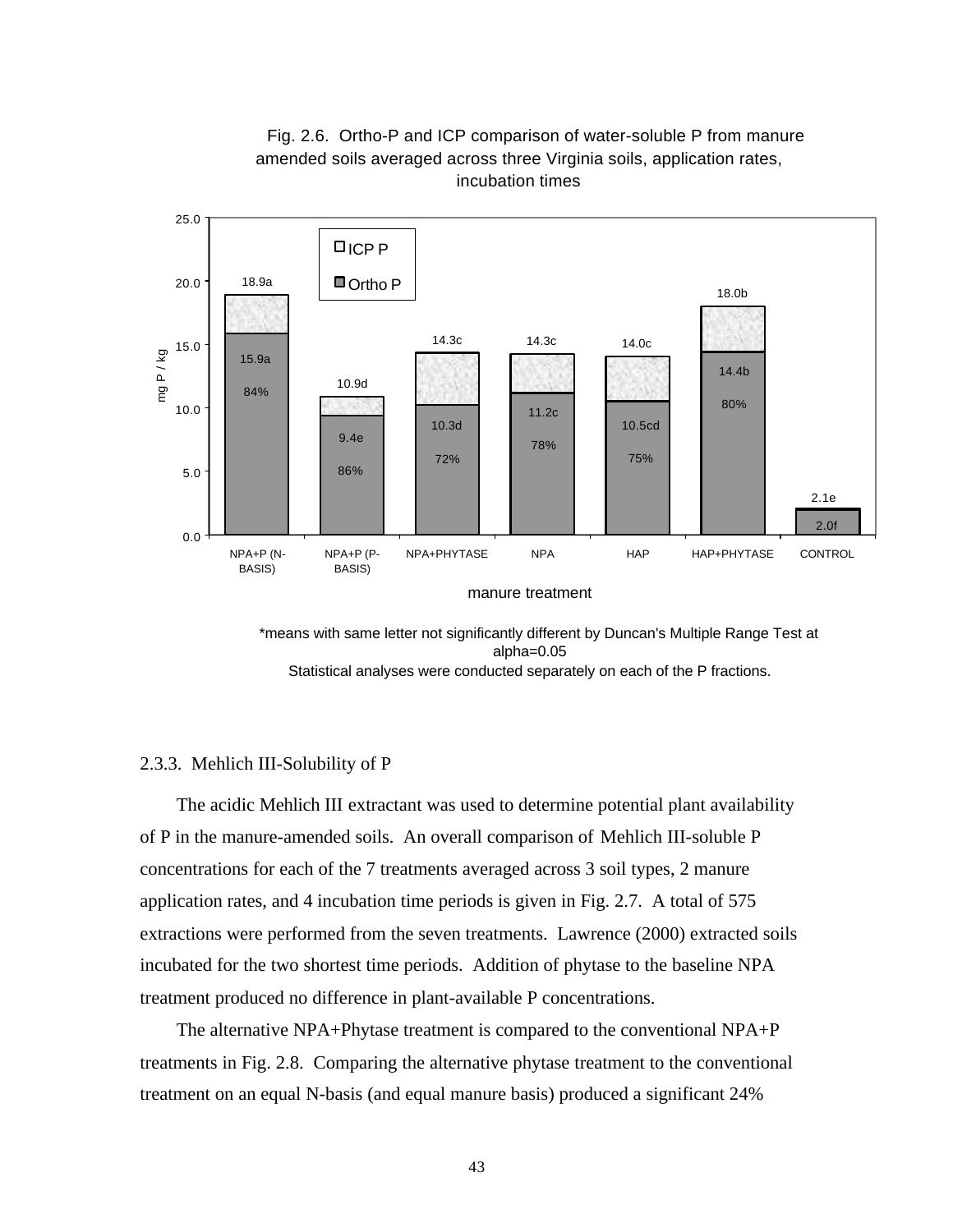

Fig. 2.7. Mehlich III-soluble P extracted from manure amended soils averaged across all three Virginia soils, incubation times (6 and 12 months), and manure application rates (25 and 50 g/kg)

\*Means with same letter not significantly different by Duncan's Multiple Range Test at alpha=0.05

reduction in plant-available P concentration. A statistically significant 5% increase in plant available P is observed when the phytase treatment is compared to the NPA+P treatment on an equal P-basis. This increase is less notable than the 24% increase in water-soluble P levels previously discussed. The Ca-phosphate effect which prevented P solubilization by  $CaCl<sub>2</sub>$  in the NPA+P treatment was decreased considerably, most likely due to the acidic extractant releasing more P into solution. The decreased effect of Ca is also evident when NPA+P is compared with the baseline NPA treatment. The addition of inorganic P to the baseline diet did not result in any statistical differences in plantavailability of P. Therefore, the Ca added as supplemental Ca-phosphate did not suppress solubilization of P by the acidic Mehlich III extractant. The substitution of HAP for NPA corn did not produce a significant increase in Mehlich III-solubility of P. The addition of phytase to the HAP treatment does produce a significant 16% increase in P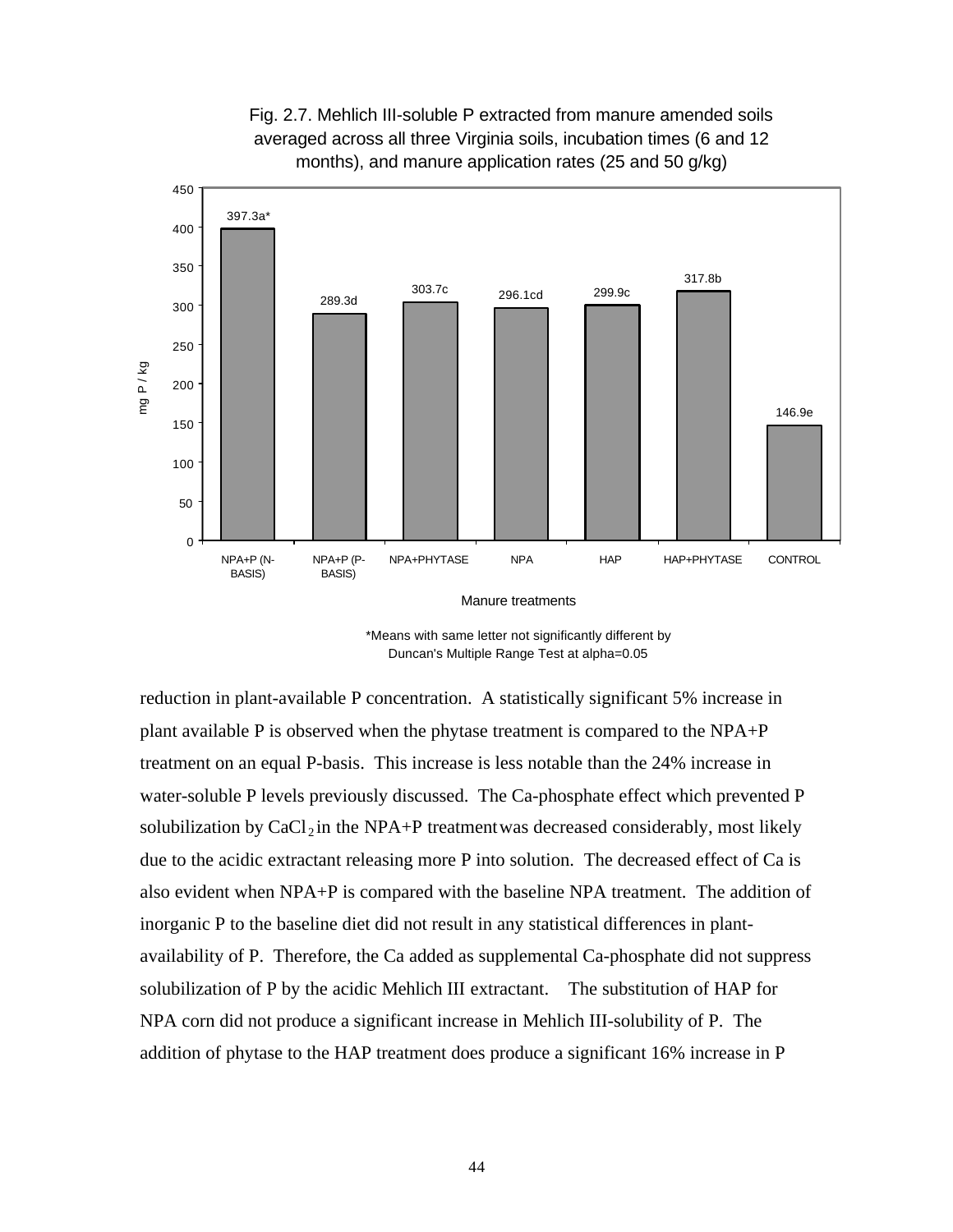Fig. 2.8. Comparison of Mehlich III-soluble P concentrations from soils amended with NPA+P and NPA+Phytase manure treatments averaged across all three Virginia soils, incubation periods (6 and 12 months) and application rates (25 and 50 g/kg)

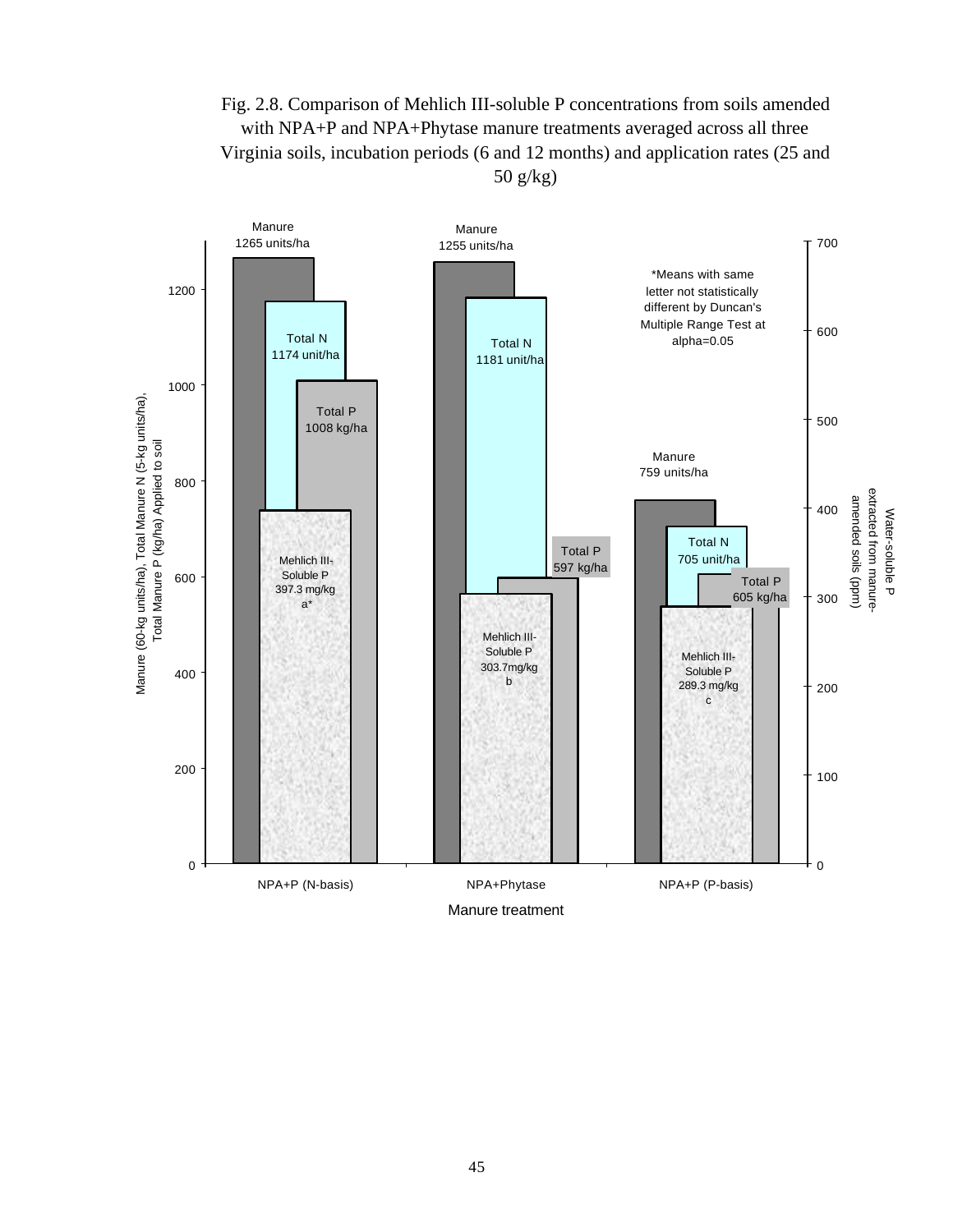solubility compared to the baseline NPA diet, signifying when both amendments are used together, the effects of increased plant-availability of P are additive.

2.3.4. Effects of Incubation Time, Manure Application Rate, and Soil Type

 A comparison of treatments extracted with Mehlich III for 6 months and one year incubation periods averaged across soil type and application rate is presented in Fig. 2.9. Extractable P concentrations increased by at least 30% for every manure-amended soil by increasing incubation time.





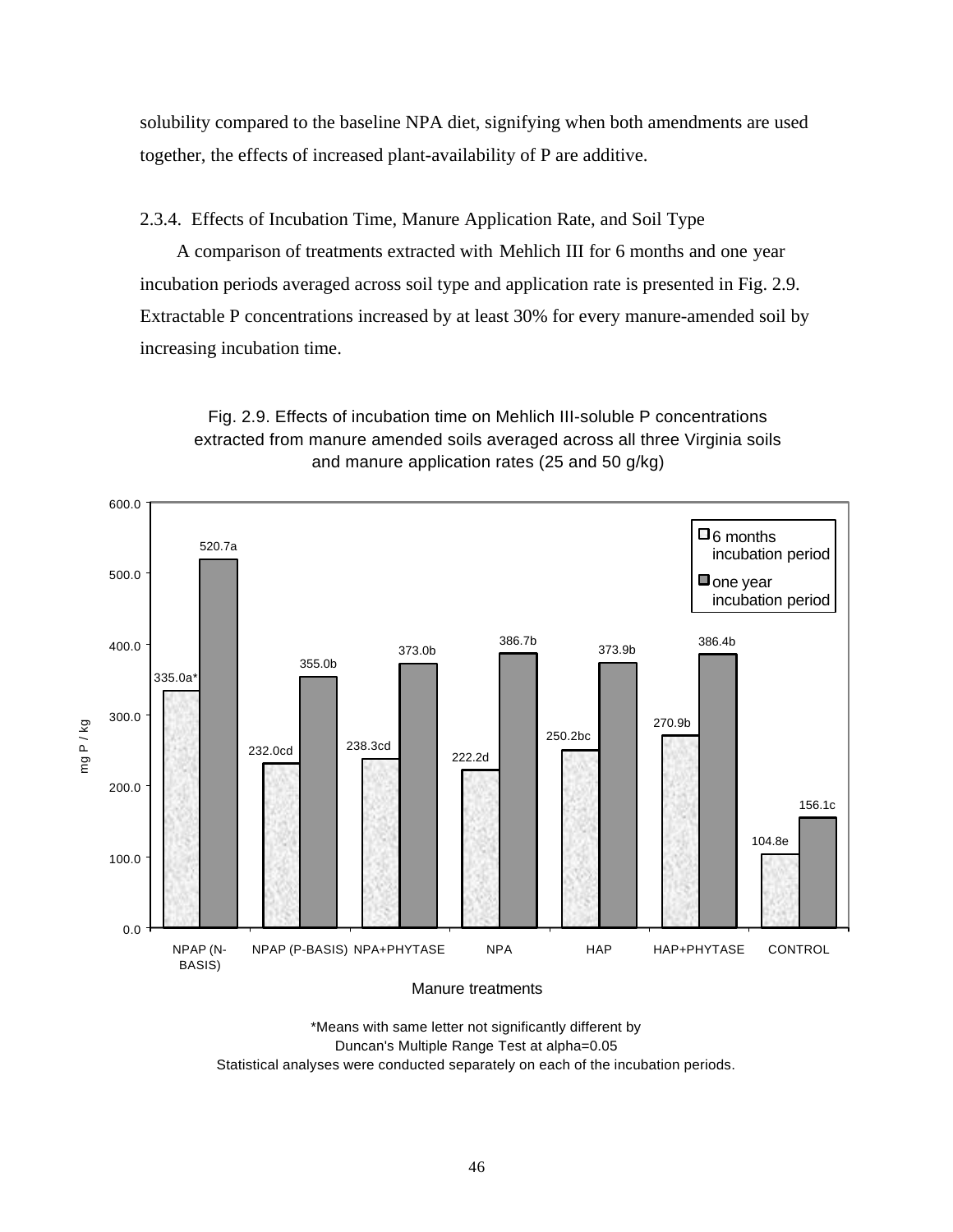Increasing incubation time also caused changes in plant availability of P between treatments. A 4% decrease in plant available P was observed upon phytase addition to the NPA treatment after one year incubation. Substitution of HAP corn for NPA corn increased P solubility by a significant 11% when soils were extracted at 6 months. However, a 3% decline in plant available P extracted at one year was noted when HAP was substituted. These observations indeed show that changes in plant available P extracted between the alternative treatments (phytase and HAP) do occur upon increasing incubation time.

Plant-available P concentrations for treatments receiving low and high rates of manure to soils averaged across soil type and incubation time (6 months and one year) are given in Fig. 2.10. An average increase of 39% in extractable P is observed by increasing application rate of manure to soils. Note this percentage is considerably less than the 57% increase in water-soluble P observed by doubling the manure application rate to soils. Addition of phytase to the baseline NPA diet in both the low and high application regimes did not create significant differences between these two treatments, indicating the use of phytase did not cause changes in plant-availability of P. Addition of phytase in the low application regime did slightly increase solubility of  $P \leq 1\%$ ), but decreased P solubility by 2% in the high application regime. Note that the alternative phytase amended treatment contained 8% more Mehlich III-soluble P than did the conventional NPA+P (P-basis) treatment with the low application rate, but only 2% more soluble P with the high application rate. Due to the similar P levels extracted from the NPA and NPA+Phtyase treatments, these differences can be attributed to the P suppression effect of the calcium phosphate supplemented in the NPA+P treatment. Substitution of HAP corn for NPA corn did not produce statistical differences in plant available P concentrations, though the HAP treatment contained 7% less plant available P with the low application rate, and 5% more extractable P with the high application rate. The use of phytase and HAP corn increased P solubility when manure was applied using the low application rate, but the high rate produced relatively no change in P solubility. No statistical differences were observed by addition of phytase to the HAP treatment for either application rate.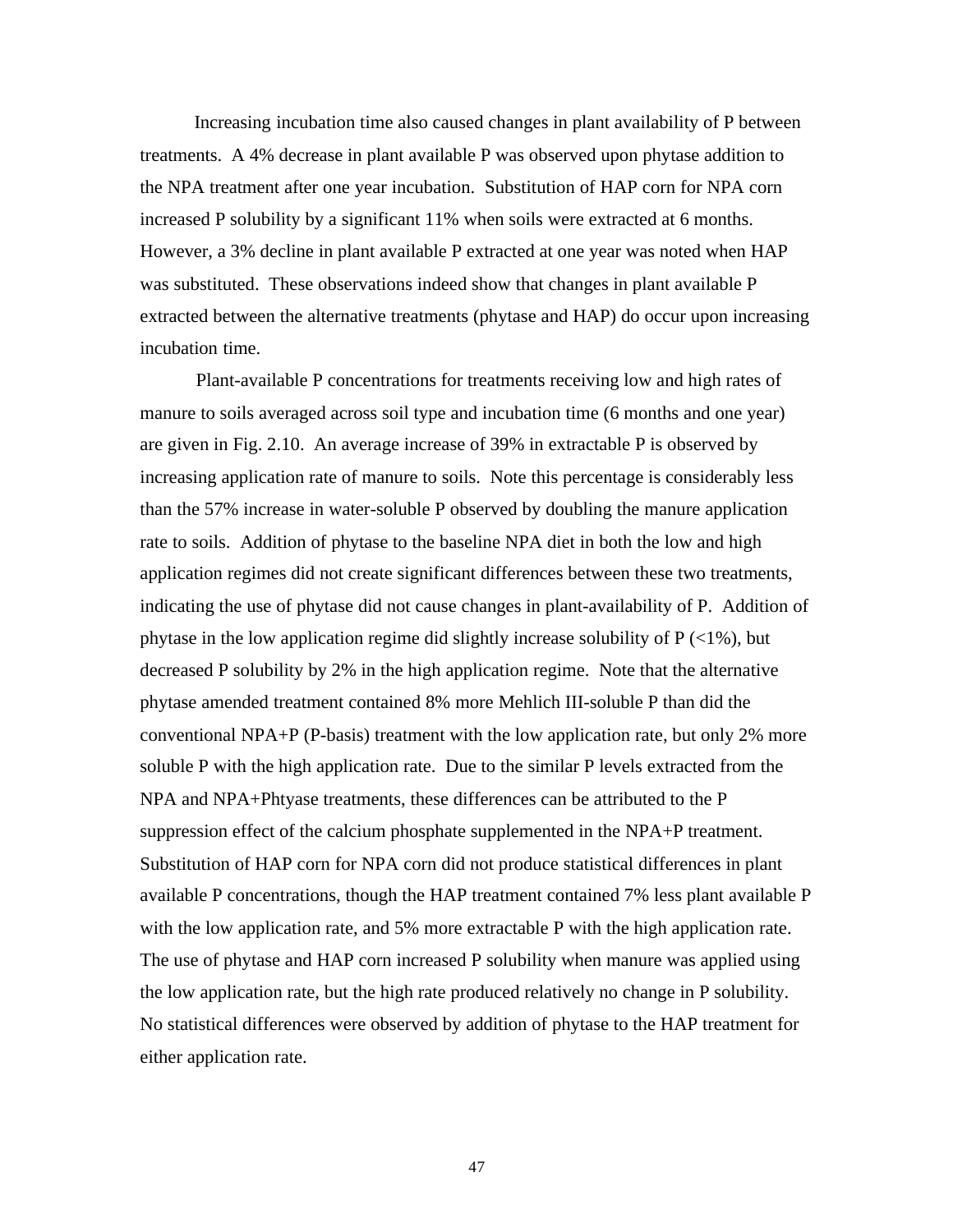

Test at alpha=0.05

Statistical analyses were conducted separately on each of the application rates.

 Plant available P extracted from each of the three soils for each treatment averaged across manure application rate and incubation time are illustrated in Fig. 2.11. Differences in extractable P do exist between the soils and can mainly be attributed to the existing concentrations of plant available P in the soils. The Mahan soil contains the lowest concentration of residual soil P, and for all treatments except for the NPA+P treatments, contains the lowest amounts of extractable P. The Mahan soil contains 3.5% more Mehlich III-soluble P compared to the Cecil soil in the NPA+P (N-basis), and 5% more in the NPA+P (P-basis). The Groseclose soil contains the highest concentrations of residual soil P, and also extractable P. Phytase addition to the baseline NPA treatment did not cause any statistical changes to occur in the three soils, and neither does the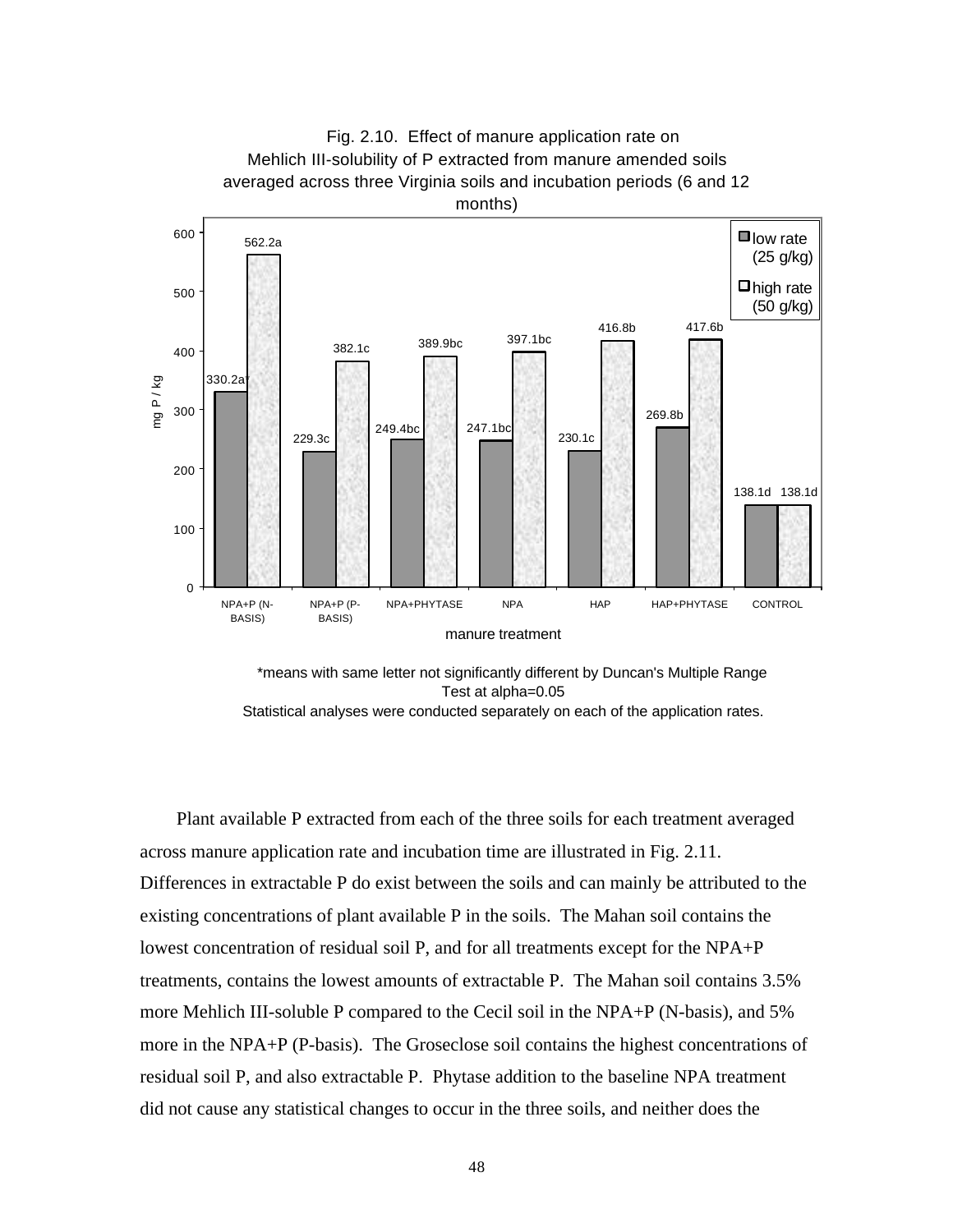

 Fig. 2.11. Effect of soil type on Mehlich III-solubility of P extracted from manure amended soils averaged across all application rates (25 and 50

 \*means with same letter not significantly different by Duncan's Multiple Range Test at alpha=0.05 Statistical analyses were conducted separately on each of the application rates.

substitution of HAP corn for NPA corn. Changes do occur between soil type when comparing the alternative NPA+Phytase treatment to the conventional NPA+P (P-basis). For example, no statistical differences exist between these treatments in the Groseclose soil, with only a 3% increase in extractable P levels comparing the  $NPA+Phytase treatment (436.5 mg P kg<sup>-1</sup> soil) to the NPA+P treatment on a P-basis$ (423.5 mg P kg<sup>-1</sup> soil). The Cecil soil is quite different, with an increase of 15%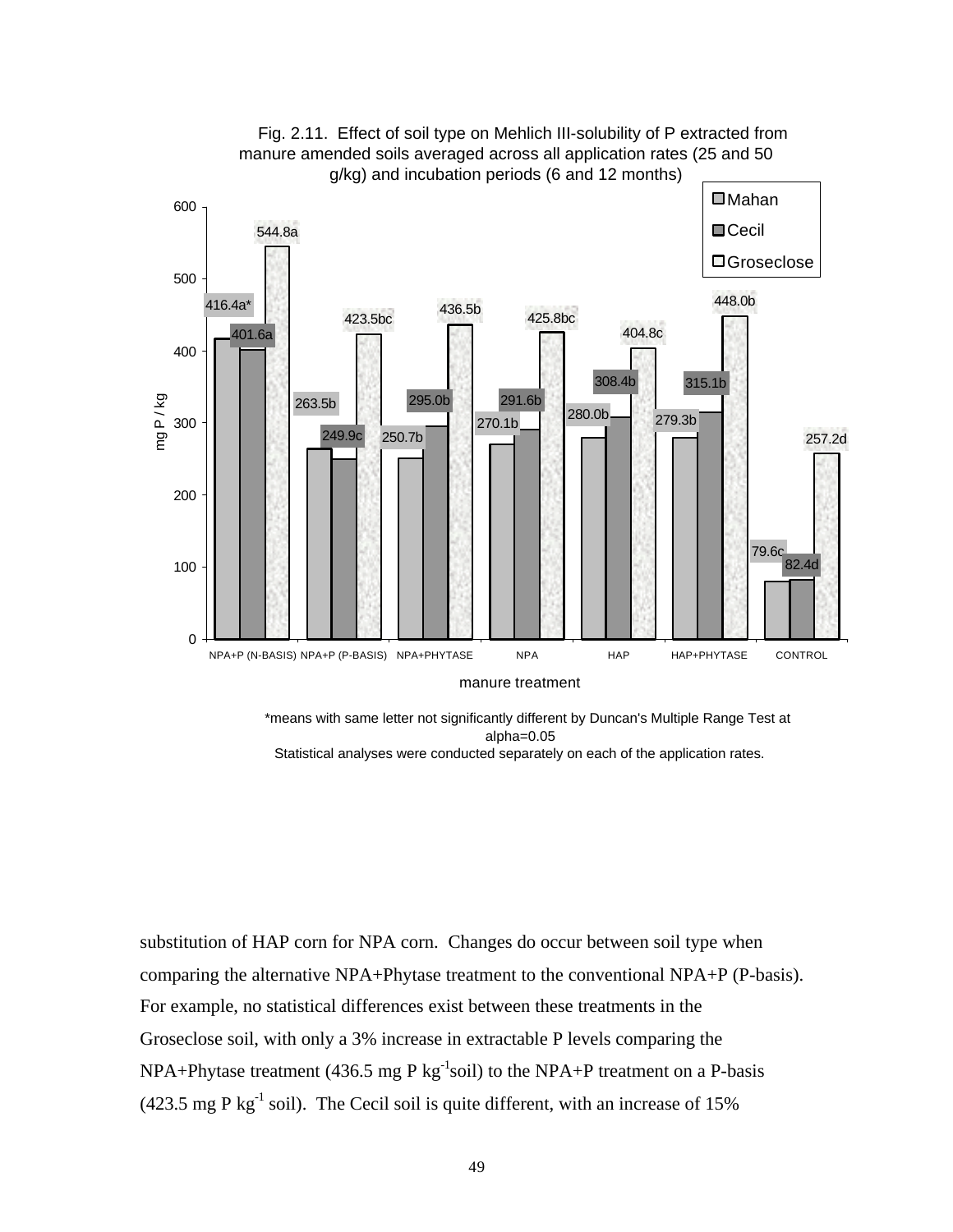comparing the alternative (295 mg P kg<sup>-1</sup> soil) to the conventional treatment (249.9 mg P  $kg<sup>-1</sup>$  soil). Even more interesting is the fact that the NPA+Phytase treatment contained 5% less Mehlich III-soluble P than the NPA+P treatment on a P-basis in the Mahan soil (250.7 mg P kg<sup>-1</sup> soil for NPA+Phytase vs. 263.5 mg P kg<sup>-1</sup> soil for NPA+P on a P-basis).

 Mehlich III-soluble P concentrations for treatments from each of the twelve combinations of soil type, application regime, and incubation period (6 months and one year) are given in Table 2.8. The most interesting observation is the increase in P extractability in the control treatment with the increase in incubation time, which is consistent over all three soil types. Solubility of P increased 18% in the control by increasing incubation time in the Mahan, while the Groseclose and Cecil soils showed a 39 and 41% increase in Mehlich III-extractable P, respectively. This increase may be due to a mineralization of residual soil P over the longer incubation period. Many changes between treatments have taken place when all twelve combinations are compared. However, similar trends are observed with the addition of phytase to the baseline NPA diet. In all cases except the Groseclose high application rate, incubated for six months, the addition of phytase did not create a significant difference between these two treatments. Conversion of NPA to HAP corn does not produce significant differences in any of the twelve combinations of soil type, incubation period, and application regime.

 Dissolved inorganic P fraction analyzed colorimetrically is compared to total dissolved P analyzed by ICP extracted with Mehlich III, averaged across all soil types, incubation periods, and application rates in Fig. 2.12. The ortho-P fraction comprises 87% of the total dissolved P averaged across all treatments. Subtraction of dissolved inorganic P from total dissolved P yields the dissolved organic P fraction. Interesting changes between treatments have taken place comparing the ortho-P fraction to the P fraction analyzed by ICP. Addition of inorganic P to the baseline NPA treatment on a Pbasis, reduces ortho-P by a significant 10%, while a statistically insignificant 5% reduction in extractable P is observed with the addition of inorganic P to the NPA treatment analyzed by ICP. The NPA+Phytase treatment produces a significant 14% increase in ortho-P compared to the NPA+P (P-basis) treatment. These treatments are not significantly different in P analyzed by ICP.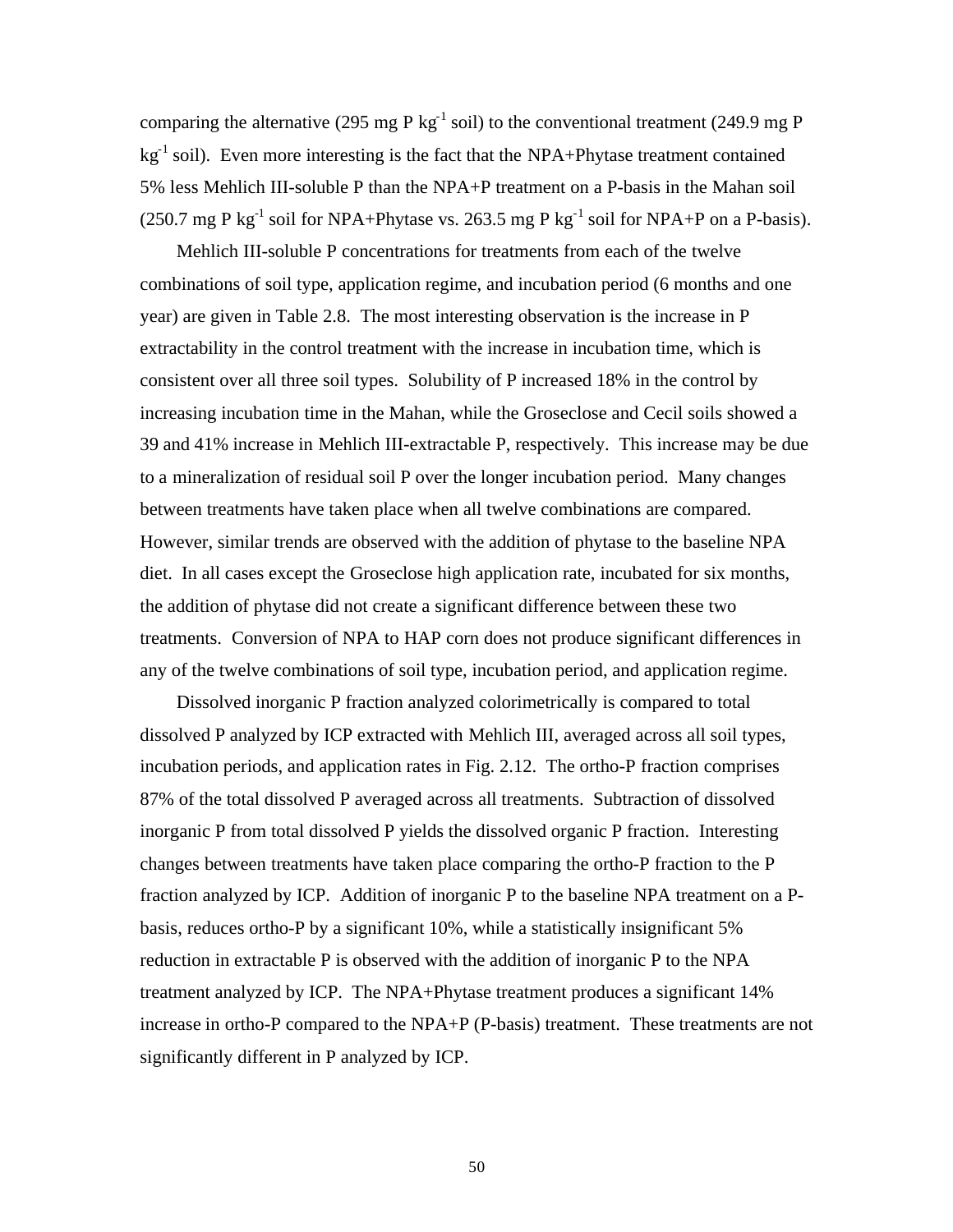# Table 2.8. Mehlich III-soluble P concentrations extracted from manure amended soils for all three Virginia soils, application rates (25 and 50 g/kg) after 6 months and one year incubation periods.

|                         |                                           | Low application         |                                            | High application        |                           |                         |                                             |  |
|-------------------------|-------------------------------------------|-------------------------|--------------------------------------------|-------------------------|---------------------------|-------------------------|---------------------------------------------|--|
| 6 months incubation     |                                           | One year incubation     |                                            | 6 months incubation     |                           | One year incubation     |                                             |  |
|                         |                                           |                         | Mahan soil                                 |                         |                           |                         |                                             |  |
| Manure Treatment        | $mg P$<br>$\frac{kg^{-1}}{s}$ soi<br>soil | Manure Treatment        | $mg P$<br>$\frac{kg^{-1} \text{ soil}}{g}$ | Manure Treatment        | $mg P$<br>$kg^{-1} soll$  | Manure Treatment        | $mg P$<br>$\frac{kg^{-1} \text{ soil}}{sg}$ |  |
| NPA+P (N-BASIS)         | 136.8ab*                                  | $NPA+P(N-BASIS)$        | 334.1a                                     | NPA+P (N-BASIS)         | 458.1a                    | NPA+P (N-BASIS)         | 597.0a                                      |  |
| NPA+P (P-BASIS)         | 115.3ab                                   | $NPA+P$ (P-BASIS)       | 204.1b                                     | NPA+P (P-BASIS)         | 339.5b                    | $NPA+P$ (P-BASIS)       | 321.0b                                      |  |
| NPA+PHYTASE             | 101.3 <sub>b</sub>                        | NPA+PHYTASE             | 247.9b                                     | NPA+PHYTASE             | 282.4b                    | NPA+PHYTASE             | 296.6b                                      |  |
| <b>NPA</b>              | 84.8b                                     | <b>NPA</b>              | 232.0b                                     | <b>NPA</b>              | 291.5b                    | <b>NPA</b>              | 379.5b                                      |  |
| HAP                     | 97.3b                                     | HAP                     | 226.0b                                     | HAP                     | 368.2ab                   | HAP                     | 337.3b                                      |  |
| HAP+PHYTASE             | 203.3a                                    | HAP+PHYTASE             | 232.2b                                     | HAP+PHYTASE             | 368.8ab                   | HAP+PHYTASE             | 327.1b                                      |  |
| <b>CONTROL</b>          | 70.1b                                     | <b>CONTROL</b>          | 85.5c                                      | <b>CONTROL</b>          | 70.1c                     | <b>CONTROL</b>          | 85.5c                                       |  |
|                         |                                           |                         |                                            |                         |                           |                         |                                             |  |
|                         |                                           |                         |                                            | Groseclose soil         |                           |                         |                                             |  |
| <b>Manure Treatment</b> | $mg P$<br>$\frac{kg}{ }$ soi<br>soil      | <b>Manure Treatment</b> | $\rm mg~P$<br>$kg^{-1}$ soil               | Manure Treatment        | mg P<br>$kg-1$<br>soil    | Manure Treatment        | mg P<br>$kg^{-1}$ soil                      |  |
| NPA+P (N-BASIS)         | 324.3a                                    | $NPA+P(N-BASIS)$        | 508.1a                                     | NPA+P (N-BASIS)         | 425.7a                    | $NPA+P(N-BASIS)$        | 751.3a                                      |  |
| NPA+P (P-BASIS)         | 179.3c                                    | NPA+P (P-BASIS)         | 409.3abc                                   | NPA+P (P-BASIS)         | 365.1abc                  | NPA+P (P-BASIS)         | 589.0bc                                     |  |
| NPA+PHYTASE             | 261.6ab                                   | NPA+PHYTASE             | 399.0abc                                   | NPA+PHYTASE             | 378.6ab                   | NPA+PHYTASE             | 590.5bc                                     |  |
| <b>NPA</b>              | 210.2bc                                   | <b>NPA</b>              | 433.8ab                                    | <b>NPA</b>              | 310.5c                    | <b>NPA</b>              | 583.3c                                      |  |
| <b>HAP</b>              | 185.2c                                    | <b>HAP</b>              | 343.1bc                                    | HAP                     | 333.5bc                   | HAP                     | 612.0b                                      |  |
| HAP+PHYTASE             | 225.5bc                                   | HAP+PHYTASE             | 437.1ab                                    | HAP+PHYTASE             | 393.6ab                   | HAP+PHYTASE             | 597.3bc                                     |  |
| <b>CONTROL</b>          | 176.3c                                    | <b>CONTROL</b>          | 287.6c                                     | <b>CONTROL</b>          | 176.3d                    | <b>CONTROL</b>          | 287.6d                                      |  |
|                         |                                           |                         |                                            |                         |                           |                         |                                             |  |
|                         |                                           |                         | Cecil soil                                 |                         |                           |                         |                                             |  |
| <b>Manure Treatment</b> | mg P<br>$kg^{-1}$<br>soil                 | <b>Manure Treatment</b> | mg ${\bf P}$<br>$kg^{-1}$<br>soil          | <b>Manure Treatment</b> | mg P<br>$kg^{-1}$<br>soil | <b>Manure Treatment</b> | mg P<br>soil                                |  |
|                         |                                           |                         |                                            |                         |                           |                         |                                             |  |

| Manure Treatment  | $kg$ soil          | Manure Treatment  | $kg$ soil | Manure Treatment  | $kg$ soil          | Manure Treatment  | $kg$ soil          |
|-------------------|--------------------|-------------------|-----------|-------------------|--------------------|-------------------|--------------------|
| $NPA+P(N-BASIS)$  | 148.1a             | $NPA+P(N-BASIS)$  | 339.3a    | $NPA+P(N-BASIS)$  | 394.1a             | $NPA+P(N-BASIS)$  | 594.5a             |
| $NPA+P$ (P-BASIS) | 100.7 <sub>b</sub> | $NPA+P$ (P-BASIS) | 220.8b    | $NPA+P$ (P-BASIS) | 184.8c             | $NPA+P$ (P-BASIS) | 386.1c             |
| NPA+PHYTASE       | 104.6ab            | NPA+PHYTASE       | 241.8b    | NPA+PHYTASE       | 257.0 <sub>b</sub> | NPA+PHYTASE       | 462.3 <sub>b</sub> |
| <b>NPA</b>        | 99.9b              | NPA               | 248.7b    | <b>NPA</b>        | 266.7b             | <b>NPA</b>        | 442.7bc            |
| HAP               | 103.9ab            | <b>HAP</b>        | 273.4ab   | HAP               | 295.9b             | <b>HAP</b>        | 451.8bc            |
| HAP+PHYTASE       | 157.7ab            | HAP+PHYTASE       | 284.1ab   | HAP+PHYTASE       | 315.5b             | HAP+PHYTASE       | 440.5bc            |
| <b>CONTROL</b>    | 56.5c              | <b>CONTROL</b>    | 95.3c     | <b>CONTROL</b>    | 56.5d              | <b>CONTROL</b>    | 95.3d              |
|                   |                    |                   |           |                   |                    |                   |                    |

\*Means with same letter not statistically different by Duncan's Multiple Range Test at alpha=0.05 Statistical analyses were conducted separately on each of the twelve combinations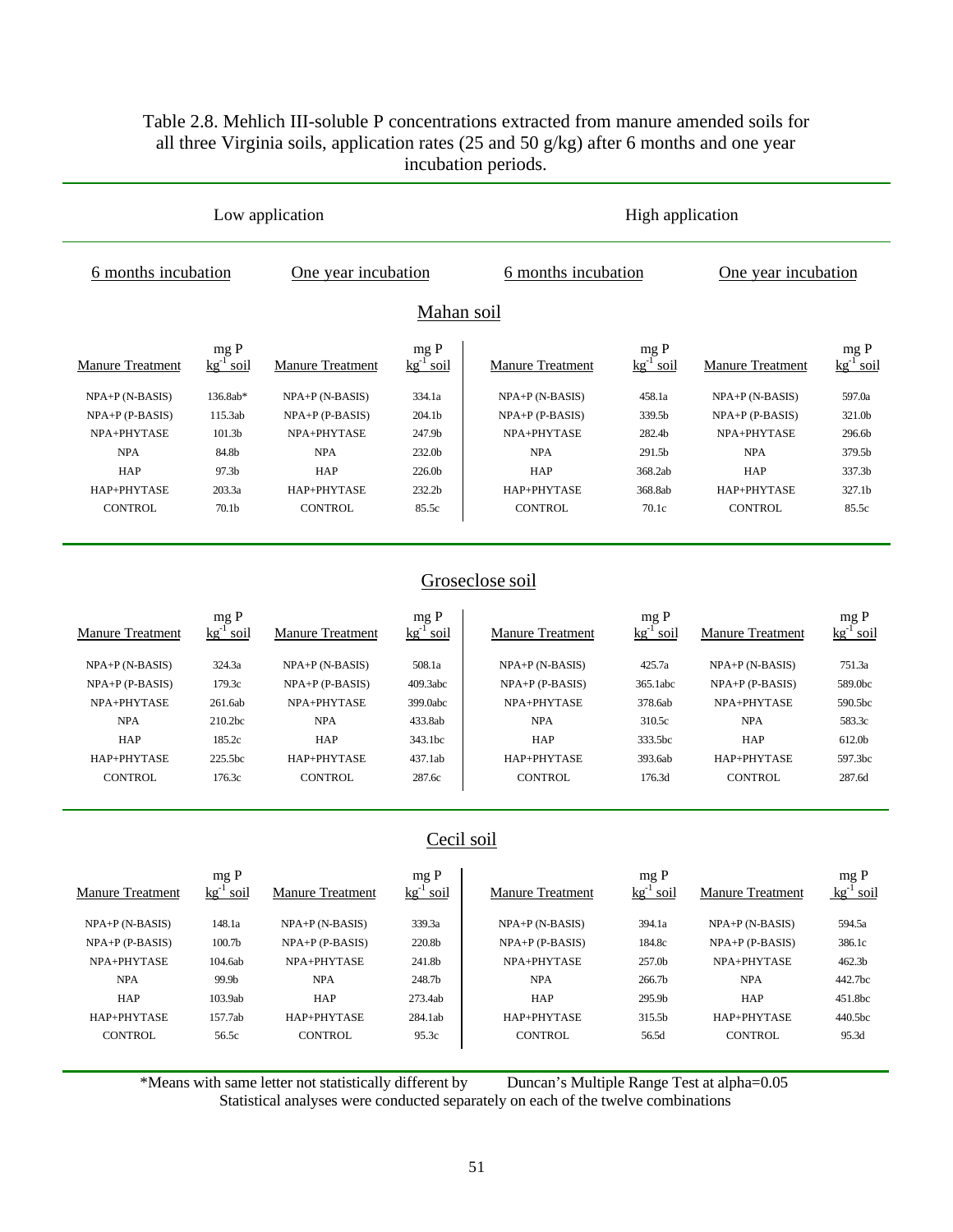



 \*means with same letter not significantly different by Duncan's Multiple Range Test at alpha=0.05 Statistical analyses were conducted separately on each of the P fractions.

### 2.3.5. Water Solubility of Cu

Manure-amended soils were also analyzed for water-soluble Cu concentrations by extraction with  $0.01$  M CaCl<sub>2</sub>. A total of 572 extractions were performed and are given in Fig. 2.13 for each treatment averaged across 3 soil types, 4 incubation time periods, and 2 application rates. Lawrence (2000) performed extractions on the two shortest incubation periods. The control treatments contained soil with no addition of manure.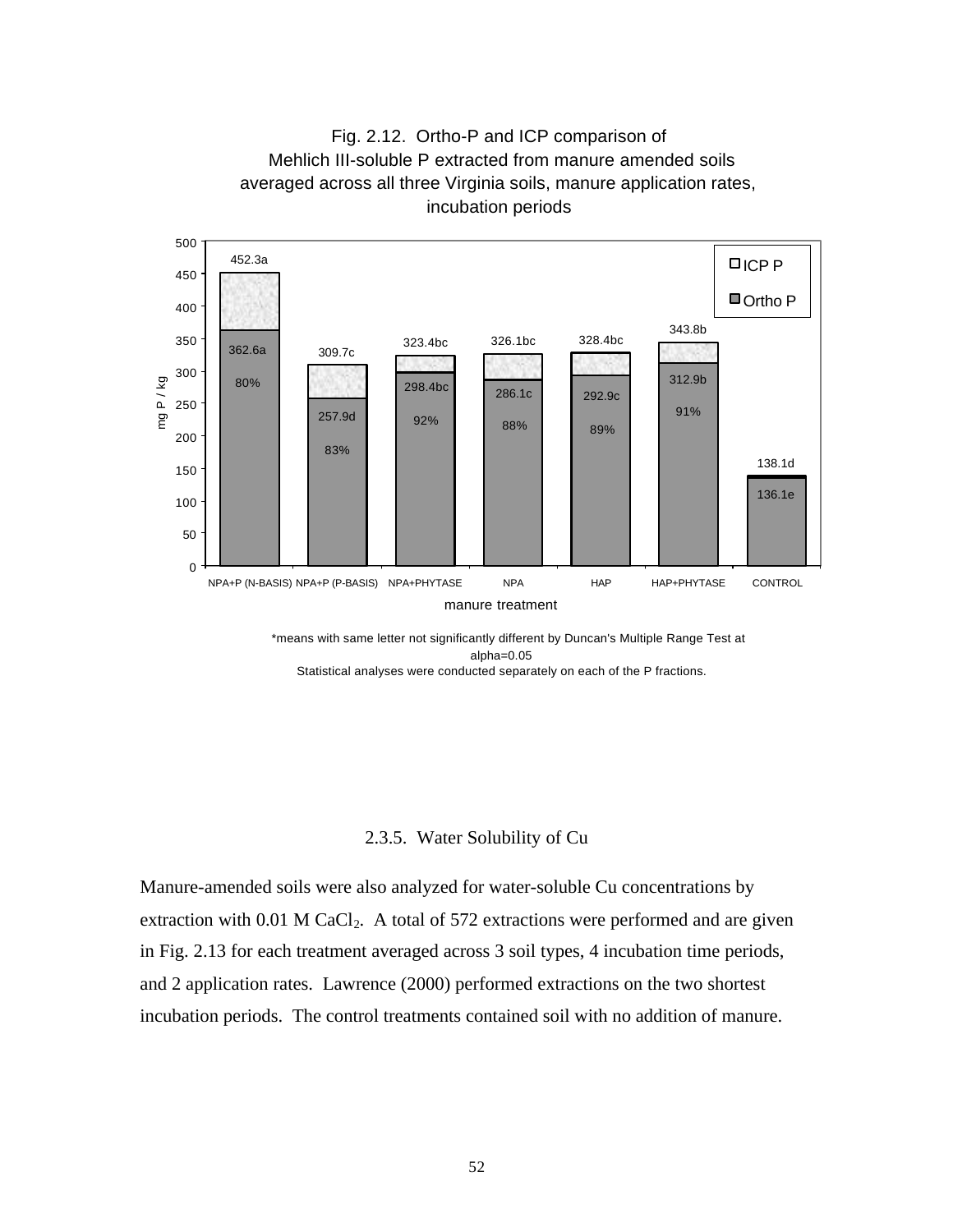



\*Means with same letter not significantly different by Duncan's Multiple Range Test at alpha=0.05

It is important to note that the NPA+P (N-basis) manure alone contains similar concentrations of Cu as the NPA, NPA+Phytase, HAP, and HAP+Phytase treatments. The NPA+P (P-basis) treatment should be observed when manure applications based on P are of interest. The addition of phytase to the baseline NPA treatment did produce a significant increase in water-soluble Cu concentrations as seen in Fig. 2.13. A 21% increase in Cu solubility was observed from the addition of phytase (0.61 vs 0.48 mg Cu  $kg<sup>-1</sup>$  soil for NPA+Phytase and NPA treatments, respectively), signifying that phytase did increase Cu solubility.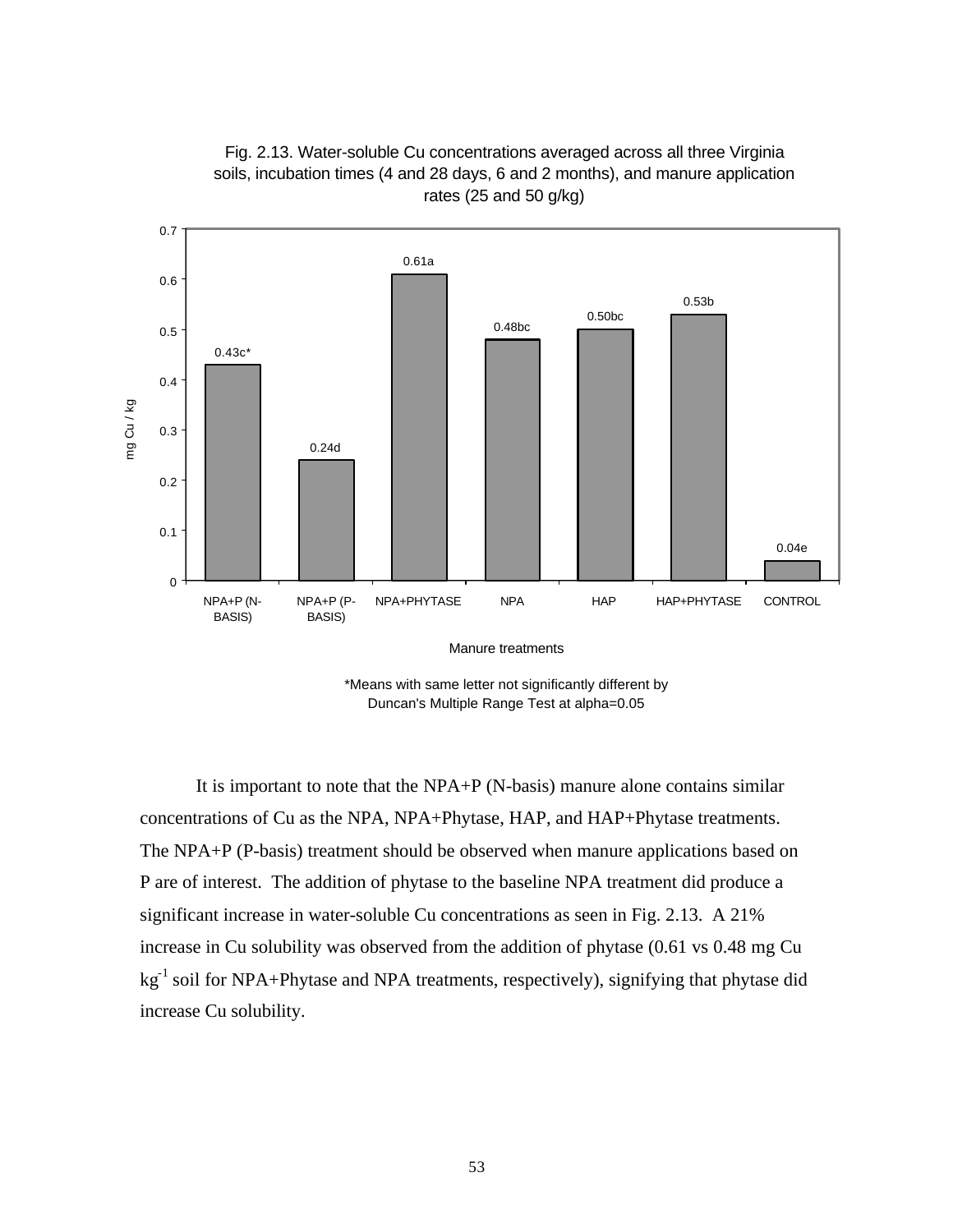Figure 2.14. Comparison of Water-soluble Cu concentrations from soils amended with NPA+P and NPA+Phytase manure treatments averaged across incubation periods (4 and 28 days, 6 and 12 months), application rates (25 and 50 g/kg) and three Virginia soils



The most important issue to consider is comparing differences in water-solubility of Cu from the alternative NPA+Phytase treatment to the conventional NPA+P treatments. Data from Fig. 2.13 is presented in Fig. 2.14 for comparison of these treatments. Also given in the figure is the rate of manure and total Cu applied to soils. The same amount of total Cu is applied from both the NPA+P (N-basis) and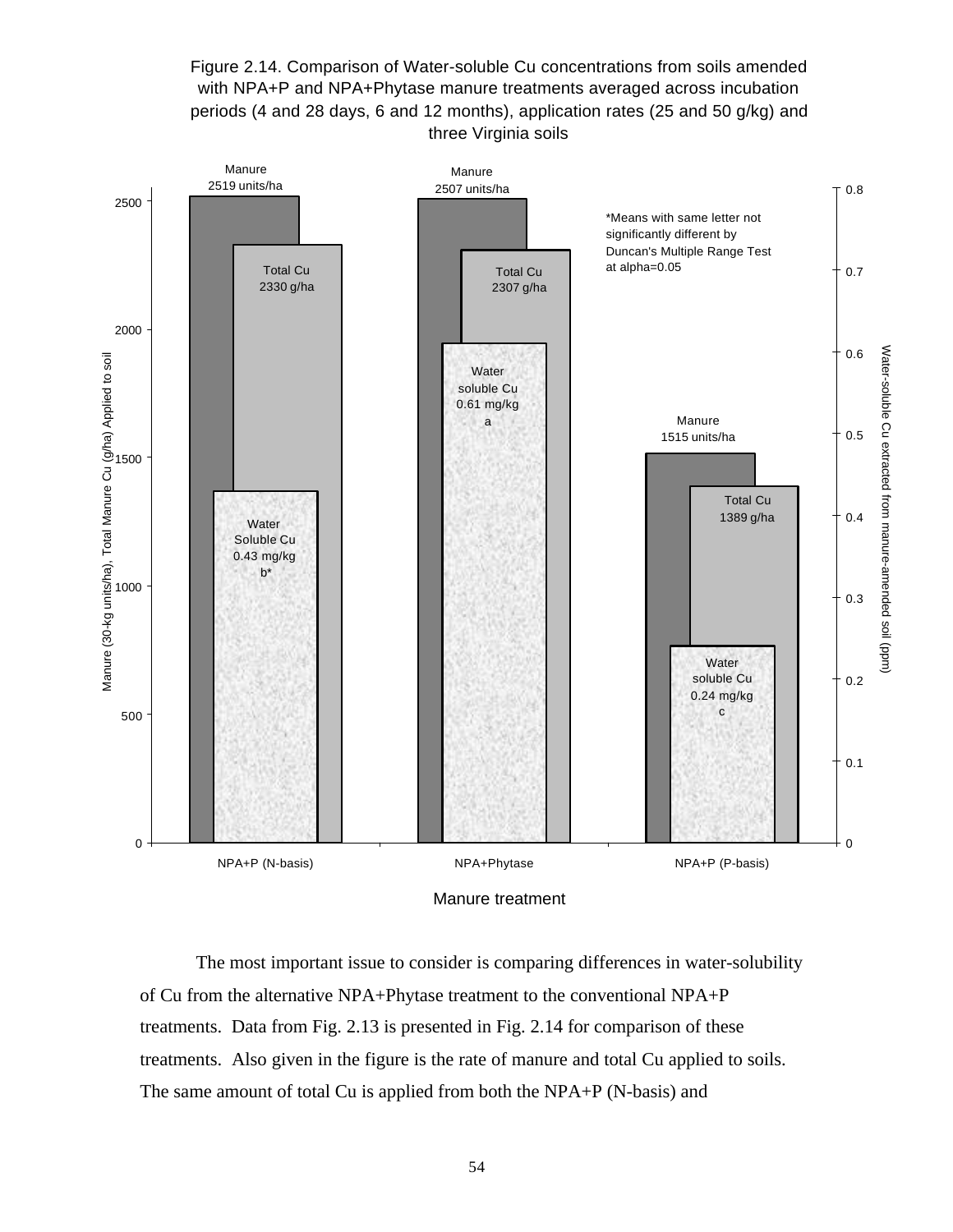NPA+Phytase treatments, although the phytase treatment increased water-solubility of Cu. The alternative phytase treatment increased Cu solubility by a significant 30% compared to the NPA+P (N-basis) treatment (0.43 vs. 0.61 mg Cu kg<sup>-1</sup> soil for NPA+P on a N-basis and NPA+Phytase treatments, respectively). When the alternative phytase treatment is compared to the conventional NPA+P (P-basis) treatment, water solubility increased by 61%. Both the effects of increased Cu solubility by phytase and decreased Cu solubility by Ca-phosphate caused the significant difference in water-solubility of Cu between the alternative and conventional treatments. Phytase addition to the baseline NPA treatment increased Cu solubility significantly, while the addition of Ca-phosphate to the baseline NPA treatment significantly decreased Cu solubility. Substitution of HAP corn for NPA corn did not produce a significant difference in plant availability of Cu, since HAP increased Cu solubility by only 4% (0.48 vs. 0.50 mg Cu kg<sup>-1</sup> soil, for NPA and HPA treatments, respectively).

#### 2.3.6. Effects of Incubation Time, Manure Application Rate, and Soil Type

 The effects of increasing incubation time on water-solubility of Cu for each treatment averaged across soil type and manure application rate are compared in Fig. 2.15. Increasing incubation time increased extraction of water-soluble Cu over all treatments. The addition of phytase to the baseline NPA treatment produced statistical increases of 37 and 69% in Cu solubility at both 6 months and one year, respectively. Extending the incubation time thus caused increased solubility of Cu from phytase addition. Substitution of HAP for NPA corn did not produce statistical differences in either incubation time period.

The effect of increasing manure application rate to soils on Cu solubility is shown in Fig. 2.16 for each treatment averaged across all soil types and incubation periods (6 months and one year). Doubling the manure application rate increased water-solubility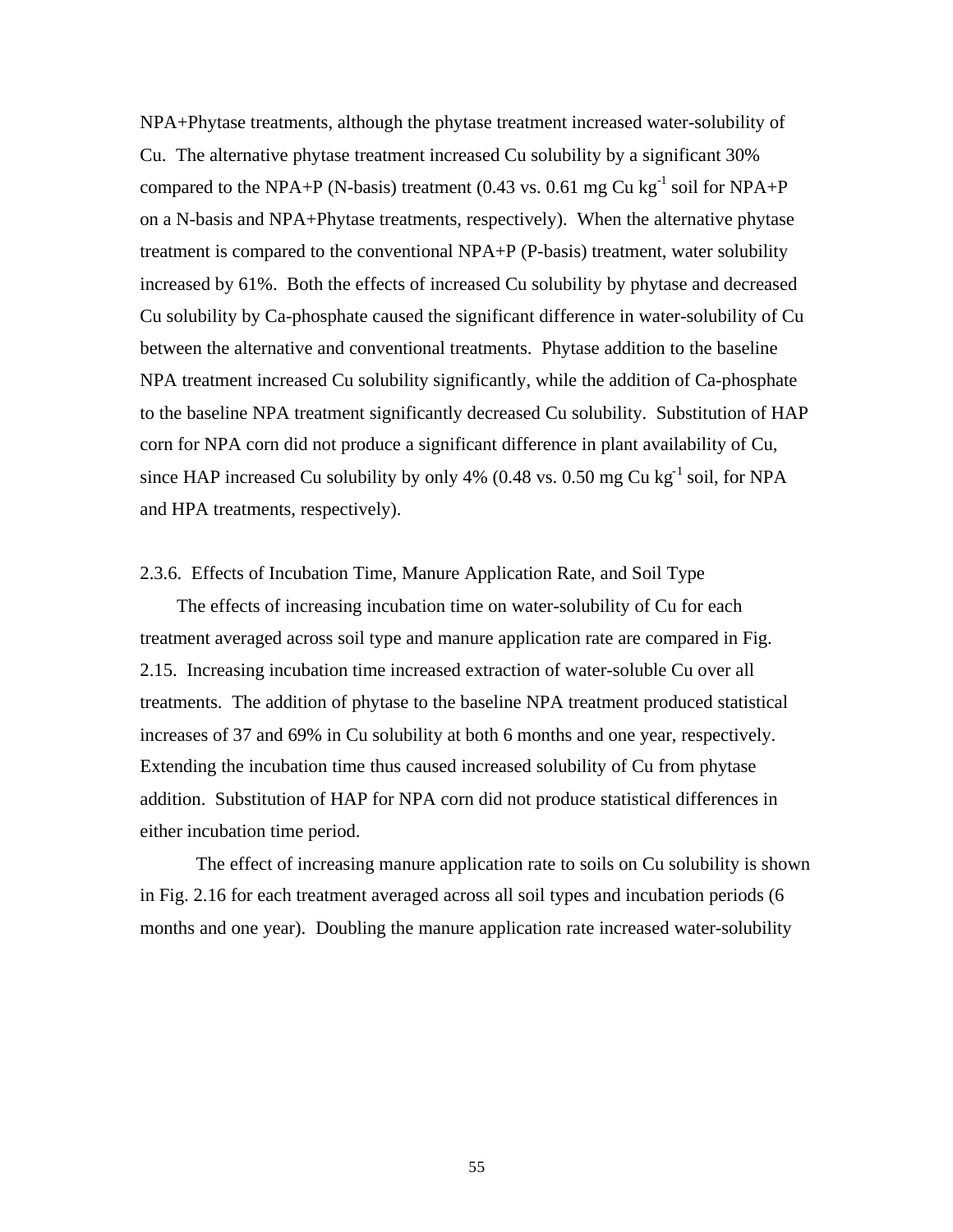

Fig. 2.15. Effects of incubation time on water-soluble Cu concentrations extracted from manure amended soils averaged across all three Virginia soils



of Cu by an average of 63% over all treatments. As seen with increasing incubation time, statistical increases in Cu solubility are observed with the addition of phytase to the baseline NPA treatment, while no significant differences exist when HAP replaces NPA corn. Note the control treatment contains higher extractable Cu levels than does the NPA+P (P-basis) treatment when soils received the low rate of manure application (0.05 vs. 0.03 mg Cu kg<sup>-1</sup> soil for control and NPA+P on P-basis treatments, respectively). This is quite possible due to the fact that P added to the NPA treatment could be suppressing the release of Cu into solution.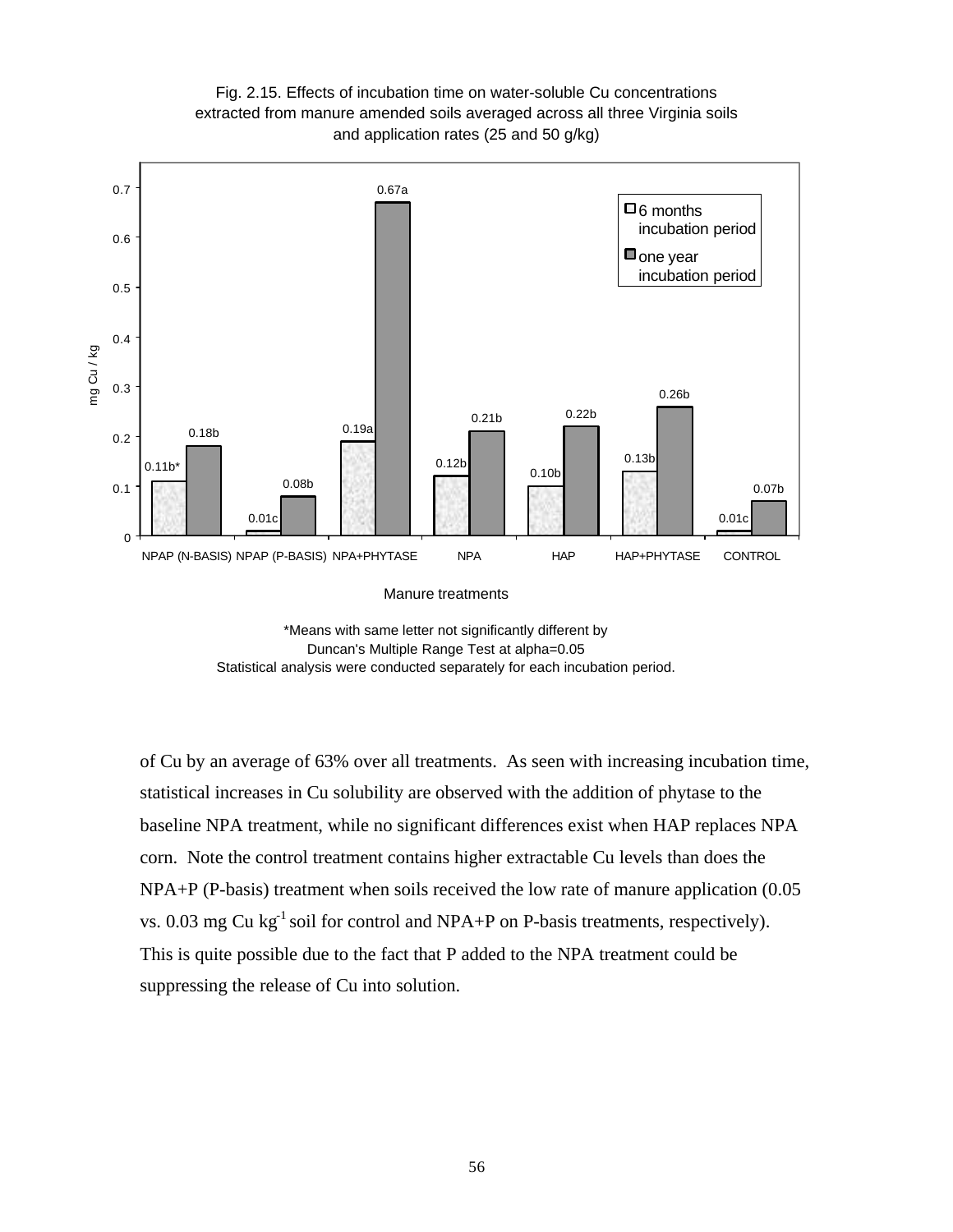

manure treatment

 \*means with same letter not significantly different by Duncan's Multiple Range Test at alpha=0.05 Statistical analyses were conducted separately for each application rate.

Water-soluble Cu concentrations extracted from each soil is given in Fig. 2.17 for each treatment averaged across incubation time and application rate. The Mahan soil contained the highest concentration of residual soil Cu, and also the highest concentration of water-soluble Cu. Both the Cecil and Groseclose soils contained the same concentrations of residual soil copper. Copper extracted from the Cecil soil contained higher concentrations than the Groseclose soil over all treatments except for the NPA+P treatments, which contained the same concentrations. The greatest increase in extractable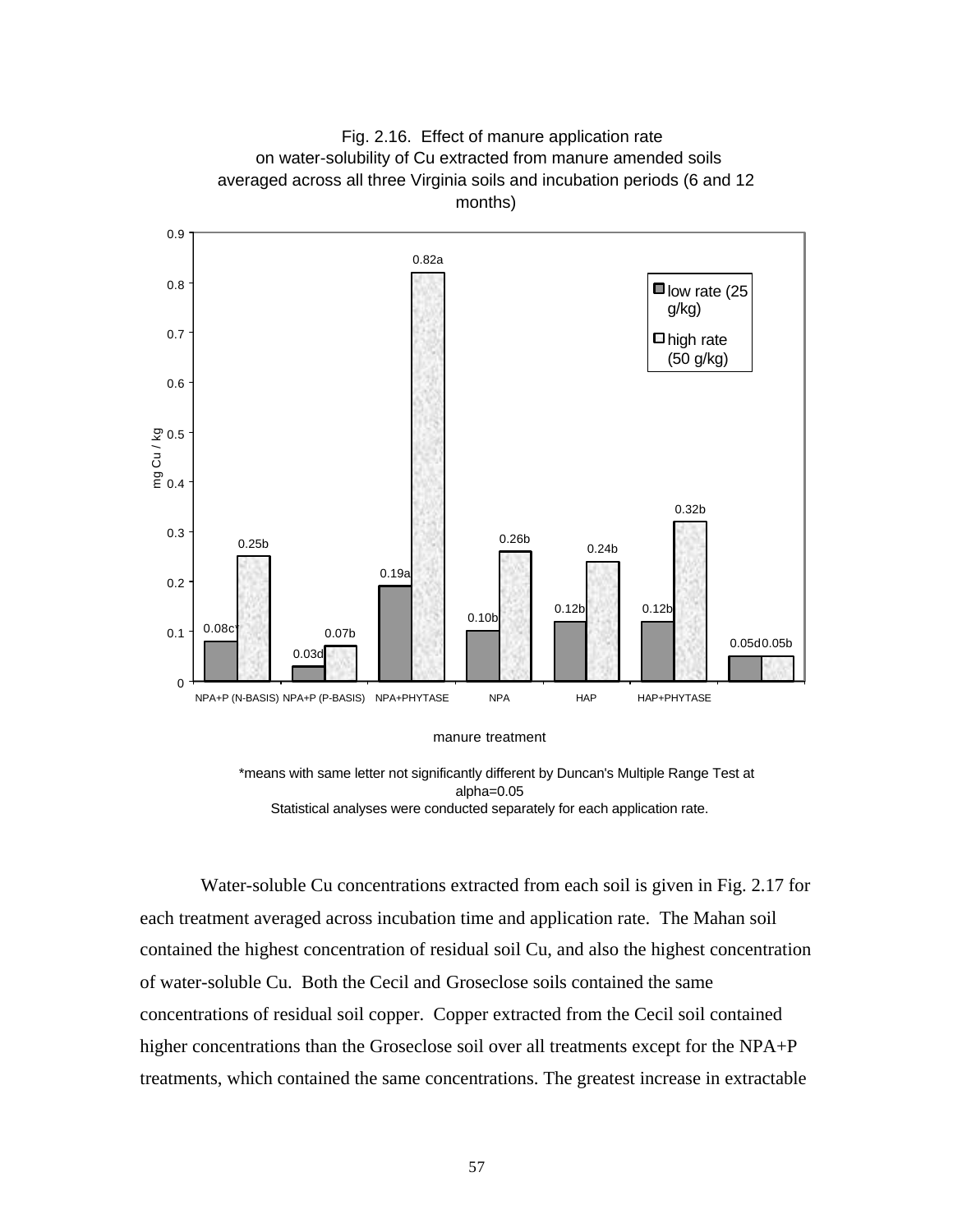

 \*means with same letter not significantly different by Duncan's Multiple Range Test at alpha=0.05. Statistical analyses were conducted separately on each soil type.

Cu between the alternative phytase treatment and conventional NPA+P (N-basis) treatment is observed in the Mahan soil, though all soils contained statistically significant differences in Cu between these treatments. The NPA+Phtyase treatment increased Cu solubility by 79% compared to the NPA+P (N-basis) treatment in the Mahan soil, with increases of 7% and 48% observed in the Groseclose and Cecil soils, respectively. These increases can be attributed to the effect of phytase increasing Cu solubility, since Cu concentrations in the NPA+P (N-basis) treatment is very similar to the baseline NPA treatment. Very little differences exist when HAP is substituted for NPA corn in any of the soils. Water-soluble Cu concentrations for treatments from each of the twelve combinations of soil type, incubation period, and application rate are given in Table 2.9.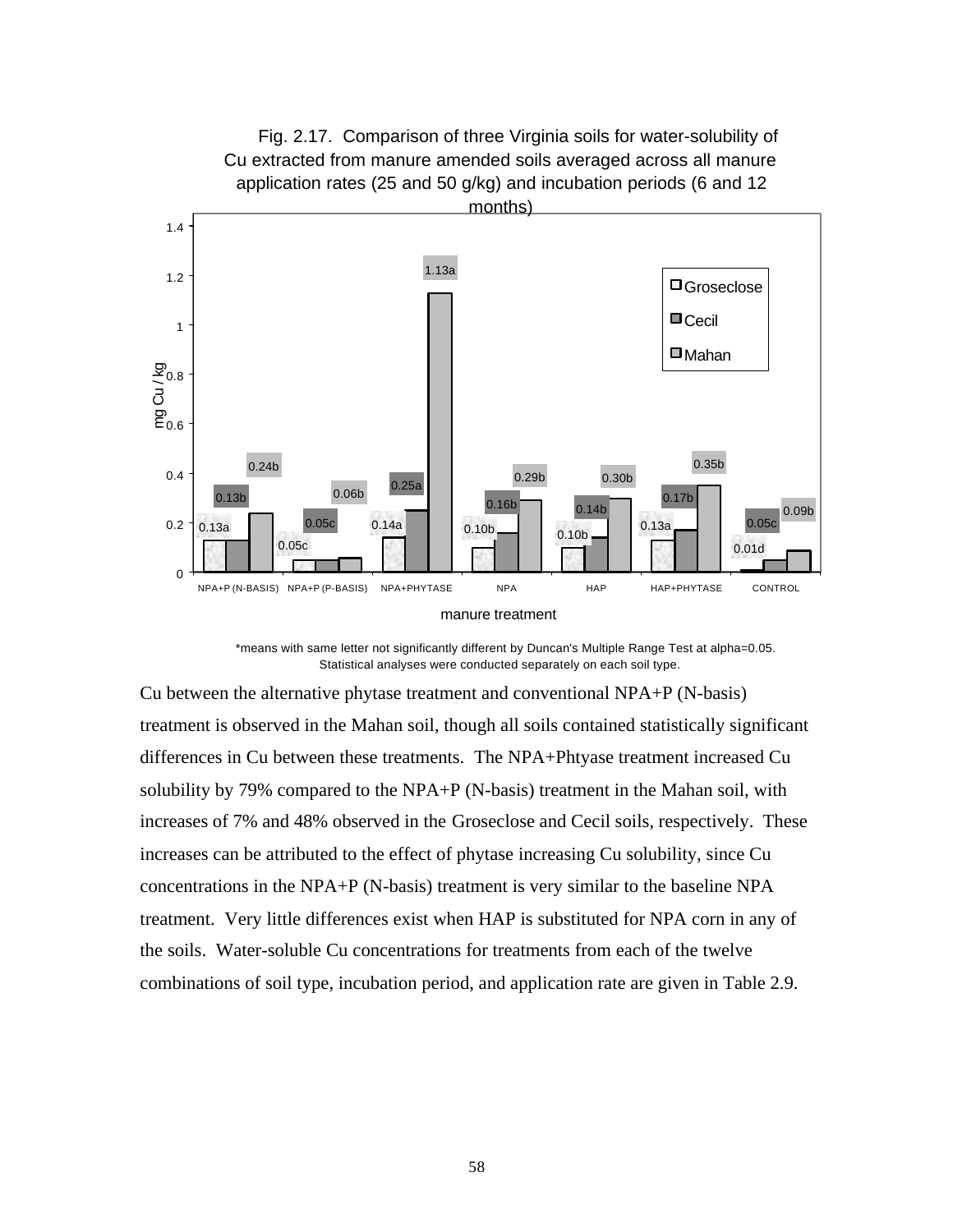# Table 2.9. Water-soluble Cu concentrations extracted from manure amended soils for all three Virginia soils, manure application rates (25 and 50 g/kg), and 6 months and one year incubation periods.

|                         |                                  | Low application         |                           |                         | High application                 |                         |                           |
|-------------------------|----------------------------------|-------------------------|---------------------------|-------------------------|----------------------------------|-------------------------|---------------------------|
| 6 months incubation     |                                  | One year incubation     | 6 months incubation       |                         | One year incubation              |                         |                           |
|                         |                                  |                         | Mahan soil                |                         |                                  |                         |                           |
| <b>Manure Treatment</b> | mg Cu<br>$kg^{-1}$ soil          | <b>Manure Treatment</b> | mg Cu<br>$kg^{-1}$ soil   | <b>Manure Treatment</b> | mg Cu<br>$kg^{-1}$ soil          | <b>Manure Treatment</b> | mg Cu<br>$kg^{-1}$ soil   |
| $NPA+P(N-BASIS)$        | $0.19c*$                         | $NPA+P(N-BASIS)$        | 0.16bc                    | NPA+P (N-BASIS)         | 0.00a                            | $NPA+P(N-BASIS)$        | 0.47ab                    |
| $NPA+P$ (P-BASIS)       | 0.03d                            | $NPA+P$ (P-BASIS)       | 0.10c                     | $NPA+P$ (P-BASIS)       | 0.00a                            | $NPA+P$ (P-BASIS)       | 0.08 <sub>b</sub>         |
| NPA+PHYTASE             | 0.44a                            | NPA+PHYTASE             | 0.50a                     | NPA+PHYTASE             | 0.02a                            | NPA+PHYTASE             | 2.66a                     |
| <b>NPA</b>              | 0.31bc                           | <b>NPA</b>              | 0.19 <sub>bc</sub>        | <b>NPA</b>              | 0.00a                            | <b>NPA</b>              | 0.52ab                    |
| <b>HAP</b>              | 0.34ab                           | HAP                     | 0.24 <sub>b</sub>         | <b>HAP</b>              | 0.00a                            | HAP                     | 0.49ab                    |
| HAP+PHYTASE             | 0.38ab                           | HAP+PHYTASE             | 0.18bc                    | HAP+PHYTASE             | 0.00a                            | HAP+PHYTASE             | 0.67ab                    |
| <b>CONTROL</b>          | 0.00d                            | <b>CONTROL</b>          | 0.13bc                    | <b>CONTROL</b>          | 0.00a                            | <b>CONTROL</b>          | 0.13 <sub>b</sub>         |
|                         |                                  |                         | Cecil soil                |                         |                                  |                         |                           |
| <b>Manure Treatment</b> | mg Cu<br>$kg$ <sup>-1</sup> soil | <b>Manure Treatment</b> | $mg Cu$<br>$kg^{-1} soli$ | <b>Manure Treatment</b> | mg Cu<br>$kg$ <sup>-1</sup> soil | <b>Manure Treatment</b> | $mg Cu$<br>$kg^{-1} soli$ |
| $NPA+P(N-BASIS)$        | 0.00a                            | $NPA+P(N-BASIS)$        | 0.09abc                   | NPA+P (N-BASIS)         | 0.19 <sub>bc</sub>               | NPA+P (N-BASIS)         | 0.18bc                    |
| $NPA+P$ (P-BASIS)       | 0.00a                            | $NPA+P$ (P-BASIS)       | 0.05c                     | $NPA+P$ (P-BASIS)       | 0.00c                            | $NPA+P$ (P-BASIS)       | 0.10c                     |
| NPA+PHYTASE             | 0.00a                            | NPA+PHYTASE             | 0.14ab                    | NPA+PHYTASE             | 0.42a                            | NPA+PHYTASE             | 0.40a                     |
| <b>NPA</b>              | 0.00a                            | <b>NPA</b>              | 0.11abc                   | <b>NPA</b>              | 0.28ab                           | <b>NPA</b>              | 0.22 <sub>b</sub>         |
| HAP                     | 0.00a                            | HAP                     | 0.13abc                   | HAP                     | 0.13bc                           | HAP                     | 0.23 <sub>b</sub>         |
| HAP+PHYTASE             | 0.00a                            | HAP+PHYTASE             | 0.16a                     | HAP+PHYTASE             | 0.23 <sub>b</sub>                | HAP+PHYTASE             | 0.25 <sub>b</sub>         |
| <b>CONTROL</b>          | 0.01a                            | <b>CONTROL</b>          | 0.07 <sub>bc</sub>        | <b>CONTROL</b>          | 0.01c                            | <b>CONTROL</b>          | 0.07c                     |
|                         |                                  |                         | Groseclose soil           |                         |                                  |                         |                           |
| <b>Manure Treatment</b> | mg Cu<br>$kg$ <sup>-1</sup> soil | <b>Manure Treatment</b> | $mg$ Cu<br>$kg^{-1}$ soil | <b>Manure Treatment</b> | mg Cu<br>$k\frac{1}{2}$ soil     | <b>Manure Treatment</b> | $mg Cu$<br>$kg^{-1} soll$ |
| $NPA+P(N-BASIS)$        | 0.00a                            | $NPA+P(N-BASIS)$        | 0.00a                     | NPA+P (N-BASIS)         | 0.30a                            | $NPA+P(N-BASIS)$        | 0.25a                     |
| $NPA+P$ (P-BASIS)       | 0.00a                            | $NPA+P$ (P-BASIS)       | 0.00a                     | $NPA+P$ (P-BASIS)       | 0.05 <sub>de</sub>               | $NPA+P$ (P-BASIS)       | 0.13 <sub>b</sub>         |
| NPA+PHYTASE             | 0.00a                            | NPA+PHYTASE             | 0.00a                     | NPA+PHYTASE             | 0.22ab                           | NPA+PHYTASE             | 0.32a                     |
| <b>NPA</b>              | 0.00a                            | <b>NPA</b>              | 0.00a                     | <b>NPA</b>              | 0.12cd                           | <b>NPA</b>              | 0.24a                     |
| <b>HAP</b>              | 0.00a                            | HAP                     | 0.00a                     | HAP                     | 0.10cd                           | <b>HAP</b>              | 0.26a                     |
|                         |                                  |                         |                           |                         |                                  |                         |                           |
| HAP+PHYTASE             | 0.00a                            | HAP+PHYTASE             | 0.00a                     | HAP+PHYTASE             | 0.15bc                           | HAP+PHYTASE             | 0.32a                     |

\*Means with same letter not statistically different by Duncan's Multiple Range Test at alpha=0.05 Statistical analyses were conducted separately on each of the twelve combinations.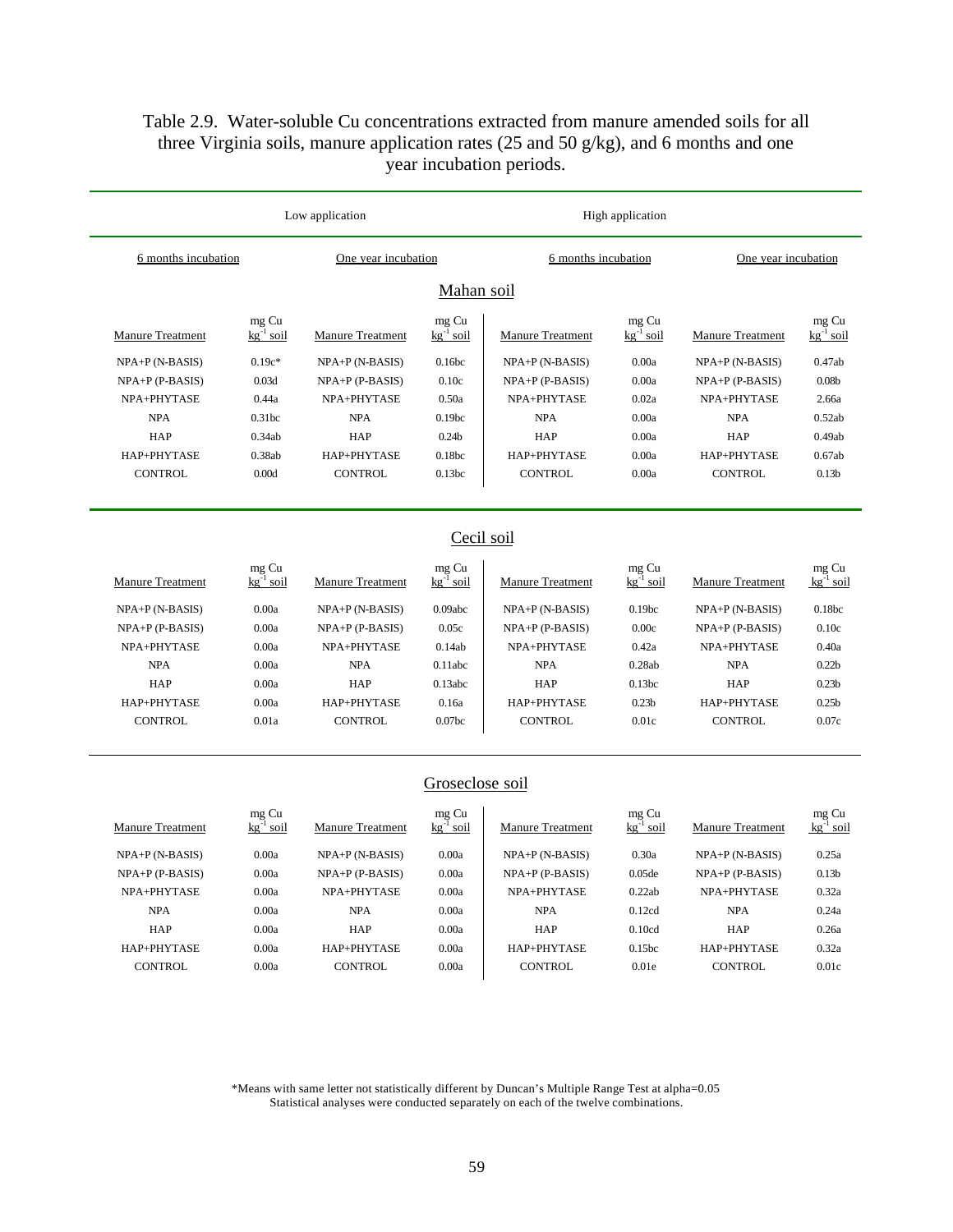### 2.3.7. Mehlich III-Solubility of Cu

 A total of 575 extractions were performed to determine Mehlich III-soluble Cu concentrations. An overall comparison of plant available Cu extracted from manureamended soils for each treatment averaged across soil type, manure application rate, and incubation period is given in Fig. 2.18. Lawrence (2000) determined plant available Cu concentrations for the two shortest time periods (4 and 28 days). The NPA+Phytase and baseline NPA treatments contain equal concentrations of Mehlich III-soluble Cu, indicating that addition of phytase does not alter plant availability of Cu. (Note the addition of phytase did significantly increase Mehlich III-solubility of Cu).





Manure treatments

\*Means with same letter not significantly different by Duncan's Multiple Range Test at alpha=0.05.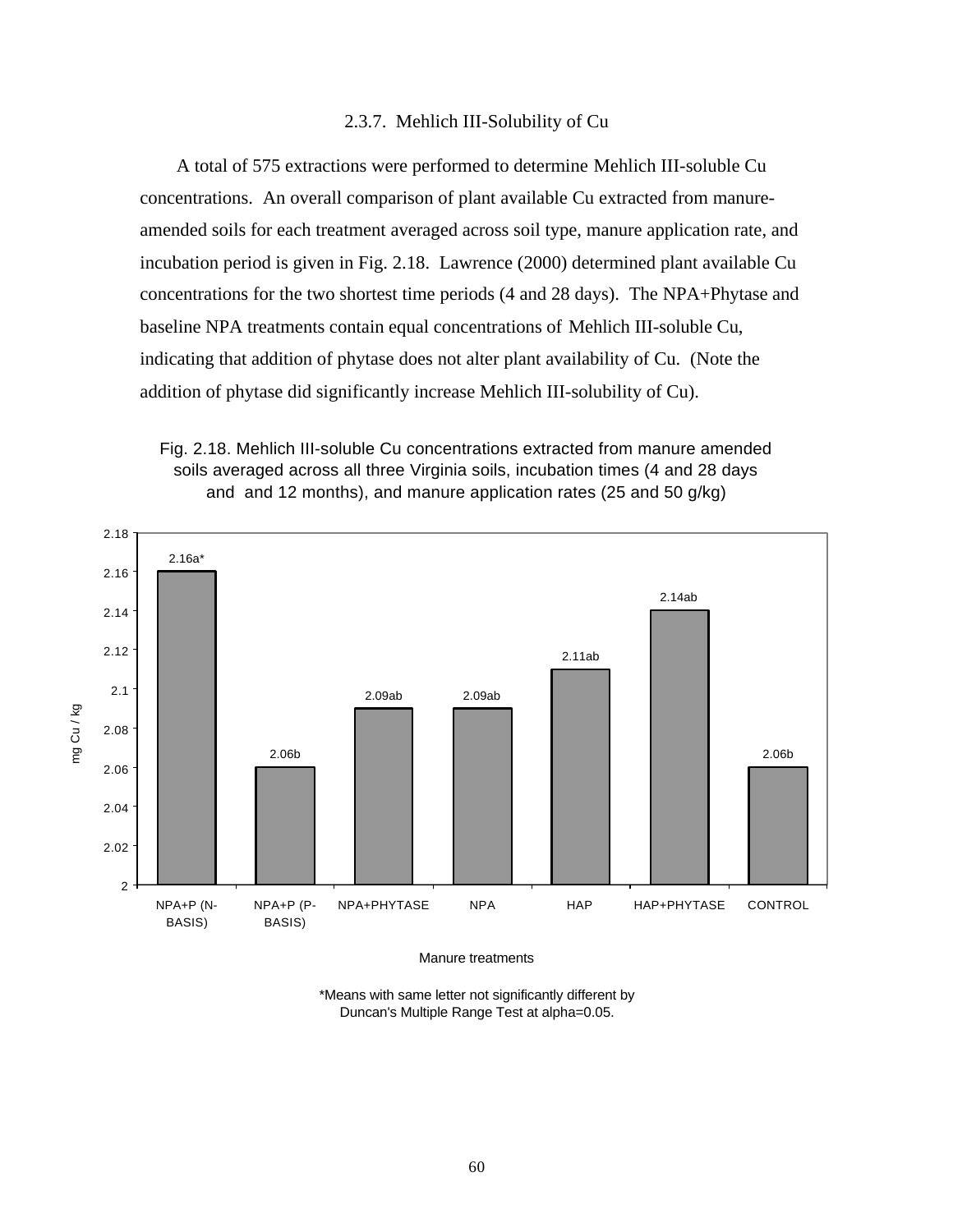The alternative NPA+Phytase treatment is compared to the conventional NPA+P treatments using the data obtained from Fig. 2.18 in Fig. 2.19. Comparing the treatments on an equal Cu basis causes a statistically insignificant decrease of 3% when the NPA+P (N- basis) treatment is replaced with the NPA+Phytase treatment (2.09 vs. 2.16 mg Cu kg-1 soil for NPA+Phytase and NPA+P on N-basis treatments, respectively.) Conversion to a P-basis manure application regime results in a mere 1% increase in Cu by switching to the NPA+Phytase treatment. The phytase treatment is not significantly different than either of the NPA+P treatments in Cu solubility. Plant availability of Cu is therefore not affected by phytase or inorganic P addition to the baseline NPA treatment, and is reinforced by the fact that additions of either of these supplements to the NPA treatment caused very little or no differences in Cu solubility.

 Substitution of either HAP corn or HAP+Phytase for NPA corn also did not create significant differences in Cu solubility, with a difference in solubility of only 1 and 2% for the HAP and HAP+Phytase treatments, respectively.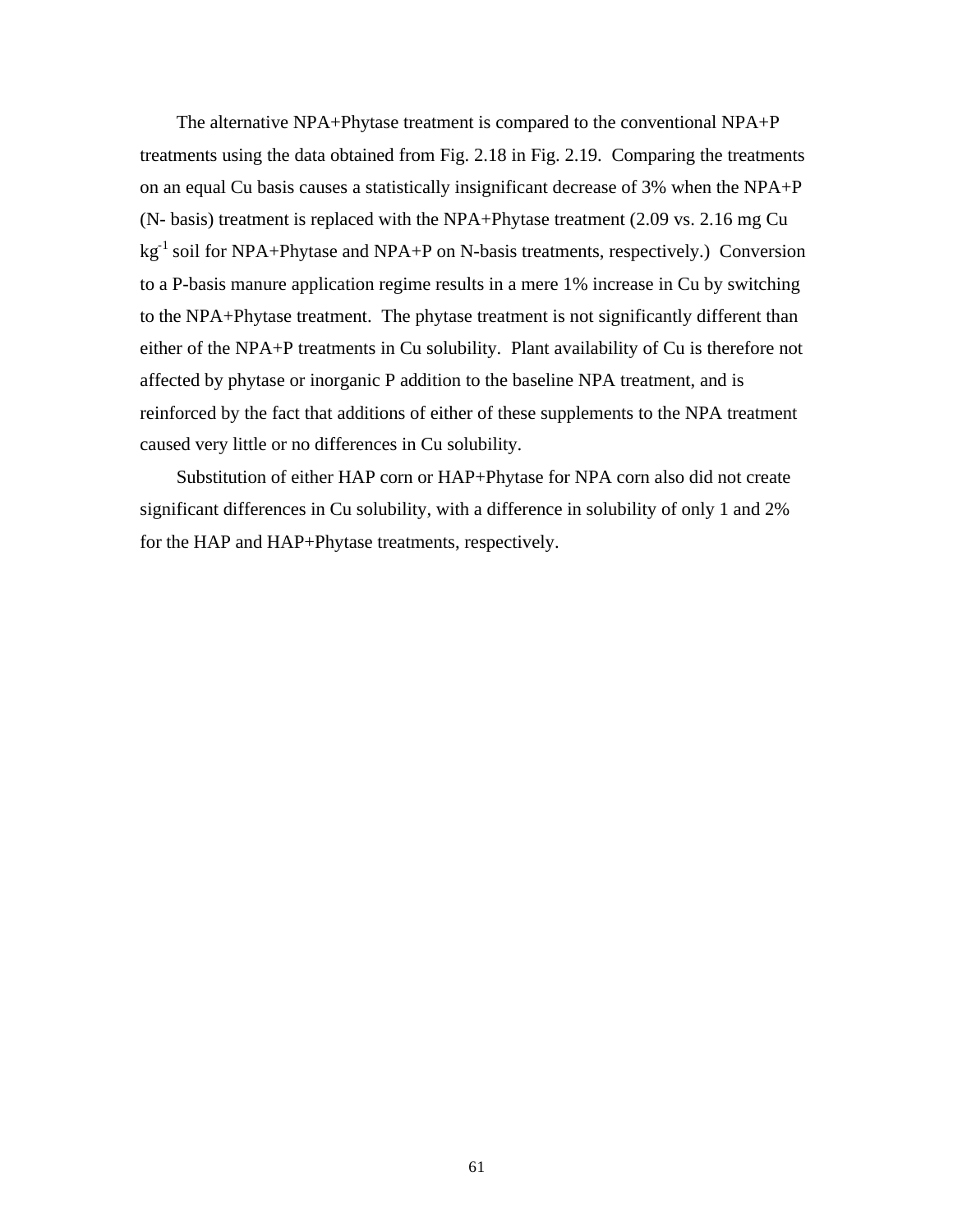



## 2.3.8. Effects of Incubation Time, Manure Application Rate, and Soil Type

 This section compares the effects of incubation time, manure application rate, and soil type separately on plant availability of Cu. Once again, this section only provides comparisons using the 6 months and one year incubation periods. Extractable Cu data from treatments incubated for 6 months and one year averaged across soil type and manure application rate are presented in Fig. 2.20. Interestingly, some notable changes have taken place in Mehlich III-solubility of Cu upon increasing incubation time. For example, the highest concentration of Cu was extracted from the control treatment at six months, while it contained the lowest Cu content among the treatments at one year.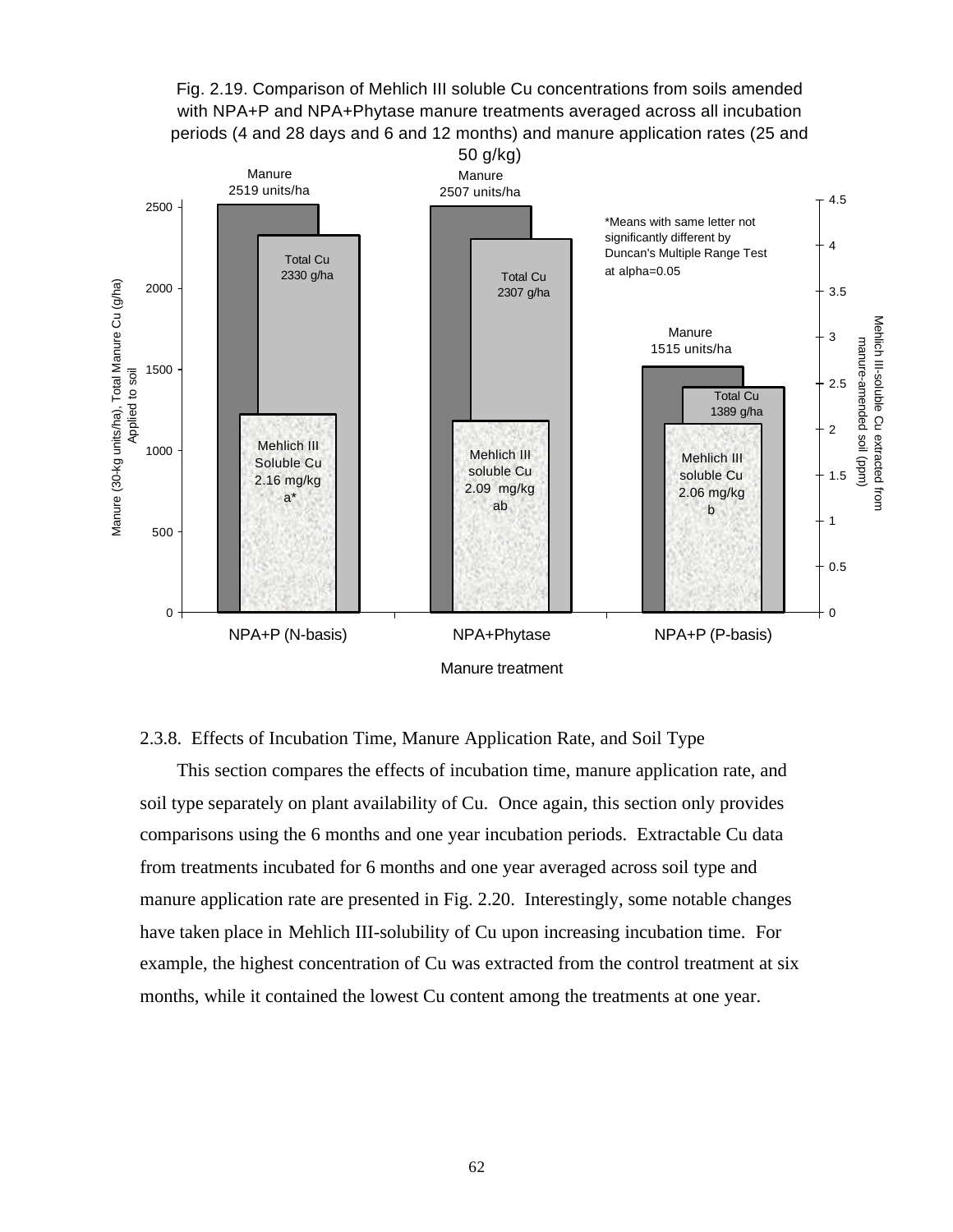

Fig. 2.20. Effects of incubation time on Mehlich III-soluble Cu extracted from manure amended soils averaged across all three Virginia soils and application rates (25 and 50 g/kg)

\*Means with same letter not significantly different by Duncan's Multiple Range Test at alpha=0.05. Statistical analyses were conducted separately from each incubation period

However, upon increasing incubation time the control treatment increased by 18% in Cu solubility, well below the average of 31% extracted by the manure amended soils. The increase in Cu solubility in the control soils is most likely due to mineralization of Cu upon increasing incubation time. The increase in Cu solubility in the manureamended soils can only be partly attributed to the mineralization of native Cu in the soil, since these manured soils increased in Cu solubility at a much higher percentage than the control. Increasing incubation time did not significantly alter the additions of phytase and HAP compared to the baseline NPA treatment.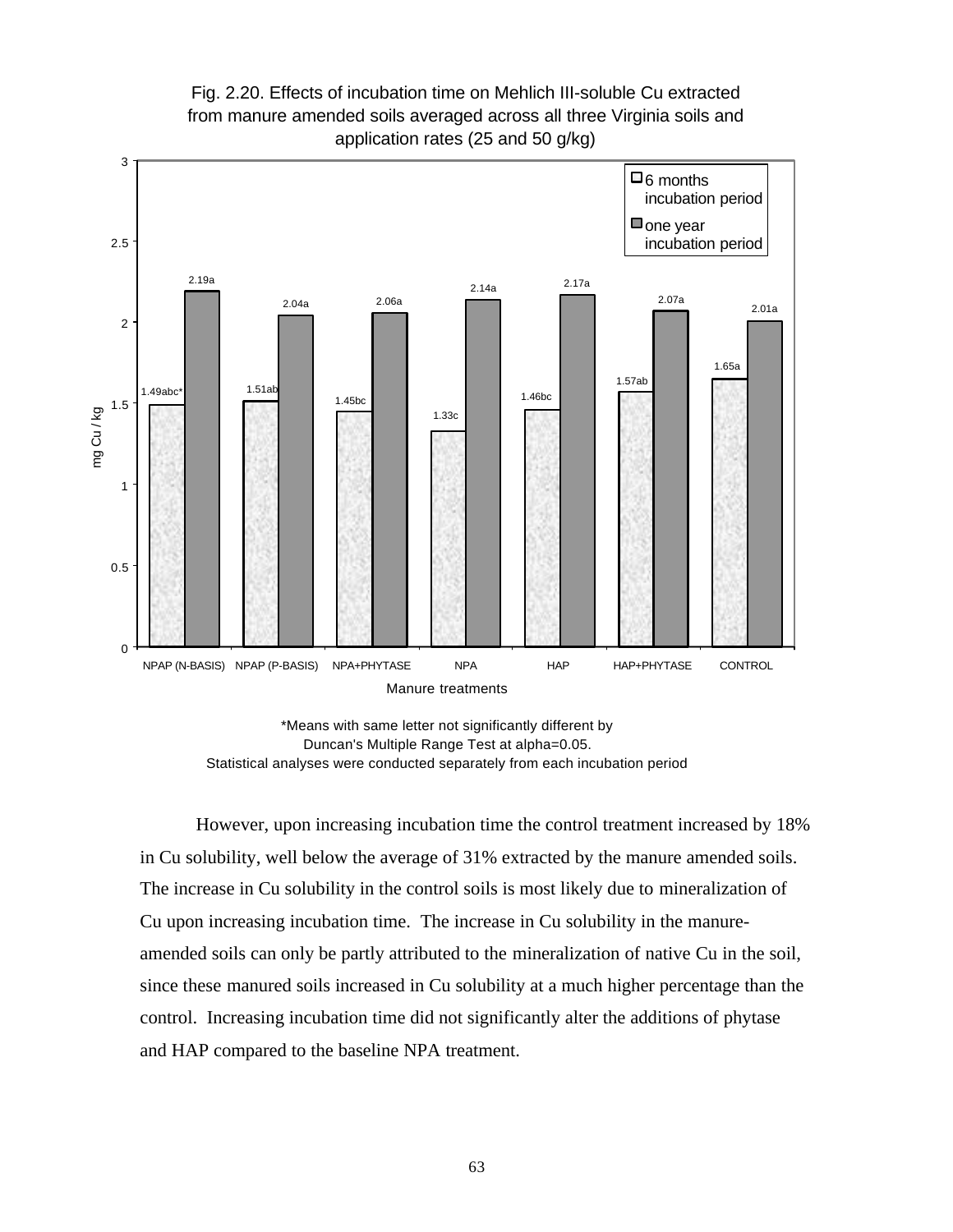The effect of increasing application rate on plant availability of Cu is shown in Fig. 2.21. It is striking to observe that upon increasing application rate, the NPA+Phytase, NPA+P (P-basis), and HAP+Phytase treatments actually decreased in Cu solubility. Though Cu application was doubled in the high application rate, P was also doubled and may have decreased Cu solubility in these treatments, due to suppression of Cu by P.

> Fig. 2.21. Effect of manure application rate on Mehlich III-solubility of Cu extracted from manure amended soils



 \*means with same letter not significantly different by Duncan's Multiple Range Test at alpha=0.05.

Statistical analyses were conducted separately from each application rate.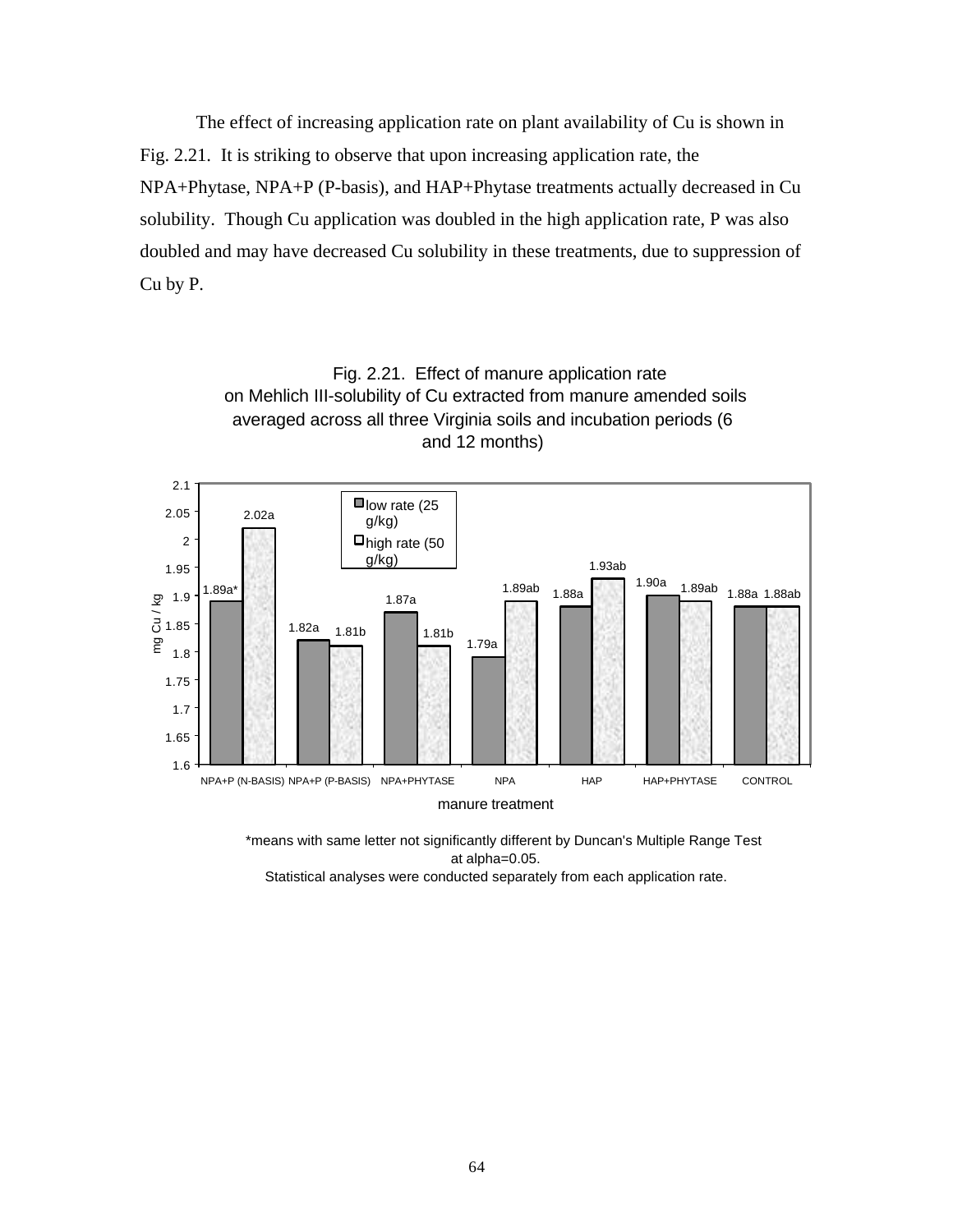Treatments for each soil extracted for determination of plant available Cu are shown in Fig. 2.22 and are averaged across incubation time and application regime. The Groseclose soil extracted the highest concentration of Cu across all treatments, with the control having the highest Cu concentration. Addition of phytase to the baseline NPA treatment did not cause statistically significant differences in Cu solubility in any of the soils. Substitution of HAP corn for NPA corn created a significant difference in only the Cecil soil.



Statistical analyses were conducted separately on each soil type.

Mehlich III-soluble Cu concentrations for treatments from all twelve combinations of soil type, manure application rate, and incubation time are given in Table 2.10. It is important to note that no significant difference exists in Cu solubility from the addition of phytase to the baseline NPA treatment in any of the twelve combinations. Conversion from the NPA to the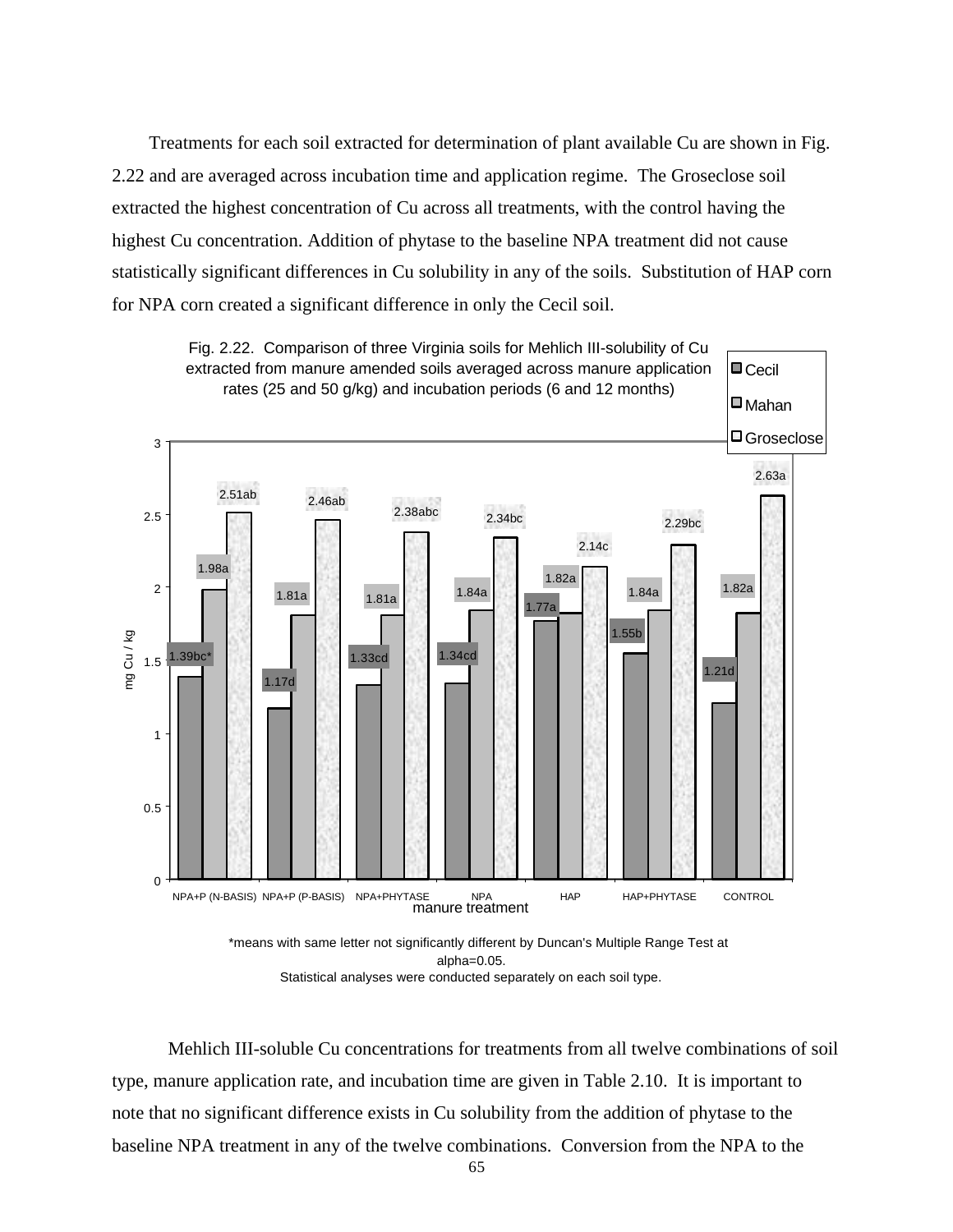HAP treatment also produces no significant difference in Cu solubility in all combinations except the Cecil soil that received the low manure application incubated for one year. Copper solubility increased by 39% comparing the HAP to the NPA treatment in this case.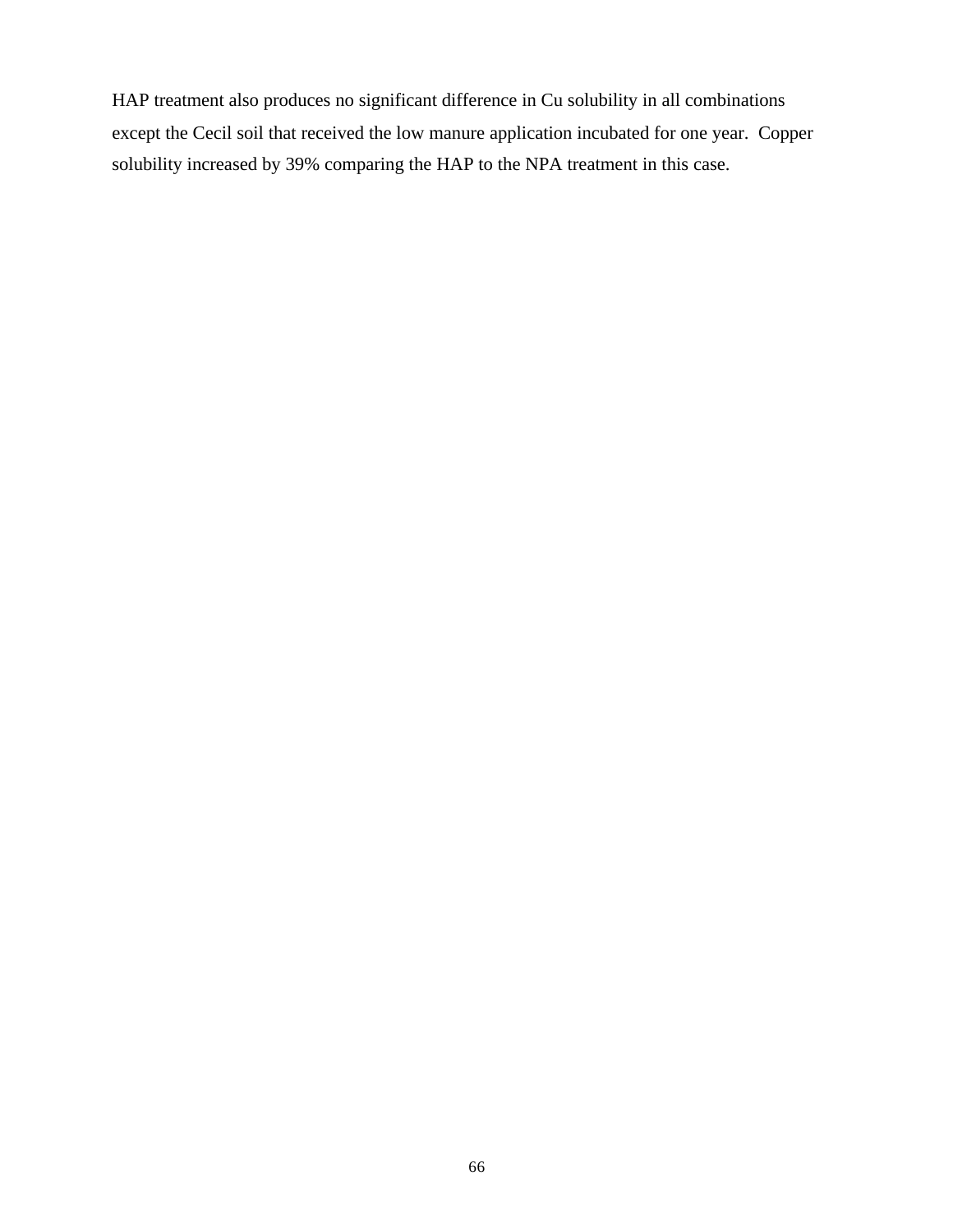Table 2.10. . Mehlich III-soluble Cu concentrations extracted from manure amended soils for all soil types, application rates (25 and 50 g/kg), and 6 months and one year incubation periods

|                                            | Low application         |                         | High application        |                         |                         |                         |                         |  |
|--------------------------------------------|-------------------------|-------------------------|-------------------------|-------------------------|-------------------------|-------------------------|-------------------------|--|
| 6 months incubation<br>One year incubation |                         |                         |                         | 6 months incubation     |                         | One year incubation     |                         |  |
| Mahan soil                                 |                         |                         |                         |                         |                         |                         |                         |  |
| <b>Manure Treatment</b>                    | mg Cu<br>$kg^{-1}$ soil | <b>Manure Treatment</b> | mg Cu<br>$kg^{-1}$ soil | <b>Manure Treatment</b> | mg Cu<br>$kg^{-1}$ soil | <b>Manure Treatment</b> | mg Cu<br>$kg^{-1}$ soil |  |
| $NPA+P(N-BASIS)$                           | $1.02bc*$               | $NPA+P(N-BASIS)$        | 2.23ab                  | $NPA+P(N-BASIS)$        | 1.85a                   | $NPA+P(N-BASIS)$        | 2.27a                   |  |
| $NPA+P$ (P-BASIS)                          | 1.23bc                  | $NPA+P$ (P-BASIS)       | 1.92 <sub>b</sub>       | $NPA+P$ (P-BASIS)       | 2.05a                   | $NPA+P$ (P-BASIS)       | 1.79a                   |  |
| NPA+PHYTASE                                | 1.04bc                  | NPA+PHYTASE             | 2.35a                   | NPA+PHYTASE<br>1.72a    |                         | NPA+PHYTASE             | 1.74a                   |  |
| <b>NPA</b>                                 | 0.81c                   | <b>NPA</b>              | 2.21ab                  | <b>NPA</b>              | 1.75a                   | <b>NPA</b>              | 2.08a                   |  |
| <b>HAP</b>                                 | 0.91 <sub>bc</sub>      | <b>HAP</b>              | 2.15ab                  | <b>HAP</b>              | 2.02a                   | <b>HAP</b>              | 1.75a                   |  |
| HAP+PHYTASE                                | 1.39ab                  | HAP+PHYTASE             | 2.12ab                  | HAP+PHYTASE             | 2.07a                   | HAP+PHYTASE             | 1.78a                   |  |
| <b>CONTROL</b>                             | <b>CONTROL</b><br>1.74a |                         | 1.87b                   | <b>CONTROL</b>          |                         | <b>CONTROL</b>          | 1.87a                   |  |
|                                            |                         |                         |                         |                         |                         |                         |                         |  |

# Cecil soil

|                         | mg Cu             |                         | mg Cu                 |                         | mg Cu                 |                         | mg Cu             |
|-------------------------|-------------------|-------------------------|-----------------------|-------------------------|-----------------------|-------------------------|-------------------|
| <b>Manure Treatment</b> | kg<br>soil        | <b>Manure Treatment</b> | kg<br>SO <sub>1</sub> | <b>Manure Treatment</b> | kg<br>SO <sub>1</sub> | <b>Manure Treatment</b> | $kg^{-1}$ soil    |
| $NPA+P(N-BASIS)$        | 0.72 <sub>b</sub> | $NPA+P(N-BASIS)$        | 1.43b                 | $NPA+P(N-BASIS)$        | 1.24bc                | $NPA+P(N-BASIS)$        | 1.67ab            |
|                         |                   |                         |                       |                         |                       |                         |                   |
| $NPA+P$ (P-BASIS)       | 0.77ab            | $NPA+P$ (P-BASIS)       | 1.48b                 | $NPA+P$ (P-BASIS)       | 0.81d                 | $NPA+P$ (P-BASIS)       | 1.37 <sub>b</sub> |
| NPA+PHYTASE             | 0.68 <sub>b</sub> | NPA+PHYTASE             | 1.41b                 | NPA+PHYTASE             | 1.02cd                | NPA+PHYTASE             | 1.73ab            |
| <b>NPA</b>              | 0.68 <sub>b</sub> | <b>NPA</b>              | l.48b                 | <b>NPA</b>              | 1.21bc                | <b>NPA</b>              | 1.61ab            |
| <b>HAP</b>              | 0.68 <sub>b</sub> | <b>HAP</b>              | 2.41a                 | <b>HAP</b>              | 1.51ab                | <b>HAP</b>              | 1.82a             |
| HAP+PHYTASE             | 0.76ab            | HAP+PHYTASE             | 1.83ab                | HAP+PHYTASE             | 1.62a                 | HAP+PHYTASE             | 1.61ab            |
| CONTROL                 | 0.68 <sub>b</sub> | CONTROL                 | 1.31b                 | CONTROL                 | 1.00cd                | CONTROL                 | 1.31b             |
|                         |                   |                         |                       |                         |                       |                         |                   |

## Groseclose soil

|                         | mg Cu             |                         | mg Cu     |                         | mg Cu              |                         | mg Cu   |
|-------------------------|-------------------|-------------------------|-----------|-------------------------|--------------------|-------------------------|---------|
| <b>Manure Treatment</b> | soil<br>$k\sigma$ | <b>Manure Treatment</b> | kg<br>SO1 | <b>Manure Treatment</b> | kg<br>` SO1l       | <b>Manure Treatment</b> | kg soil |
|                         |                   |                         |           |                         |                    |                         |         |
| $NPA+P(N-BASIS)$        | 2.50a             | $NPA+P(N-BASIS)$        | 2.60ab    | $NPA+P(N-BASIS)$        | 1.24 <sub>b</sub>  | $NPA+P(N-BASIS)$        | 2.93a   |
| $NPA+P$ (P-BASIS)       | 2.65a             | $NPA+P$ (P-BASIS)       | 2.62ab    | $NPA+P$ (P-BASIS)       | 0.99 <sub>bc</sub> | $NPA+P$ (P-BASIS)       | 3.15a   |
| NPA+PHYTASE             | 2.74a             | NPA+PHYTASE             | 2.42ab    | NPA+PHYTASE             | 1.22 <sub>b</sub>  | NPA+PHYTASE             | 2.75a   |
| <b>NPA</b>              | 2.21a             | <b>NPA</b>              | 2.53ab    | <b>NPA</b>              | 0.95 <sub>bc</sub> | <b>NPA</b>              | 2.91a   |
| <b>HAP</b>              | 2.29a             | <b>HAP</b>              | 1.97b     | <b>HAP</b>              | 0.81c              | <b>HAP</b>              | 2.91a   |
| HAP+PHYTASE             | 2.52              | HAP+PHYTASE             | 2.43ab    | HAP+PHYTASE             | 1.01 <sub>bc</sub> | HAP+PHYTASE             | 2.66a   |
| <b>CONTROL</b>          | 2.17a             | CONTROL                 | 2.85a     | <b>CONTROL</b>          | 2.17a              | CONTROL                 | 2.85a   |
|                         |                   |                         |           |                         |                    |                         |         |

\*Means with same letter not statistically different by Duncan's Multiple Range Test at alpha=0.05 Statistical analyses were conducted separately on each of the twelve combinations.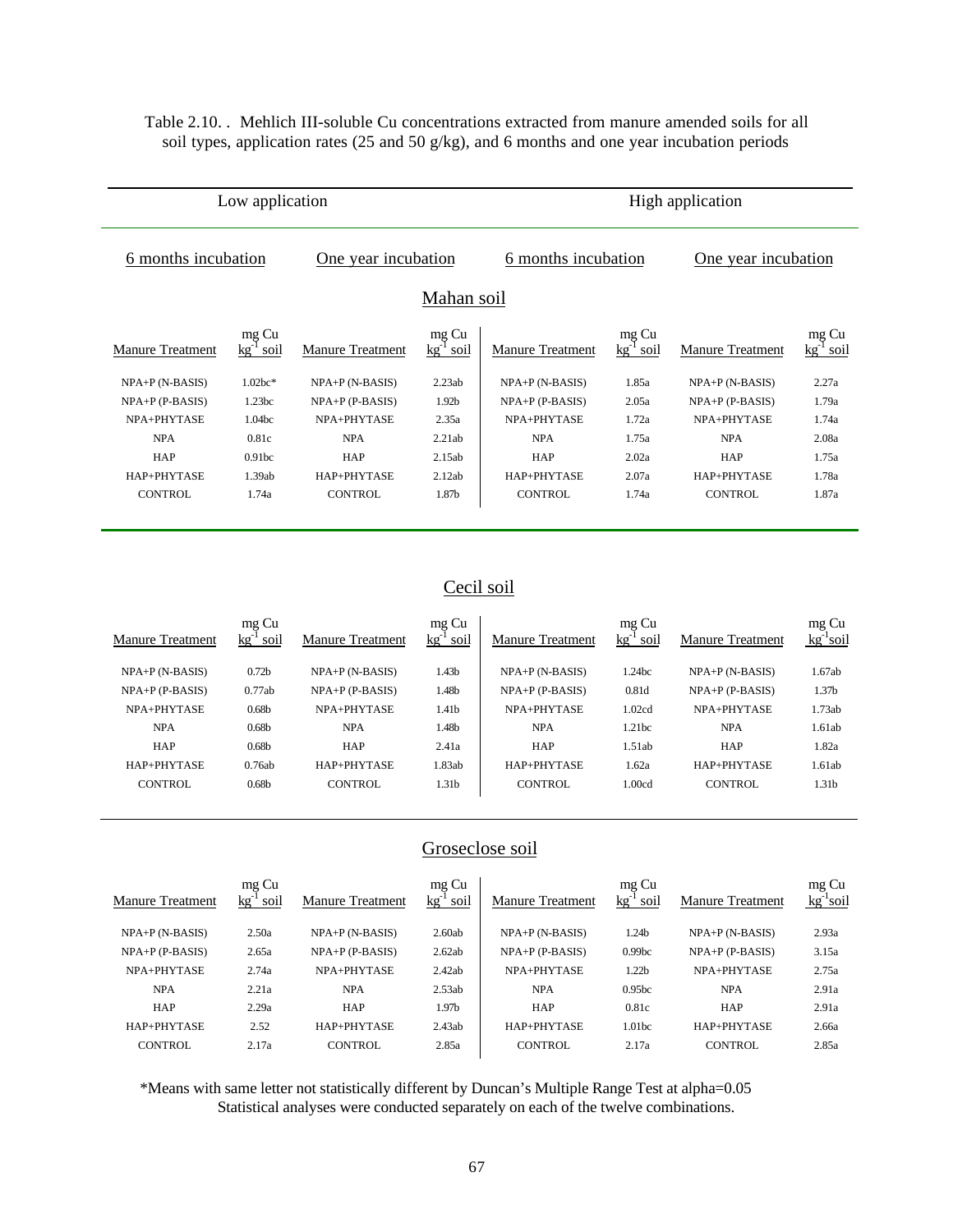### 2.4. SUMMARY AND CONCLUSIONS

## 2.4.1. Effect of Phytase Addition on Water-Solubility and Plant-Availability of P.

 Addition of phytase to the baseline NPA treatment did not cause statistically significant differences in P solubility after extraction with either  $0.01$  M CaCl<sub>2</sub> or Mehlich III solution upon addition of these manure treatments to soils averaged across all soil types, incubation periods, and application rates. No statistical differences in watersolubility and Mehlich III-solubility of P were observed between these two treatments upon increasing incubation time or increasing application rate.

 The most important issue to consider is the comparison of the alternative NPA+Phytase treatment to the conventional NPA+P treatments. When these treatments are compared on a N-basis, total manure P applied to soils is 41% less in the NPA+Phytase treatment. This reduction is less notable in water-soluble P extracted from soils, with a significant 20% reduction in water-soluble P concentrations when NPA+Phytase replaces the NPA+P (N-basis) treatment (15.9 vs. 12.7 mg P kg<sup>-1</sup> soil for NPA+P on N-basis and NPA+Phytase treatments, respectively). Comparing these treatments on a P-basis produces a significant increase in water-soluble P levels of 24% by replacing the NPA+P (P-basis) treatment with the NPA+Phytase treatment (12.7 vs. 9.7 mg P kg<sup>-1</sup> soil for NPA+Phytase and NPA+P on P-basis treatments, respectively). This significant difference can be attributed to the addition of inorganic Ca-phosphate to the NPA treatment, since addition of phytase did not create a statistical difference. The addition of Ca-phosphate to the NPA treatment on a P-basis decreased P solubility by a statistically significant 25%, producing the large differences in P solubility between the alternative phytase treatment and conventional NPA+P treatment. Soil type, increasing incubation time or increasing application rate did not produce statistical changes in watersoluble P concentrations between these treatments.

 Comparing the alternative phytase treatment to the conventional NPA+P on a Nbasis produces a significant 24% reduction in plant-available P concentrations (397.3 vs. 303.7 mg P  $\text{kg}^{-1}$  soil for NPA+P on N-basis and NPA+Phytase treatments, respectively). When these two treatments are compared on a P-basis a significant increase of only 5% is observed by replacing the conventional NPA+P on P-basis treatment to the alternative

68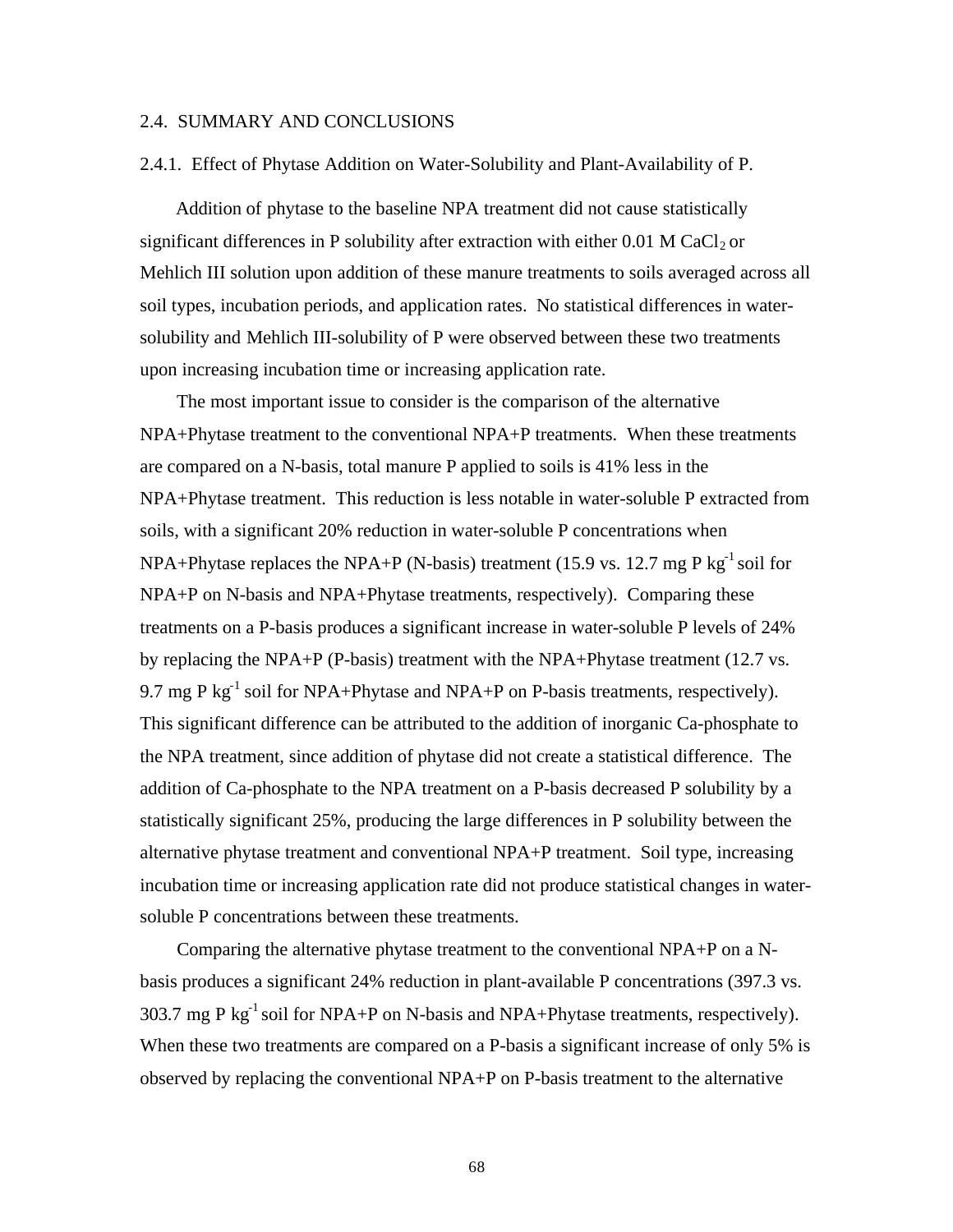phytase treatment. This 5% increase is much less notable than the 24% increase in extractable P by CaCl<sub>2</sub>. The acidic Mehlich III extractant solubilized much more P in the  $NPA+P$  (P-basis) treatment that was not solubilized by the CaCl<sub>2</sub> extractant, resulting in the much smaller difference. Neither phytase addition or inorganic P supplementation to the baseline NPA treatment caused a significant difference in plant-available P concentrations. Increasing application rate or incubation time did not produce significant changes in plant-available P concentrations between the NPA+Phytase and NPA+P treatments. Soil type did produce some statistical changes in P extractability between the NPA+Phytase and NPA+P treatments only on a P-based manure application regime. The Cecil soil increased Mehlich III-soluble P concentrations by a statistically significant 15% from conversion of the NPA+P (P-basis) treatment to the NPA+Phytase treatment, though no significant differences were observed between these treatments in either the Mahan or Groseclose soils.

## 2.4.2. Effect of Phytase Supplementation on Water-Solubility and Plant-Availability of Cu

 Supplementation of phytase to the NPA treatment caused a significant 21% increase in water-soluble Cu concentrations averaged across all soil types, incubation periods, and application regimes. The same Cu concentrations were extracted by Mehlich III from these treatments, producing no phytase effect on plant-available Cu concentrations.

 Comparing the alternative phytase treatment to the conventional NPA+P treatment on an N-basis (and thus equal Cu-basis) produced a statistically significant 30% increase in water-soluble Cu concentrations  $(0.43 \text{ vs. } 0.61 \text{ mg Cu kg}^{-1} \text{ soil for } NPA+P \text{ on } N\text{-basis})$ and NPA+Phytase treatments, respectively). Comparing the phytase treatment to the NPA+P treatment on a P-basis produces an even more statistically significant increase of 61%. Note that 40% less total Cu is applied from the NPA+P (P-basis) treatment compared to the NPA+Phtyase treatment. This large difference in water-soluble Cu is due both to the addition of phytase and the addition of inorganic Ca-phosphate to the baseline NPA treatment, since phytase caused a significant increase in Cu solubility and inorganic calcium phosphate caused a significant reduction in soluble Cu concentrations. Neither an increase in incubation time or application rate caused significant differences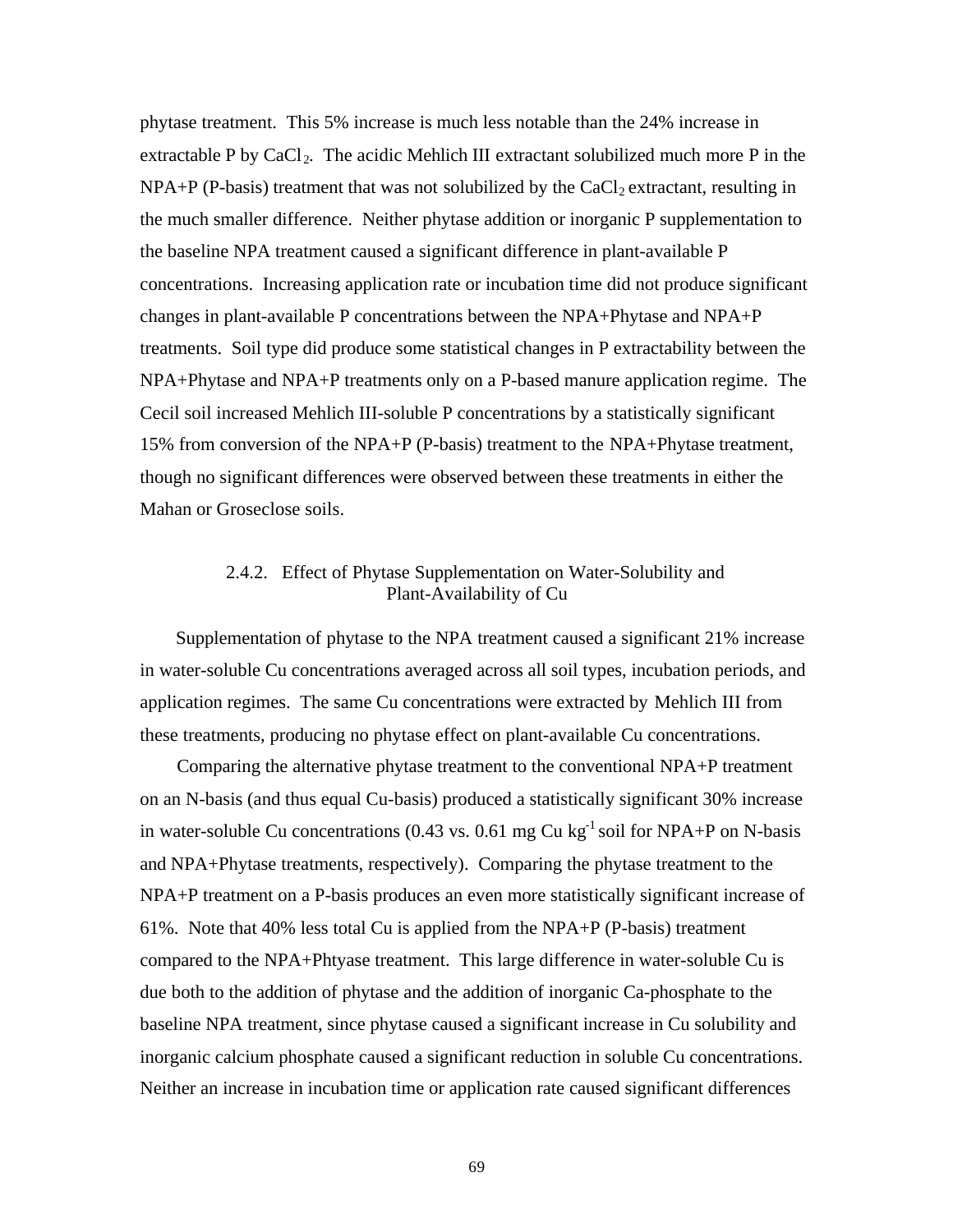between the alternative and conventional treatments. Both Mahan and Cecil soils did not produce changes in trends between these treatments. The only comparison which produced no statistical differences between these treatments was in the Groseclose soil when the NPA+Phytase treatment was compared to the NPA+P (N-basis) treatment.

 When these treatments are compared after extraction with Mehlich III on an Nbasis (and thus equal Cu-basis), a statistically insignificant difference in soluble Cu is observed (2.16 vs. 2.09 mg Cu kg<sup>-1</sup> soil for NPA+P on N-basis and NPA+Phytase treatments, respectively). Conversion to a P-based manure management situation still does not produce statistical differences between these treatments (2.09 vs. 2.06 mg Cu kg- $1$  soil for NPA+Phytase and NPA+P treatment on P-basis, respectively). Large differences were observed between these treatments after extraction with  $0.01$  M CaCl<sub>2</sub>. The insignificant differences observed here is due to the acidic Mehlich III extractant solubilizing the P bonds that had formed with copper. Soil type or increasing incubation time did not produce any significant changes between the alternative phytase treatment and conventional NPA+P treatments. However, increasing application rate did produce a significant 10% decrease in plant-available Cu concentrations by replacing the NPA+P (N-basis) treatment with the NPA+Phytase treatment  $(2.02 \text{ vs. } 1.81 \text{ mg Cu kg}^{-1} \text{ soil for }$ NPA+P on N-basis and NPA+Phytase treatments, respectively).

## 2.4.3. Effect of HAP Substitution on Water Solubility and Plant Availability of P and Cu

Substituting the NPA treatment for HAP corn did not produce statistically significant differences by extraction with either  $CaCl<sub>2</sub>$  or Mehlich III solution. The effects of soil type, increasing incubation time and increasing manure application rate to soils did not produce significant differences between these treatments extracted with 0.01 M CaCl<sub>2</sub>. When Mehlich III was used to extract P, the effects of soil type and manure application rate did not produce any statistical changes between the NPA and HAP corn treatments. However, when soils are extracted at 6 months, a significant increase of 11% was observed when NPA is replaced with HAP corn.

HAP substitution for NPA corn did not produce any significant changes in watersoluble Cu concentrations averaged across all soil types, incubation times, and application rates. The same holds true when each of these factors are considered

70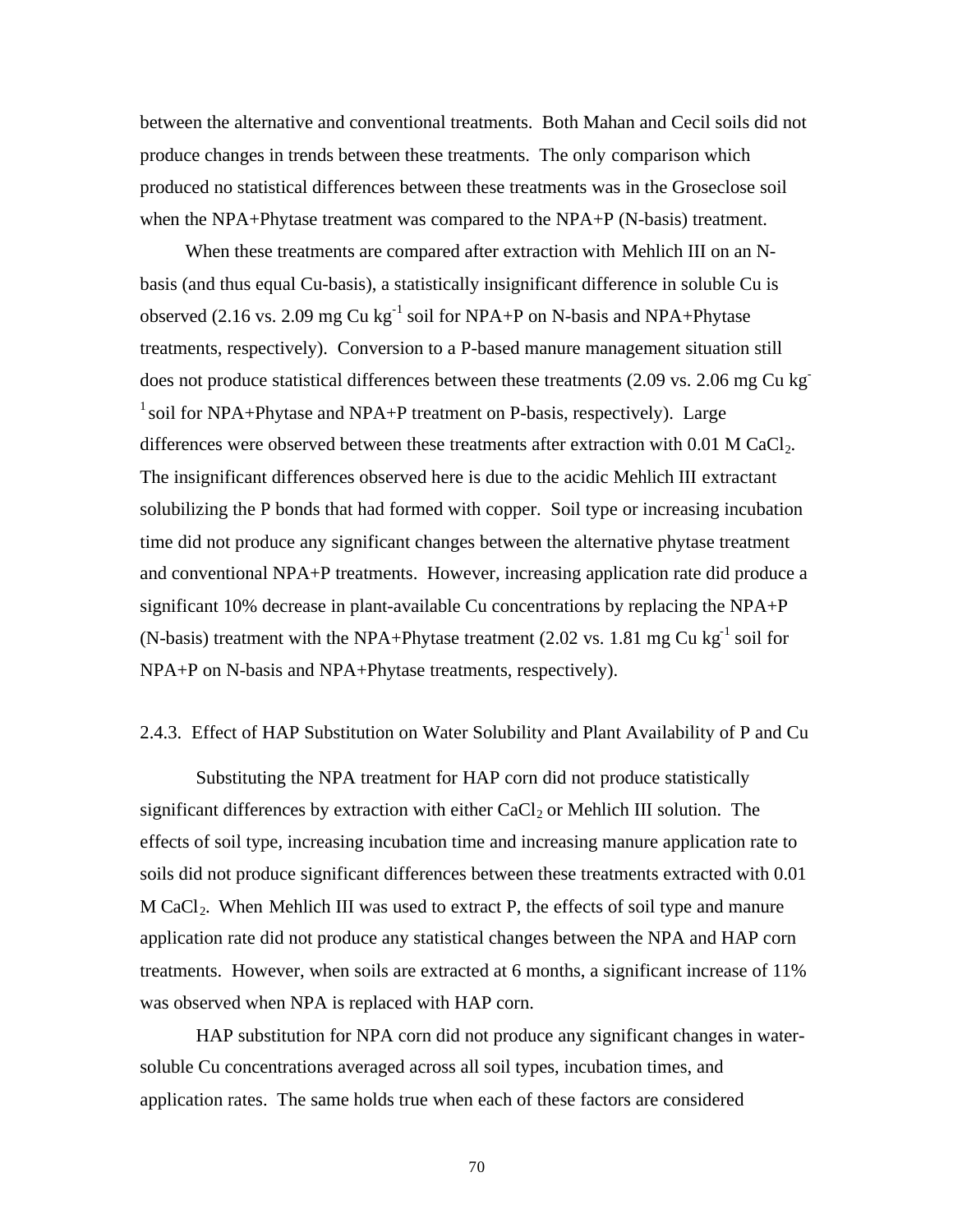separately. Plant available Cu concentrations are also statistically insignificant between these two treatments averaged across all soil types, incubation times, and application rates. Though no differences were observed upon increasing incubation time and application rate, the Cecil soil produced a significant 24% increase by replacement of NPA for HAP corn. Neither the Mahan or Groseclose soil produced significant differences in plant-available Cu between these treatments.

## 2.4.4. Comparison of Dissolved P and Dissolved Inorganic P

The dissolved inorganic P fraction analyzed colorimetrically accounted for 79% of the dissolved P fraction analyzed by ICP after extraction with  $0.01$  M CaCl<sub>2</sub>, and accounted for 87% of the P fraction after Mehlich III extraction. Subtraction of the dissolved inorganic P fraction from total dissolved P yields the dissolved organic P fraction. The trends between treatments for both of these P fractions remain the same.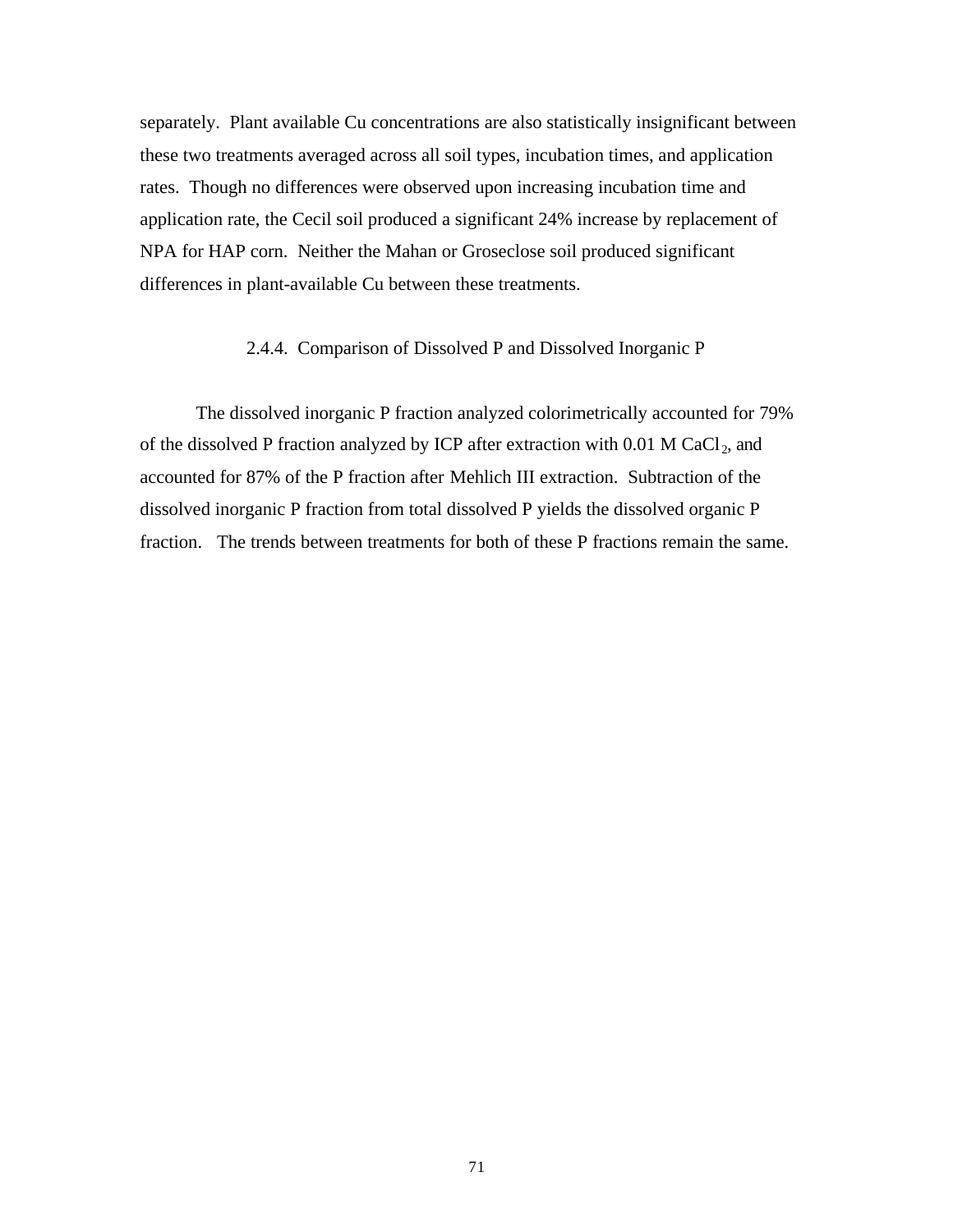# CHAPTER 3: GREENHOUSE STUDY

### 3.1. INTRODUCTION

Since phytase is becoming a popular feed additive in many poultry operations, it is important to determine if any negative impacts occur due to phytase upon addition of manure to agricultural fields. Experiments were conducted in the greenhouse to determine if any changes in corn growth or plant uptake of P, Cu, and Zn occur upon addition of phytase amended manure to soils. It was also of interest to determine if any negative impacts from phytase occur on corn growth.

## 3.2. MATERIALS AND METHODS

3.2.1. Corn Grown in Southeastern Soils

The objective of this study was to determine the impact on corn growth and P, Cu, and Zn uptake when manure from poultry fed a diet supplemented with phytase is applied to agricultural land, compared to those manure treatments without phytase supplementation. Refer to Chapter 2 for information on manure collection and diet formulation. The manure used in this study was recombined from selected individual pens that had no indication of Zn contamination. Therefore, Zn is being studied in this chapter. Three soils were collected from three different physiographic provinces in Virginia and are considered to be productive agricultural soils. A Groseclose loam was taken from Montgomery County located in the Ridge and Valley region and is classified as a clayey, mixed, mesic Typic Hapludult. The second soil chosen was a Cecil loam which was collected from Amelia County in the Piedmont, and is classified as a fine, kaolinitic, thermic Typic Kanhapludult. The final soil chosen was the Mahan sandy loam, taken from Isle of Wight County in the Coastal Plain. The Mahan soil has been classified as a fine, kaolinitic, thermic Typic Hapludult. It was decided to use these soils since they contain high levels of most nutrients, and are representative of many fields to which poultry manure is being applied in Virginia.

 The soils were air-dried, and clods were broken up with the use of a mortar and pestle. The samples were sieved to remove coarse fragments greater than 2 mm, and were thoroughly mixed using a portable electric cement mixer. Moisture content of the air-dried soils was determined by weighing a sample before and after oven drying at

72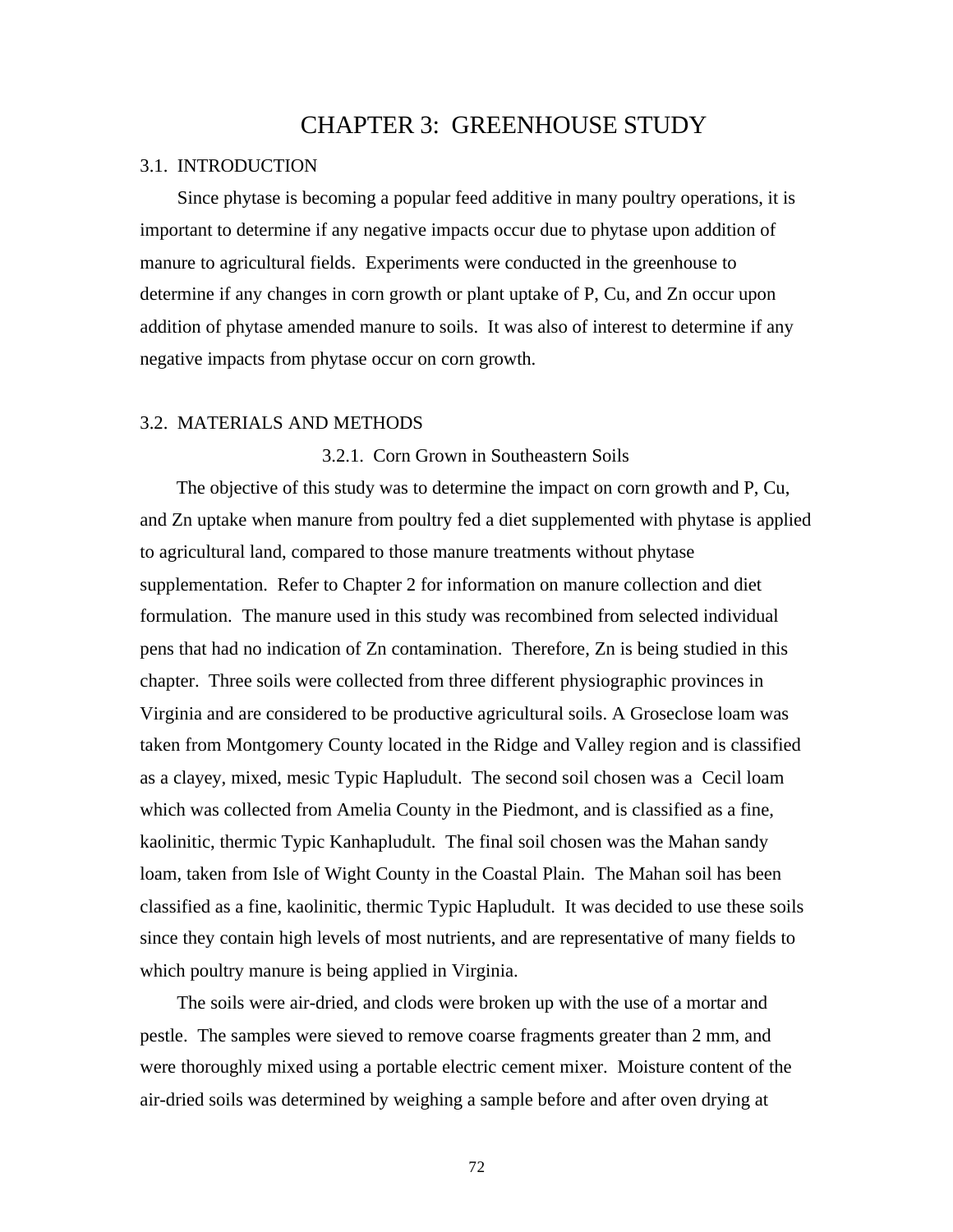110  $\rm{^{\circ}C}$  for a 24-hour period. The water holding capacity of the soils was determined by estimating the amount of water held in the soils after being freely drained by using the technique of Kuo (1996). Subsamples of the three soils were extracted with Mehlich I solution and analyzed for plant-available P, K, Ca, Mg, Cu, and Zn by ICP in the Virginia Tech Soil Testing Laboratory. (Refer to Table 2.5).

Plastic pots were double lined with plastic bags to prevent drainage, and 1500 g (dry weight basis) of air-dried soil was added to the pots. Moisture content of the manure was determined by weighing a subsample before and after oven-drying at 35  $\degree$ C for 24 hours. Wet manure from each treatment was added to the pots at a rate of 4 dry tons acre<sup>-1</sup>. Table 3.1 gives total elemental analyses for each manure treatment used. The NPA+P treatment was separated into two manure treatments, on an N-basis and also on a P-basis. Table 3.2 shows manure elements applied to soils at a rate of 4 tons acre<sup>-1</sup>. The NPA+Phytase, NPA, and NPA+P on P basis have similar P contents, while NPA+Phytase, NPA, and NPA+P on N basis have similar N, Cu and Zn contents. The NPA+P manure treatment on a P basis allows for equal comparisons of P content, while the NPA+P treatment on an N basis allows for comparing Cu and Zn between treatments.

|             |          | $g \text{ kg}$<br>manure |          |        |      |      |      |      |      |      |      |      |      |
|-------------|----------|--------------------------|----------|--------|------|------|------|------|------|------|------|------|------|
| Manure      | Moisture | N                        | $P_2O_5$ | $K_2O$ | S    | Ca   | Mg   | Na   | Fe   | Al   | Mn   | Cu   | Zn   |
| treatment   | Content  |                          |          |        |      |      |      |      |      |      |      |      |      |
|             | $\%$     |                          |          |        |      |      |      |      |      |      |      |      |      |
| <b>NPA</b>  | 81.35    | 13.26                    | 5.07     | 7.93   | 0.90 | 2.26 | 1.35 | 0.88 | 0.92 | 0.15 | 0.05 | 0.01 | 0.08 |
| $NPA+P$     | 81.12    | 13.83                    | 6.96     | 8.21   | 0.81 | 3.63 | 1.25 | 1.34 | 0.53 | 0.22 | 0.05 | 0.01 | 0.07 |
| NPA+PHYTASE | 80.99    | 14.79                    | 4.24     | 7.51   | 0.88 | 1.83 | 1.18 | 0.91 | 0.63 | 0.13 | 0.04 | 0.01 | 0.07 |
| <b>HAP</b>  | 82.45    | 14.82                    | 4.00     | 7.76   | 0.83 | 1.67 | 1.16 | 0.90 | 0.44 | 0.17 | 0.04 | 0.01 | 0.07 |
| HAP+PHYTASE | 79.86    | 17.30                    | 4.26     | 8.39   | 0.93 | 1.57 | 1.27 | 0.97 | 0.48 | 0.25 | 0.05 | 0.01 | 0.07 |

Table 3.1. Manure analysis for each manure treatment used in greenhouse study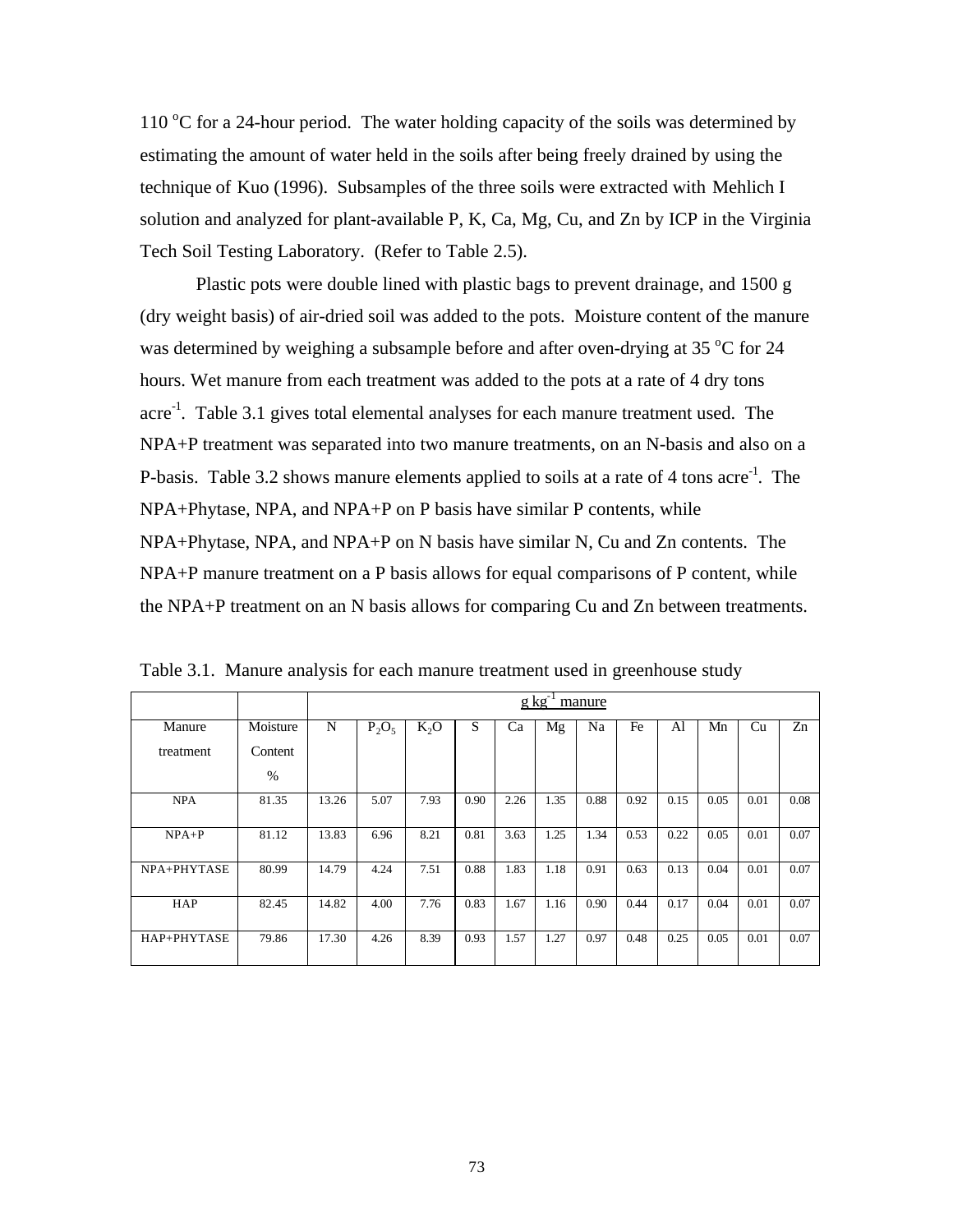| Manure            | Manure       | P                       | N                         | Cu                      | Zn                      |
|-------------------|--------------|-------------------------|---------------------------|-------------------------|-------------------------|
| Treatment         | $g kg^{-1}$  | $mg \, kg^{-1} \, soil$ | $mg \text{ kg}^{-1}$ soil | $mg \, kg^{-1} \, soil$ | $mg \, kg^{-1} \, soil$ |
|                   | $(T A^{-1})$ |                         |                           |                         |                         |
|                   | soil         |                         |                           |                         |                         |
| <b>CONTROL</b>    | 4            | 0.00                    | 0.00                      | 0.00                    | 0.00                    |
| <b>NPA</b>        | 4            | 47.35                   | 284.13                    | 0.11                    | 1.72                    |
| $NPA+P(N-BASIS)$  | 4            | 64.25                   | 292.53                    | 0.11                    | 1.48                    |
| $NPA+P$ (P-BASIS) | 2.5          | 39.92                   | 181.78                    | 0.07                    | 0.92                    |
| NPA+PHYTASE       | 4            | 38.93                   | 310.73                    | 0.11                    | 1.47                    |
| <b>HAP</b>        | 4            | 39.73                   | 337.26                    | 0.11                    | 1.48                    |
| HAP+PHYTASE       | 4            | 36.92                   | 343.14                    | 0.10                    | 1.29                    |

Table 3.2. Manure and manure elements applied to soils used for greenhouse study

The manure and soil was then mixed in a twin shell blender for 5 minutes and returned to the pots. The control pots contained soil without any manure addition. Fertilizer was not added due to the high fertility of the soils, as seen in Table 3.2. Water was added to 80% of field capacity and allowed to equilibrate. Five corn seeds (pioneer 33V08, 100 to 105 days to maturity) per pot were punched into the soil to a depth of 2.5 cm with the use of a glass rod fitted with a rubber stopper. Daytime greenhouse temperature was maintained at 82 <sup>o</sup>F, and 78 <sup>o</sup>F at night. Four days after plants emerged, plants were removed so that only two plants per pot remained. Pots were watered to 80% of field capacity twice daily and rotated once daily. Water was added by weighing the pots and adding the calculated amount necessary to bring pots to 80% field capacity, taking into account the weight of the pot and plant (Allen et. al., 1976). For example, the field capacity of the Cecil soil was 25%, and since 1500 g of soil was weighed into each pot, the required amount of water to reach 80% field capacity would be:  $0.25 \text{ X} 1500 \text{ g} X 0.80 = 300 \text{ g} (300 \text{ mL})$ . The weight of the pot after water addition daily would be:  $1500g + 300g + \text{container}$ weight. Therefore, the difference in this calculated amount and the weight of the pot prior to water addition would be the mL of water necessary. The weight of the plants was taken into account as they became larger, and water addition was adjusted based on this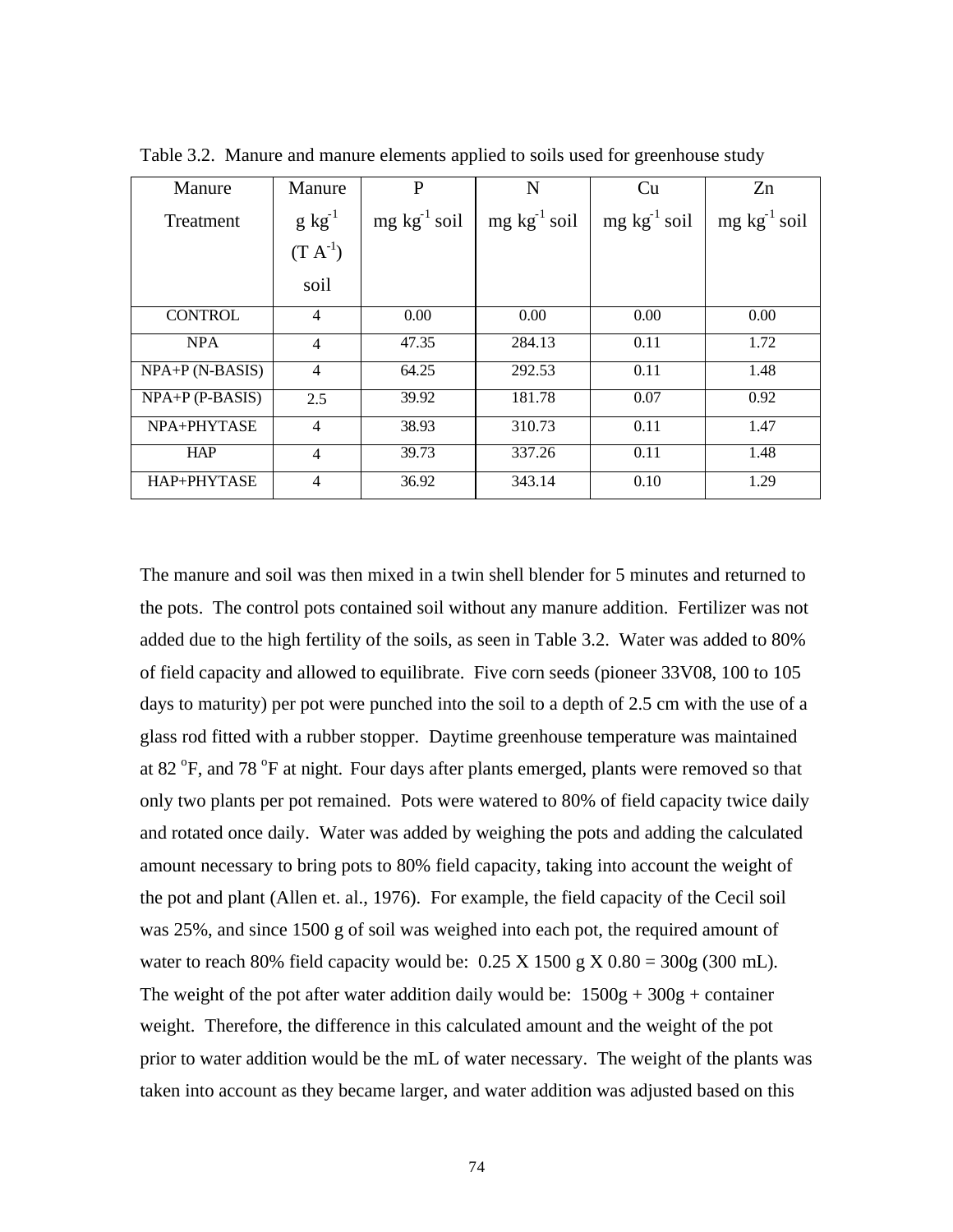weight difference. Plants were grown for 4 weeks and harvested by clipping all plant material one inch from base of plant. Plants were placed in labeled brown paper bags and dried in a forced-air drying oven maintained at  $70^{\circ}$ C for one week. Dried corn samples were weighed and then ground using a Wiley Mill. Total concentrations of P, Cu, and Zn in the corn samples were determined by  $HNO<sub>3</sub>$  digestion using a Milestone Microwave Labstation. To each Teflon vessel, 0.5 g plant sample and 9 mL nitric acid was added. Select subsamples were duplicated to ensure accuracy. The vessels were sealed and digested by microwave for 35 minutes with maximum temperature reaching  $220^{\circ}$ C. The samples were filtered using No. 42 Whatman filter paper. Samples were diluted at a ratio of 6 mL deionized water: 1 mL solution and the extracts were analyzed for P, Cu, and Zn using inductively coupled plasma emission spectrometry (ICP).

## 3.2.2. Statistical Analysis

 Each of the four manure treatments was combined with each of the three types of soil, along with controls (no manure) for each soil type. Experimental design was a completely randomized design with four replications for each soil/manure combination for a total of 60 pots. The following equation was used to calculate the quantity of P, Cu, and Zn extracted in mg per kg of manure:

 $A \times B \times C = D$ 

A=mg element per L of extractant (ICP analysis)

B= ml extractant per g manure extracted (dry weight basis)

 $C=$  dilution factor

D= mg element extracted per kg plant tissue

Analysis of variance was performed using SAS (SAS Institute, 1996) to evaluate statistical differences between soils and manure treatments. Duncan's Multiple Range Test was also used in SAS to compare means at the alpha level of 0.05.

## 3.2.3. Soils Extractions

 All large roots were removed from each pot after harvest and the soil was passed through a 10-mesh sieve to reduce the amount of small roots remaining in the soil to be extracted. The soil was returned to each pot and thoroughly mixed. Moisture content of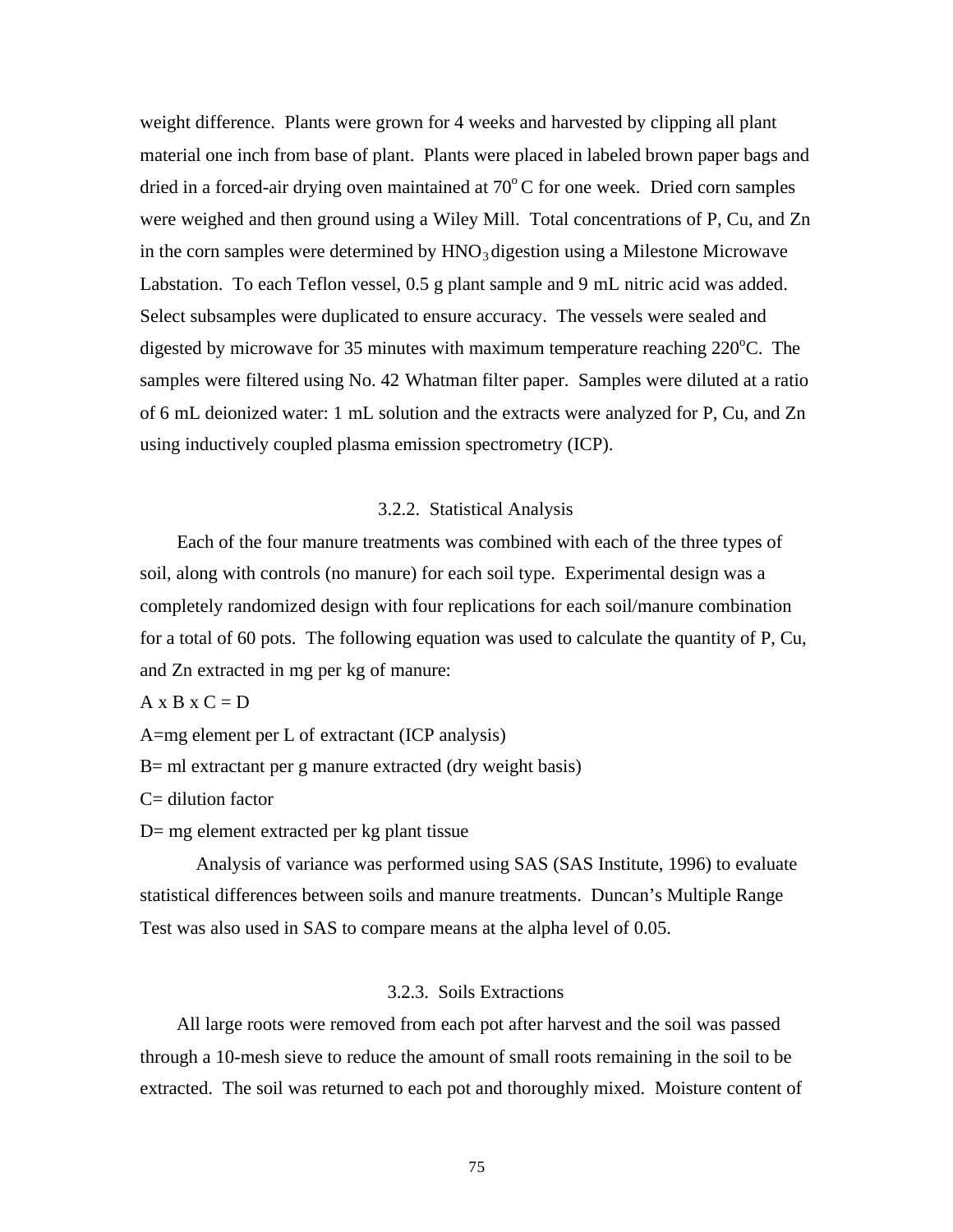the soil from each pot prior to extraction was determined by weighing a subsample before and after incubation in a 110  $^{\circ}$ C oven for a 24 hour period. The calculated quantities of soil (5 g on oven-dry basis) were weighed into 100 mL plastic centrifuge tubes. In order to account for the moisture present in the soil, 25 mL double strength Mehlich III solution was added to the centrifuge tubes. The remainder of the water was added to the tubes to achieve 50 mL Mehlich III solution: 5g dry manure-amended soil (10:1 ratio), taking into account the water entrained in the soil. Plastic caps sealed the centrifuge tubes and were placed on a reciprocal shaker for 5 minutes and centrifuged at 2500 rpm for 10 minutes. The supernatant liquid from each tube was decanted into  $60$ -cm<sup>3</sup> syringes with Luerlok tips packed with 1 gram of non-reactive filter pulp in the bottom of the syringe. Nucleopore filter housings measuring 25-mm in diameter were attached to the Luerlok tips. The filter housings hold 0.45 µm Nucleopore filters. A syringe plunger was used to force the supernatant through the filter pulp in the syringe and then through the  $0.45 \mu m$ filter in the filter housing. The liquid was collected in a plastic dilu-vial for analysis. The extracts were analyzed for P, Cu, and Zn using inductively coupled plasma emission spectrometry (ICP).

## 3.2.4. Statistical Analysis

 One subsample was taken from each pot, which was replicated four times for each manure treatment/soil combination for a total of 60 extractions. The following equation was used to calculate the quantity of P, Cu, and Zn extracted in mg per kg of soil:

## $A \times B = C$

A=mg element per L of extractant (ICP analysis)

B= mL extractant per g soil extracted (dry weight basis)

 $C=$  mg element extracted per kg dry soil

Analysis of variance was performed using SAS (SAS Institute, 1996) to evaluate statistical differences between soils and manure treatments. Duncan's Multiple Range Test was also used in SAS to compare means at the alpha level of 0.05.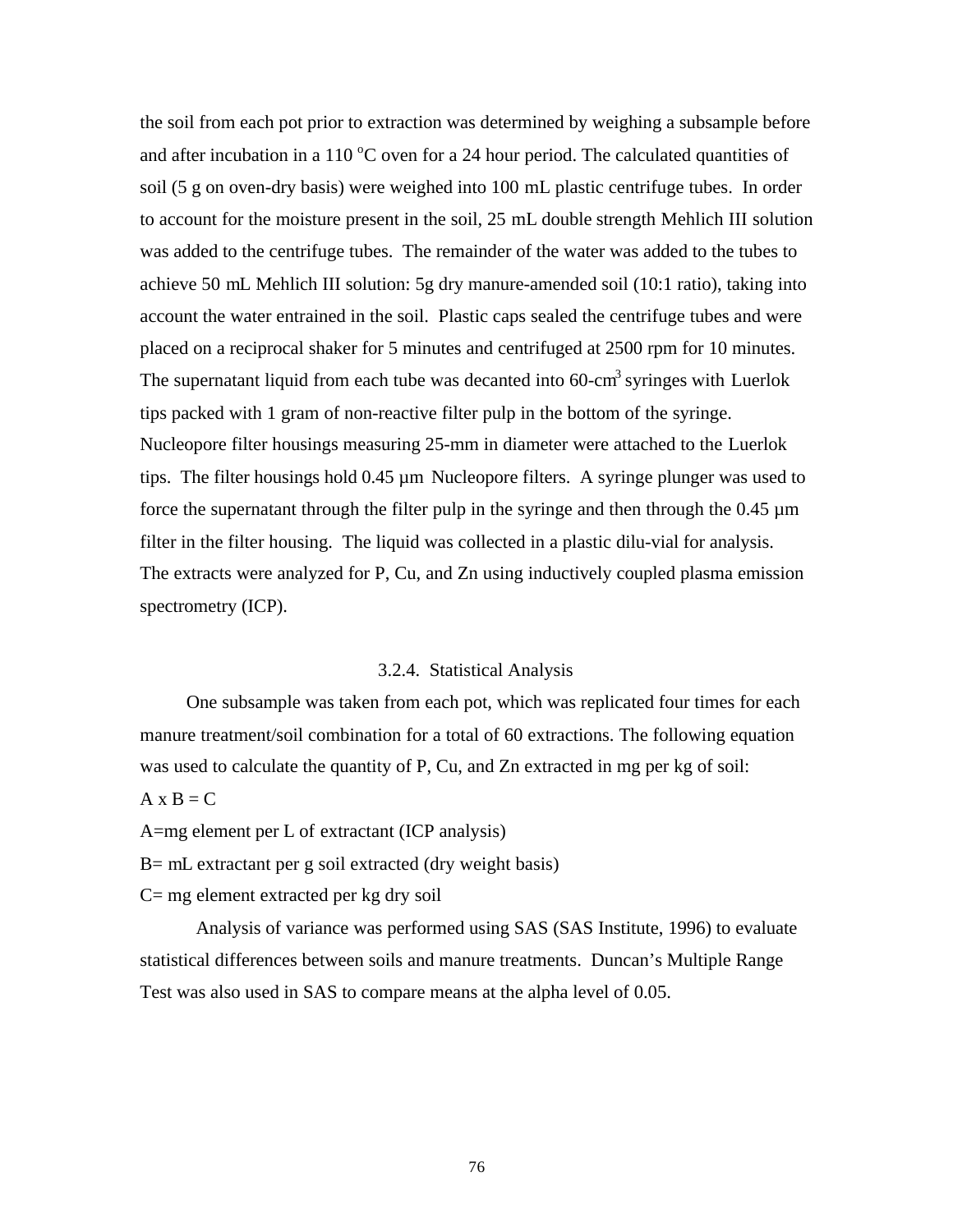### 3.2.5. Corn grown in sand

The objective of using sand as a potting medium was to ensure that P, Cu, and Zn were being compared between diet treatments with only the manure as the source of these nutrients. Any differences in corn growth would be attributed to differences in plantavailability of these nutrients between treatments. All other nutrients and water were supplied in nonlimiting quantities to ensure only the nutrients under study were the source of changes in plant growth. The water holding capacity of the sand used was determined by estimating the amount of water held in the sand after being freely drained (Kuo, 1996). Plastic pots were double lined with plastic bags to prevent drainage, and 2000 g of play sand was added to the pots. Manure treatments used in this study include the NPA, NPA+Phytase, and NPA+P on an N basis. Moisture content of the manure was determined by weighing a subsample before and after oven-drying at  $35^{\circ}$ C for 24 hours. Manure from each treatment was added to the pots at a rate of 2.24, 4.48, 8.96, and 17.92  $\text{dry Mg ha}^{-1}$ . The manure and soil was then mixed in a twin shell blender for 5 minutes and returned to the pots. Water was added to the pots along with the first application of Ruakara fertilizer solution to 80% of field capacity. Ruakara fertilizer solution was added to the pots over a period of six days, in three applications. This solution supplied all nutrients in nonlimiting quantities and was modified to contain no P, Cu, and Zn. One set of control pots contained only sand with no fertilizer or manure addition, while another set of control pots contained all nutrients including P, Cu, and Zn in nonlimiting quantities, using the original Ruakara solution. Finally, a third set of control pots were set up to contain ample quantities of all nutrients without any P, Cu, or Zn added. Five corn seeds (pioneer 33V08, 100 to 105 days to maturity) per pot were punched into the soil to a depth of 2.5 cm with a glass rod fitted with a rubber stopper, after the first addition of the nutrient solution. Pots were watered to 80% of field capacity and rotated once daily. Pots were then watered twice daily two weeks after seeds were planted. Water was added by the same technique described in the previous greenhouse study. Plants were removed so that only two plants per pot remained four days after plants emerged. Daytime greenhouse temperature was maintained at 84 °F and 82 °F at night. Plants were grown for 6 weeks and harvested by clipping all plant material one inch from base of plant. Only the plants with the one ton acre<sup>-1</sup> application rate were sacrificed for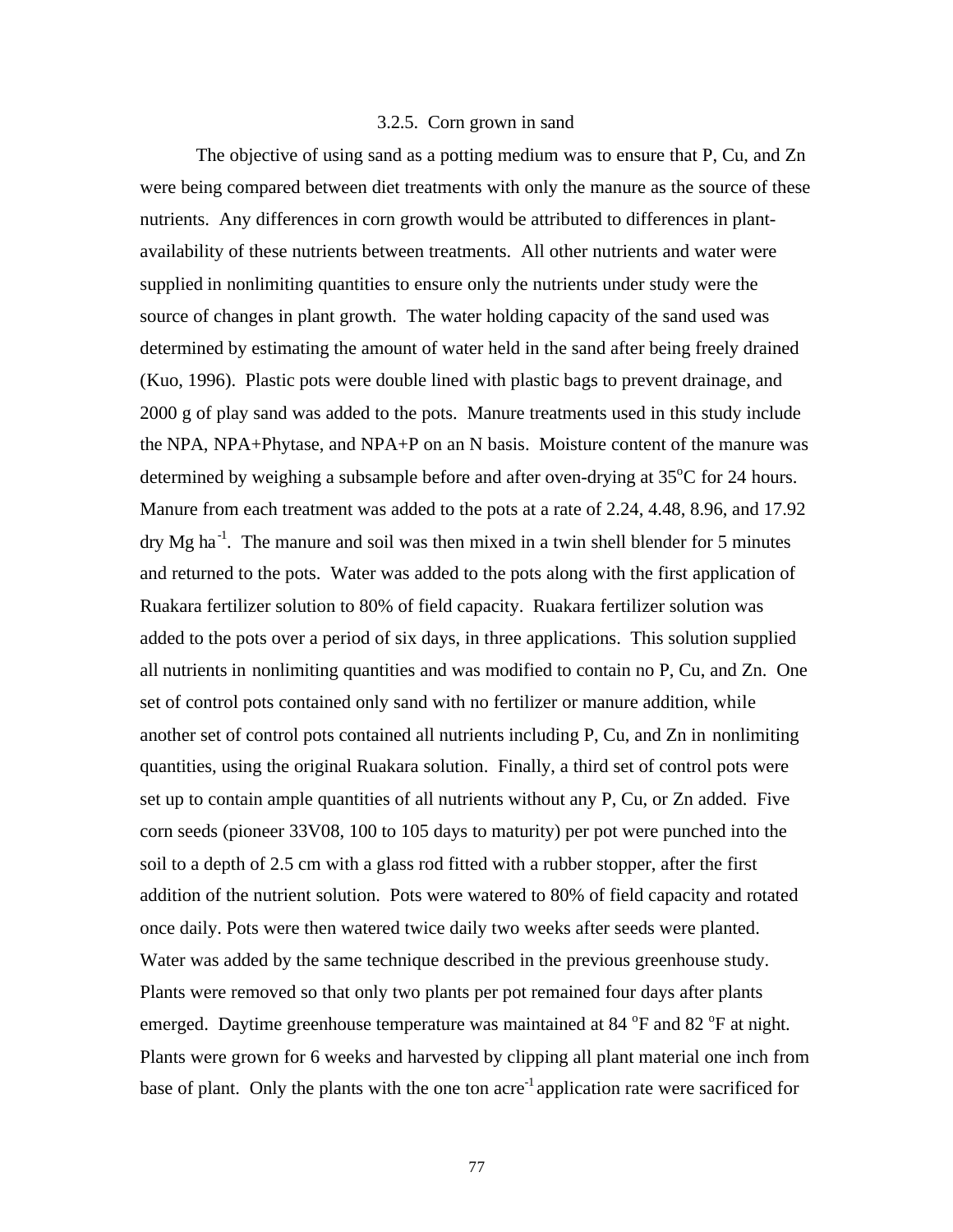analysis. All other plants with 2, 4, and 8 tons acre<sup>-1</sup> application rates did not survive the six weeks growth period. The same procedures followed in the previous study were used for drying and analysis of the corn tissue.

## 3.2.6. Statistical Analysis

 Experimental design was a completely randomized design with three replications for each of the three treatments, along with three replications for each of the three sets of control pots. Four application rates were used, for a total of 45 pots. Two subsamples per pot were analyzed. The following equation was used to calculate the quantity of P, Cu, and Zn extracted in mg per kg of manure:

 $A \times B \times C = D$ 

A=mg element per L of extractant (ICP analysis)

B= ml extractant per g manure extracted (dry weight basis)

C= dilution factor

D= mg element extracted per kg plant tissue

Analysis of variance was performed using SAS (SAS Institute, 1996) to evaluate statistical differences between soils and manure treatments. Duncan's Multiple Range Test was also used in SAS to compare means at the alpha level of 0.05.

## 3.3. RESULTS AND DISCUSSION

3.3.1. Corn grown in Groseclose, Cecil, and Mahan soils

Corn grown in Groseclose, Cecil, and Mahan soils amended with manure was dried and weighed, then digested in  $HNO<sub>3</sub>$  and analyzed by ICP for total P, Cu, and Zn contents. Five treatments were used in the study with 4 reps for each of the three soils for a total of 60 samples. The dry weight of corn tissue for corn grown in these three soils amended with manure are given in Fig. 3.1. Manure treatments shown in the figure give corn tissue weights averaged across all three soils. The control treatments consist of soil with no addition of manure and had the lowest yield of all treatments. The addition of phytase to the baseline NPA treatment had no effect on corn growth (Fig. 3.1). When the alternative NPA+Phytase treatment is compared to the conventional NPA+P treatment on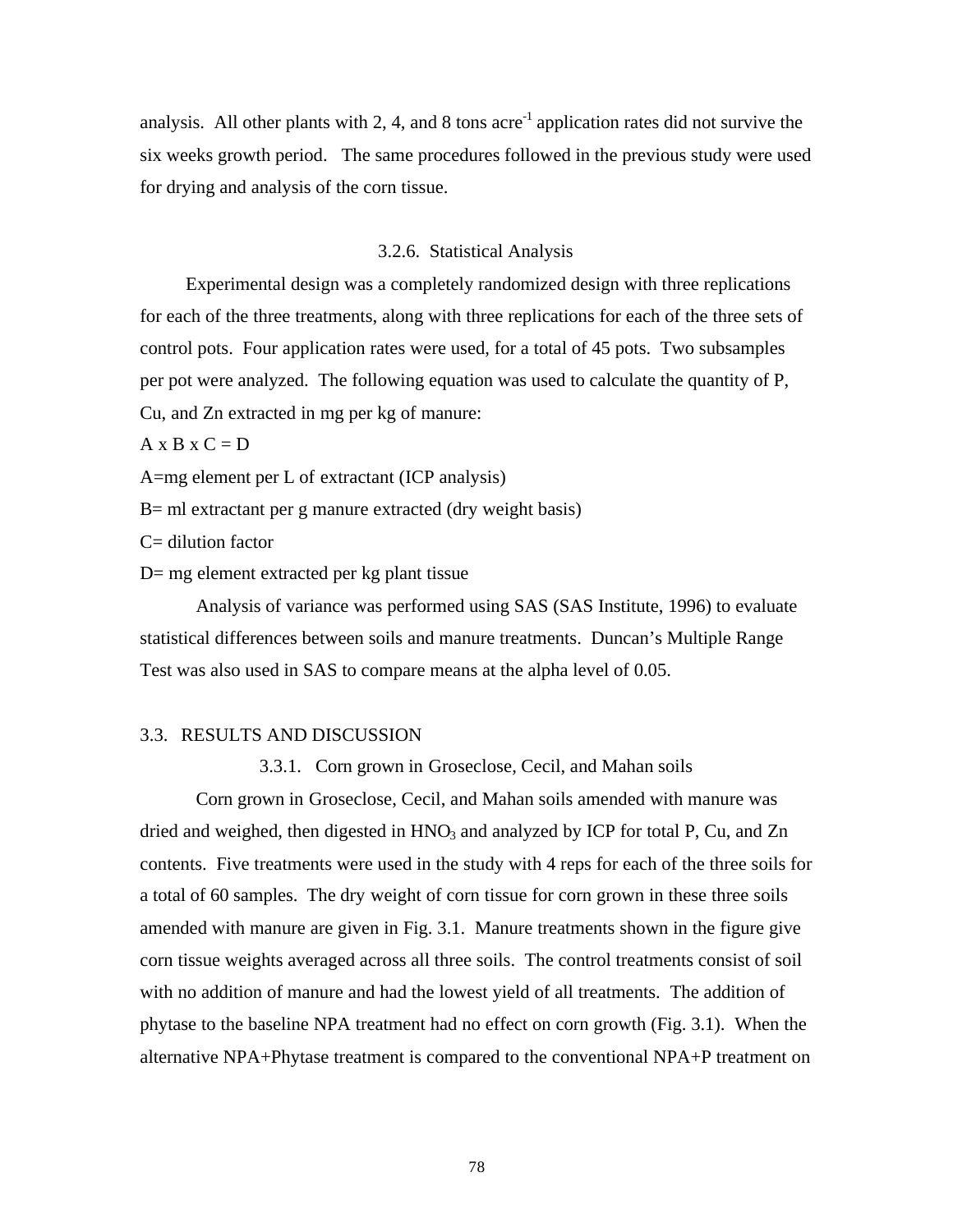

Fig. 3.1. Corn tissue dry weights from corn grown in all three soils amended with 8.96 Mg/ha poultry manure

#### Manure treatments

an equal N basis, no significant differences in tissue growth exist. The same is true when these treatments are compared on a P basis. Means with same letter not significantly different by Duncan's Multiple Range Test at alpha=0.05

 Dry weights for corn tissue from corn grown in Groseclose, Cecil, and Mahan soils amended with manure are given in Fig. 3.2. Treatments for each soil type are graphed separately for soil comparison. Corn grown in the Cecil and Groseclose soils resulted in similar dry tissue quantities, while corn grown in the Mahan resulted in much less tissue growth. The Mahan soil had less plant nutrients existing in the soil compared to the Cecil and Groseclose soils (Refer to Table 2.5 for comparison of soils).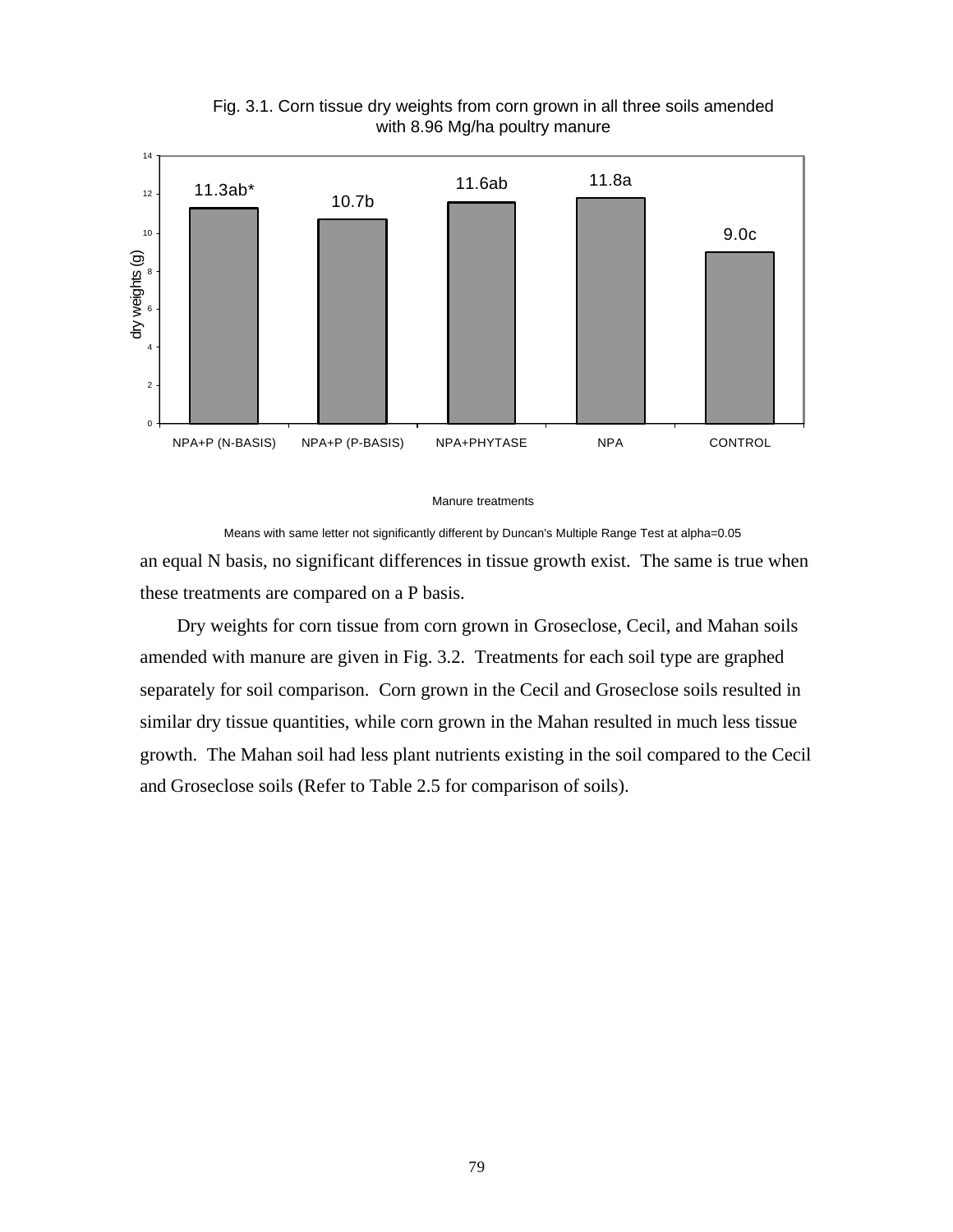

Fig. 3.2. Corn tissue dry weights from corn grown in Mahan, Groseclose, and Cecil Soils amended with 8.96 Mg/ha poultry manure.

Manure treatments

Means with same letter not significantly different by Duncan's Multiple Range Test at alpha=0.05 Statistical analyses were conducted separetely on each soil type.

Though overall differences in dry matter exist between these soils, the trends between treatments are very similar. For example, addition of phytase to the baseline NPA treatment resulted in no statistical differences in any of the three soils. When the alternative NPA+Phytase treatment is compared to the conventional NPA+P treatments on either an N or P basis, significant differences still do not arise. Therefore, the addition of phytase did not create differences in dry matter from corn grown in any of the three soils.

## 3.3.2. P comparisons

 An overall comparison of P in corn tissue from manure treatments averaged across all three soil types is made in Fig. 3.3. The control soils resulted in the largest amount of P in corn tissue and was significantly higher than plant matter from corn grown in any of the manure treated soils. As seen from Fig. 3.1, the control soil produced the smallest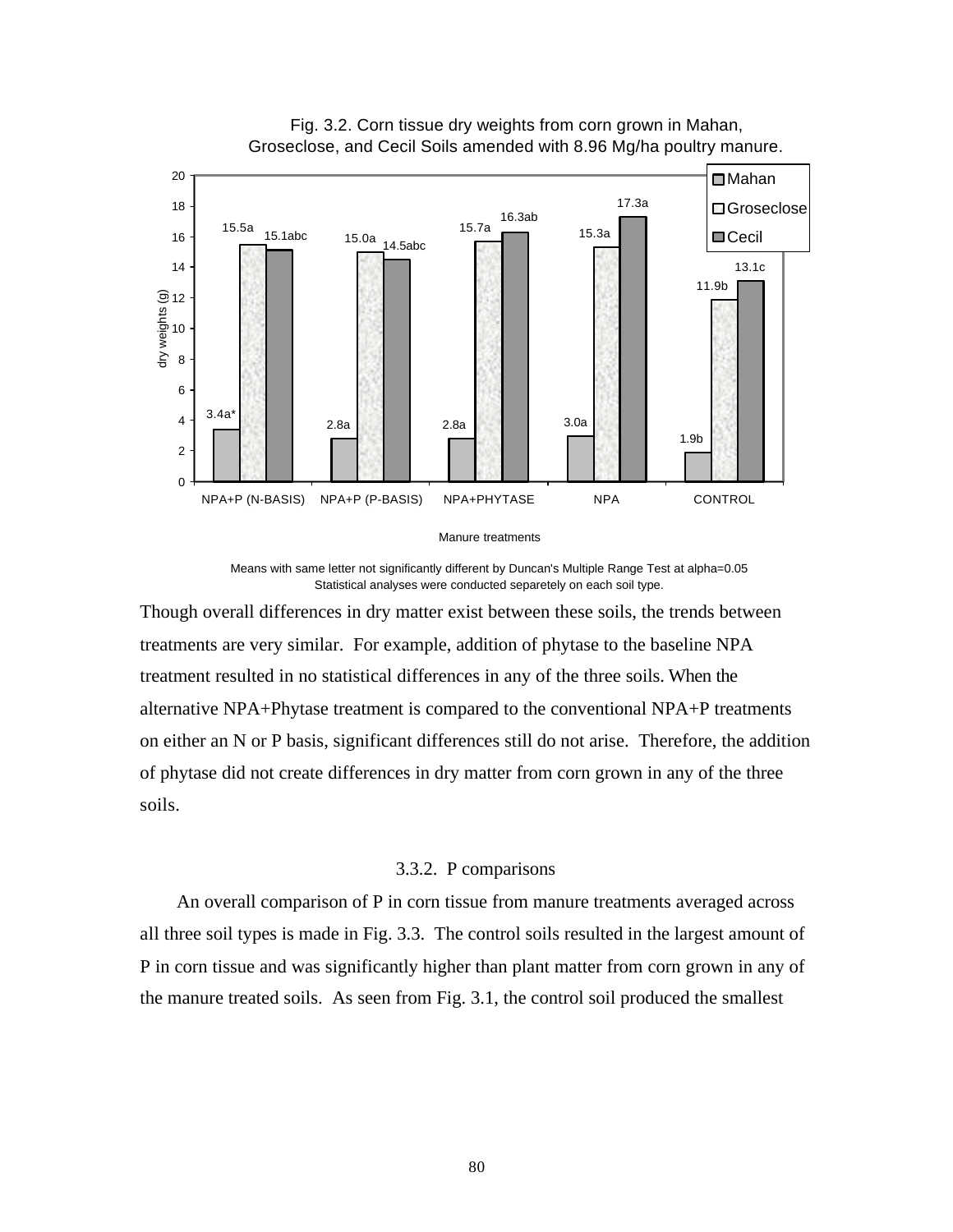

Fig. 3.3. P in corn tissue from corn grown in three Virginia soils amended with 8.96 Mg/ha poultry manure

Means with same letter not significantly different by Duncan's Multiple Range Test at alpha=0.05

amount of plant dry matter. It is common to observe a larger concentration of P accumulated in the tissue of smaller plants than larger plants, since the larger tissue tends to "dilute" P taken up by the plant. Elements found in larger concentrations also tend to accumulate in the tissue when other elements are not found at optimal levels for plant growth. Copper and Zn may be limiting plant growth in the control soils since they are found in lower concentrations in the control soils than soils treated with manure, causing an increased concentration of P in the control soils. This issue will be discussed in more detail later in this chapter. Phosphorous in corn tissue from corn grown in manure treated soils were all statistically similar, as seen from Fig. 3.3.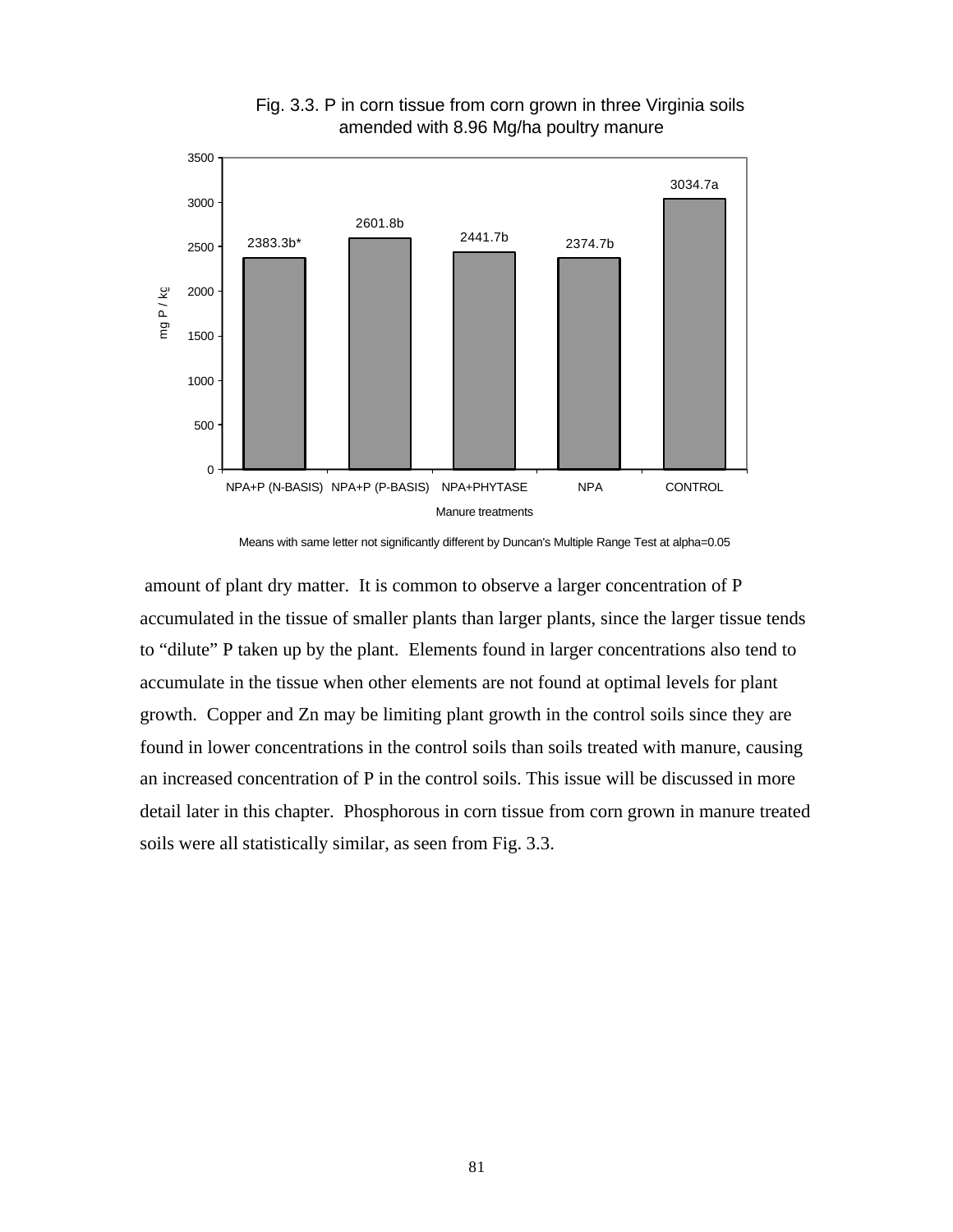The three soils used in the greenhouse study are presented in Fig. 3.4 for comparison of P in corn tissue from each treatment. The Mahan soil contained much higher concentrations of P in the corn tissue than the Groseclose or Cecil soils. Once again, the Mahan soil had much lower dry matter contents than the other soils, thus allowing for more concentrated P levels in the tissue. The Groseclose and Cecil soils contained similar amounts of P in the corn tissue. Phosphorous in the plant tissue from



Figure 3.4. P in corn tissue grown in Cecil, Groseclose, and Mahan soils amended with 8.96 Mg/ha poultry manure



the Cecil and Groseclose soils were statistically the same across manure treatments. All manure treatments were significantly lower in P in the corn tissue compared to the control soils. The Mahan soil did show some differences between treatments, though the addition of phytase to the baseline NPA treatment showed no significant differences. The same is true when the alternative phytase treatment is compared to the conventional NPA+P treatments on either a N- or P-basis.

 Plant uptake of P for each treatment averaged across all soil types is shown in Fig. 3.5. Plant uptake of P does not vary significantly among any of the treatments, including the control. The control treatment does show the lowest uptake of P but had the largest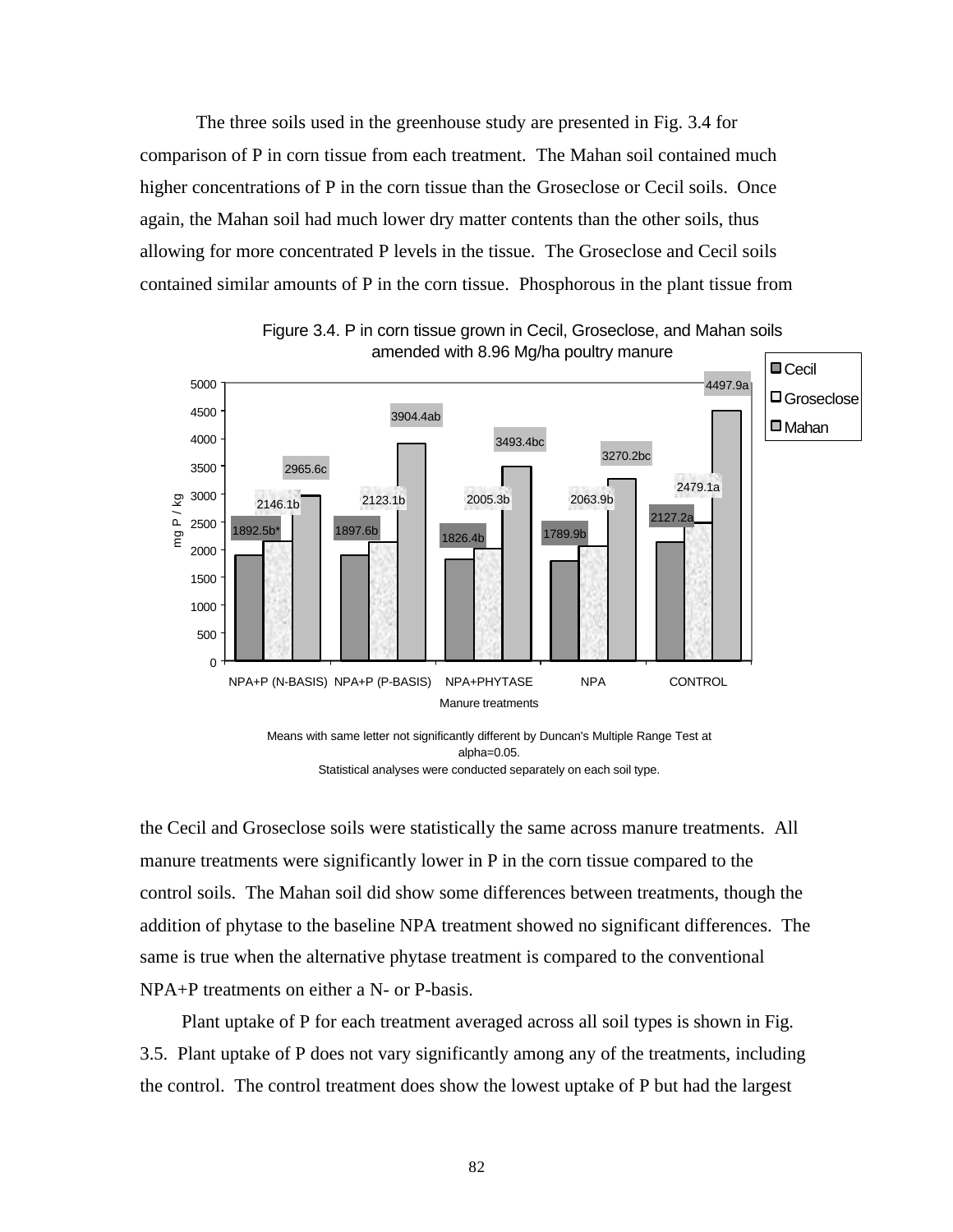concentration of P in the tissue. As previously explained, smaller plants take up less P in the plant, but concentrate the P that is taken up in the tissue.





As observed in Fig. 3.6, soil type did not affect differences in plant uptake of P between treatments. Plant uptake of P did not differ significantly between the manure treatments and control in any of the three soils. Plant uptake of P from corn grown in the Mahan soil was considerably less than the Groseclose and Cecil soils. Once again, corn grown in the Mahan soil was much smaller than corn grown in the other soils. Corn grown in the Groseclose soil had a slightly higher amount of P uptake than the Cecil soil across all treatments.

Means with same letter not significantly different by Duncan's Multiple Range Test at alpha=0.05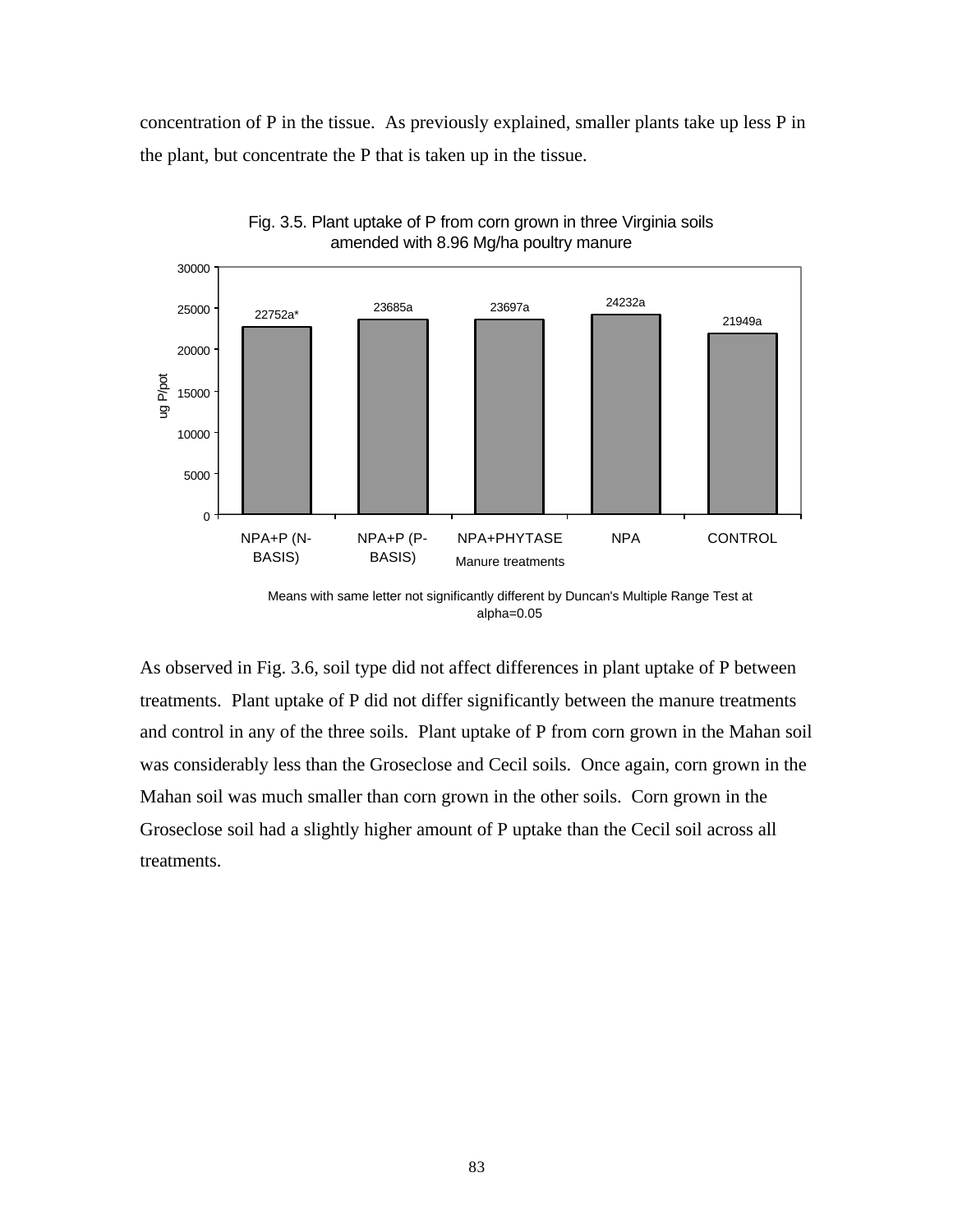

Fig. 3.6. Plant uptake of P from corn grown in Groseclose, Cecil, and Mahan Soils amended with 8.96 Mg/ha poultry manure

alpha=0.05 Statistical analyses were conducted separetely on each soil type.

## 3.3.3. Cu comparisons

 Copper in corn tissue for each treatment averaged across all soil types is presented in Fig. 3.7. As seen from Fig. 3.7, no statistical differences exist between any of the treatments, including the control. Therefore, addition of phytase had no impact on Cu found in plant tissue.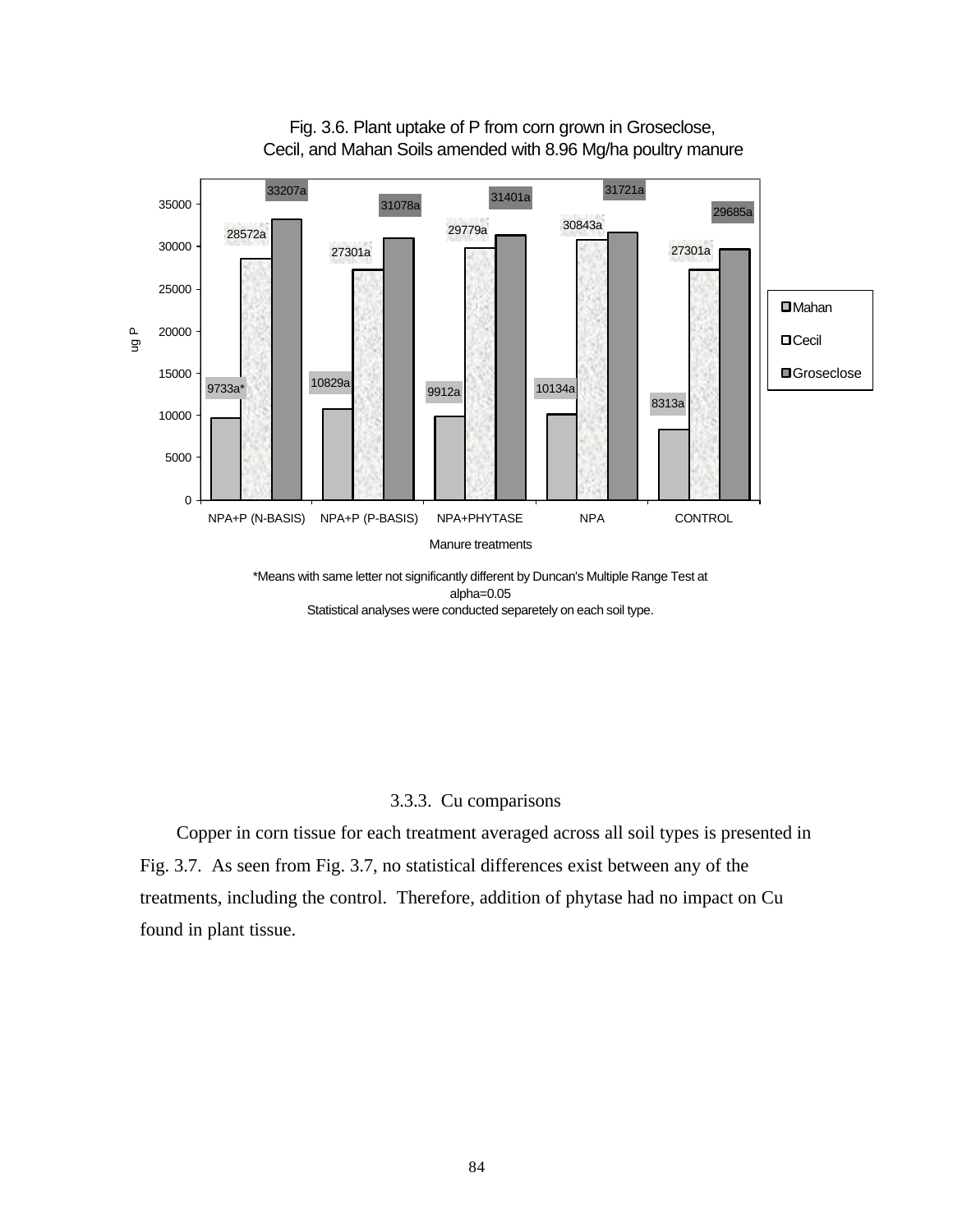

Fig. 3.7. Copper concentrations in corn tissue from corn grown in three Virginia soils amended with 8.96 Mg/ha poultry manure

\*Means with same letter not significantly different by Duncan's Multiple Range Test at alpha=0.05

 Copper concentrations in corn tissue for corn grown in each soil type amended with manure are presented in Fig. 3.8. Corn grown in the Mahan soil contained the highest concentration of Cu, while corn grown in the Cecil and Groseclose soils had much lower Cu concentrations. When the soils are examined separately, some notable differences between treatments exist. For example, Cu in corn tissue was significantly higher in the Mahan control soil than any manure treatment, while the opposite occurs in the Cecil and Groseclose soils. The Mahan soil contains the highest concentrations of residual soil Cu, thus allowing for more Cu to accumulate in the plant tissue. It is important to note that the addition of phytase to the baseline NPA treatment did not create significant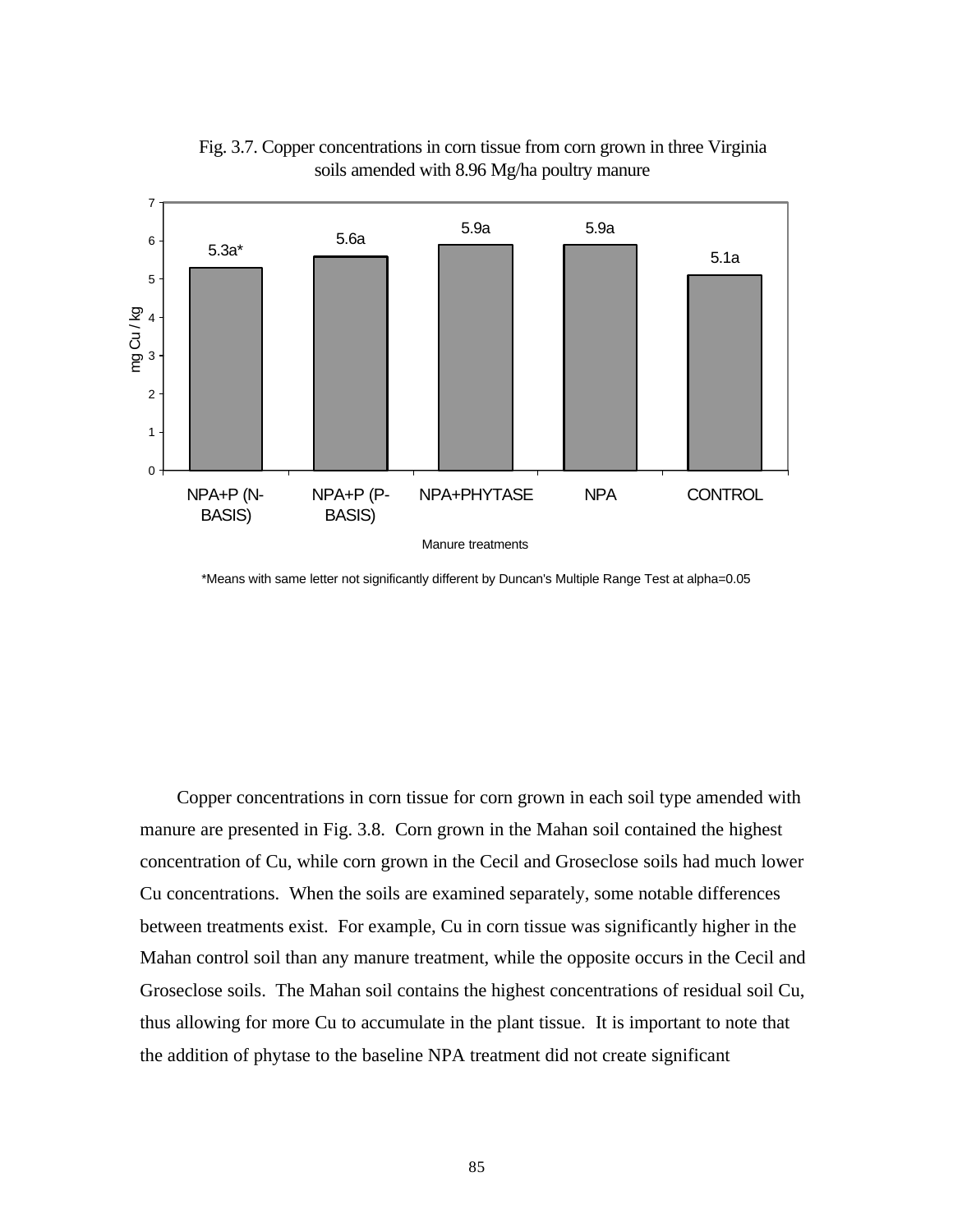



\*Means with same letter not significantly different by Duncan's Multiple Range Test at alpha=0.05 Statistical analyses were conducted separetely on each soil type.

differences in plant tissue Cu in any of the three soils. The phytase treatment is statistically similar to the NPA+P treatments on both a N- and P-basis.

Plant uptake of Cu from each treatment averaged across soil type is given is Fig. 3.9. Plant uptake of Cu is consistently higher among all manure treatments compared to the control. This is the same relationship observed with Cu concentrations in corn tissue. Recall that P uptake had these same trends, although P in corn tissue was highest in the control. As stated earlier, it is common to see increased concentrations of elements in the plant tissue when found to be plentiful in the soil. This is especially true when certain elements are limiting plant growth. This may be the case with Cu for corn grown in both the Cecil and Groseclose soils, since sufficiency levels for corn are  $6\n-20$  mg Cu kg<sup>-1</sup> (Jones, 1998). Zinc could also be limiting corn growth and will be discussed later. Phosphorous is found in high concentrations in all three soils before addition of manure, resulting in high concentrations in plant tissue. Once again, no statistical differences

86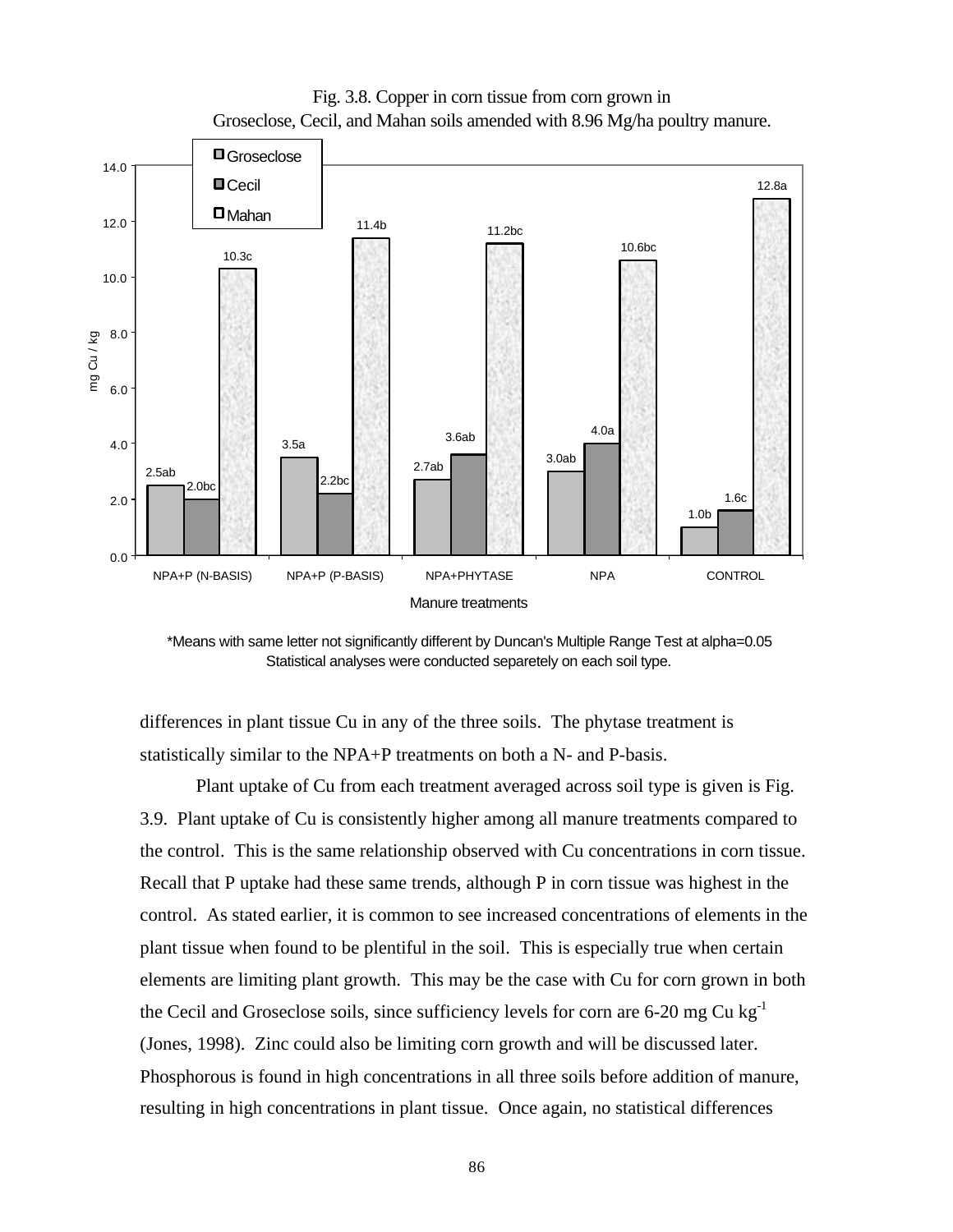

Fig. 3.9. Plant uptake of Cu from corn grown in three Virginia soils amended with 8.96 Mg/ha poultry manure

\*Means with same letter not significantly different by Duncan's Multiple Range Test at alpha=0.05

exist between the NPA and NPA+Phytase treatments, as well as between NPA+Phytase and the NPA+P treatments on either a N- or P-basis. A 23% increase in plant uptake of Cu does occur when the NPA+Phytase treatment replaces the NPA+P (N-basis) treatment (44.4 vs. 34.2 ug Cu for NPA+Phytase and NPA+P treatments on equal N- and Cu-basis . A smaller 13% increase is observed in Cu uptake from corn grown in the NPA+Phytase treatment rather than the NPA+P (P-basis) treatment (44.4 vs. 38.6 ug Cu for NPA+Phytase and NPA+P treatments on P-basis, respectively).

Plant uptake of Cu graphed for each soil type amended with manure is shown in Fig. 3.10. None of the soils contain consistently higher uptake of Cu by corn among all treatments compared to the other soils. For example, the Cecil soil has higher plant uptake of Cu in the NPA and NPA+Phytase treatments, while the Groseclose soil has the highest plant uptake from the NPA+P treatments of any soil. Plant uptake of Cu is not affected significantly by the addition of phytase to the baseline NPA treatment in any of the three soils. Replacing the NPA+P treatments with the phytase treatment does not cause any significant differences to occur in either the Mahan or Groseclose soil. The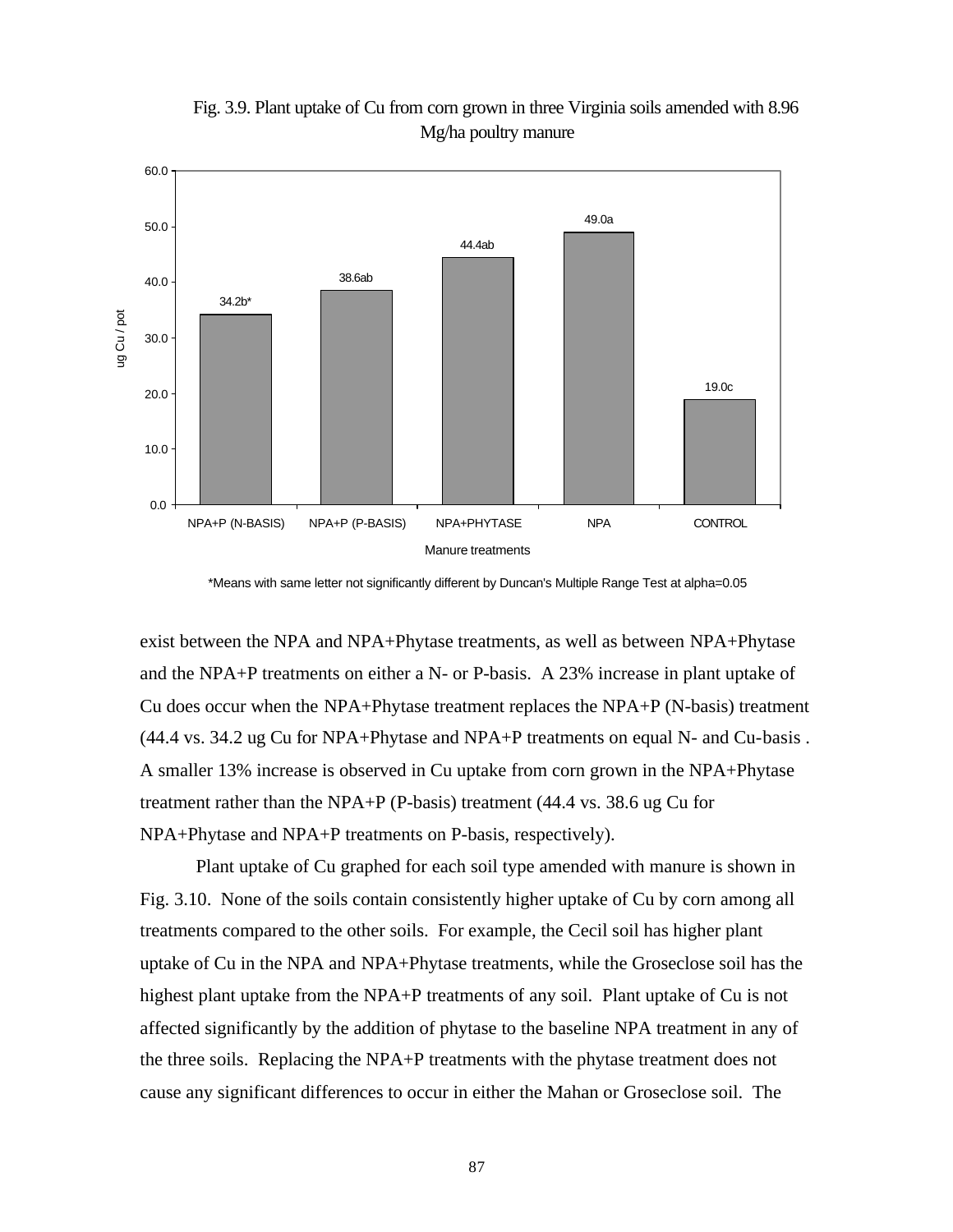

Fig. 3.10. Plant uptake of Cu from corn grown in Groseclose, Cecil, and Mahan soils amended with 8.96 Mg/ha poultry manure.

\*Means with same letter not significantly different by Duncan's Multiple Range Test at alpha=0.05 Statistical analyses were conducted separetely on each soil type.

NPA+Phytase treatment is significantly higher in the Cecil soil for Cu uptake than both NPA+P treatments.

## 3.3.4. Zn comparisons

 Zinc concentrations in corn tissue is shown in Fig. 3.11 averaged across all soil types. Like Cu, the control soil has the least amount of Zn in the corn tissue. This once again, may be attributed to Zn being a limiting nutrient in the soil. Zinc in the corn tissue is statistically lower from corn grown in the control soil than all manure treated soils. The addition of phytase to the baseline NPA treatment did not create significant differences in Zn in the corn tissue. Replacement of the conventional NPA+P (N-basis)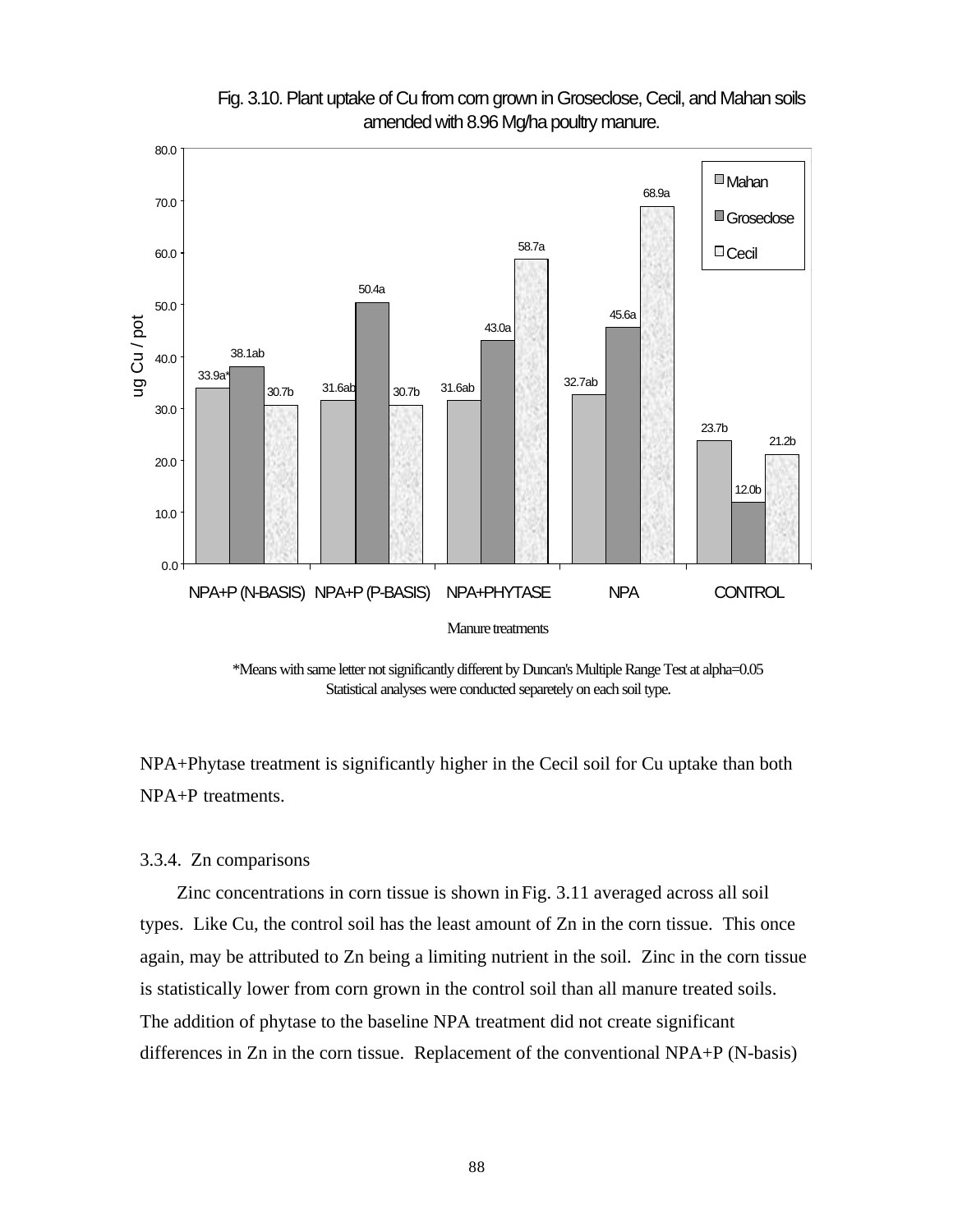treatment for the alternative NPA+Phytase treatment does not result in any significant differences either. When NPA+Phytase replaces the NPA+P treatment on a P-basis, a significant 13% increase in Zn was found in the tissue results.



Fig. 3.11. Zinc in corn tissue from corn grown in three Virginia soils amended with 8.96 Mg/ha poultry manure

\*Means with same letter not significantly different by Duncan's Multiple Range Test at alpha=0.05

 Zinc concentrations in corn tissue for each treatment is graphed separately for each soil type in Fig. 3.12. Corn grown in the Mahan soil contained the largest concentration of Zn in its plant tissue across all treatments. All treatments from the Mahan soil had statistically similar Zn concentrations in plant tissue. Corn grown in the Groseclose soil contained statistically similar Zn concentrations among the manure treatments, and were all significantly larger than the control. Addition of phytase to the baseline NPA treatment produced no significant differences in Zn found in plant tissue from corn grown in the Cecil soil. The same is true when the NPA+Phytase treatment is compared to the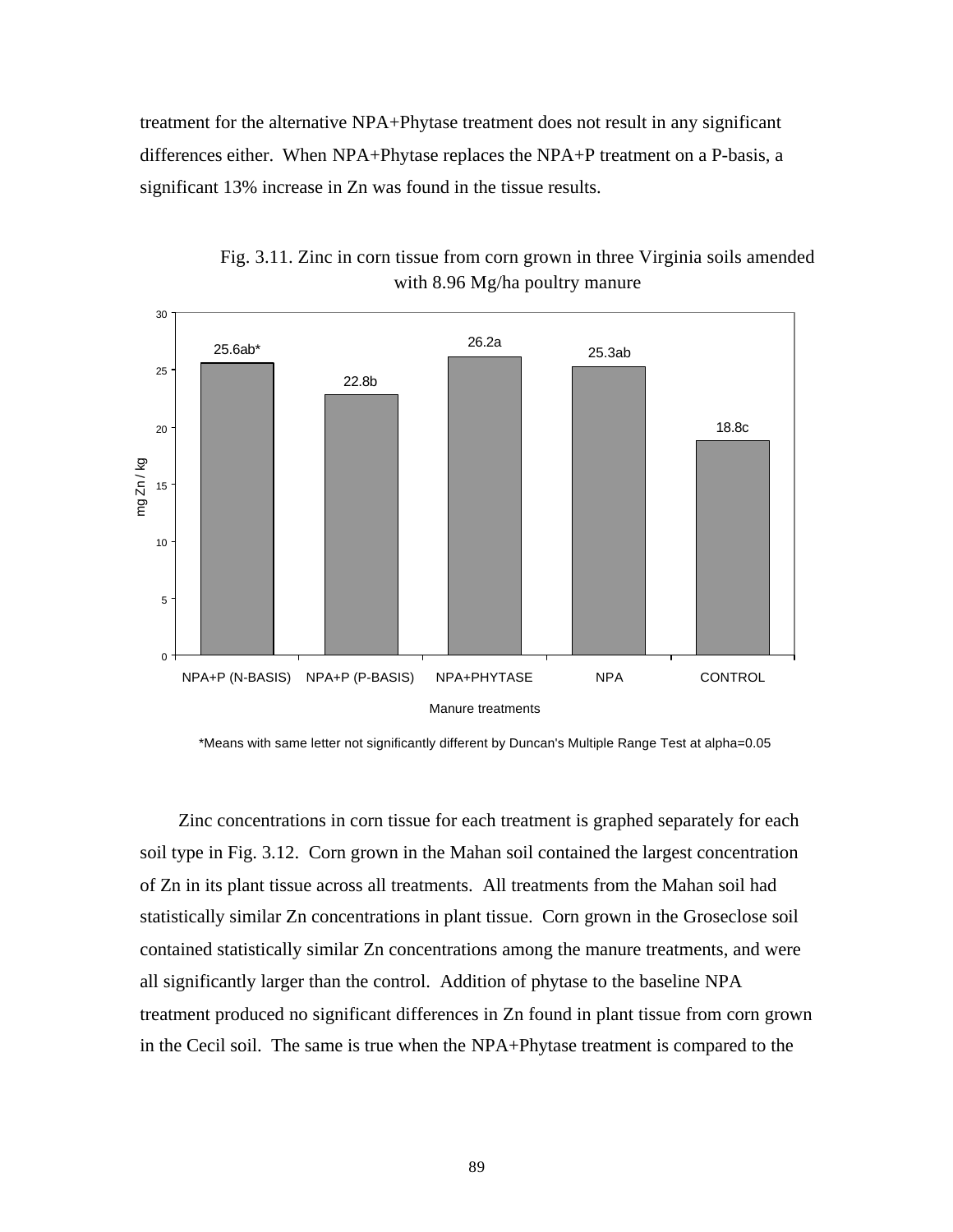

Fig. 3.12. Zinc in corn tissue from corn grown in three Virginia soils amended with 8.96 Mg/ha poultry manure

\*Means with same letter not significantly different by Duncan's Multiple Range Test at alpha=0.05 Statistical analyses were conducted separetely on each soil type.

NPA+P (N-basis) treatment. A significant 18% increase in Zn is observed when the NPA+Phytase treatment replaces the NPA+P treatment on a P-basis. As previously mentioned, Zn may be limiting plant growth in the Groseclose and Cecil soils, since sufficiency levels for corn are  $25-100$  mg Zn kg<sup>-1</sup> (Jones, 1998).

 Plant uptake of Zn for each treatment averaged across soil type is shown in Fig. 3.13. All manure treatments have significantly larger plant uptake of Zn than the control. Addition of phytase does not produce significant differences in plant uptake of Zn. Replacing the NPA+P treatment on a N-basis with the NPA+Phytase treatment does significantly increase Zn uptake by 12% (277.2 vs. 243.4 ug Zn for NPA +Phytase and NPA+P treatments on N-basis, respectively). A significant 16% increase in plant uptake of Zn is observed when NPA+Phytase replaces the NPA+P treatment on a P-basis (277.2 vs. 231.8 ug Zn for NPA+Phytase and NPA+P treatments on P-basis, respectively.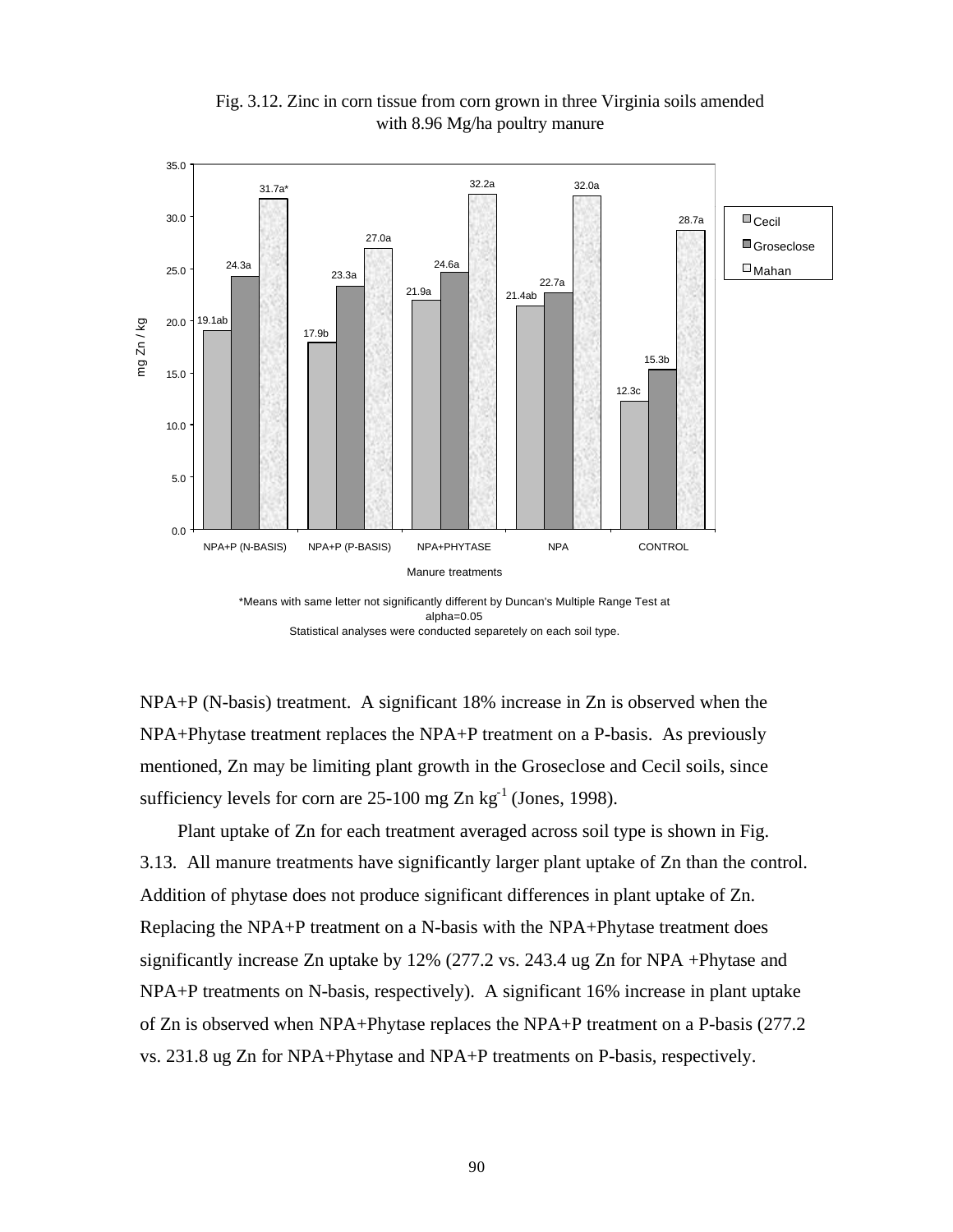

Fig. 3.13. Plant uptake of Zn from corn grown in three Virginia soils amended with 8.96 Mg/ha poultry manure

Manure treatments

\*Means with same letter not significantly different by Duncan's Multiple Range Test at alpha=0.05

Plant uptake of Zn is given in Fig. 3.14 for each treatment graphed separately for each soil type. Corn grown in the Groseclose soil had the largest plant uptake of Zn for all treatments except the NPA. Plant uptake of Zn is smallest in the Mahan soil. Plant uptake of Zn is not significantly different in any of the three soils by addition of phytase to the baseline NPA treatment. Only the Cecil soil shows significant differences between the alternative NPA+Phytase treatment and the conventional NPA+P treatments. A significant 20% increase is observed in plant uptake of Zn in the Cecil soil when NPA+Phytase replaces the NPA+P (N-basis) treatment (356.2 vs. 286.5 ug Zn for NPA+Phytase and NPA+P treatments on N-basis, respectively). The increase is further heightened when the phytase treatment is compared with the NPA+P (P-basis) treatment. A 29% increase in plant uptake of Zn results when the phytase treatment replaces the NPA+P treatment on a P-basis (356.2 vs. 254.2 ug Zn for NPA+Phytase and NPA+P treatments on a P-basis, respectively).

91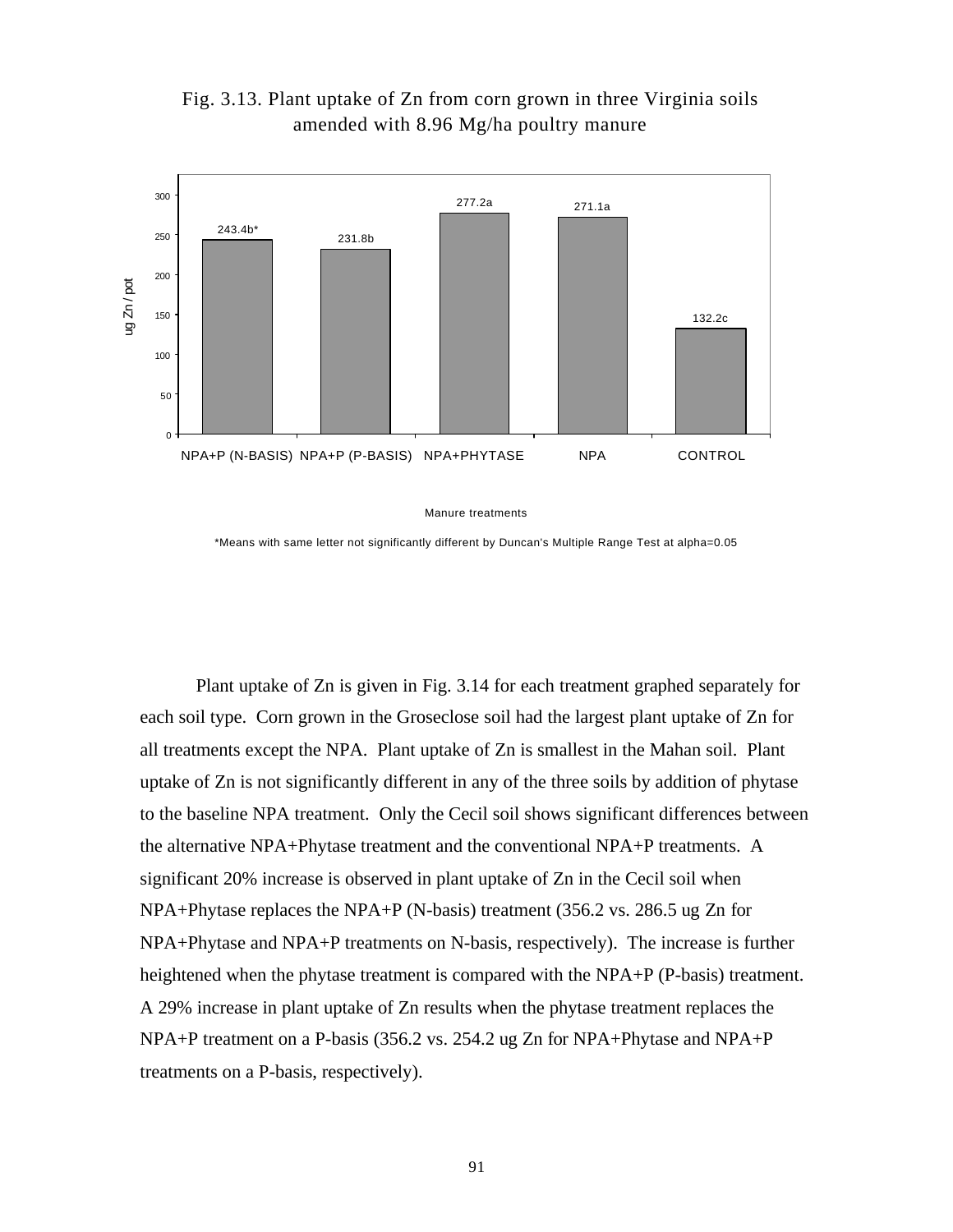

Fig. 3.14. Plant uptake of Zn from corn grown in Groseclose, Cecil, and Mahan soils amended with 8.96 Mg/ha poultry manure

Manure treatments

\*Means with same letter not significantly different by Duncan's Multiple Range Test at alpha=0.05 Statistical analyses were conducted separetely on each soil type.

## 3.3.5. Mehlich III extraction of soils after corn growth

 The manure-amended soils used for corn growth were extracted with Mehlich III to determine plant available P, Cu, and Zn concentrations remaining in the soil after corn growth.

## 3.3.6. P comparisons

 The soils used in the corn study were extracted with Mehlich III and are given in Fig. 3.15 averaged across all soil types. The control soil with no manure contained the lowest concentration of plant available P, though no significant differences exist between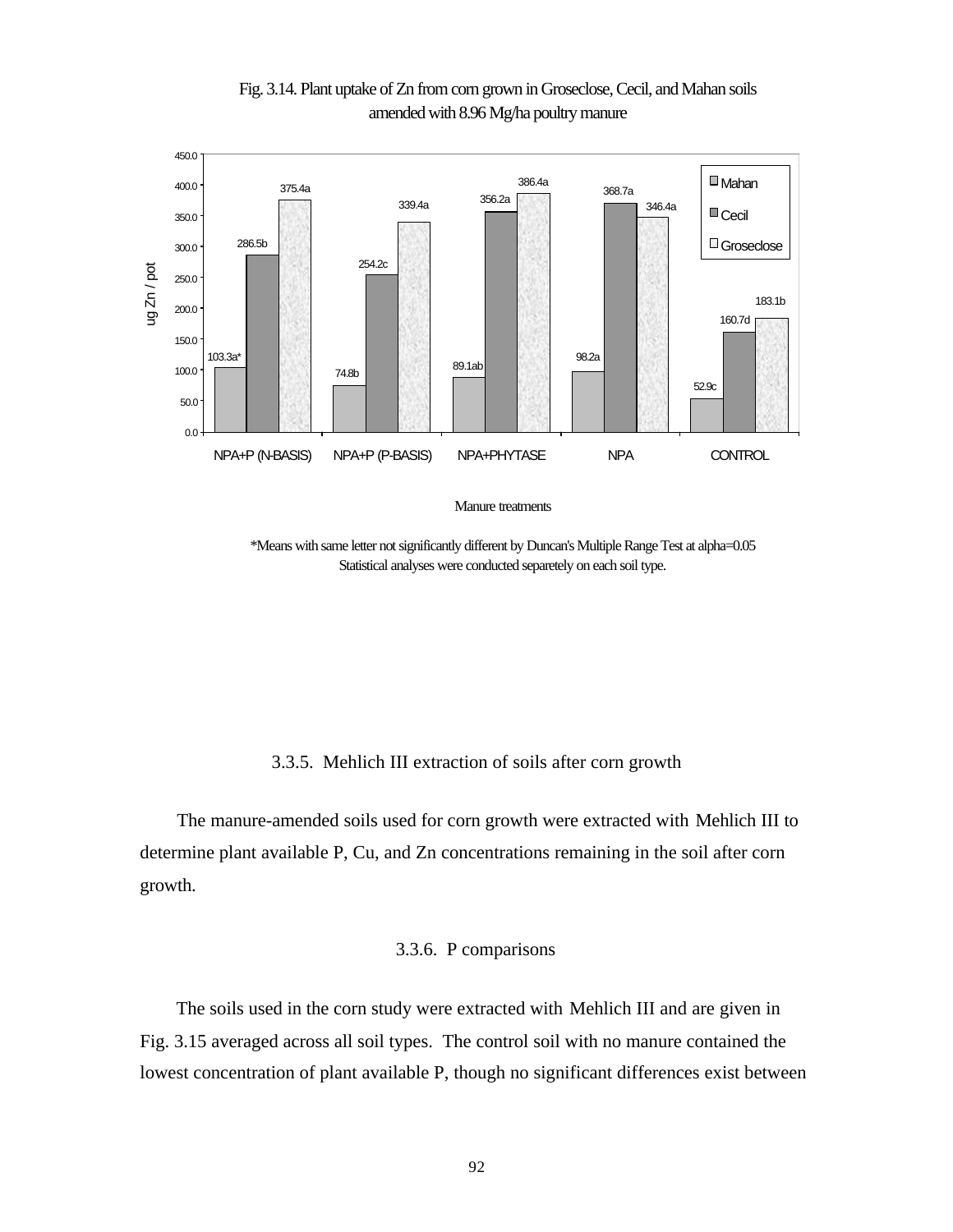any treatments. Notice the addition of phytase to the baseline NPA treatment results in the same concentration of Mehlich III-extractable P.





 Plant available P concentrations for all treatments are graphed separately for each soil type in Fig. 3.16. The Groseclose soil contained the highest plant available P concentrations for all treatments, and also contained the highest levels of residual soil P. The Groseclose and Mahan soils showed no statistical differences in P concentrations from each treatment. Manure amended treatments from the Cecil soil were statistically similar, with all treatments significantly higher than the control soil.

<sup>\*</sup>Means with same letter not significantly different by Duncan's Multiple Range Test at alpha=0.05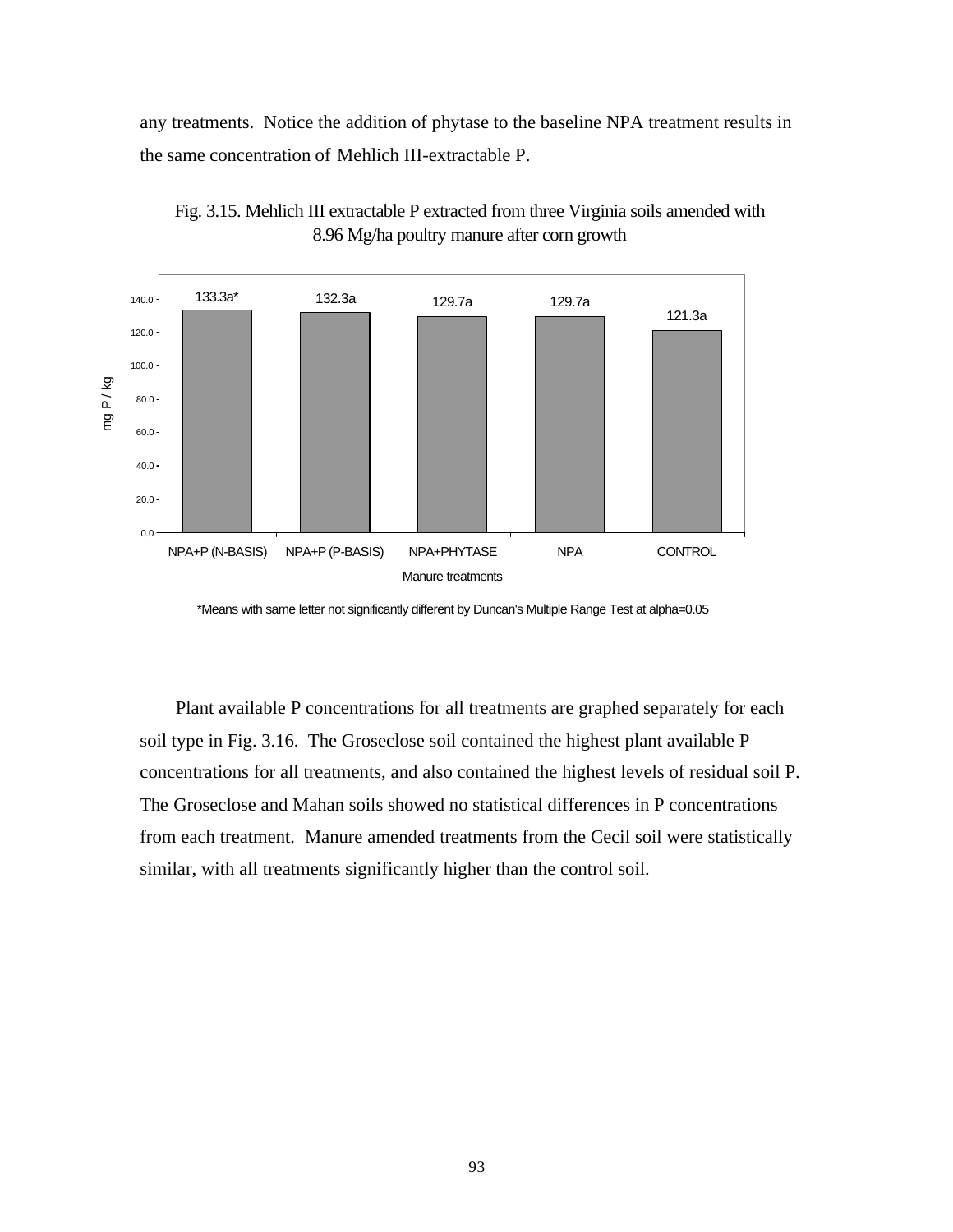



\*Means with same letter not significantly different by Duncan's Multiple Range Test at alpha=0.05 Statistical analyses were conducted separetely on each soil type.

# 3.3.7. Cu comparisons

Plant available Cu concentrations of soils after corn growth for all treatments averaged across soil type are given in Fig. 3.17. The control soil contained the highest concentration of Cu, though all treatments are statistically similar.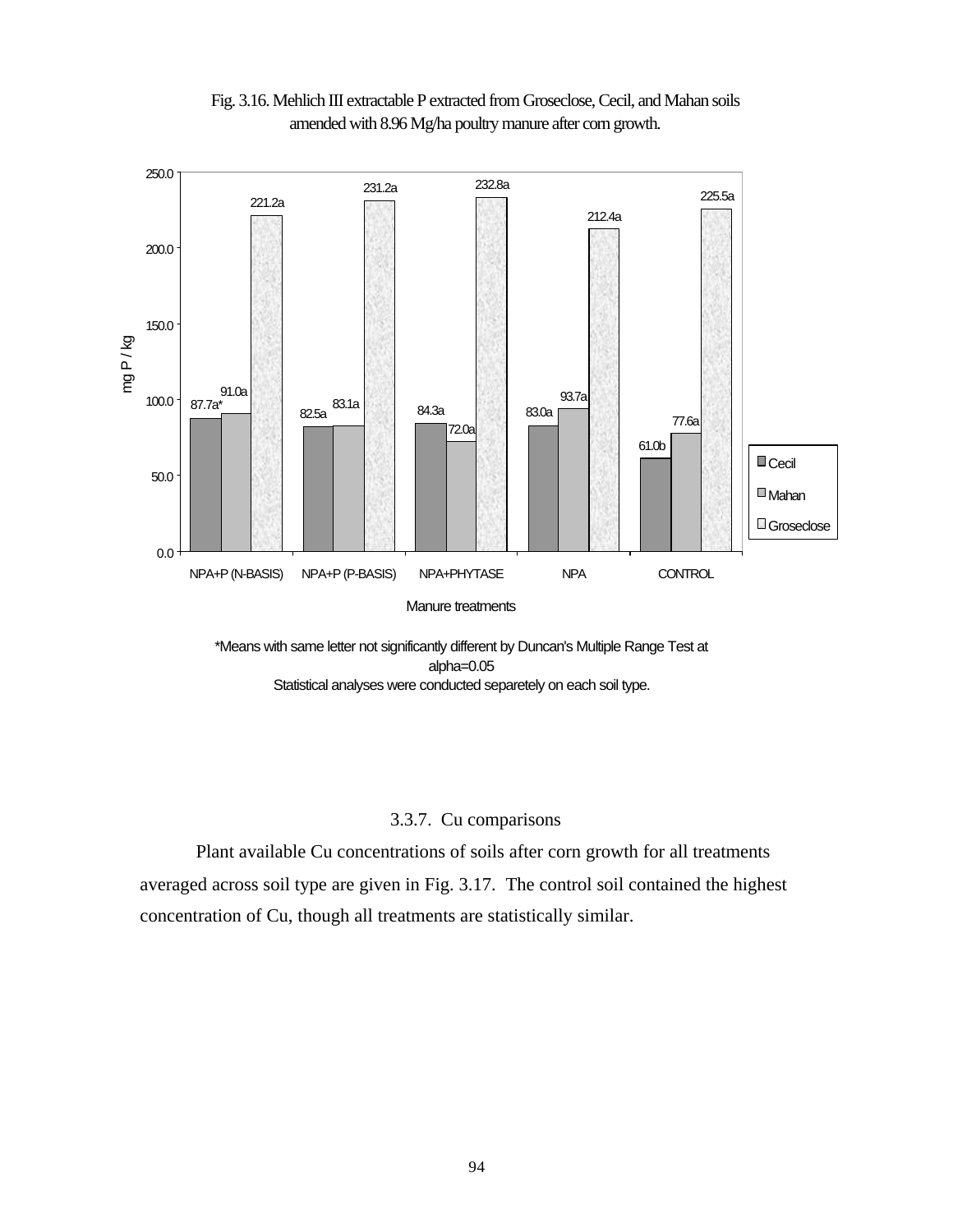

Fig. 3.17. Mehlich III extractable Cu extracted from three Virginia soils amended with 8.96 Mg/ha poultry manure after corn growth

\*Means with same letter not significantly different by Duncan's Multiple Range Test at alpha=0.05

Mehlich III-Cu concentrations for each treatment graphed separately for each soil type are presented in Fig. 3.18. The Groseclose soil contains the highest Cu concentrations, with more similar concentrations found in the Mahan and Cecil soils. No significant differences were observed between any treatment for any of the three soils.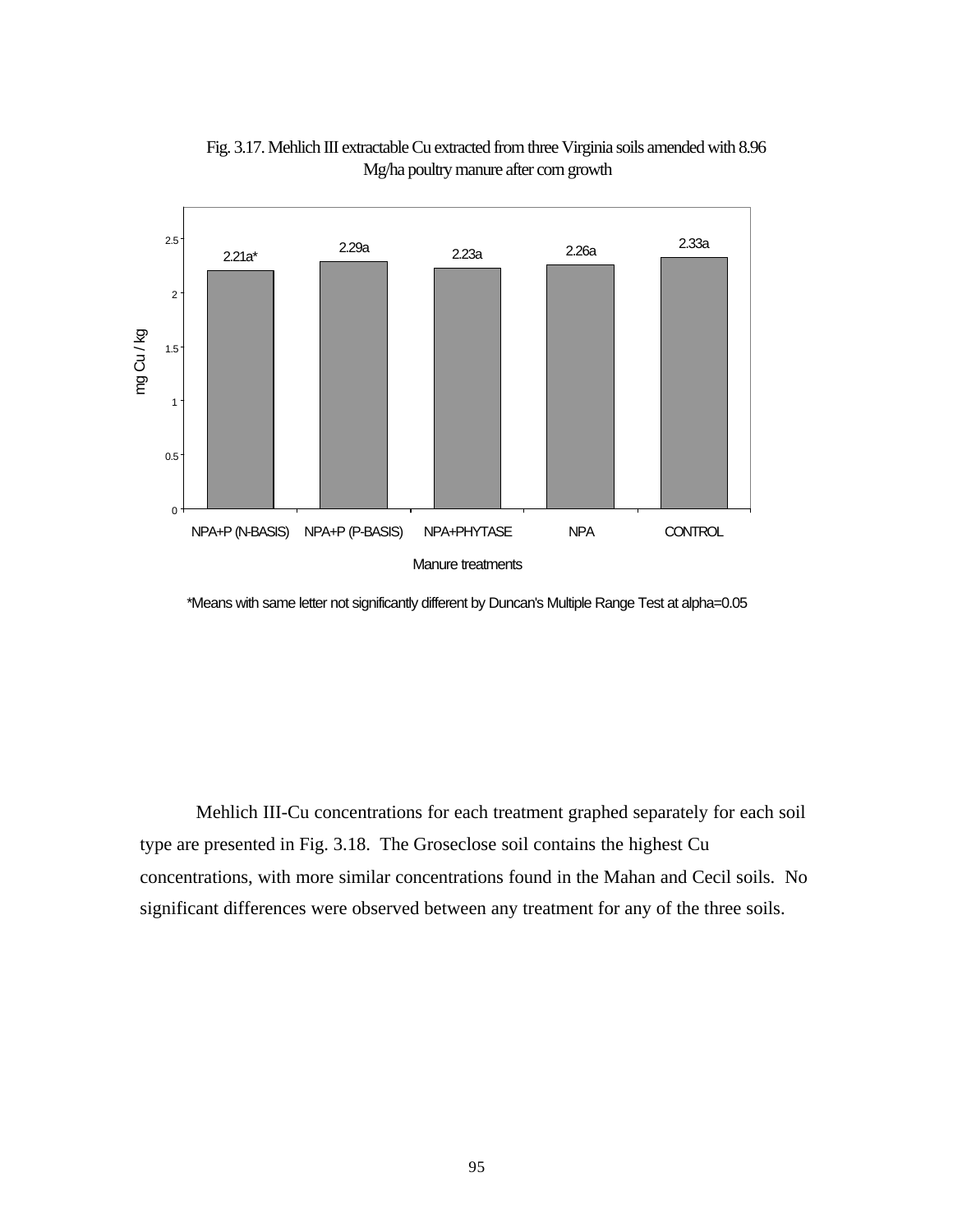

Fig. 3.18. Mehlich III extractable Cu extracted from Groseclose, Cecil, and Mahan soils amended with 8.96 Mg/ha poultry manure after corn growth.

\*Means with same letter not significantly different by Duncan's Multiple Range Test at alpha=0.05 Statistical analyses were conducted separetely on each soil type.

## 3.3.8. Zn comparisons

Zinc concentrations extracted with Mehlich III for each treatment averaged across soil type are presented in Fig. 3.19. As observed with both P and Cu, no statistical differences exist between treatments in plant extractable zinc. When these treatments are graphed separately for each soil type, differences do exist between treatments. As seen in Fig. 3.20, no significant differences exist between treatments in the Groseclose soil. Addition of phytase to the baseline NPA treatment creates no significant differences in the Cecil soil. The alternative phytase treatment also does not differ statistically from either conventional NPA+P treatment. However, addition of phytase to the baseline NPA treatment in the Mahan soil decreases Zn availability by a significant 27% (1.08 vs. 1.47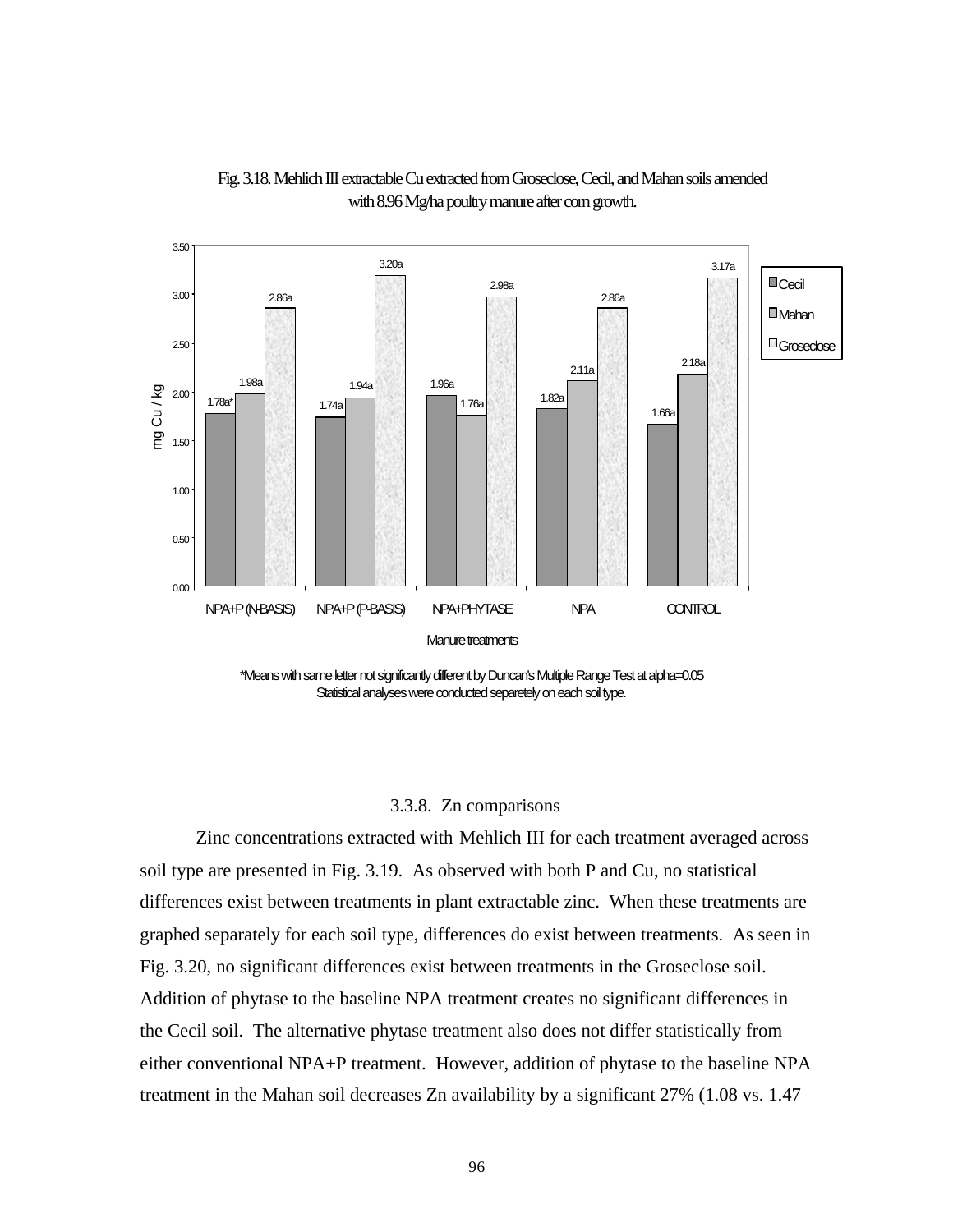mg Zn/kg for NPA+Phytase and NPA treatments, respectively). Replacement of NPA+P (N-basis) treatment for NPA+Phytase decreases Zn solubility by a significant 21% (1.08





\*Means with same letter not significantly different by Duncan's Multiple Range Test at alpha=0.05

vs. 1.37 mg Zn/kg for NPA+Phytase and NPA+P treatments on N-basis, respectively), though no significant difference exists when these treatments are compared on a P-basis.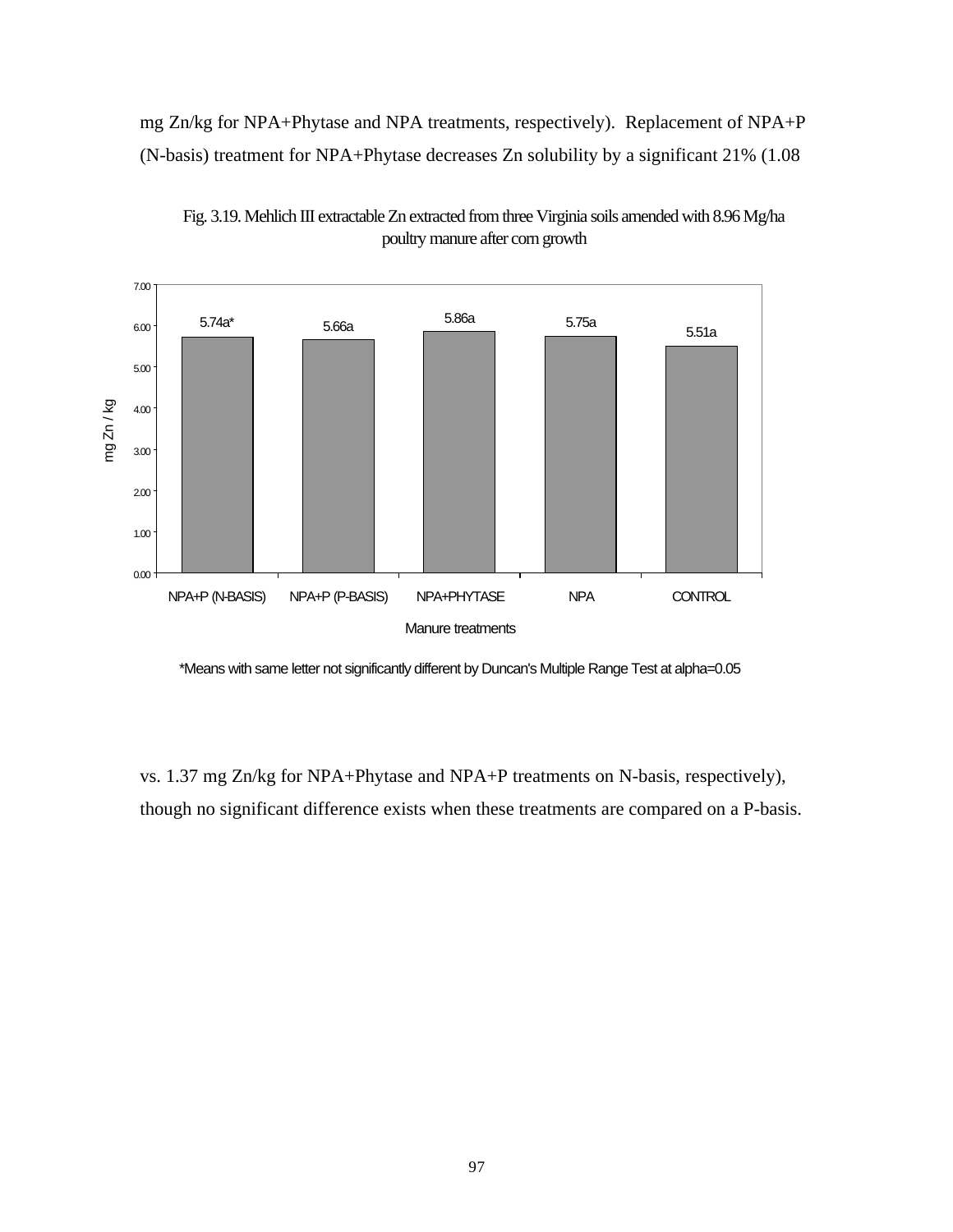



\*Means with same letter not significantly different by Duncan's Multiple Range Test at alpha=0.05 Statistical analyses were conducted separetely on each soil type.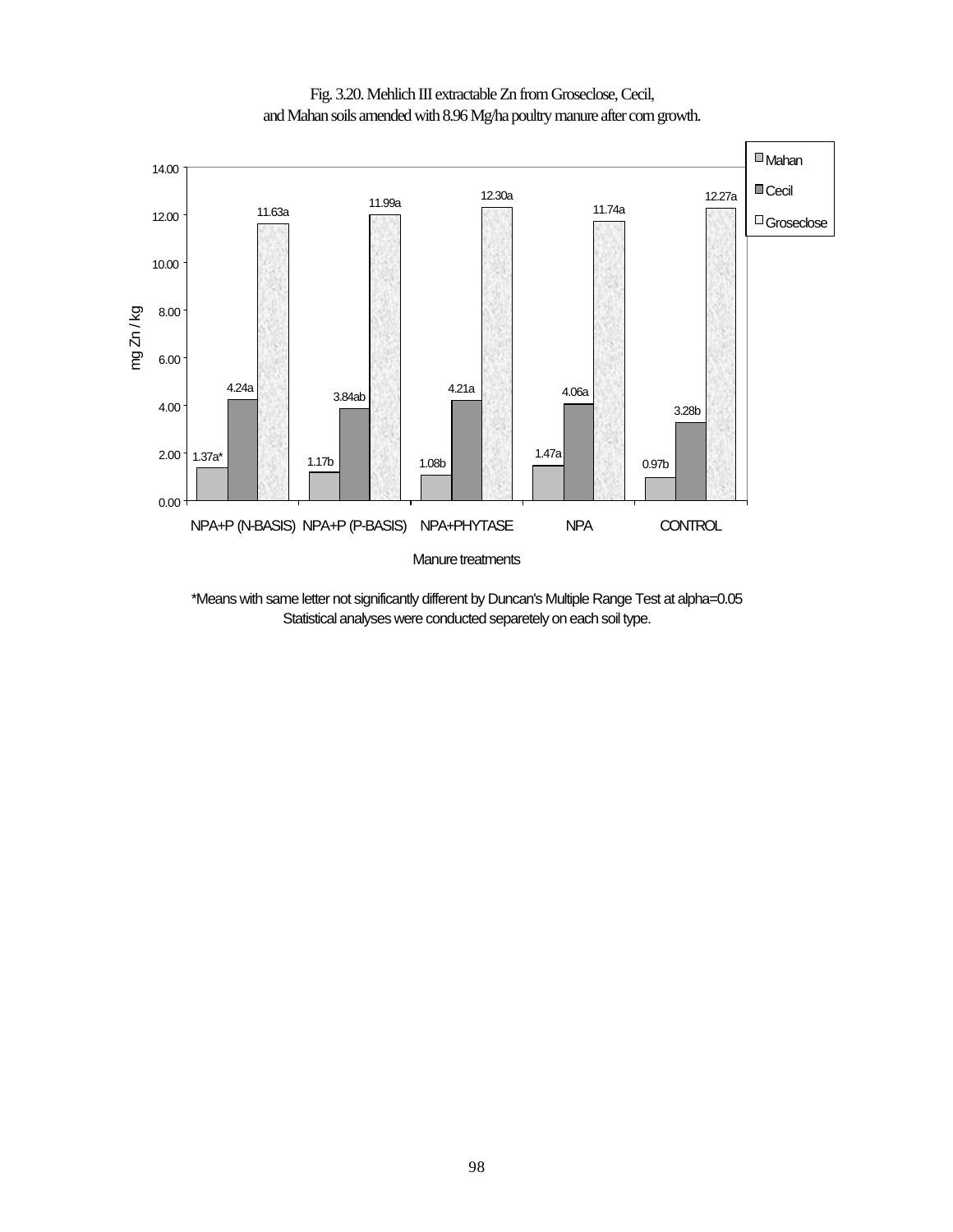

Fig. 3.21. Corn tissue dry weights for corn grown in sand amended with 2.24 Mg/ha poultry manure

Manure treatments

\*Means with same letter not significantly different by Duncan's Multiple Range Test at alpha=0.05

### 3.3.9. Corn grown in sand

Harvested corn grown in sand was dried and weighed, and digested in  $HNO<sub>3</sub>$  to determine P, Cu, and Zn concentrations in the plant tissue and plant uptake. The dry weight of corn tissue for each manure treatment applied to sand for corn growth is given in Fig. 3.21. It is important to note that three control treatments were used in this study. The treatment labeled "no manure" in the graphs contained only sand as a potting medium with no manure or fertilizer addition. "No manure: Fert. Added (no P, Cu, and Zn)" contains liquid fertilizer added to sand in nonlimiting quantities without addition of P, Cu, and Zn in the fertilizer. "No manure: with fertilizer" contains nonlimiting quantities of all nutrients added as a liquid fertilizer to the sand. As seen from Fig. 3.21, the manure treatments do not differ in dry tissue weight. Therefore, no effect from addition of phytase is seen in the tissue weights of the corn.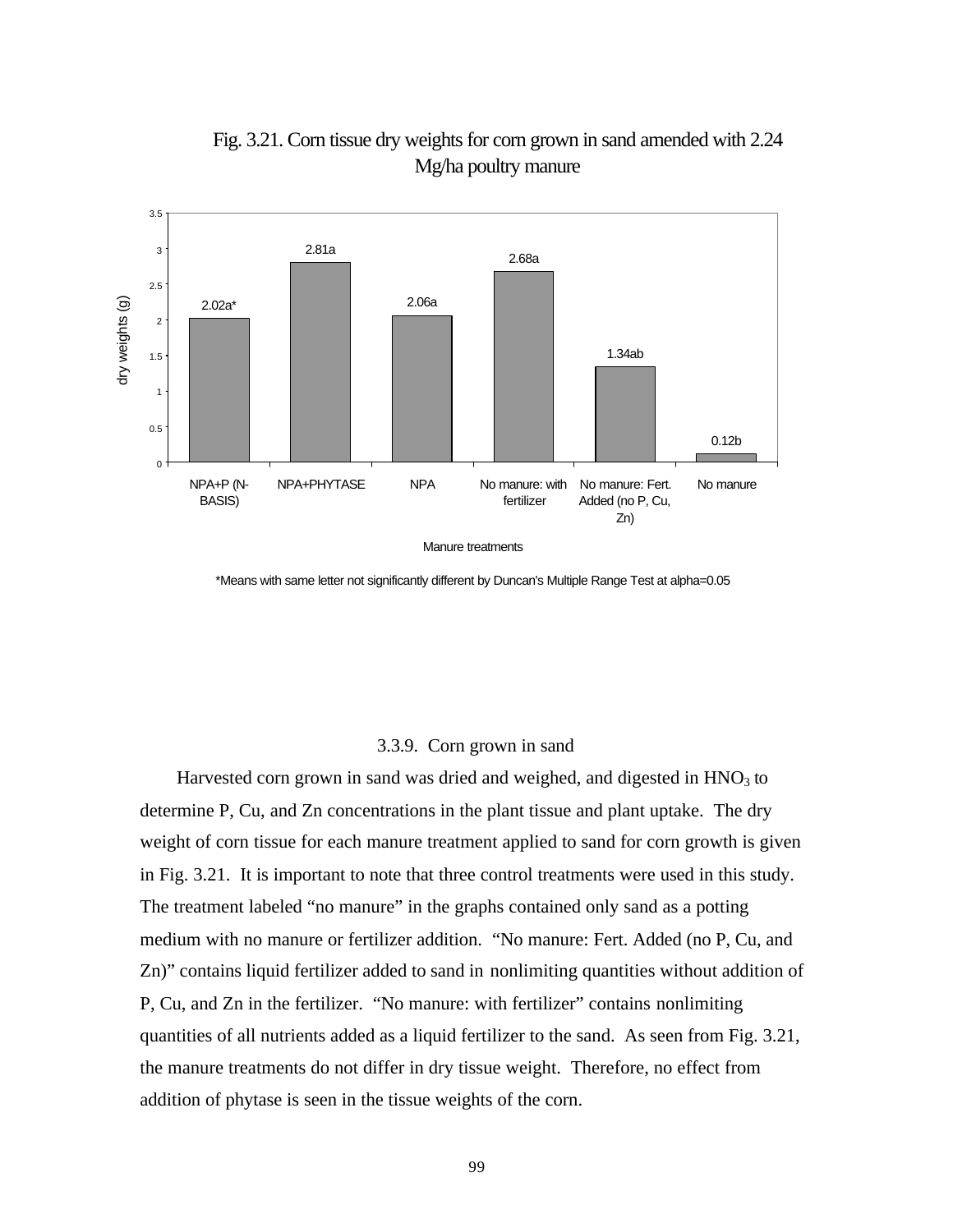### 3.3.10. P Comparisons

 Phosphorouos concentrations in corn tissue for each of the treatments for corn grown in sand are shown in Fig. 3.22. The control treatment that contains no manure or fertilizer amendments resulted in the largest concentration of P in the corn tissue and is significantly higher than all other treatments. All other treatments contain statistically similar concentrations of P in corn tissue.



Fig. 3.22. Phosphorous in corn tissue grown in sand amended with 2.24 Mg/ha poultry manure

\*Means with same letter not significantly different by Duncan's Multiple Range Test at alpha=0.05

Phosphorous uptake for each treatment is given in Fig. 3.23. Addition of phytase to the baseline NPA treatment does not produce significant differences in plant uptake of P. Comparison of the alternative phytase treatment with the NPA+P treatment on a Nbasis does not produce significant differences either. Notice the control treatment with no manure or fertilizer amendments contains the lowest uptake of P. This is due to the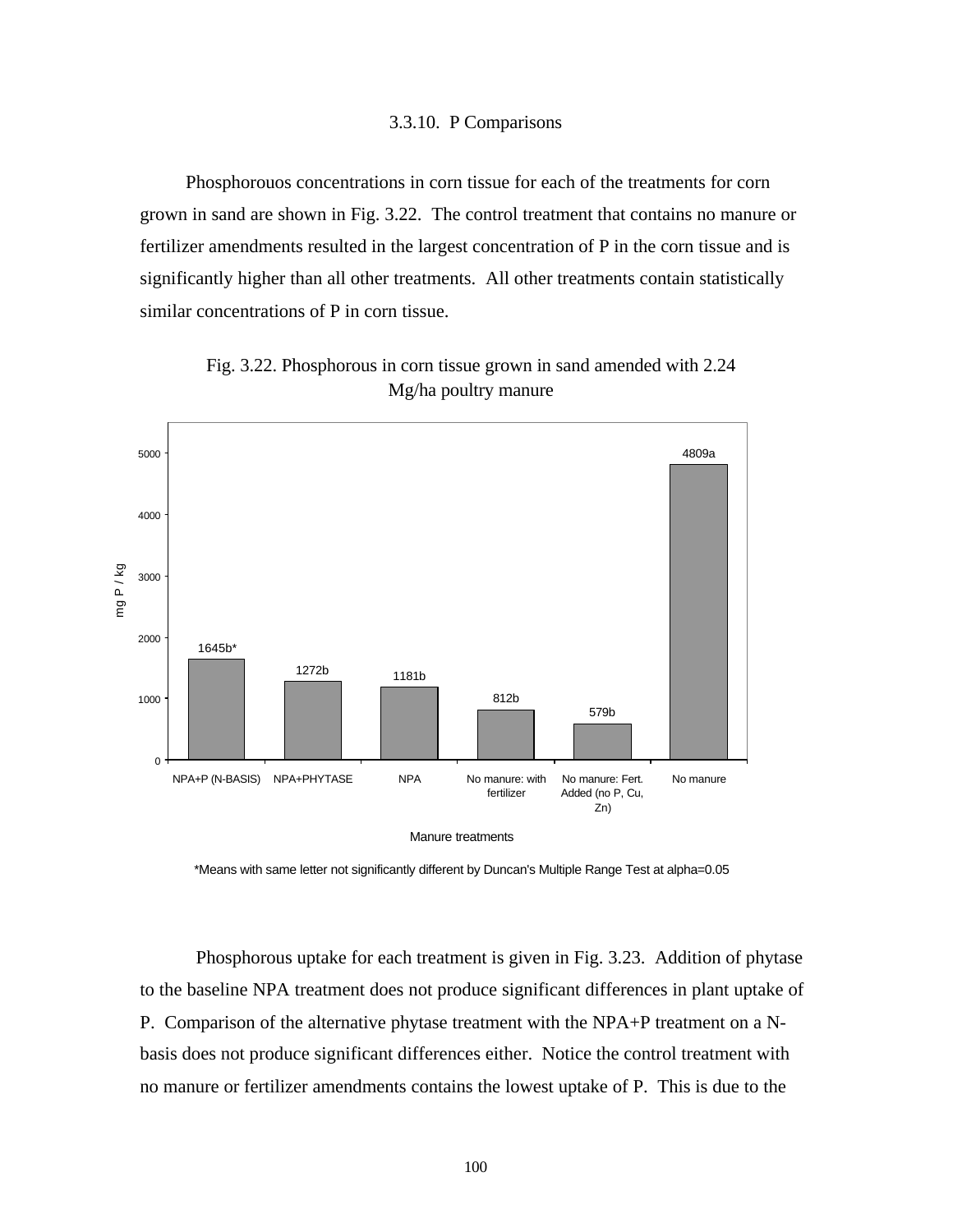fact that nutrients tend to concentrate in the tissue of smaller plants. The control treatment with no manure addition contained the smallest dry tissue matter of any treatments, and resulted in the lowest uptake of P.



Fig. 3.23. Phosphorous uptake by corn grown in sand amended with 2.24 Mg/ha poultry manure

Manure treatments

\*Means with same letter not significantly different by Duncan's Multiple Range Test at alpha=0.05

### 3.3.11. Cu comparisons

Copper concentrations in corn tissue for each treatment grown in sand are shown in Fig. 3.24. As observed by the graph, only the NPA+Phytase treatment resulted in any detectable Cu concentration in the corn tissue, with only 0.09 ppm Cu.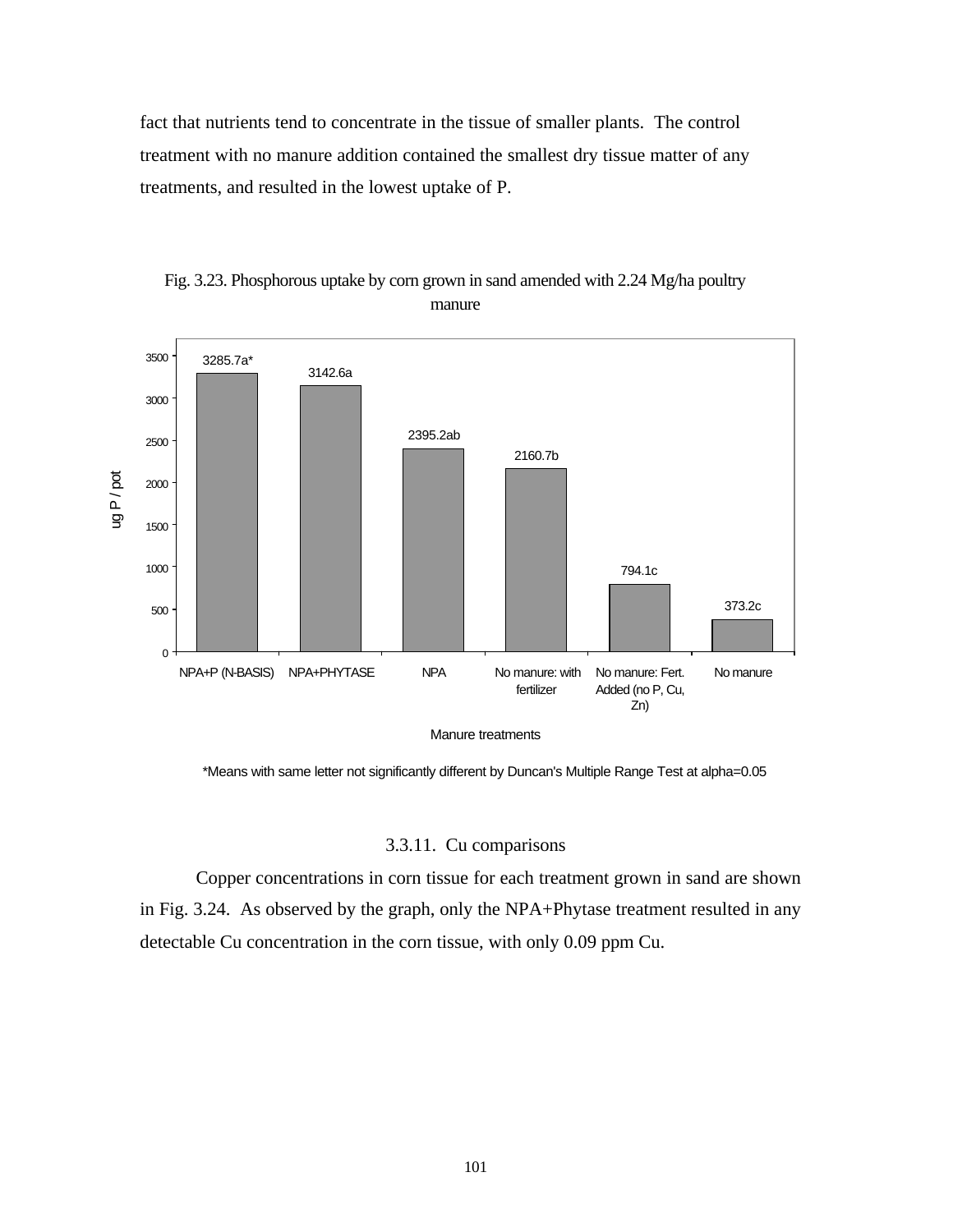

Fig. 3.24. Copper in corn tissue grown in sand amended with 2.24 Mg/ha poultry manure

\*Means with same letter not significantly different by Duncan's Multiple Range Test at alpha=0.05

 No Cu detection in the plant tissue in any treatments except for NPA+Phytase results in no plant uptake of Cu in any treatment except for this treatment, with only 0.13 ug Cu taken up by the plant. Plant uptake of Cu is given in Fig. 3.25.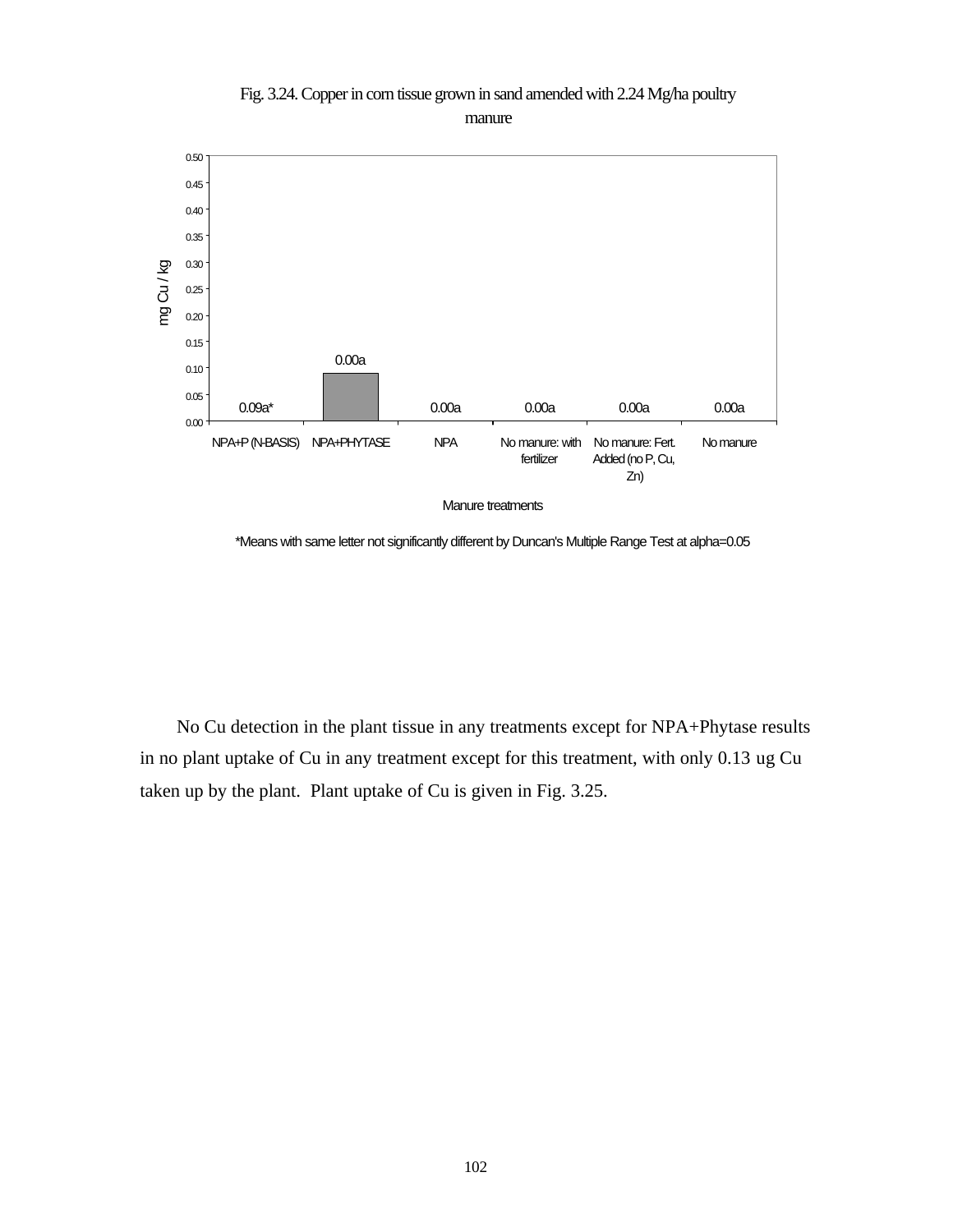

Fig. 3.25. Copper uptake by corn grown in sand amended with 2.24 Mg/ha poultry manure

\*Means with same letter not significantly different by Duncan's Multiple Range Test at alpha=0.05

# 3.3.12. Zn comparisons

 Zinc concentrations in the corn tissue for each treatment are presented in Fig. 3.26. The control treatment with no manure or fertilizer addition contained the largest concentration of Zn in the corn tissue. Comparing the NPA+Phytase treatment to either the baseline NPA treatment or NPA+P (N-basis) treatment did not produce statistical differences.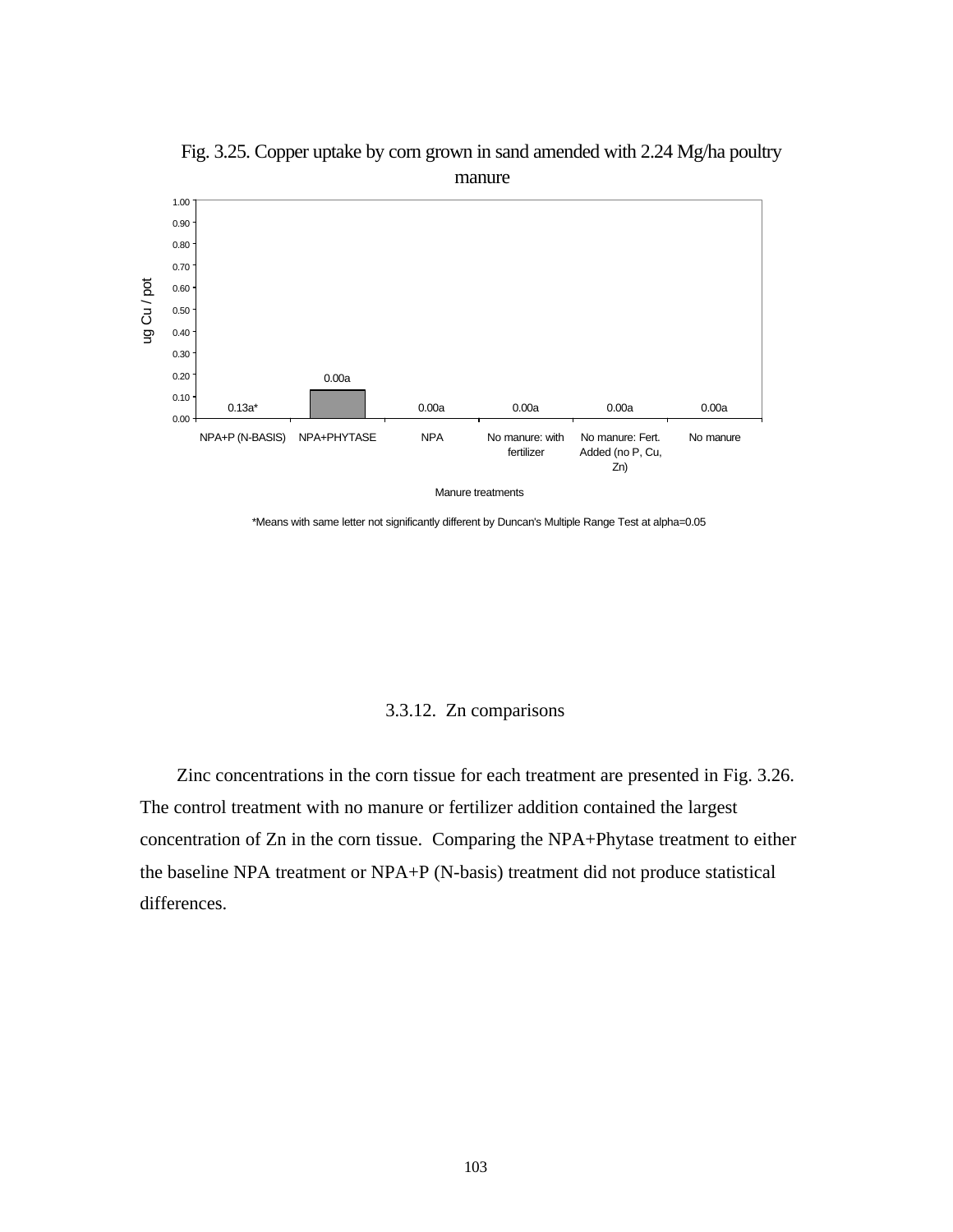

Fig. 3.26. Zinc in corn tissue grown in sand amended with 2.24 Mg/ha poultry manure

\*Means with same letter not significantly different by Duncan's Multiple Range Test at alpha=0.05

 Treatments graphed by plant uptake of Zn are presented in Fig. 3.27. The control treatment with no manure addition has the lowest plant uptake of any treatments. This is the same scenario presented earlier with P. The control soil contained the lowest dry matter and therefore the lowest plant uptake of zinc.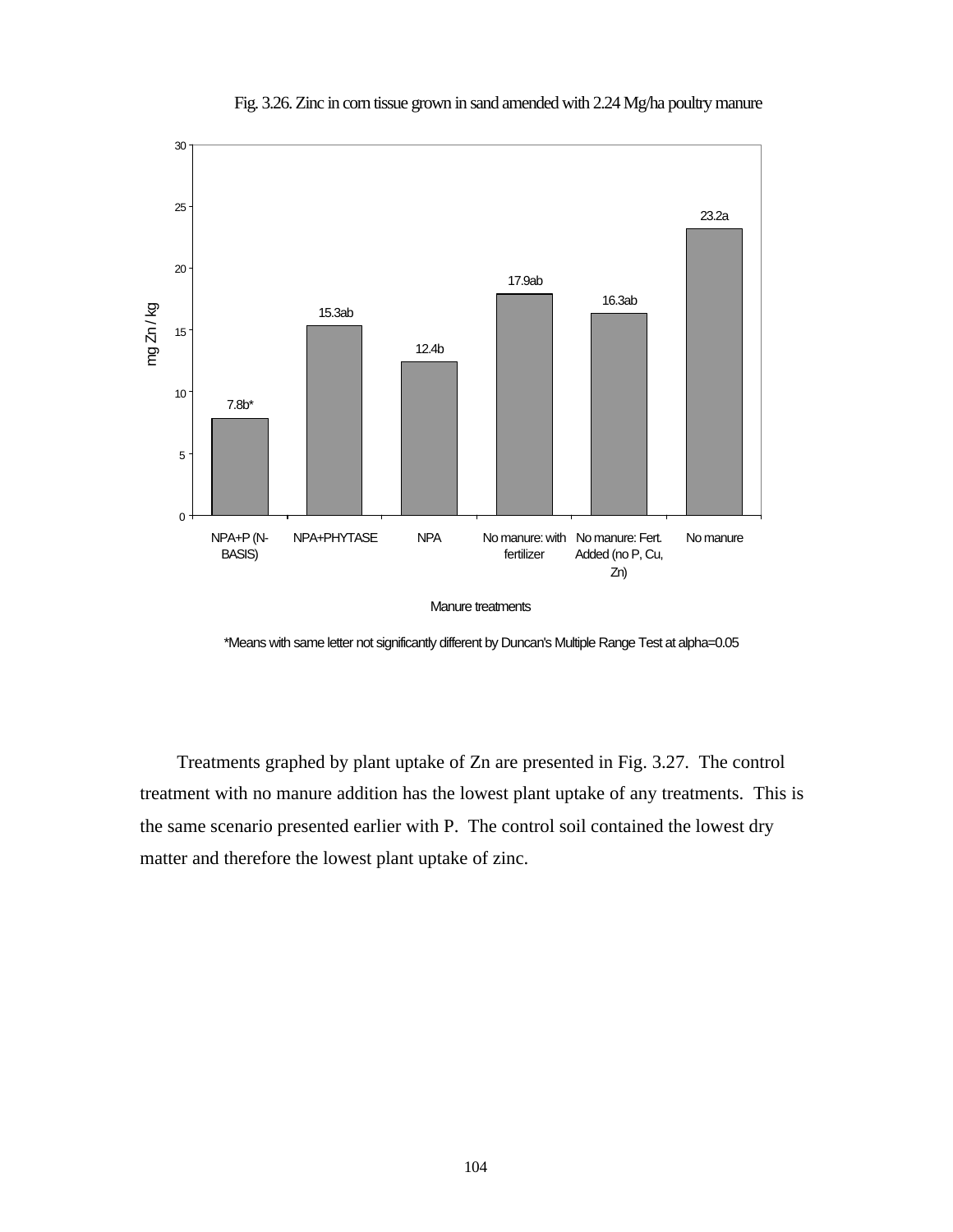

Fig. 3.27. Zinc uptake by corn grown in sand.

\*Means with same letter not significantly different by Duncan's Multiple Range Test at alpha=0.05

# 3.4. SUMMARY AND CONCLUSIONS

3.4.1. Effect of phytase supplementation on corn grown in southeastern soils Dry matter production by young corn seedlings was not impacted by addition of phytase to the baseline NPA treatment from corn grown in any of the three soils. The alternative phytase treatment also did not differ significantly from the conventional NPA+P treatments on either a N- or P- basis. The Mahan soil had the lowest tissue growth across all treatments, while the Cecil and Groseclose soils had similar dry tissue weights.

Corn grown in the control soils contained the highest concentration of P in corn tissue over all three soil types, and was statistically higher than all manure treatments. This may be attributed to the fact the P in the corn tissue in the control is more concentrated since much less tissue growth occurred from corn grown in the control soils. All manure treatments had statistically similar concentrations of P in the corn tissue. The Mahan soil contained the highest concentration of P in the corn tissue across all treatments, due to the low tissue weights from corn grown in this soil type. No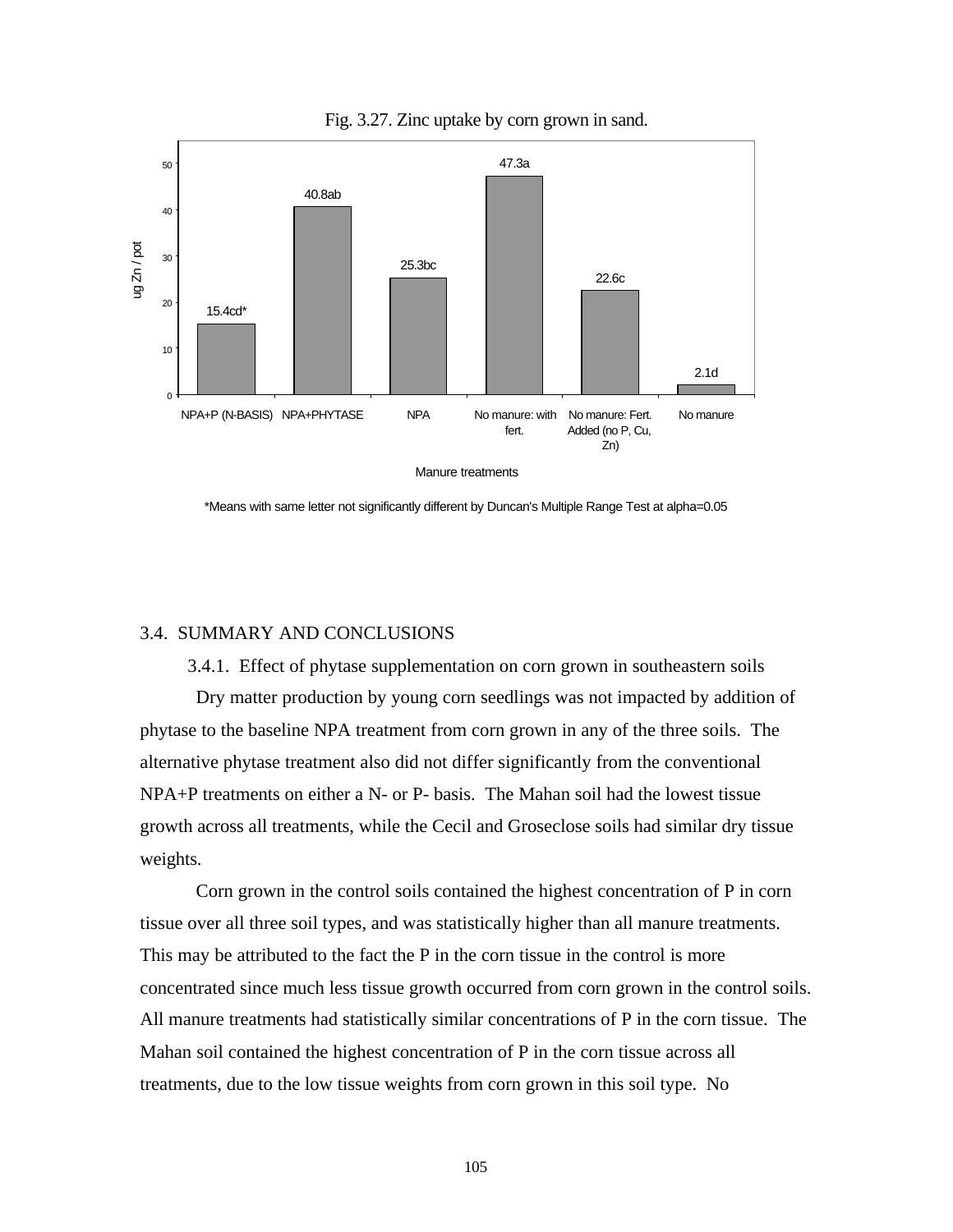significant differences in P in corn tissue are observed from the addition of phytase to the baseline NPA treatment for any soil type. The same is true when the alternative NPA+Phytase treatment is compared to the NPA+P treatments on either a N- or P-basis. No significant differences occurred between treatments for P uptake for any of the three soils, though the control had the lowest P uptake of any treatment. This is due to the low tissue growth of corn. For this reason, the Mahan soil also had the lowest P uptake for all treatments.

Copper in corn tissue was highest across all treatments from corn grown in the Mahan soil. Once again, this is attributed to low tissue matter produced from corn grown in the Mahan soil. Copper concentrations did not differ significantly for any soils when phytase was added to the baseline NPA treatment. Significant differences were not observed when NPA+Phytase is compared to the NPA+P treatments on either a N- or Pbasis. The control soil averaged across all soil types had the lowest concentration of Cu in corn tissue, whereas P in corn tissue was highest in the control. Nutrients found in high quantities tend to accumulate in the tissue, especially when other elements are found in quantities that may limit plant growth. Copper may be limiting plant growth since the control soil has the lowest concentration of Cu in its tissue, and has the highest concentration of P compared to the other treatments.

Plant uptake of Cu was significantly higher for all manure treatments compared to the control. Addition of phytase to the baseline NPA treatment averaged across all soil types did not produce a significant difference. A significant difference did not result when the alternative NPA+Phytase treatment is compared to the conventional NPA+P treatments on either a N- or P-basis in either the Mahan or Groseclose soil. The NPA+Phytase treatment was significantly higher than both NPA+P treatments on both a N- and P- basis in the Cecil soil.

Zinc in corn tissue was statistically lower in the control treatment compared to the manure treated soils. This once again, like Cu, may be attributed to Zn being found in limiting quantities in the control. Zinc in corn tissue averaged across all soil types resulted in no statistical differences with the addition of phytase to the baseline NPA treatment. No statistical differences resulted when NPA+Phytase was compared to the NPA+P treatment on an N-basis. When NPA+Phytase replaced the NPA+P treatment on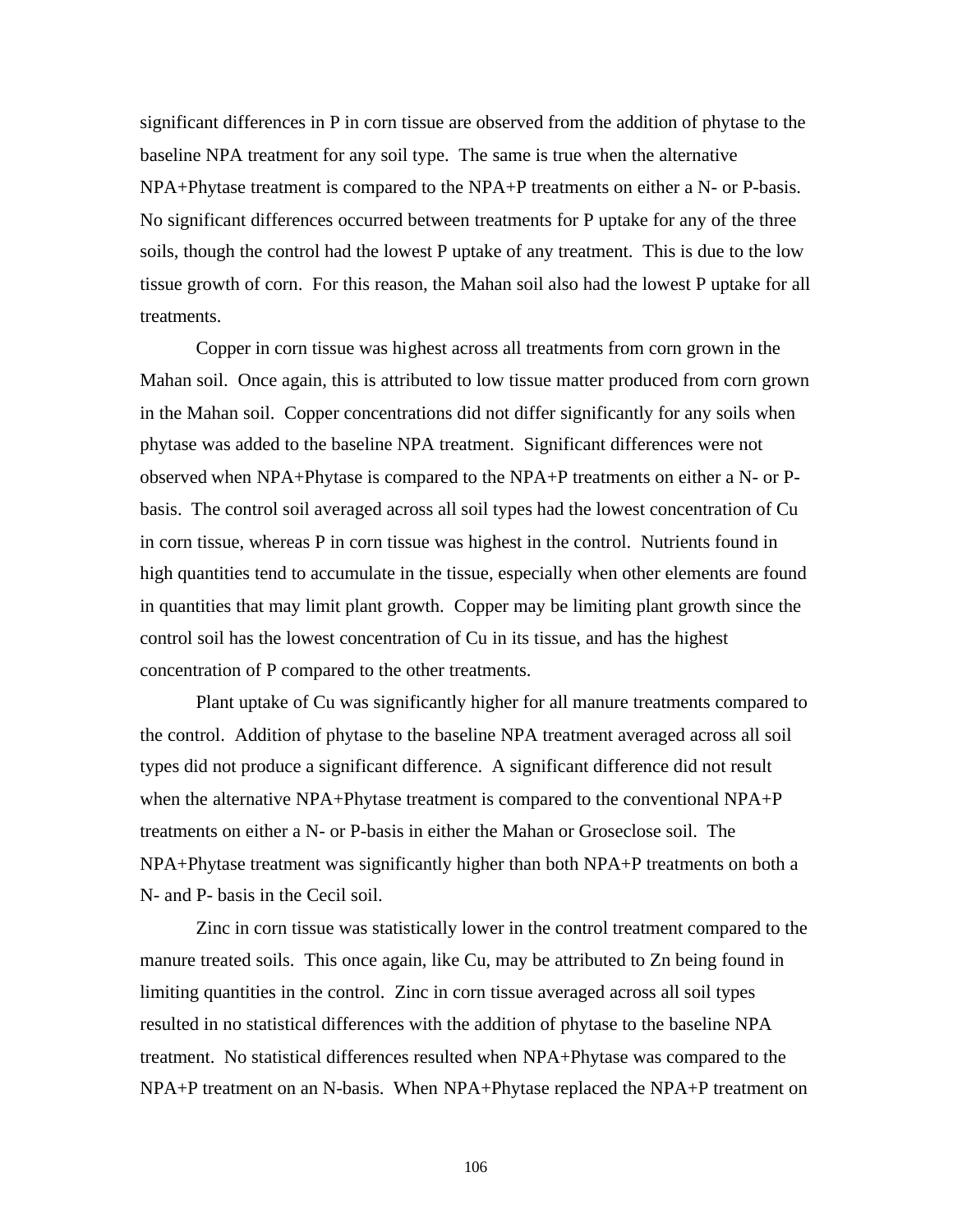a P-basis, a significant 13% increase in Zn in the corn tissue resulted (26.2 vs. 22.8 mg Zn  $kg^{-1}$  for NPA+Phytase and NPA+P treatments on a P-basis, respectively). The Mahan soil contained the highest concentration of Zn in the corn tissue results across all treatments.

Plant uptake of Zn was statistically higher for all manure treatments compared to the control. Plant uptake of Zn was not significantly different with the addition of phytase to the baseline NPA treatment for any soil type. Plant uptake of Zn was also not significantly different between the alternative NPA+Phytase and NPA+P treatments on a N- or P- basis for either the Groseclose or Mahan soil. NPA+Phytase was significantly higher than the NPA+P treatments on both a N- and P- basis for the Cecil soil.

#### 3.4.2. Mehlich III extraction of soils after corn growth

No significant differences were observed in Mehlich III extraction of P between manure treatments for any of the three soils. Therefore, addition of phytase did not produce significant differences in extractable P from soils after corn growth. The same is true for Cu extracted by Mehlich III. Zinc extracted did not produce significant differences between manure treatments in either the Groseclose or Cecil soil. Addition of phytase to the baseline NPA treatment decreased Zn availability in the Mahan soil by a significant 27% (1.08 vs. 1.47 mg  $Zn$  kg<sup>-1</sup> for NPA+Phytase and NPA treatments, respectively). Replacement of NPA+P (P-basis) treatment for NPA+Phytase does not create statistical differences in extractable Zn. However, when these treatments are compared on an N-basis, Zn solubility decreases by a significant 21% when NPA+Phytase replaces the NPA+P treatment (1.08 vs. 1.37 mg Zn kg<sup>-1</sup> for NPA+Phytase and NPA+P treatments on N-basis, respectively).

### 3.4.3. Effect of phytase supplementation on corn grown in sand

Corn tissue dry weight was not affected significantly by the addition of phytase to the NPA treatment from corn grown in sand. Phosphorous in corn tissue did not statistically differ between any manure treatment. The control with no manure or fertilizer addition contained the highest concentration of P in the corn tissue, as observed in the previous corn study, due to the smaller tissue weight. Plant uptake of P was not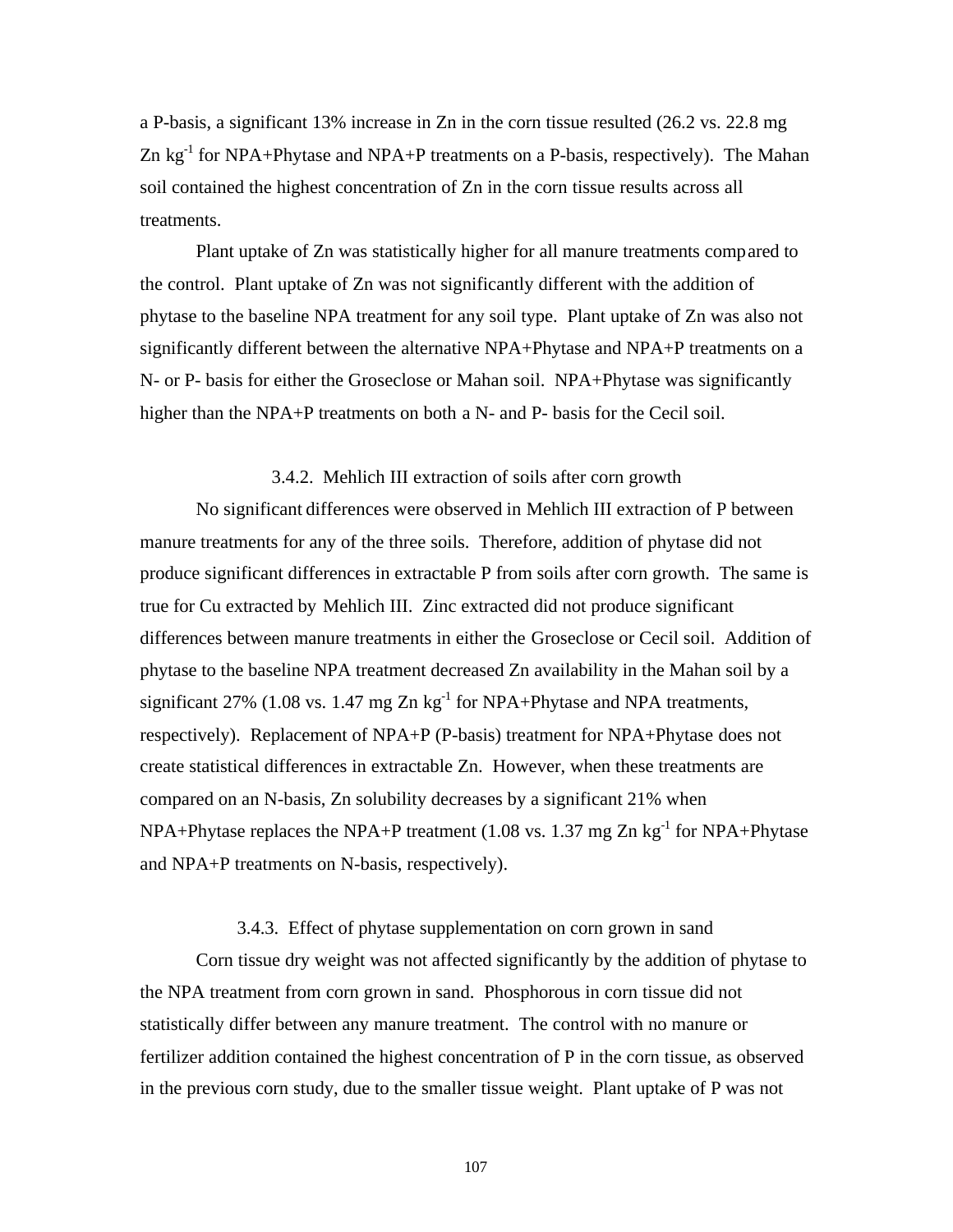influenced by phytase addition to the baseline NPA treatment and thus did not affect plant uptake. Copper in corn tissue was detectable only for the NPA+Phytase treatment, with only  $0.09$  mg Cu kg<sup>-1</sup> observed in this treatment. Therefore, all other treatments resulted in no plant uptake of Cu. Addition of phytase to the baseline NPA treatment did not result in any statistical differences in Zn in the harvested corn tissue. The control treatment contained the highest concentration of Zn in the tissue. Plant uptake of Zn was not significantly different between the NPA and NPA+Phytase treatments, although the NPA+Phytase treatment was significantly higher than the NPA+P treatment on a N-basis, with an increase in Zn uptake by  $62\%$  (40.8 vs. 15.4 mg Cu kg<sup>-1</sup> for NPA+Phytase and NPA+P treatments on N-basis, respectively).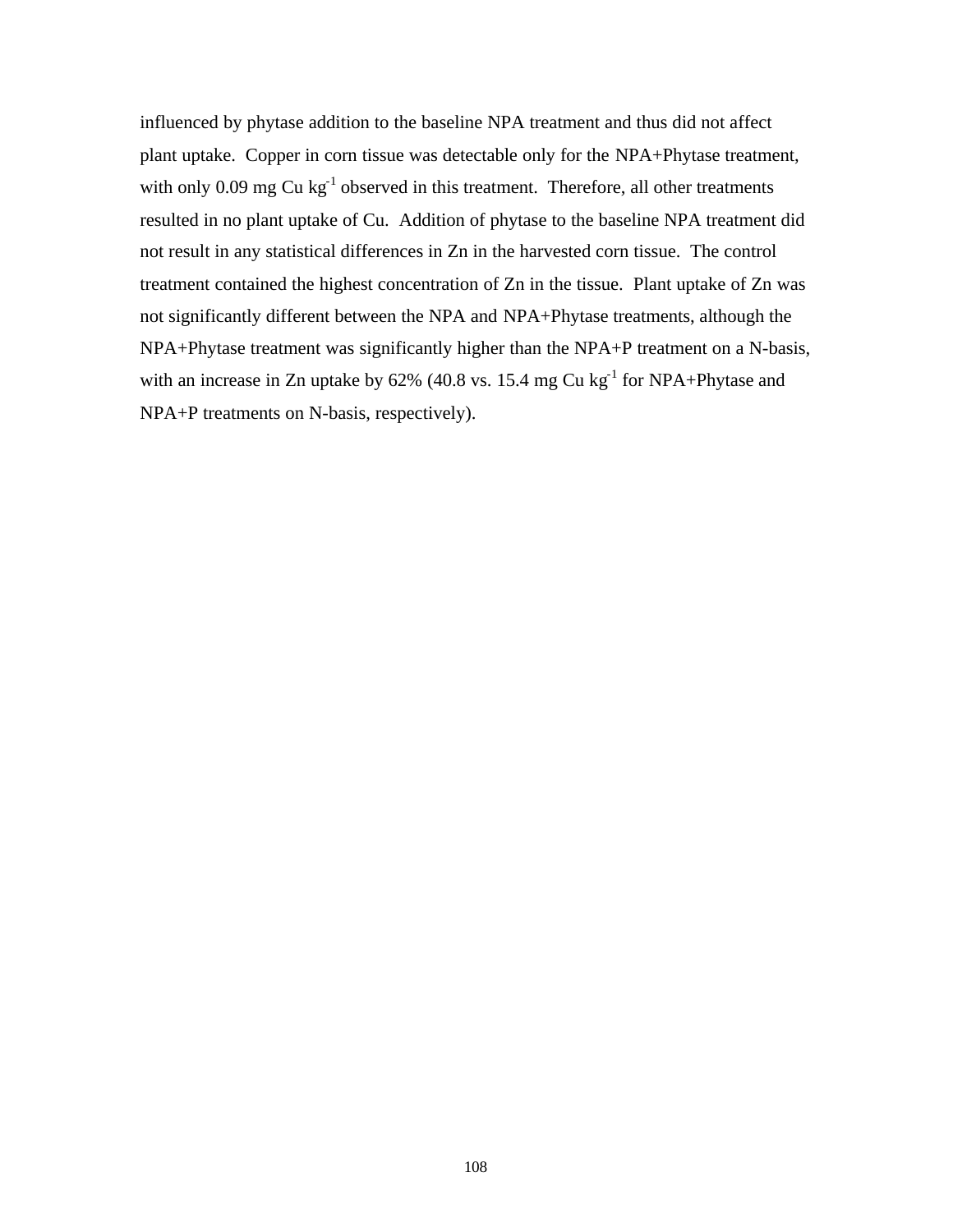# **CHAPTER 4: FRACTIONATION STUDY**

### 4.1. INTRODUCTION

 Phytase is known to reduce total P in manure after excretion. An important question many researchers are seeking to answer is the overall effects that phytase and HAP have on P, Cu, and Zn solubility in manure. Though total P is reduced, does the chemical form of P, Cu, and Zn change with the use of phytase and HAP? This chapter focuses on the chemical forms of P, Cu, and Zn found in the manure containing phytase and HAP compared to manure with no amendments.

# 4.2. MATERIALS AND METHODS

## 4.2.1. Nonsequential Fractionation Method

Refer to chapter 2 for information on manure collection and diet formulation. The manure used in this study was recombined from selected individual pens that had no indication of Zn contamination. Therefore, Zn is being studied in this chapter. Reagents used for nonsequential extraction of P, Cu, and Zn from the five manure treatments were selected from the procedure developed by Miller et al. (1986). Moisture content was determined for each manure treatment prior to each extraction by weighing a subsample before and after oven drying at  $35^{\circ}$ C for a 24-hour time period. Elemental analyses for each manure treatment fractionated are presented in Table 4.1. Ten extractants were used to solubilize the various forms of P, Cu, and Zn and are listed in Table 4.2 along with the extraction parameters and forms of elements solubilized. A 100:1 mL solution: g dry manure ratio was used in all extractions except for total elemental analysis. All extractants were made so that molarity was doubled to account for moisture in the manure. Therefore, a 0.5 g manure sample (dry-weight basis) was weighed into a 100 mL centrifuge tube. Afterward, 25 mL of "double strength" extracting solution was pipetted into the tube. The remaining water necessary to achieve a 100 mL solution: 1g dry matter ratio was pipetted into the centrifuge tube. The tubes were capped with plastic lids and placed on a reciprocating shaker for the time period specified in Table 4.1 for each extractant. Samples were centrifuged at 2000 rpm for 40 minutes. The supernatant liquid from each tube was decanted into  $60$ -cm<sup>3</sup> syringes with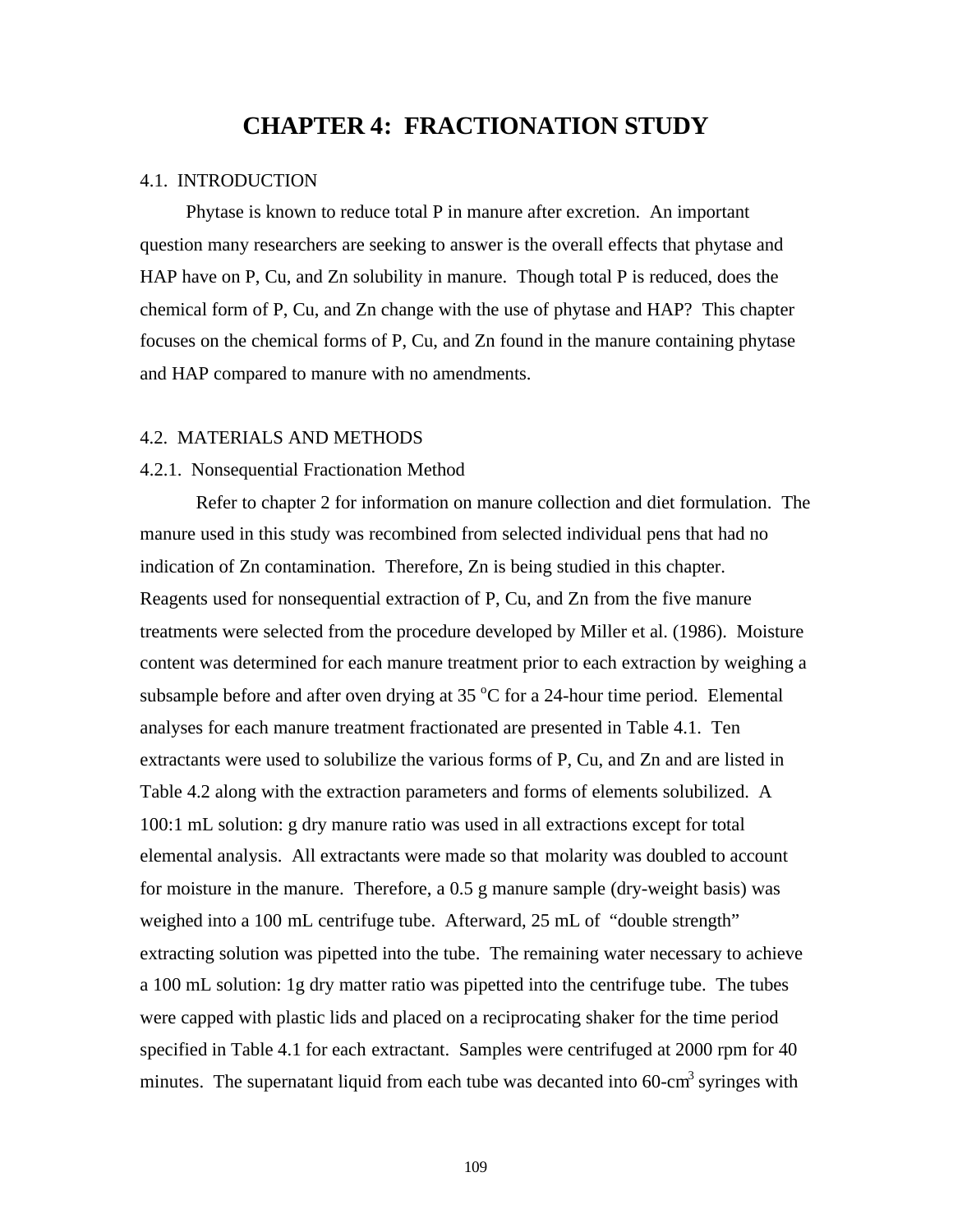Luerlok tips packed with 1 g of non-reactive filter pulp in the bottom of the syringe. Nucleopore filter housings measuring 25-mm in diameter were attached to the Luerlok tips. The filter housings hold 0.45 µm Nucleopore filters. A syringe plunger was used to force the supernatant through the filter pulp in the syringe and then through the  $0.45 \mu m$ filter in the filter housing. The liquid was collected in a plastic dilu-vial for analysis. The extracts were analyzed for P, Cu, and Zn using inductively coupled plasma emission spectrometry (ICP). Total analysis was determined by microwave digestion with nitric acid. To each Teflon vessel, 0.5 g manure (dry weight basis) and 9 mL nitric acid was added. The vessels were sealed and digested for 35 minutes with maximum temperature reaching  $220^{\circ}$ C. The samples were quantitatively transferred to a volumetric flask, diluted to 50 mL, and subsequently filtered using No. 42 Whatman filter paper. The extracts were analyzed for P, Cu, and Zn using inductively coupled plasma emission spectrometry (ICP).

### 4.2.2. Statistical Analysis

 Three reps were used for all extractions except for total analysis, in which two reps were used, for a total of 145 extractions. The following equation was used to calculate the quantity of P, Cu, and Zn extracted in mg per kg of manure:

### $A \times B \times C = D$

A=mg element per L of extractant (ICP analysis) B= mL extractant per g manure extracted (dry weight basis)  $C =$  dilution factor D= mg element extracted per kg dry manure

Analysis of variance was performed using SAS (SAS Institute, 1996) to evaluate statistical differences between manure treatments. Duncan's Multiple Range Test was also used in SAS to compare means at the alpha level of 0.05.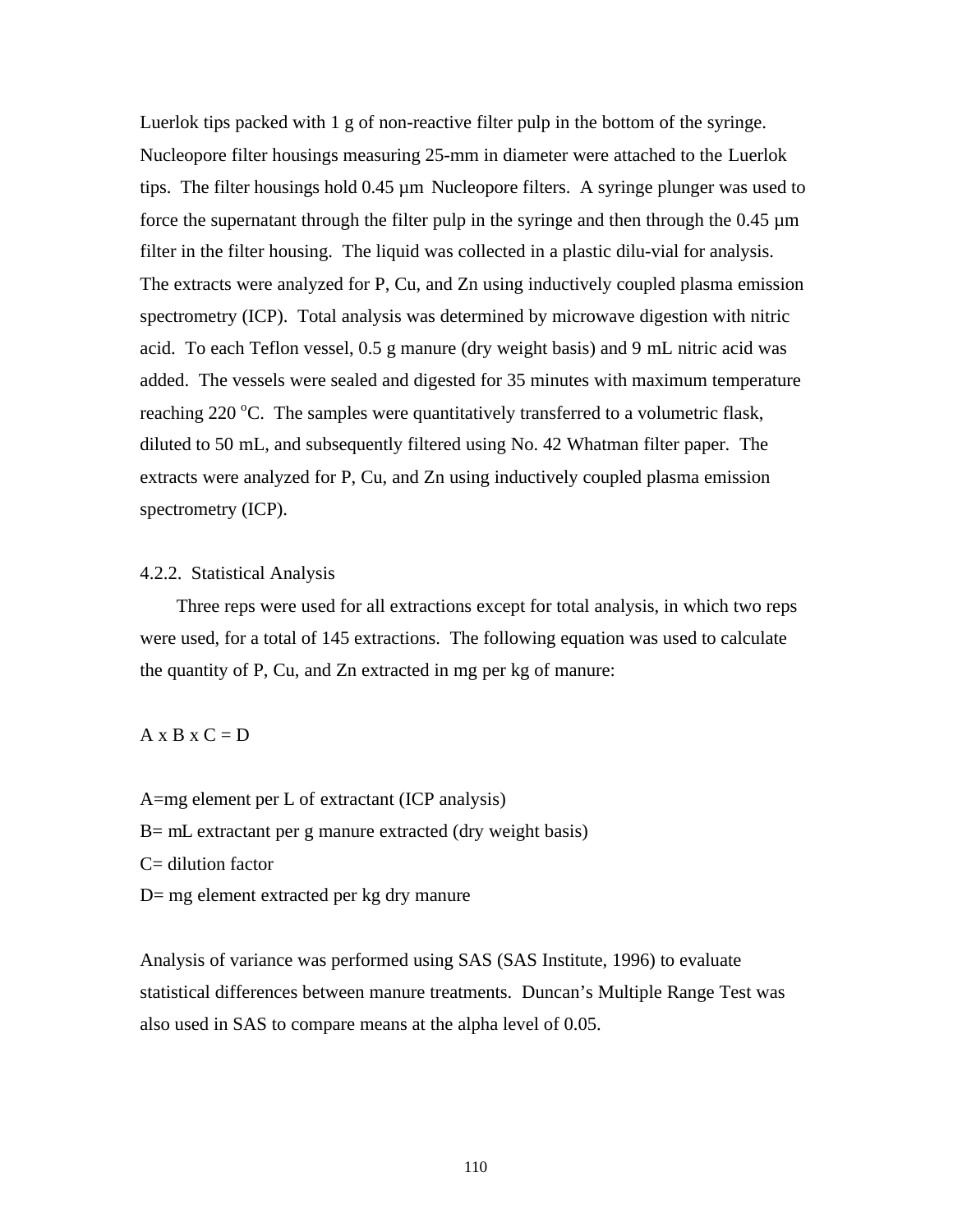|                  |           | $g kg^-$<br>manure |          |                  |      |      |      |      |      |      |      |      |      |
|------------------|-----------|--------------------|----------|------------------|------|------|------|------|------|------|------|------|------|
| Manure treatment | Moisture  | N                  | $P_2O_5$ | K <sub>2</sub> O | S    | Ca   | Mg   | Na   | Fe   | Al   | Mn   | Cu   | Zn   |
|                  | Content % |                    |          |                  |      |      |      |      |      |      |      |      |      |
| <b>NPA</b>       | 81.35     | 13.26              | 5.07     | 7.93             | 0.90 | 2.26 | 1.35 | 0.88 | 0.92 | 0.15 | 0.05 | 0.01 | 0.08 |
| $NPA+P$          | 81.12     | 13.83              | 6.96     | 8.21             | 0.81 | 3.63 | 1.25 | 1.34 | 0.53 | 0.22 | 0.05 | 0.01 | 0.07 |
| NPA+PHYTASE      | 80.99     | 14.79              | 4.24     | 7.51             | 0.88 | 1.83 | 1.18 | 0.91 | 0.63 | 0.13 | 0.04 | 0.01 | 0.07 |
| HAP              | 82.45     | 14.82              | 4.00     | 7.76             | 0.83 | 1.67 | 1.16 | 0.90 | 0.44 | 0.17 | 0.04 | 0.01 | 0.07 |
| HAP+PHYTASE      | 79.86     | 17.30              | 4.26     | 8.39             | 0.93 | 1.57 | 1.27 | 0.97 | 0.48 | 0.25 | 0.05 | 0.01 | 0.07 |

Table 4.1. Manure analysis for each treatment used in fractionation study

Table 4.2: Reagents and extraction parameters used for nonsequential extractions

| Chemical form solubilized        | Reagent                                    | Time           | pH   |
|----------------------------------|--------------------------------------------|----------------|------|
|                                  |                                            | hours          |      |
| Water-soluble                    | $H_2O$                                     | 16             | …–*  |
| Water-soluble                    | $0.01$ M CaCl <sub>2</sub>                 | 16             |      |
| Exchangeable (neutral salt)      | 0.5 M Ca(NO <sub>3</sub> ) <sub>2</sub>    | 16             |      |
| Specifically bound               | 0.05 M Pb(NO <sub>3</sub> ) <sub>2</sub>   | 16             |      |
| Specifically bound               | 0.44 M CH <sub>3</sub> COOH                | 16             | 2.5  |
| Acid soluble                     | 0.5 MHCl                                   | 8              |      |
| Organically bound                | $0.1 M K_4 P_2 O_7$                        | 16             | 10.0 |
| Amorphous Fe oxide<br>occluded   | $0.2 M (NH4)2C2O4$<br>(performed in dark)  | 4              | 3.0  |
| Crystalline Fe oxide<br>occluded | $0.2 M (NH4)2C2O4$<br>(performed in light) | $\overline{4}$ | 3.0  |
| Total                            | Concentrated<br>HNO <sub>3</sub>           | .5             |      |

\* pH not adjusted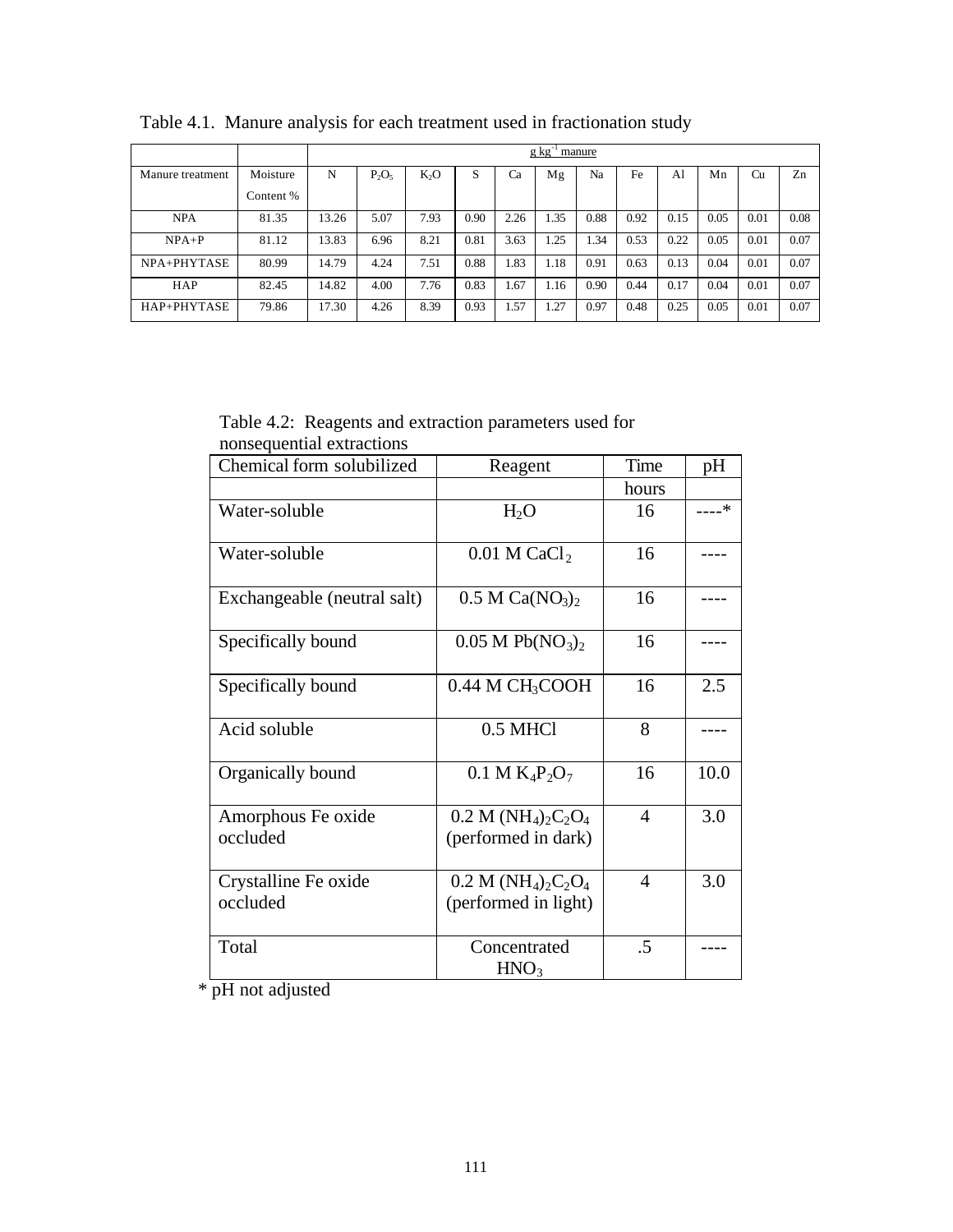# 4.3. RESULTS AND DISCUSSION

Nonsequential extractions were conducted on each of the five manure treatments using reagents selective for partitioning elemental fractions. Eight reagents were employed for P fractionation, with 10 reagents used for partitioning both Cu and Zn. Three replicates were used for a total of 150 extractions. This chapter seeks to determine elemental P, Cu, and Zn fractions dominating each manure type, and to determine if differences exist between manure treatments for each elemental fraction.

### 4.3.1. P Comparisons

 Data from all reagents used in the nonsequential fractionation scheme are presented for each of the five manure treatments in Table 4.3. The  $0.01$  M CaCl<sub>2</sub> reagent extracted the smallest amount of P for all NPA treatments. Both  $CaCl<sub>2</sub>$  and water are considered to remove the soluble P fraction from manure, though more P was extracted with water for all 3 treatments. This may be attributed to Ca suppressing P release when  $CaCl<sub>2</sub>$  is used. Exchangeable P was determined using  $0.5$  M CaNO<sub>3</sub>, and for all NPA treatments, extracted less P than water alone. The Ca suppressing effect of P from  $CaNO<sub>3</sub>$  at a higher concentration of Ca is most likely preventing greater P release. The stronger 0.5 M HCl extract removed more P than 0.44 M acetic acid for all 3 NPA treatments. Still more P was extracted from both NH4-oxalate in the dark and NH4-oxalate in the light reagents that are employed to remove crystalline and amorphous Fe, Al, and Mn. Nitric acid was used for determination of total P, and therefore extracted the highest concentration of P. The NPA+P manure treatment had the highest concentration of P from all reagents compared to either NPA or NPA+Phytase treatments. This is due to the addition of inorganic P to the ration in this manure treatment, resulting in a higher concentration of P in the manure. Compared to the NPA treatment, the NPA+Phytase treatment resulted in lower P extracted from all reagents except for the  $CaCl<sub>2</sub>$  extraction compared to the NPA treatment.

When HAP replaces the NPA treatment, soluble  $(CaCl<sub>2</sub>$  and water), exchangeable  $(CaNO<sub>3</sub>)$ , and acid soluble P (HCl and acetic) are increased. However, amorphous and crystalline Fe, Al, and Mn bound P extracted with NH4-oxalate both in the dark and light extracted less P from the HAP manure treatment compared to the NPA treatment. Nitric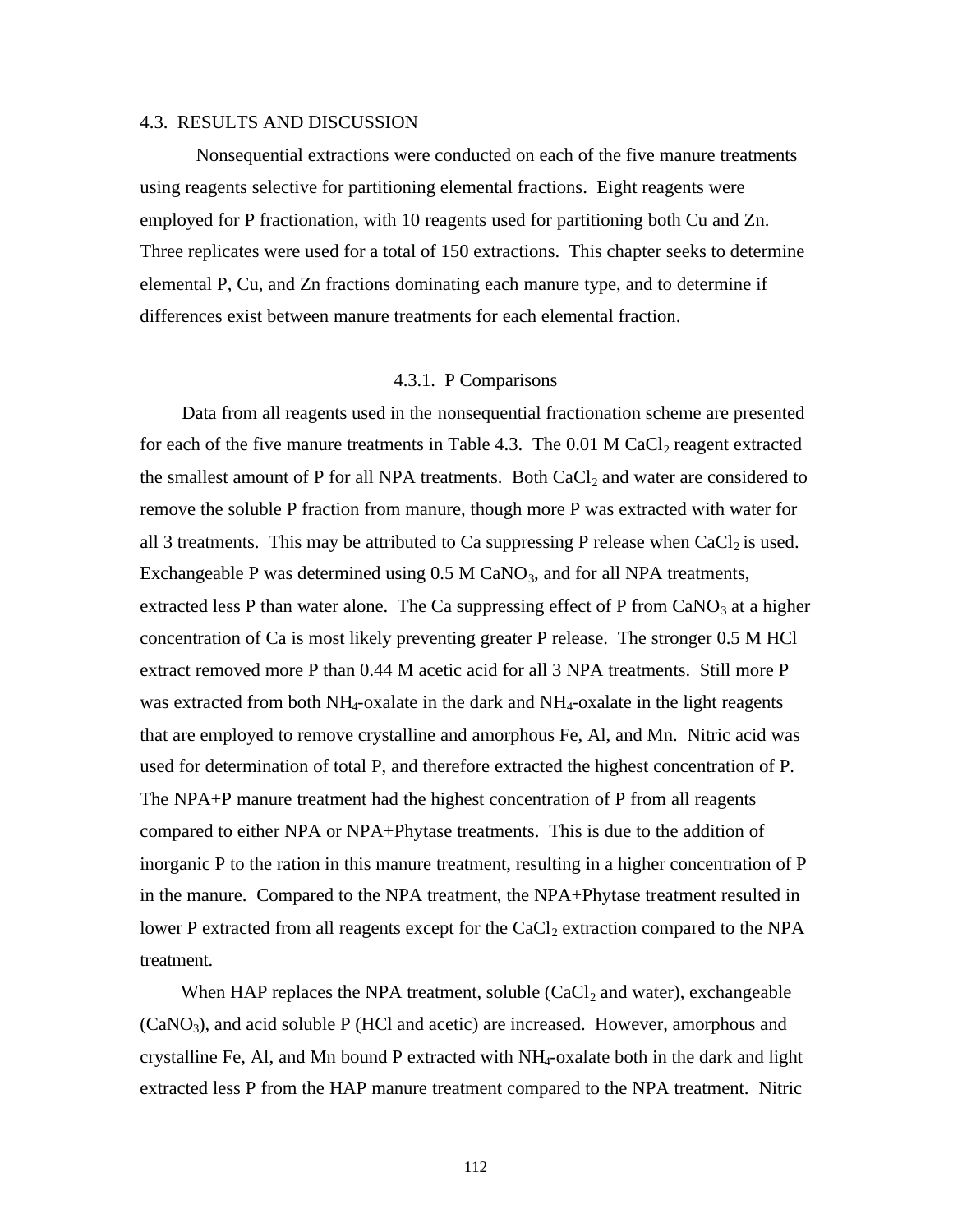acid also extracted less P in the HAP treatment. This can be attributed to the fact that HAP reduces total P excreted in manure due to better utilization of P by the bird. Since less P is found in the phytate form in the HAP manure, more P is soluble, as observed with both water and  $CaCl<sub>2</sub>$ . Addition of phytase to the HAP treatment reduces total P (nitric acid) as well as soluble, exchangeable, and NH4-oxalate extractable P. However, P extracted in acetic acid was increased by addition of phytase to the HAP treatment, while 0.5 M HCl acid extracted the same concentration of P from both treatments.

 Phosphorous extracted from each manure treatment is shown in Table 4.3 for each reagent used in the nonsequential fractionation scheme. Addition of phytase to the baseline NPA treatment significantly decreases extractable P from all reagents except for the CaCl<sub>2</sub> extractant. No statistical differences exist between these two treatments for  $P$ extracted with CaCl<sub>2</sub>. It is interesting to note that the conventional NPA+P treatment is significantly higher than all other treatments including the alternative NPA+Phytase treatment after any of the eight reagents are employed. Replacement of NPA for HAP significantly increases P extractability with the use of  $CaCl<sub>2</sub>$ , water,  $CaNO<sub>3</sub>$ , acetic acid, and HCl acid. Both  $NH_4$ -oxalate extractions along with  $HNO_3$  result in significantly lower concentrations of P extracted when NPA was replaced by HAP. Addition of phytase to the HAP treatment results in significantly lower P concentrations in the soluble, exchangeable, and ammonium oxalate extractable fractions. Extraction with acetic acid results in significantly higher P concentrations upon addition of phytase to the HAP treatment, while the same levels of P are extracted with HCl. No statistical difference results in total P extracted between the HAP and HAP+Phtyase treatments.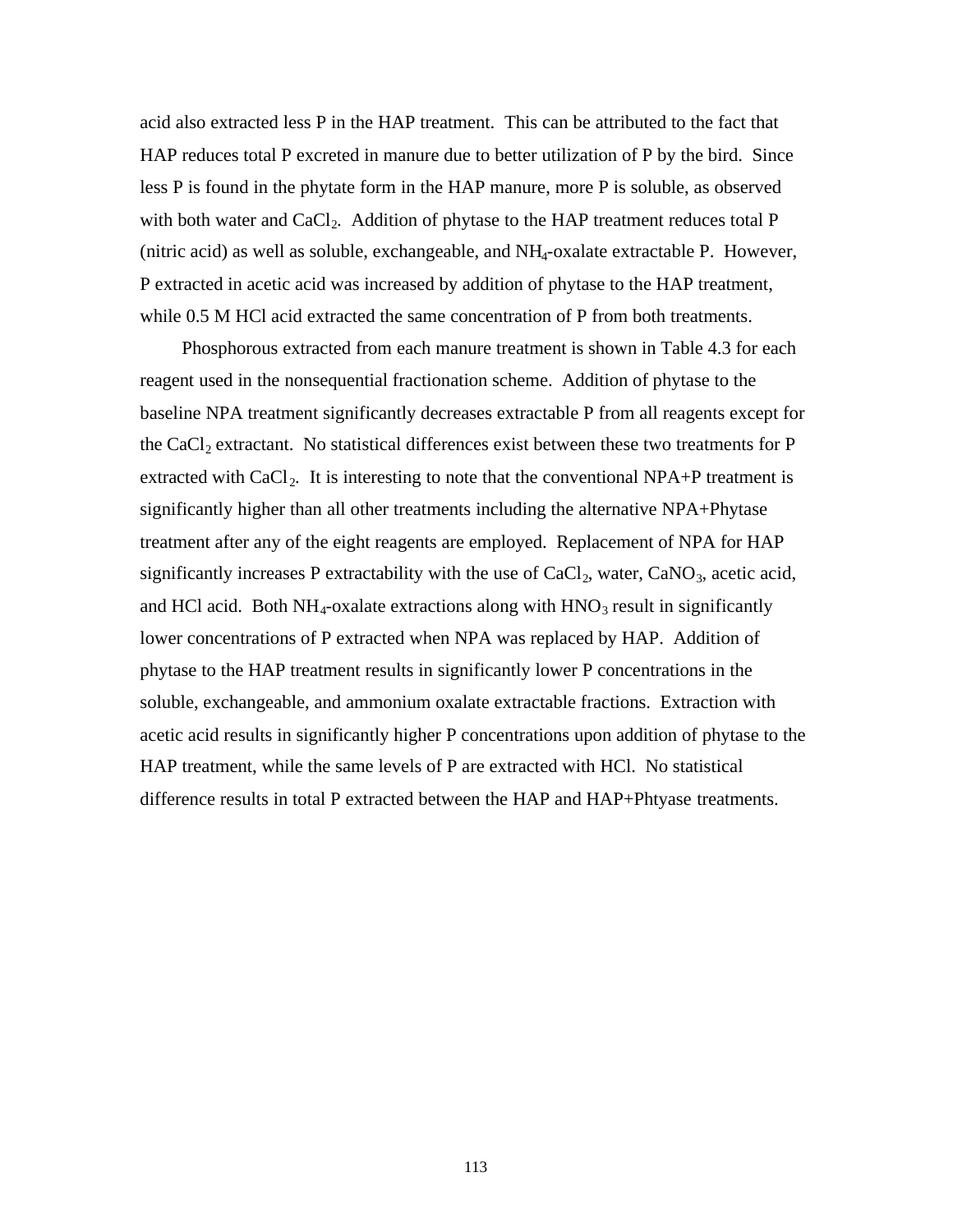| Reagent                         | Manure treatment<br>$mg P kg^{-1}$ |                          |            |            |                          |  |  |
|---------------------------------|------------------------------------|--------------------------|------------|------------|--------------------------|--|--|
|                                 | $NPA+P$                            | $NPA+$<br><b>PHYTASE</b> | <b>NPA</b> | <b>HAP</b> | $HAP+$<br><b>PHYTASE</b> |  |  |
| Calcium<br>Chloride             | 9007a*                             | 5520c                    | 5517c      | 6037b      | 5333d                    |  |  |
| Water                           | 9797a                              | 6027d                    | 6207c      | 6460b      | 5873e                    |  |  |
| Calcium<br>Nitrate              | 9273a                              | 5643d                    | 5950c      | 6190b      | 5950c                    |  |  |
| Acetic Acid                     | 9320a                              | 5373e                    | 6467d      | 7020c      | 7307b                    |  |  |
| Hydrochloric<br>Acid            | 10080a                             | 5957d                    | 7503c      | 7807b      | 7807b                    |  |  |
| Ammonium<br>Oxalate in<br>dark  | 12627a                             | 7515d                    | 8349b      | 8133c      | 7651d                    |  |  |
| Ammonium<br>Oxalate in<br>light | 13494a                             | 8047c                    | 9077b      | 8275c      | 8059c                    |  |  |
| Nitric Acid                     | 17235a                             | 10376c                   | 11094b     | 10453c     | 10282c                   |  |  |

# Table 4.3. Nonsequential extraction of P from all manure treatments

\*Means with same letter not significantly different by Duncan's Multiple Range Test at alpha=0.05 Statistical analyses were conducted separately for each reagent used for comparison of manure treatments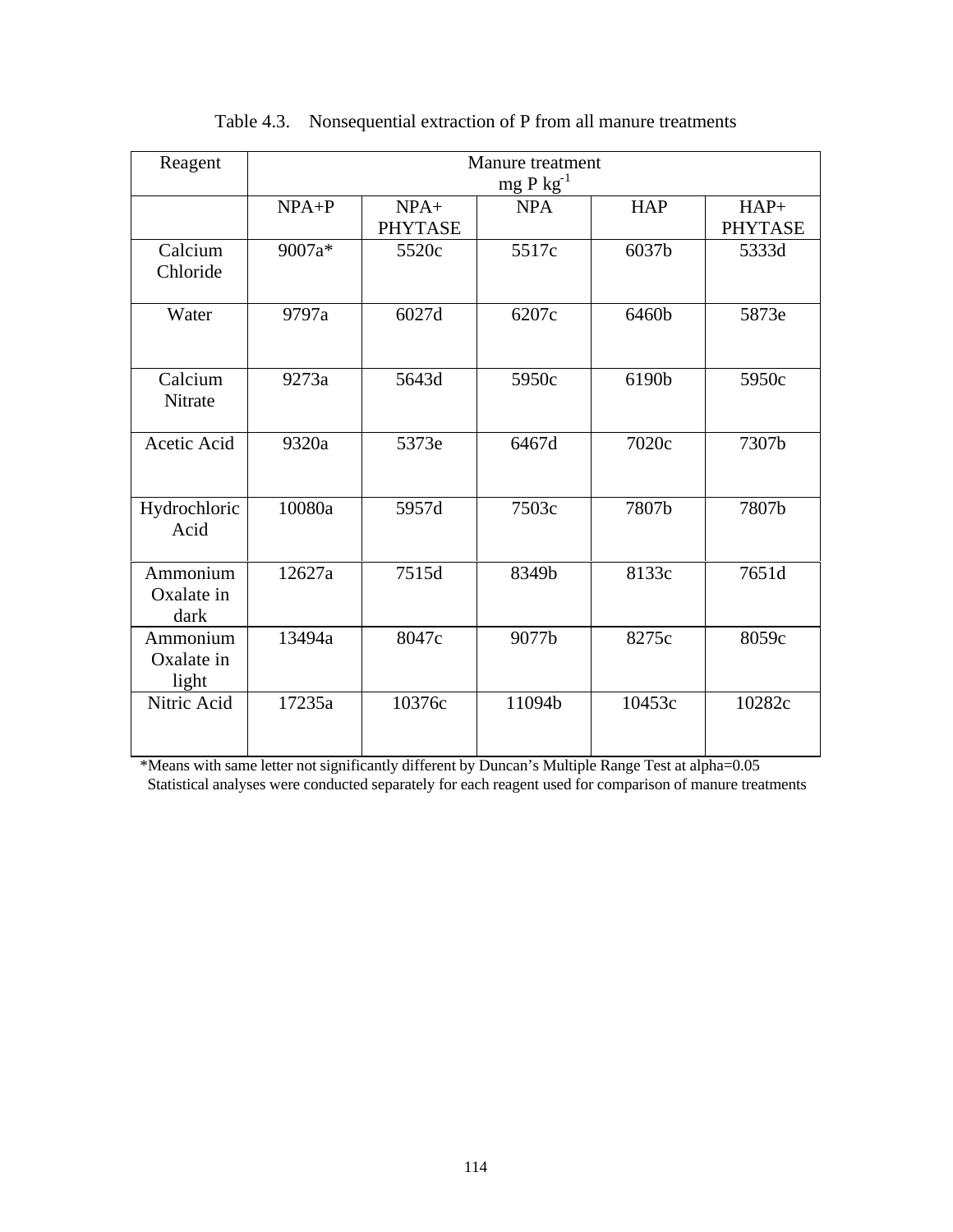#### 4.3.2. Cu Comparisons

 Reagents used in the fractionation scheme for Cu extraction are presented in Table 4.4 for each manure treatment. Lead nitrate is used for determination of the chemically fixed fraction and extracted the lowest concentration of Cu compared with all other reagents for each treatment. Potassium pyrophosphate was included in the fractionation scheme to determine the organic fraction, and extracted 57% of total Cu averaged across all treatments. It is not surprising to observe such a high concentration in the organic fraction of manure. Hydrochloric acid extracted higher concentrations of Cu across all treatments compared to the less concentrated acetic acid. The baseline NPA treatment extracted the greatest amount of Cu across all reagents except K-pyrophosphate compared to the conventional NPA+P treatment. The NPA treatment also extracted more Cu for all reagents compared to the alternative NPA+Phytase treatment except for the NH4-oxalate extractions.

 Replacement of NPA for HAP resulted in higher concentrations of Cu extracted across all reagents except for total Cu. Addition of phytase to the HAP treatment resulted in much lower Cu concentrations for all reagents used in the extraction process, though total Cu was decreased by only 5% (35.5 vs. 33.7 mg Cu kg<sup>-1</sup> for HAP and HAP+Phytase treatments, respectively).

 Addition of phytase to the baseline NPA treatment decreased solubility of Cu from all extractions except for  $NH_4$ -oxalate (dark or light). No significant difference between these two treatments was observed for the soluble Cu fraction, though addition of phytase reduced Cu solubility (calcium chloride and water). Addition of phytase to the baseline NPA treatment significantly reduced the exchangeable (calcium nitrate), chemicallyfixed (lead nitrate), acid-soluble (acetic acid and HCl), and total Cu fractions (nitric acid). The organic fraction had no significant difference upon addition of phytase to the baseline NPA treatment (K-pyrophosphate).

 Substitution of the conventional NPA+P treatment for the alternative NPA+Phytase treatment significantly increased the solubility of Cu from all extractants except for the organic (K-pyrophosphate) and total Cu fractions (nitric acid). Copper extracted by Kpyrophosphate and nitric acid did not create significant differences between these two treatments. HAP was significantly higher than the NPA treatments for all reagents except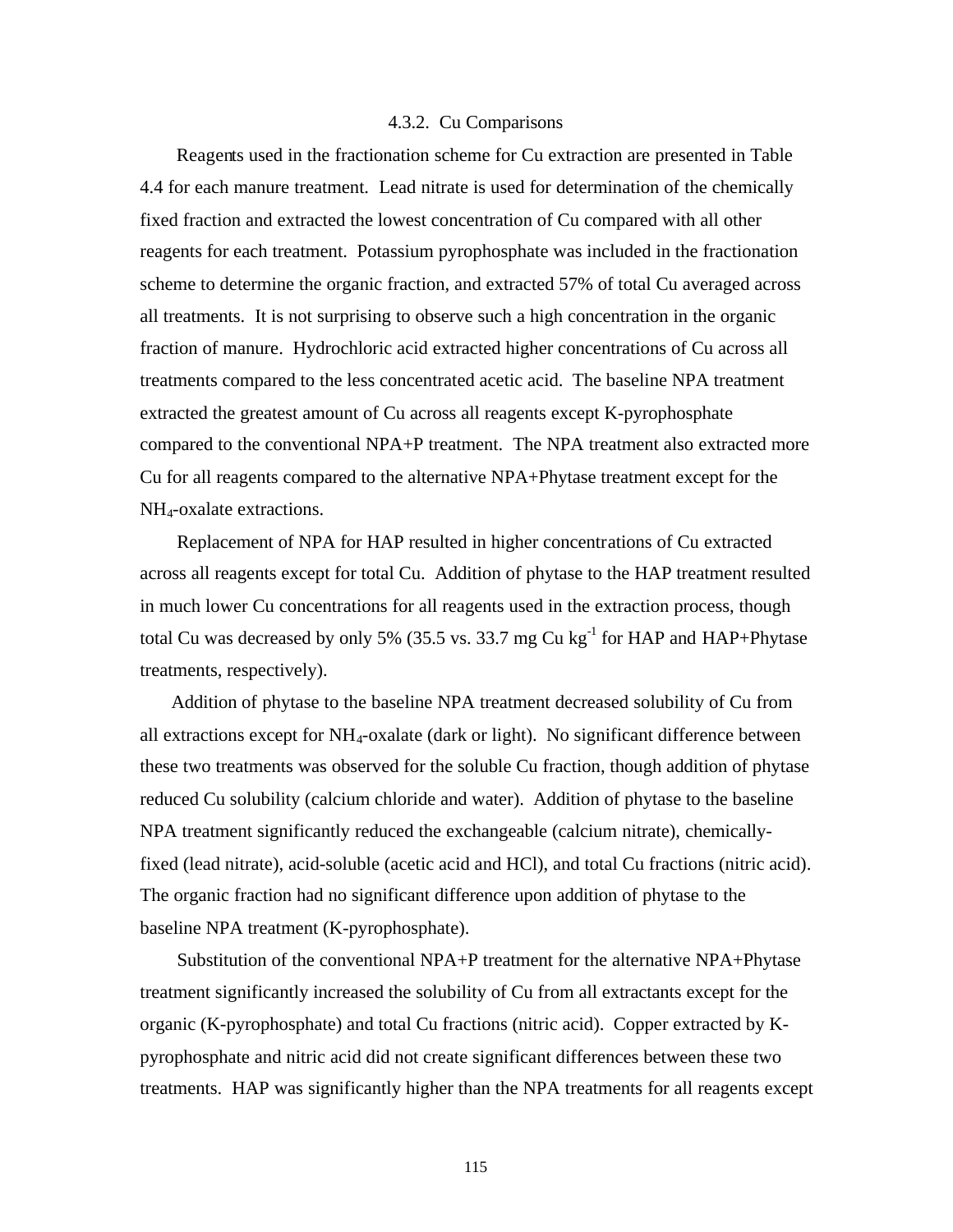for  $NH_4$ -oxalate in the light and nitric acid. Copper extracted with  $NH_4$ -oxalate in the light was not statistically different between these two treatments, while total Cu in the NPA treatment was significantly higher than the HAP treatment. Addition of phytase to the HAP treatment decreased the solubility of Cu significantly from all reagents. The additional P made available from the use of both HAP and phytase may have been suppressing Cu release.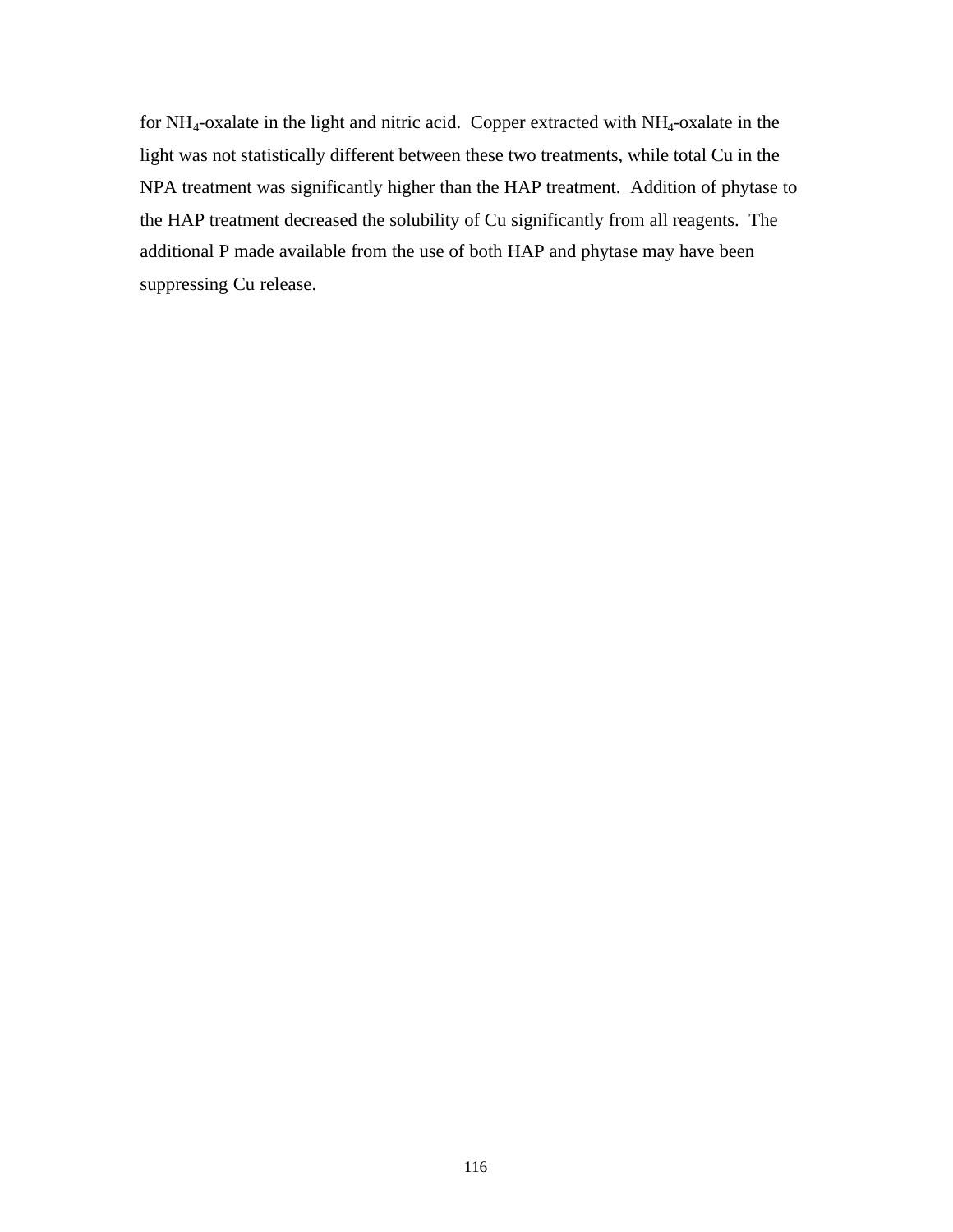| Reagent                         | Manure treatment  |                   |                   |                   |                   |  |  |
|---------------------------------|-------------------|-------------------|-------------------|-------------------|-------------------|--|--|
|                                 | $mg$ Cu $kg^{-1}$ |                   |                   |                   |                   |  |  |
|                                 | $NPA+P$           | $NPA+$            | <b>NPA</b>        | <b>HAP</b>        | $HAP+$            |  |  |
|                                 |                   | <b>PHYTASE</b>    |                   |                   | <b>PHYTASE</b>    |  |  |
| Calcium                         | $10.9c*$          | 14.3b             | 15.1 <sub>b</sub> | 16.8a             | 8.5d              |  |  |
| Chloride                        |                   |                   |                   |                   |                   |  |  |
| Water                           | 11.6c             | 14.9b             | 15.3 <sub>b</sub> | 16.2a             | 9.2d              |  |  |
| Calcium<br>Nitrate              | 13.1d             | 16.9c             | 17.2 <sub>b</sub> | 19.6a             | 10.5e             |  |  |
| <b>Lead Nitrate</b>             | 8.2d              | 10.9c             | 12.3 <sub>b</sub> | 15.4a             | 7.9d              |  |  |
| Potassium<br>Pyrophosphate      | 19.2 <sub>b</sub> | 18.6b             | 19.0b             | 24.7a             | 19.2 <sub>b</sub> |  |  |
| Acetic Acid                     | 11.6d             | 13.8c             | 15.5 <sub>b</sub> | 18.0a             | 11.4e             |  |  |
| Hydrochloric<br>Acid            | 16.5d             | 18.8c             | 22.4 <sub>b</sub> | 24.4a             | 16.4d             |  |  |
| Ammonium<br>Oxalate in<br>dark  | 15.7d             | 19.7 <sub>b</sub> | 18.3c             | 21.1a             | 10.9e             |  |  |
| Ammonium<br>Oxalate in<br>light | 18.2c             | 22.4a             | 21.3 <sub>b</sub> | 21.4 <sub>b</sub> | 12.1 <sub>d</sub> |  |  |
| Nitric Acid                     | 34.4c             | 34.5c             | 36.9a             | 35.5b             | 33.7c             |  |  |

# Table 4.4. Nonsequential extraction of Cu from all manure treatments

\*Means with same letter not significantly different by Duncan's Multiple Range Test at alpha=0.05 Statistical analyses were conducted separately for each reagent used for comparison of manure treatments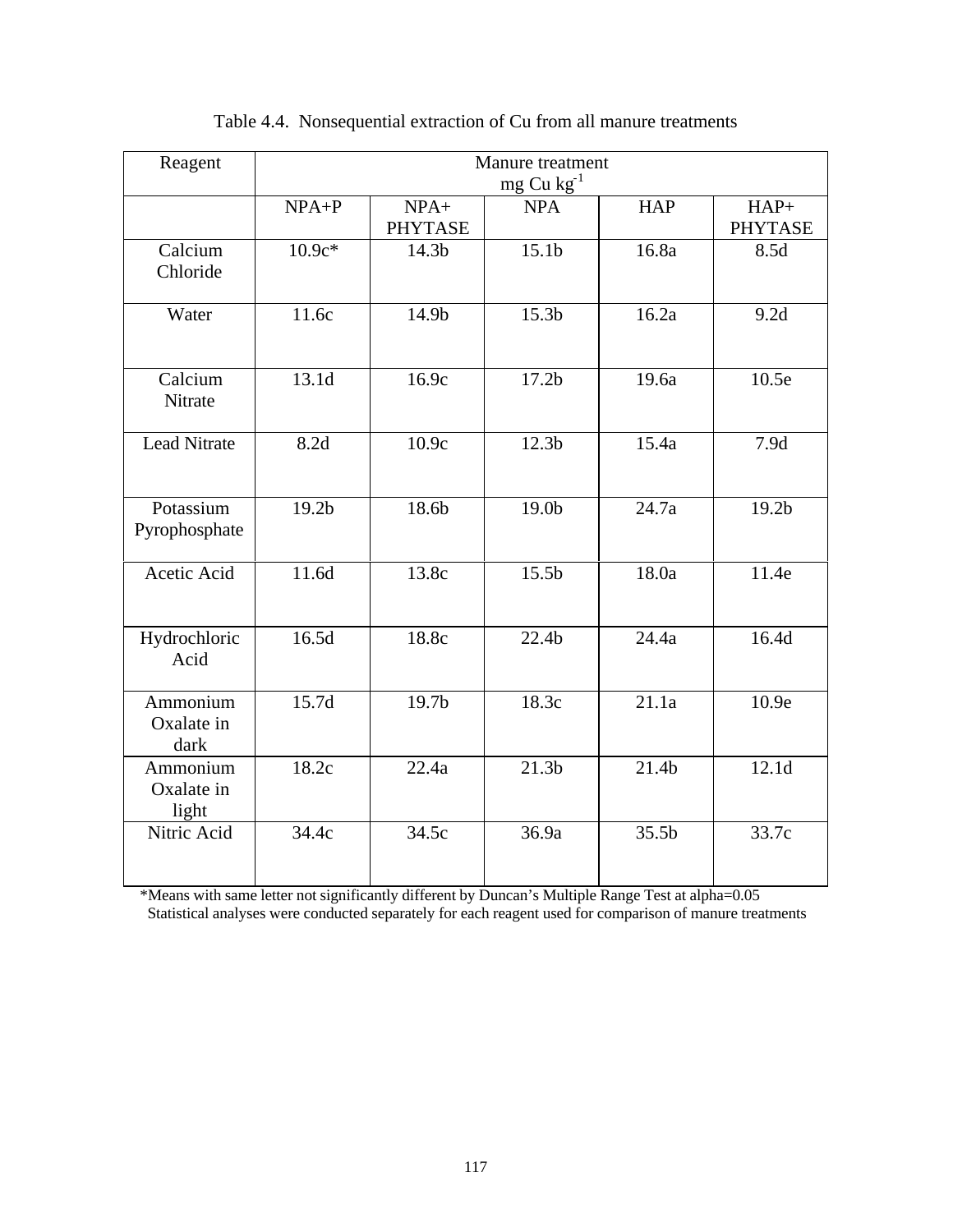### 4.3.3. Zn Comparisons

 Manure treatments extracted for Zn are presented in Table 4.5 for comparison of the elemental fractions solubilized by each of the 10 reagents. Water extracted the least Zn for all treatments compared with the other extractants. Larger concentrations of Zn were found in the exchangeable form  $(CaNO<sub>3</sub>)$  compared to the soluble fraction (water and  $CaCl<sub>2</sub>$ ). More Zn was also found in the exchangeable form compared to the acid soluble fraction (acetic and HCl) from all 3 treatments. Zinc solubilized by K-pyrophosphate (used for extraction of organic fraction) comprised 76% of the total Zn averaged across all manure treatments. Both  $NH_4$  oxalate extractions solubilized a high percentage of  $Zn$ as well.

 Addition of phytase to the baseline NPA treatment significantly increased water and  $CaCl<sub>2</sub>$  solubility of Zn. These two treatments do not differ statistically upon extraction with nitric acid. However, addition of phytase to the NPA treatment signifcantly reduced Zn solubility after treatment with all other reagents. Replacement of the conventional NPA+P for the alternative NPA+Phytase treatment significantly increased the soluble (water and  $CaCl<sub>2</sub>$ ) and exchangeable (CaNO<sub>3</sub>) Zn fractions. Using the alternative treatment significantly reduced the acid (acetic and HCl), chemically-fixed (PbNO<sub>3</sub>), organically bound (K-pyrophosphate), and crystalline Fe, Al, and Mn bound (NH<sup>4</sup> oxalate in the light) fractions. NPA+P and NPA+Phytase did not statistically differ in Zn solubility with  $NH_4$ -oxalate in the dark as well as the total Zn fraction.

 Replacement of NPA for HAP also produced some interesting changes in Zn solubility for the reagents involved in the fractionation method. For example, replacing NPA with HAP significantly increased water and  $CaCl<sub>2</sub>$  soluble Zn, as well as acetic, HCl, and PbNO<sub>3</sub> soluble Zn. The use of CaNO<sub>3</sub>, NH<sub>4</sub>-oxalate in the dark and light, and nitric acid, all had significantly lowerZn solubility after replacing NPA with HAP. Potassium pyrophosphate extractable Zn created no statistical differences between the two treatments. Addition of phytase to the HAP treatment significantly lowered Zn solubility for all reagents used to fractionate the manure treatments.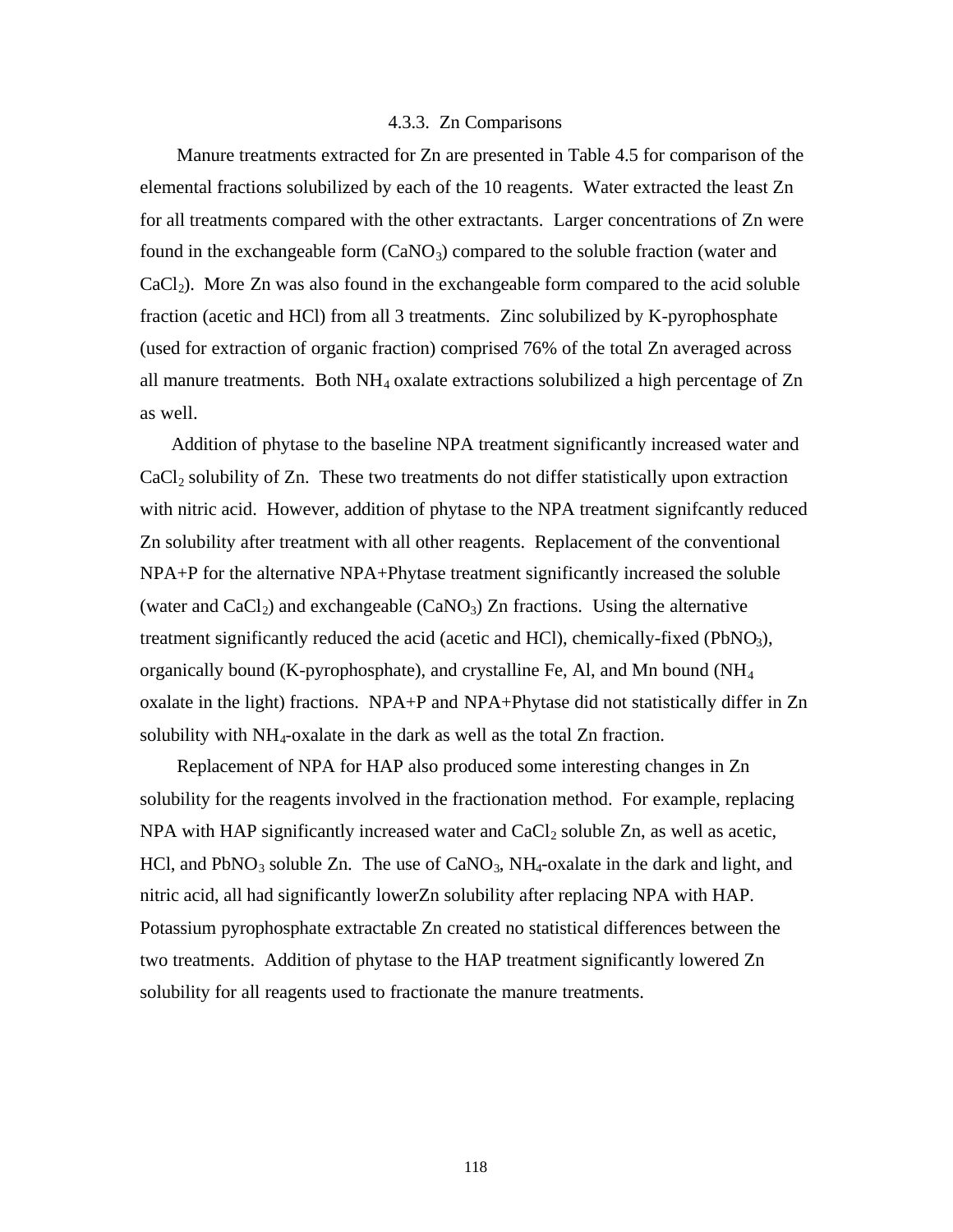| Reagent             | Manure treatment |                |                  |            |                |  |  |
|---------------------|------------------|----------------|------------------|------------|----------------|--|--|
|                     | $mg Zn kg^{-1}$  |                |                  |            |                |  |  |
|                     | $NPA+P$          | $NPA+$         | <b>NPA</b>       | <b>HAP</b> | $HAP+$         |  |  |
|                     |                  | <b>PHYTASE</b> |                  |            | <b>PHYTASE</b> |  |  |
| Calcium             | 149e*            | 186b           | 179c             | 196a       | 166d           |  |  |
| Chloride            |                  |                |                  |            |                |  |  |
|                     |                  |                |                  |            |                |  |  |
| Water               | 130e             | 154b           | 149c             | 164a       | 141d           |  |  |
|                     |                  |                |                  |            |                |  |  |
| Calcium             | 213e             | 237c           | 251a             |            |                |  |  |
| Nitrate             |                  |                |                  | 246b       | 221d           |  |  |
|                     |                  |                |                  |            |                |  |  |
| <b>Lead Nitrate</b> | 204d             | 195e           | 249b             | 256a       | 233c           |  |  |
|                     |                  |                |                  |            |                |  |  |
|                     |                  |                |                  |            |                |  |  |
| Potassium           | 285a             | 256c           | 272 <sub>b</sub> | 282ab      | 234d           |  |  |
| Pyrophosphate       |                  |                |                  |            |                |  |  |
|                     |                  |                |                  |            |                |  |  |
| Acetic Acid         | 172d             | 166e           | 206b             | 210a       | 188c           |  |  |
|                     |                  |                |                  |            |                |  |  |
|                     |                  |                |                  |            |                |  |  |
| Hydrochloric        | 198d             | 194e           | 249b             | 252a       | 229c           |  |  |
| Acid                |                  |                |                  |            |                |  |  |
| Ammonium            | 253c             | 251c           | 280a             | 269b       | 236d           |  |  |
| Oxalate in          |                  |                |                  |            |                |  |  |
| dark                |                  |                |                  |            |                |  |  |
| Ammonium            | 275b             | 266с           | 295a             | 270bc      | 243d           |  |  |
| Oxalate in          |                  |                |                  |            |                |  |  |
| light               |                  |                |                  |            |                |  |  |
| Nitric Acid         | 363ab            | 366ab          | 370a             | 349b       | 310c           |  |  |
|                     |                  |                |                  |            |                |  |  |
|                     |                  |                |                  |            |                |  |  |

# Table 4.5. Nonsequential extraction of Zn from all manure treatments

\*Means with same letter not significantly different by Duncan's Multiple Range Test at alpha=0.05 Statistical analyses were conducted separately for each reagent used for comparison of manure treatments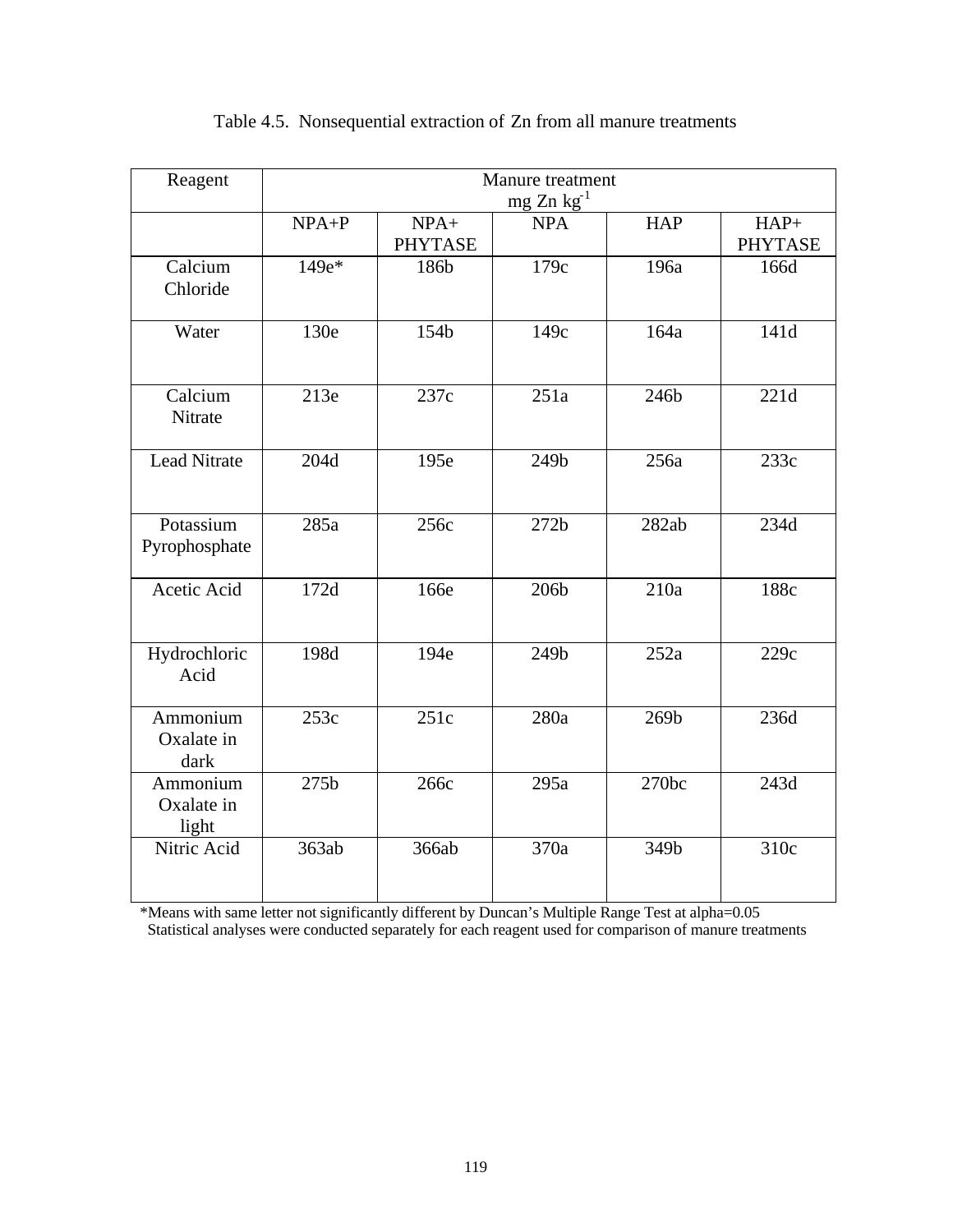### 4.4. SUMMARY AND CONCLUSIONS

## 4.4.1. P Comparisons

The  $0.01$  M CaCl<sub>2</sub> extractant solubilized the least amount of P across all treatments in the nonsequential fractionation scheme. Calcium suppression most likely had an effect on P solubility in the  $CaCl<sub>2</sub>$  extractant since water extracted higher concentrations of P across all treatments. The more concentrated HCl extracted higher concentrations of P than did acetic acid. Ammonium oxalate reacted both in the dark and light extracted rather high concentrations of P across all treatments. Nitric acid extracted the highest concentrations of P and determined total P content. NPA+P extracted the highest concentrations of P across all treatments compared to the NPA and NPA+Phytase treatments due to additional inorganic P found in the manure. The NPA+Phytase treatment contained lower P levels compared to NPA extracted from all reagents except for the  $CaCl<sub>2</sub>$  extractant.

The replacement of NPA with HAP significantly increases water,  $CaCl<sub>2</sub>$ ,  $CaNO<sub>3</sub>$ , HCl, and acetic acid soluble P. However, both NH4-oxalate extractants (dark and light reactions) and nitric acid significantly decreased soluble P from the HAP treatment compared to the NPA treatment. HAP reduces total P excreted in the manure due to better utilization by poultry. Since more P is found in the nonphytate form in the HAP manure treatment, more P is soluble, as observed with both water and  $CaCl<sub>2</sub>$  soluble P. Addition of phytase to the HAP treatment significantly reduces all P fractions except for the acid soluble and total fraction. Acetic acid significantly increased P solubility with addition of phytase, while HCl extracted the same concentrations from both treatments. No statistical differences result upon extraction with nitric acid between these two treatments.

Addition of phytase to the baseline NPA treatment significantly decreased solubility of P from all reagents used except for the  $CaCl<sub>2</sub>$  extractant. NPA+P was significantly higher in P than all other treatments after extraction with any of the eight reagents.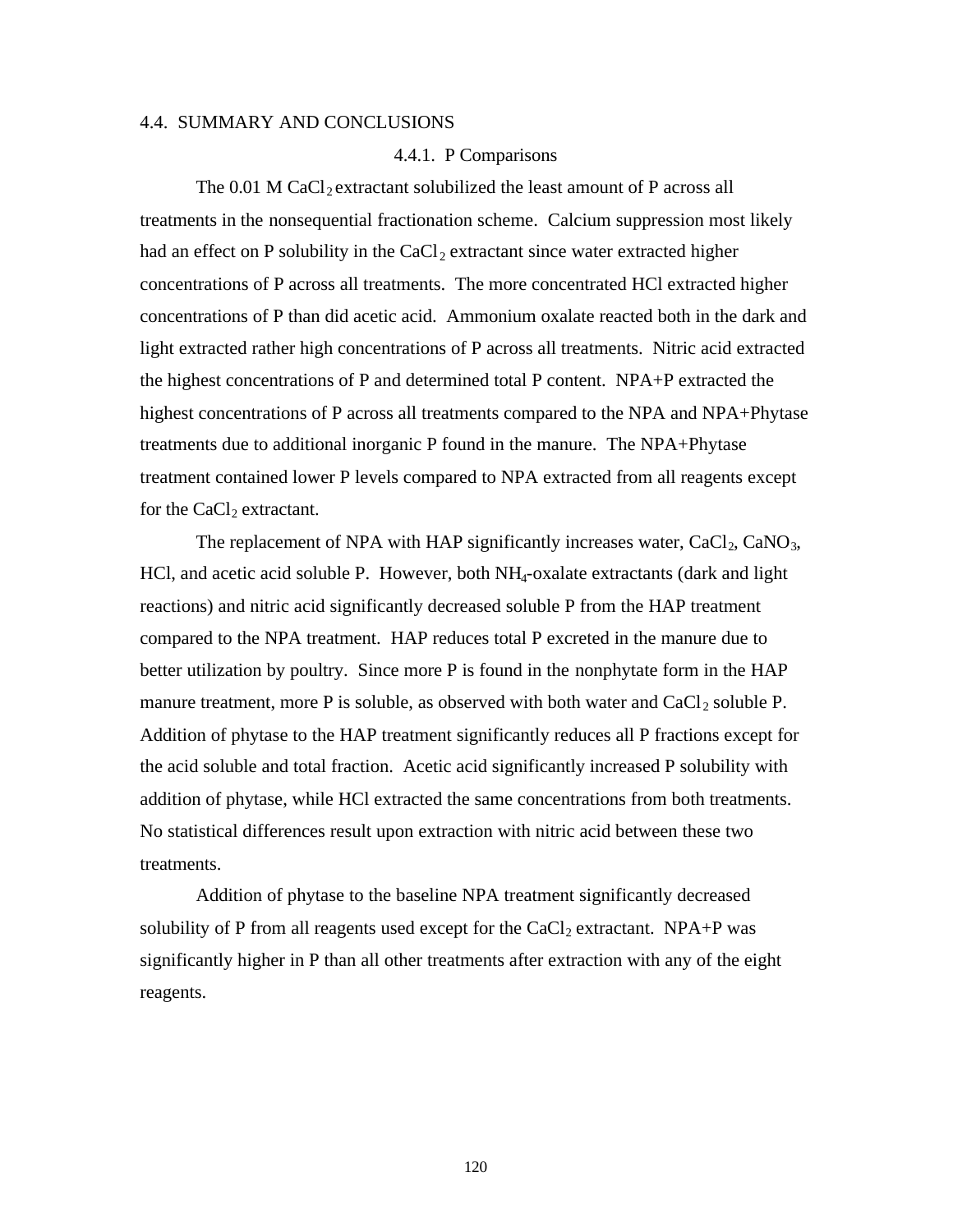### 4.4.2. Cu Comparisons

Lead nitrate extracted the lowest concentration of Cu compared with all other reagents for each treatment.  $CaNO<sub>3</sub>$  extracted more Cu than both water and  $CaCl<sub>2</sub>$  for all treatments. Potassium pyrophosphate was used to determine the organic fraction and extracted 57% of total Cu averaged across all treatments. The more concentrated HCl acid extracted more Cu than acetic acid across all treatments. The  $NH<sub>4</sub>$ -oxalate extractants also solubilized a high percentage of Cu. Addition of phytase to the baseline NPA treatment significantly reduced the exchangeable (Fig. 4.20), chemically-fixed (Fig. 4.21), acid-soluble (Fig. 4.24-4.25), and total Cu fraction (Fig. 4.28). Both the soluble and organic fractions were not significantly different between these two treatments (Fig. 4.19, 4.22, and 4.23). Replacement of the conventional NPA+P treatment for the alternative NPA+Phytase treatment significantly increased Cu solubility from all reagents except for the organic and total Cu fraction (Fig. 4.22 and 4.28). No significant differences were observed after extraction with these reagents between the alternative and conventional treatments. HAP was significantly higher in Cu solubility compared to the NPA treatment for all extractants except for NH<sub>4</sub>-oxalate in the light and nitric acid. Extraction with NH4-oxalate in the light did not produce statistical differences between these treatments, while Cu extracted with nitric acid was significantly higher in the NPA treatment compared to the HAP. As observed with P extraction, less total Cu was extracted with HAP due to better utilization by the bird. Addition of phytase to the HAP treatment significantly decreased Cu solubility from all reagents.

# 4.4.3. Zn Comparisons

Water extracted the least amount of Zn compared to all other reagents. More Zn was solubilized by  $CaNO<sub>3</sub>$  than both water and  $CaCl<sub>2</sub>$  for all treatments. Zinc solubilized by K-pyrophosphate to determine the organic fraction comprised 76% of the total fraction averaged across all manure treatments. Both NH4-oxalate reactions also extracted a high percentage of Zn.

Addition of phytase to the baseline NPA treatment did not significantly alter Zn solubility upon extraction with either water or  $CaCl<sub>2</sub>$ . However, NPA+Phytase was significantly lower in extractable Zn compared to the NPA treatment from all other reagents. Replacement of the conventional NPA+P with the alternative NPA+Phytase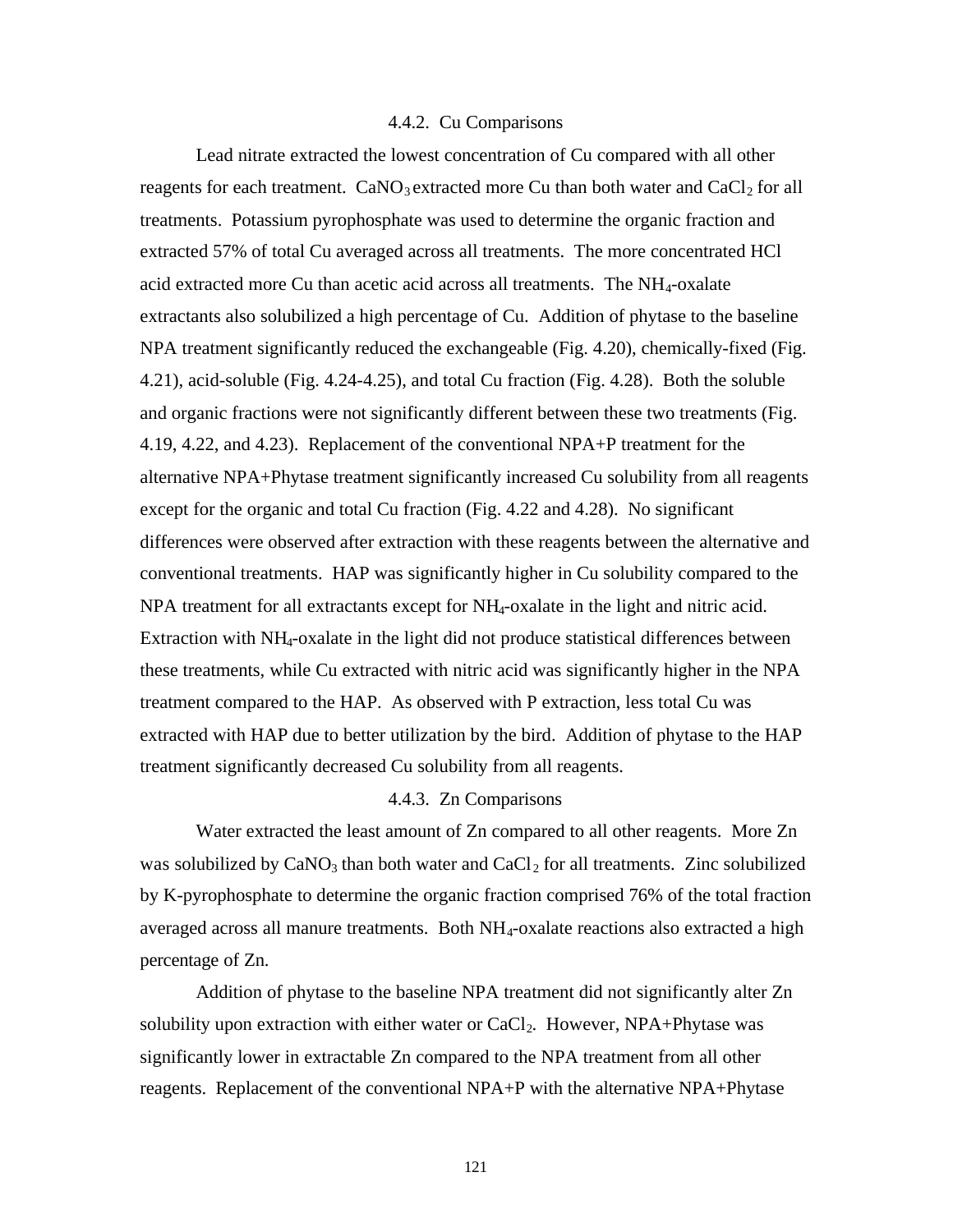treatment significantly increased the soluble (water and  $CaCl<sub>2</sub>$ ) and exchangeable  $(CaNO<sub>3</sub>)$  fractions, while it significantly reduced the acid (acetic and HCl), chemicallyfixed (PbNO<sub>3</sub>), organically-bound (K-pyrophosphate), and crystalline Fe, Al, and Mn (NH4 oxalate in the light) fractions. These two treatments did not statistically differ in Zn solubility upon extraction with either  $NH_4$ -oxalate in the dark or nitric acid.

The replacement of NPA for HAP significantly increased Zn extracted with water, CaCl<sub>2</sub>, acetic acid, HCl, and PbNO<sub>3</sub>. However, extraction with CaNO<sub>3</sub>, NH<sub>4</sub>-oxalate in the dark and light, and nitric acid significantly decreased Zn solubility. Potassium pyrophosphate extractable Zn created no statistical differences between these two treatments. Addition of phytase to the HAP treatment significantly decreased Zn solubility for all reagents used in the fractionation scheme.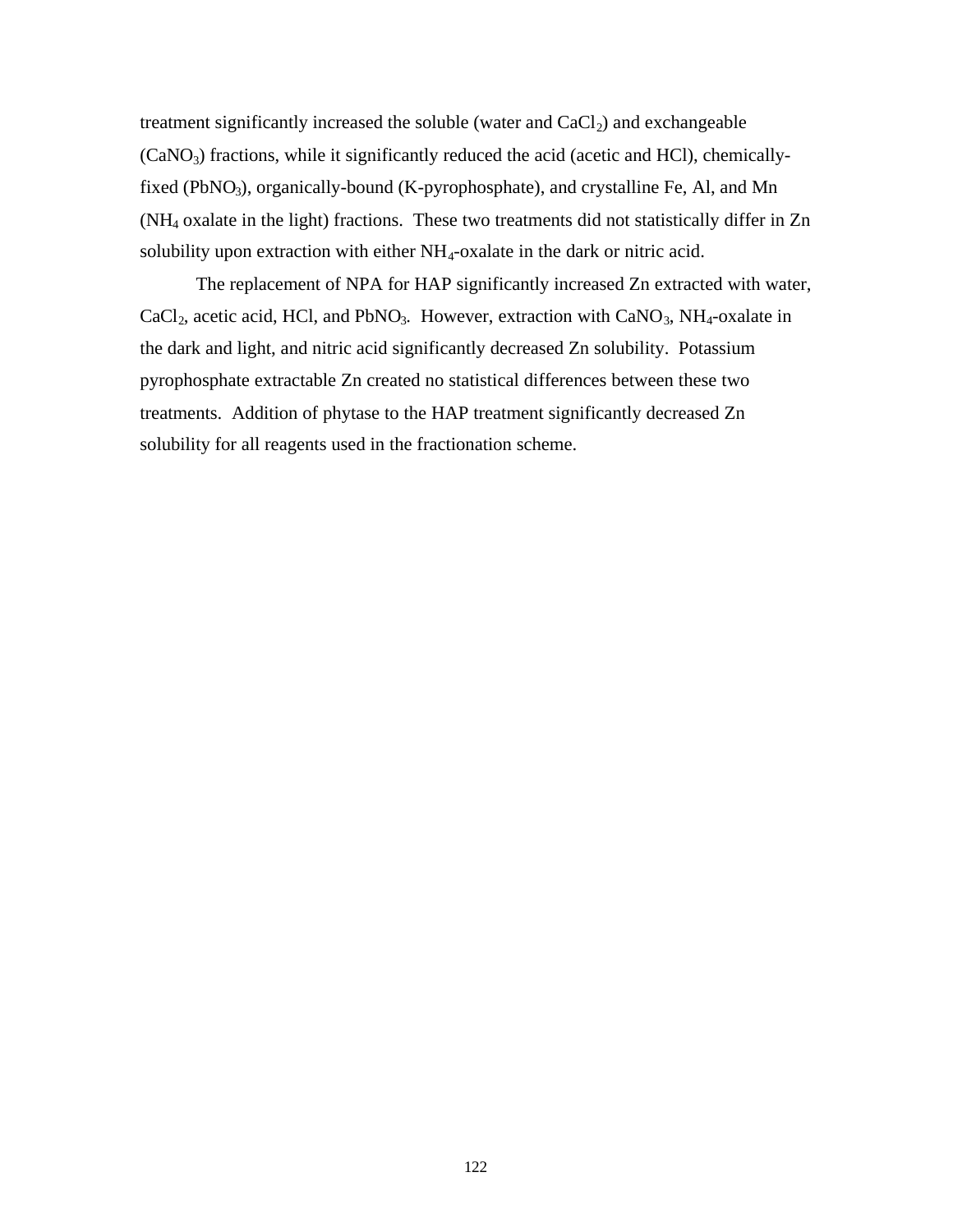# **CHAPTER 5: SUMMARY AND CONCLUSIONS**

# 5.1. OVERALL OBJECTIVES

 The overall objectives of this study are outlined below. Results from each objective are summarized separately for discussion of P, Cu, and Zn.

- Objective 1: Determine effects of using phytase and HAP corn on water solubility of P and Cu in soils amended with manure at a period of six months and one year, which extends the 4 day and 28 day incubation study conducted by Lawrence (2000).
- Objective 2: Determine differences in water-solubility of P analyzed colorimetrically and by ICP.
- Objective 3: Determine effects of using phytase and HAP corn on plant availability of P and Cu in soils amended with manure at a period of six months and one year, which extends the 4 day and 28 day incubation study conducted by Lawrence (2000).
- Objective 4: Determine differences in plant-availability of P analyzed colorimetrically and by ICP.
- Objective 5: Evaluate the effects of phytase supplementation on P, Cu, and Zn uptake and crop yield from corn grown in a greenhouse experiment in soils amended with manure.
- Objective 6: Evaluate the effects of phytase supplementation on P, Cu, and Zn uptake and crop yield from corn grown in a greenhouse experiment using sand amended with manure.
- Objective 7: Fractionate P, Cu, and Zn in manure to determine any changes in these elements from the use of phytase and HAP corn.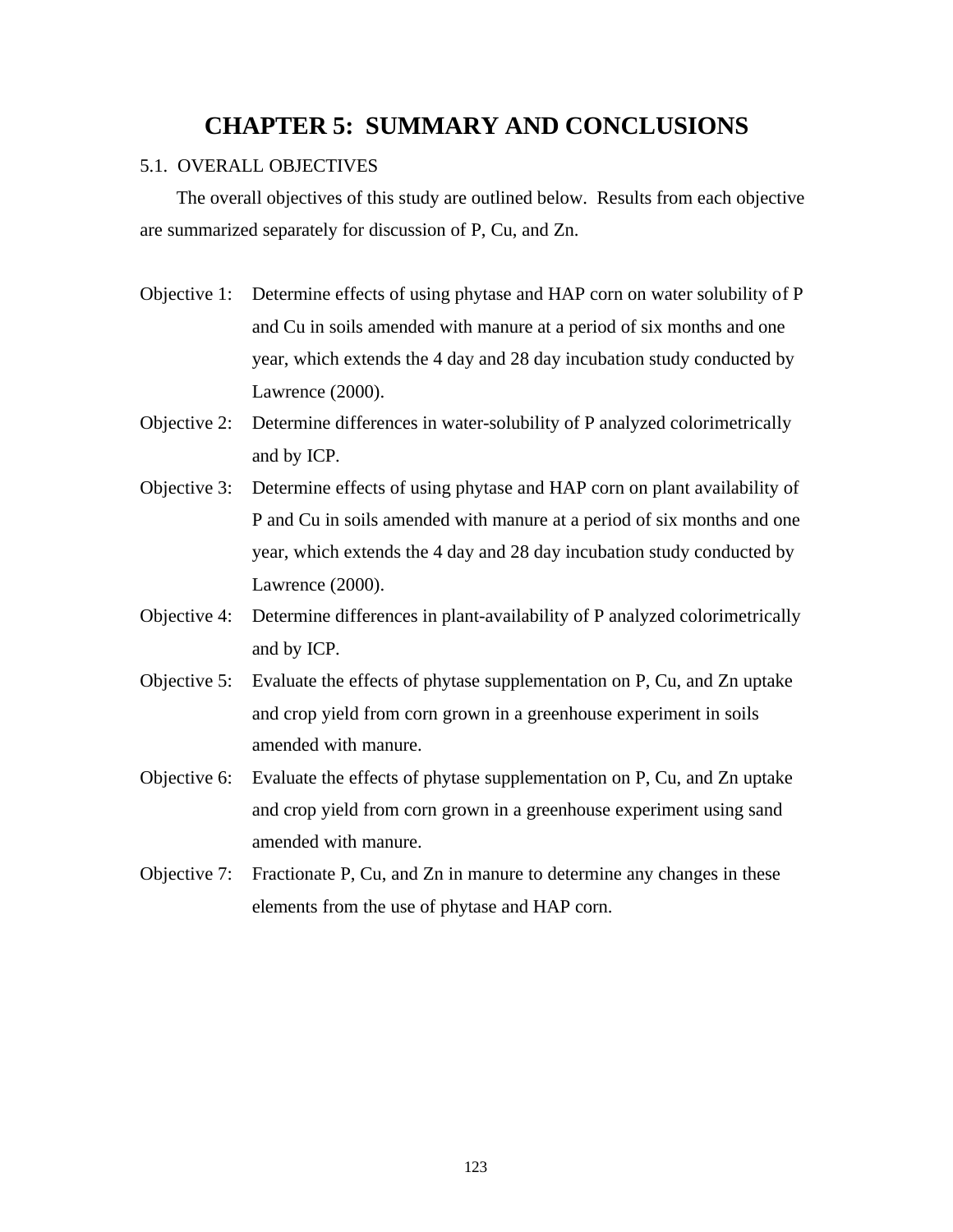Objective 1

 Replacement of the conventional NPA+P treatment on an N-basis for the alternative NPA+Phytase treatment produced a significant 20% reduction in water soluble P concentrations (15.9 vs. 12.7 mg P kg<sup>-1</sup> soil for NPA+P and NPA+Phytase treatments on N-basis, respectively) when these turkey manures were applied to three Virginia soils having diverse properties. This reduction is not as significant as the 41% reduction in total manure P applied to the soil observed by replacing the conventional treatment for the alternative phytase treatment. Comparing these two treatments on a P-basis results in a significant 24% increase in water soluble P levels after replacement of the conventional NPA+P treatment with the alternative NPA+Phytase treatment (9.7 vs. 12.7 mg P kg<sup>-1</sup> soil for NPA+P and NPA+Phytase treatments on P-basis, respectively). In order to determine the component causing the significant difference in water-soluble P levels, both the alternative phytase treatment and the conventional NPA+P treatments were compared to the baseline NPA treatment. Addition of phytase to the NPA treatment did not result in significant differences in P solubility. However, a significant 25% reduction in water-solubility of P was observed after addition of inorganic calcium phosphate to the baseline NPA treatment. Therefore, the significant differences that resulted by comparing the conventional NPA+P and NPA+Phytase treatment on a P-basis was not due to addition of phytase, but was directly related to the supplemental inorganic P. No statistical differences were observed by addition of phytase to the baseline NPA treatment upon increasing incubation time or application rate.

 Replacing the NPA treatment for the HAP treatment did not produce significant differences in P solubility after extraction with  $CaCl<sub>2</sub>$ . The effects of soil type, incubation time, and application rate did not produce statistical differences between these treatments.

### Objective 2

Phosphorous extracted with  $CaCl<sub>2</sub>$  and analyzed colorimetrically using the molybdate blue method (dissolved inorganic P or ortho-P) comprised 79% of the P fraction analyzed by ICP (total dissolved P), averaged across all treatments. Dissolved inorganic P is the most available and most easily transported form of P. Trends between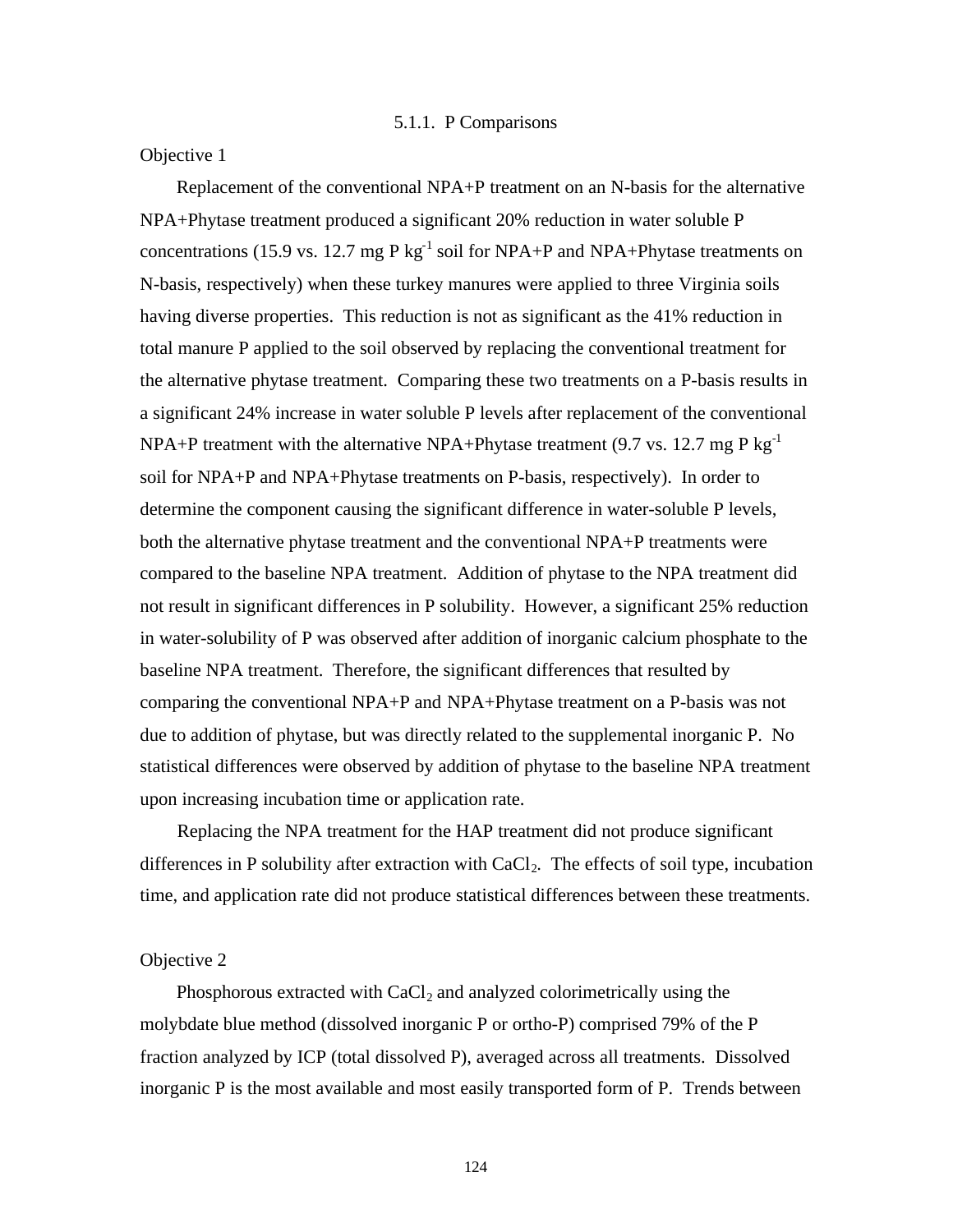ortho-P and ICP P are similar for the treatments under study. The major difference observed is that the addition of phytase to the baseline NPA treatment produces a significant 8% reduction in the ortho-P fraction, while these treatments have statistically similar P concentrations analyzed by ICP.

## Objective 3

 Replacing the NPA+P treatment for the NPA+Phytase treatment on an N-basis produced a significant 24% reduction in Mehlich III-extractable P concentrations (397 vs. 304 mg P kg<sup>-1</sup> soil for NPA+P and NPA+Phytase treatments on N-basis, respectively) when applied to three diverse Virginia soils. Comparing these two treatments on a Pbasis produces a significant 5% increase in Mehlich III-extractable P concentrations by replacement with the phytase treatment (304 vs. 289 mg P kg<sup>-1</sup> soil for NPA+Phytase and NPA+P treatments on P-basis, respectively). This 5% increase is much less notable than the 24% increase observed in water-soluble P levels. The acidic Mehlich III extractant solubilized more P in the NPA+P treatment that was not solubilized with  $CaCl<sub>2</sub>$ . This effect was apparent by comparing the NPA+P treatment to the NPA treatment on a Pbasis. No statistical differences in P solubility existed between these treatments. No significant differences were noted for the upon addition of phytase to the baseline NPA treatment as well. Increasing application rate or incubation time did not produce significant changes in Mehlich III-extractable P levels.

 Substituting the NPA treatment with HAP corn did not produce significant differences in Mehlich III-extractable P concentrations.

# Objective 4

 Ortho-P fraction comprised 87% of the total dissolved P extracted with Mehlich III averaged across all treatments. The NPA+Phytase treatment produced a significant increase in ortho-P compared to the NPA+P treatment when applied on a P-basis, while no significant difference existed between these treatments analyzed by ICP.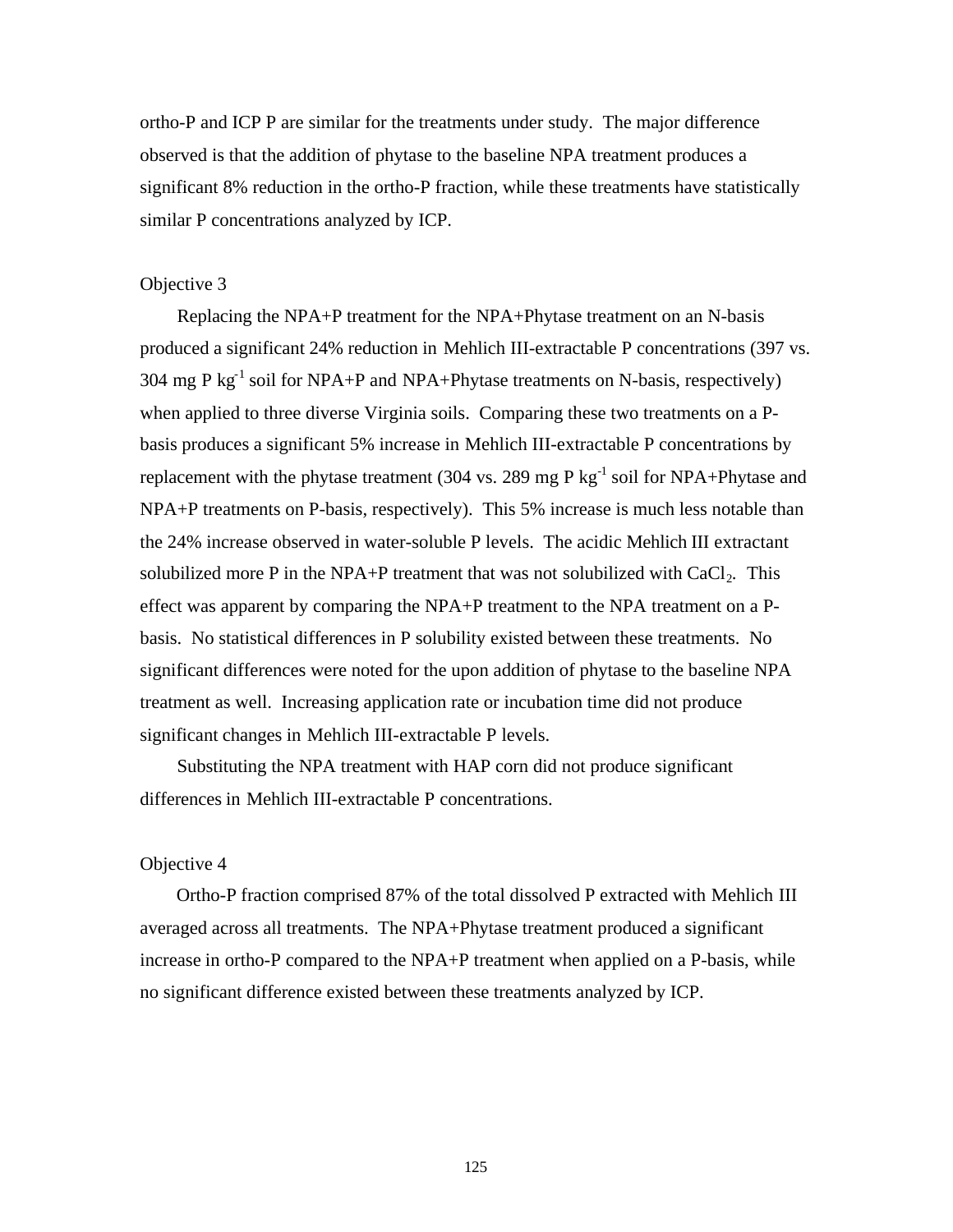### Objective 5

 Corn tissue did not statistically differ for 4-week old corn seedlings grown in three Virginia soils amended with either the NPA+Phytase treatment or the NPA+P treatment on both a N- and P-basis. The NPA+Phytase treatment contained statistically similar concentrations of P in the corn tissue as well as plant uptake of P compared with the NPA, NPA+P (N-basis), and NPA+P (P-basis) treatments. Soils were extracted with Mehlich III after corn harvest. The alternative NPA+Phytase treatment did not statistically differ in Mehlich III-extractable P from NPA, NPA+P (N-basis), or NPA+P (P-basis). Therefore, addition of phytase did not produce significant differences in extractable P in three Virginia soils after corn growth. All three soils used in the experiment contained ample quantities of P, and was most likely responsible for the similarities in P concentrations in the corn tissue, P uptake, and P remaining in the soil after the harvest of 4-week old corn plants.

## Objective 6

 The NPA+Phytase treatment did not significantly differ from either the NPA or NPA+P (N-basis) treatment in the production of dry matter by 4-week old corn seedlings. Phosphorous in corn tissue as well as plant uptake of P did not statistically differ between these three treatments either. Therefore, phytase does not have an effect on corn growth, P in corn tissue, or plant uptake of P, under the conditions of this short-term greenhouse study.

## Objective 7

 The conventional NPA+P treatment was significantly higher in extractable P than all other treatments after extraction of turkey manure with any of the eight reagents (i.e.,  $0.01$  M CaCl<sub>2</sub>, etc.). This was due to the additional inorganic Ca phosphate that supplemented this diet. Addition of phytase to the baseline NPA treatment significantly reduces extractable P levels for all reagents used except for  $CaCl<sub>2</sub>$ . For the  $CaCl<sub>2</sub>$ , these treatments are statistically similar. Replacement of NPA with HAP significantly increased water,  $CaCl<sub>2</sub>$ ,  $CaNO<sub>3</sub>$ , HCl, and acetic acid soluble P in the turkey manures tested. However, both  $NH_4$ -oxalate extractants (dark and light) and nitric acid had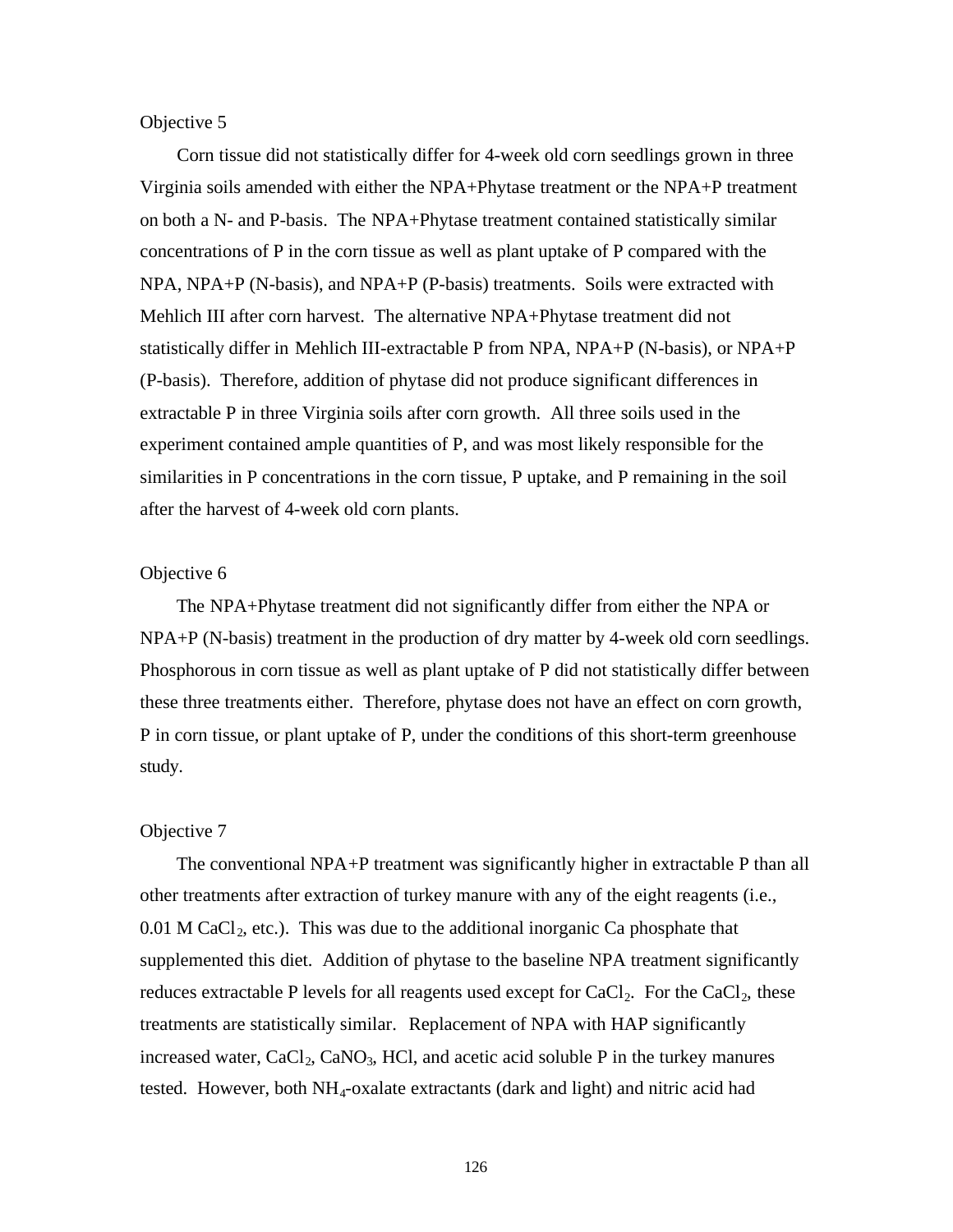significantly lower soluble P levels in the HAP treatment compared to the NPA treatment. HAP reduces total P in the manure due to better utilization by poultry, though more of the P was found in the nonphytate form. This nonphytate form of P was water soluble and is the reason that more P was extracted from this treatment with water and  $CaCl<sub>2</sub>$  as compared to the NPA treatment

### 5.1.2. Cu Comparisons

# Objective 1

 Replacing the conventional NPA+P treatment with the alternative NPA+Phytase treatment on an N-basis (and thus equal Cu-basis) produced a significant 30% increase in water-soluble Cu concentrations (0.43 vs. 0.61 mg Cu kg<sup>-1</sup> soil for NPA+P on N-basis and NPA+Phytase treatments, respectively) when applied to three Virginia soils having diverse properties. Comparing these treatments on a P-basis produced an even more marked response, with a significant 61% increase in Cu-solubility (0.24 vs. 0.61 mg Cu  $kg<sup>-1</sup>$  soil for NPA+P on P-basis and NPA+Phytase treatments, respectively). This large increase in Cu solubility was partly attributed to the fact that 40% more total Cu was applied from the NPA+Phytase treatment. Both the addition of phytase and inorganic P are accountable for the large difference in extractable Cu concentrations, since addition of phytase to the baseline treatment caused a significant increase in  $CaCl<sub>2</sub>$ -extractable Cu, while addition of inorganic Ca phosphate produced a significant reduction in extractable Cu. Neither incubation time or application rate caused a significant difference between these treatments.

 Replacing the NPA treatment with the HAP treatment resulted in statistically similar Cu concentrations upon extraction of the treated soils with  $CaCl<sub>2</sub>$ . Increasing incubation time or application rate did not cause a statistical change between these treatments.

### Objective 3

 Comparing the alternative NPA+Phytase treatment to the conventional NPA+P treatments on either an N- or P- basis did not produce statistical changes in Mehlich IIIextractable Cu when treated turkey manure was applied to three Virginia soils. The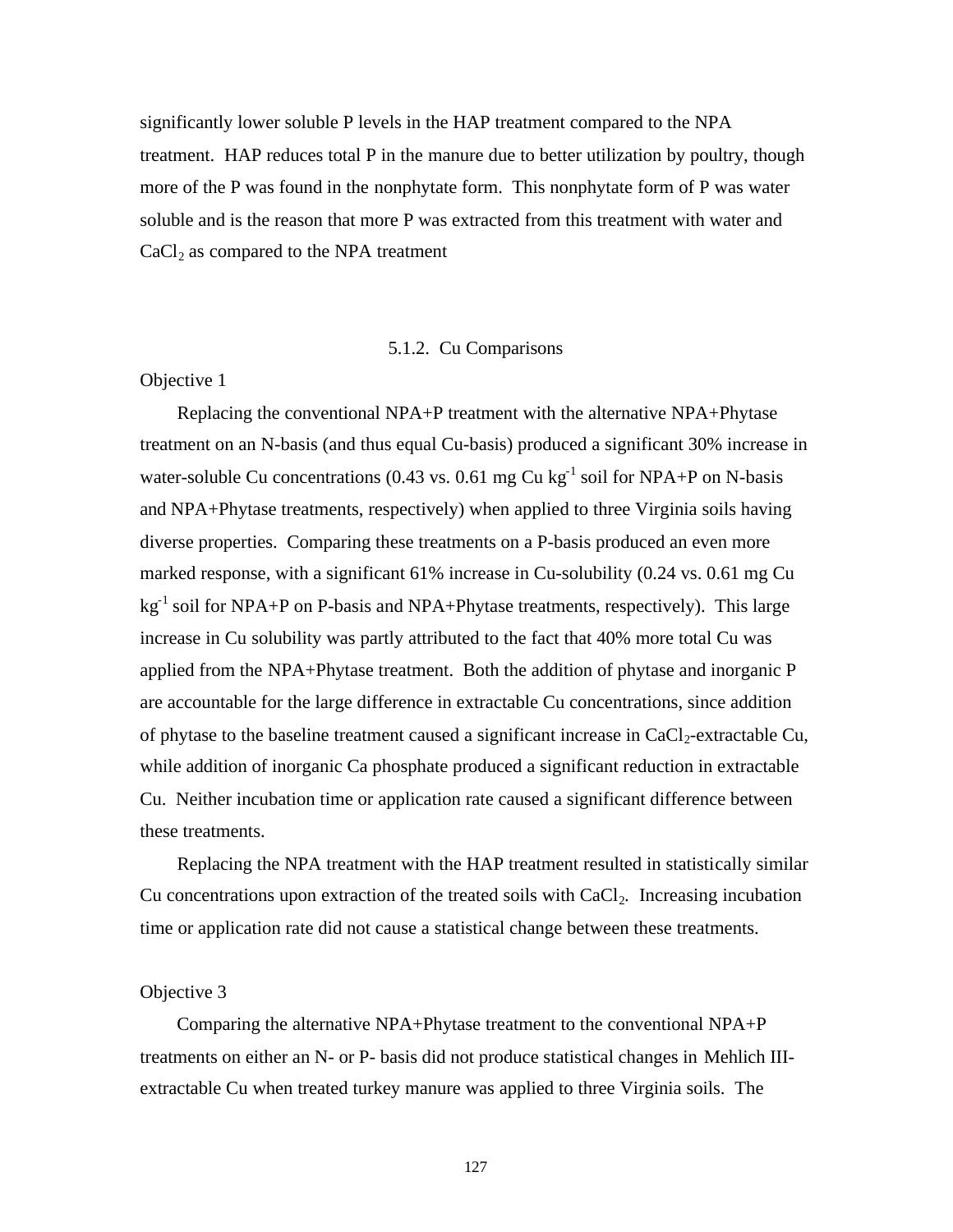acidic extractant solubilized the P bonds that had formed with Cu, producing the slight difference. The CaCl<sub>2</sub> extractant did not solubilize these bonds, resulting in the large differences between these treatments. Substituting the NPA treatment for HAP corn produced no statistical changes in extractable soil Cu.

### Objective 5

 In a greenhouse trial where the treated turkey manures were applied to three Virginia soils, no statistical differences were observed for Cu in corn tissue or plant uptake of Cu when NPA+Phytase is compared to NPA, NPA+P (N-basis), and NPA+P (P-basis) averaged across all soil types. This effect was most likely due to sufficient levels of Cu being supplied by all soils used in the experiment.

 No significant differences were observed in Cu solubility upon extraction of the soils with Mehlich III after the harvest of 4-week old corn seedlings. Therefore, phytase had no effect on plant-availability of Cu in the three soils.

# Objective 6

 Copper in the 4-week old corn seedlings was detectable only in the NPA+Phytase treatment  $(0.09 \text{ mg Cu kg}^{-1})$  from corn grown in sand culture, which resulted in no plant uptake for the other treatments. Copper extracted from the NPA+Phytase treatment was not large enough to be statistically different from the other treatments.

# Objective 7

 In a fractionation of the turkey manures, replacing the conventional NPA+P treatment for the alternative NPA+Phytase treatment significantly increased Cu solubility for all reagents except for the organic and total Cu fraction, in which no statistical difference existed. Addition of phytase to the baseline NPA treatment significantly reduced the exchangeable, chemically-fixed, acid-soluble, and total Cu fractions, while no statistical difference existed among treatments for the water-soluble and organic Cu fractions. NPA+Phytase treatment was significantly higher in Cu extracted from both NH4-oxalate extractants.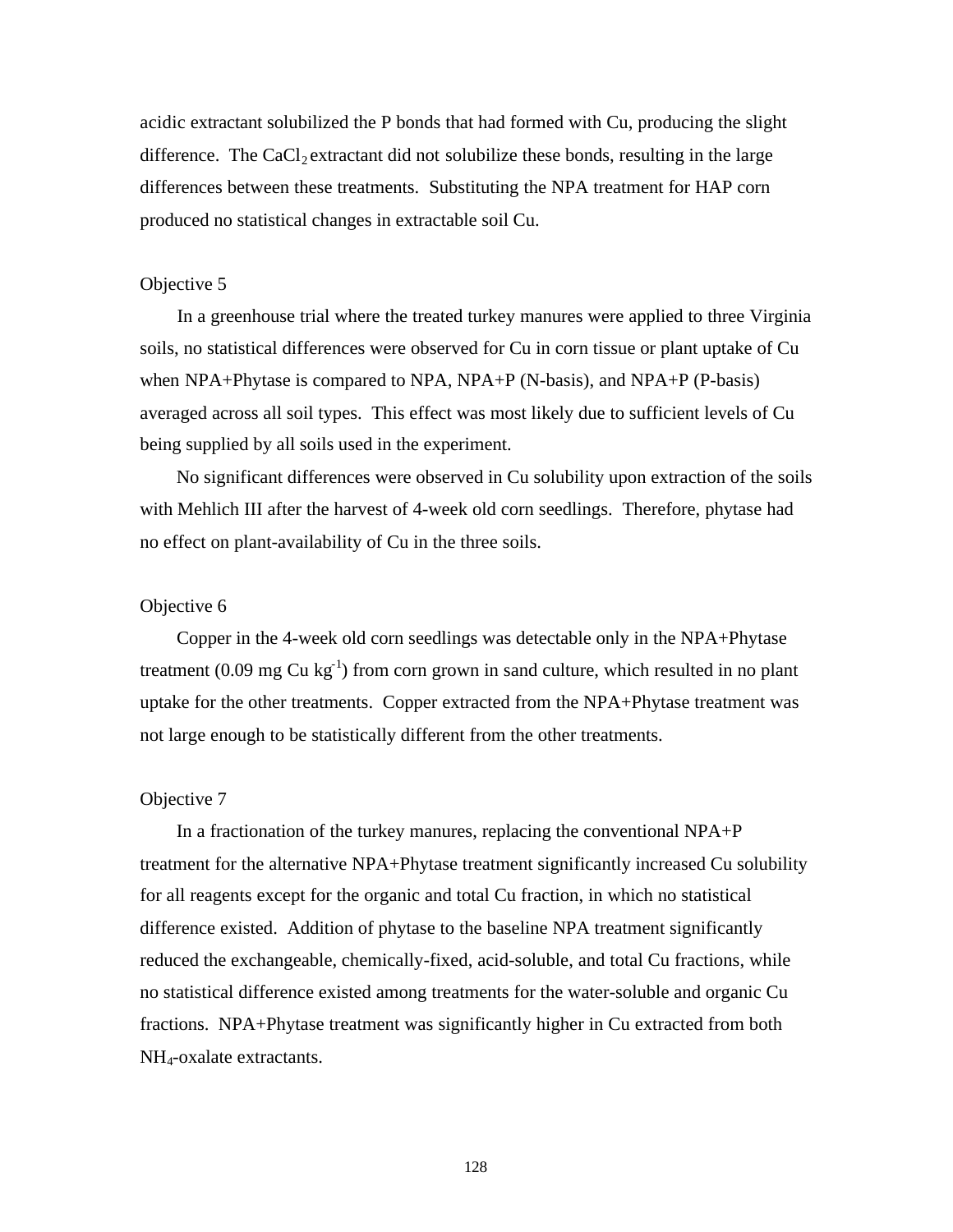HAP manure was significantly higher in extractable Cu than NPA from all reagents used except for NH4-oxalate in the light and nitric acid. Extraction of manure with nitric acid produced significantly higher Cu concentrations in the NPA treatment compared to HAP. HAP reduced the total Cu extracted, but increased the soluble forms including  $CaCl<sub>2</sub>$  and water soluble Cu levels.

### 5.1.3. Zn Comparisons

### Objective 5

 In a greenhouse trial involving three Virginia soils, replacing the conventional NPA+P (N-basis) treatment with the alternative NPA+Phytase treatment did not produce any significant differences from Zn in 4-week old corn seedling tissue. A significant 13% increase in the Zn concentration in the corn tissue was observed when NPA+Phytase replaced the NPA+P (P-basis) treatment (26.2 vs. 22.8 mg Zn kg<sup>-1</sup> for NPA+Phytase and NPA+P treatments on a P-basis, respectively). This was due to the fact that less Zn was applied to the soil from the NPA+P treatment on a P-basis, and therefore less Zn was available for uptake by the plant. Plant uptake of Zn was not significantly different between the alternative NPA+Phytase treatment and the conventional NPA+P treatments on a N- or P-basis for both the Mahan and Groseclose soils. Plant uptake of Zn by 4 week old corn seedlings from the NPA+Phytase treatment was significantly higher than both NPA+P treatments from corn grown in the Cecil soil.

 Mehlich III extractable Zn measured in three Virginia soils after the harvest of the 4-week old corn seedlings did not differ statistically between treatments.

# Objective 6

 In the greenhouse trial involving the three Virginia soils, the NPA+Phytase treatment did not statistically differ in Zn concentrations in the corn seedling tissue from the NPA and NPA+P (N-basis) treatments. Though addition of phytase to the baseline NPA treatment did not significantly differ in plant uptake of Zn, NPA+Phytase was significantly higher in plant uptake of P than the NPA+P treatment on an N-basis.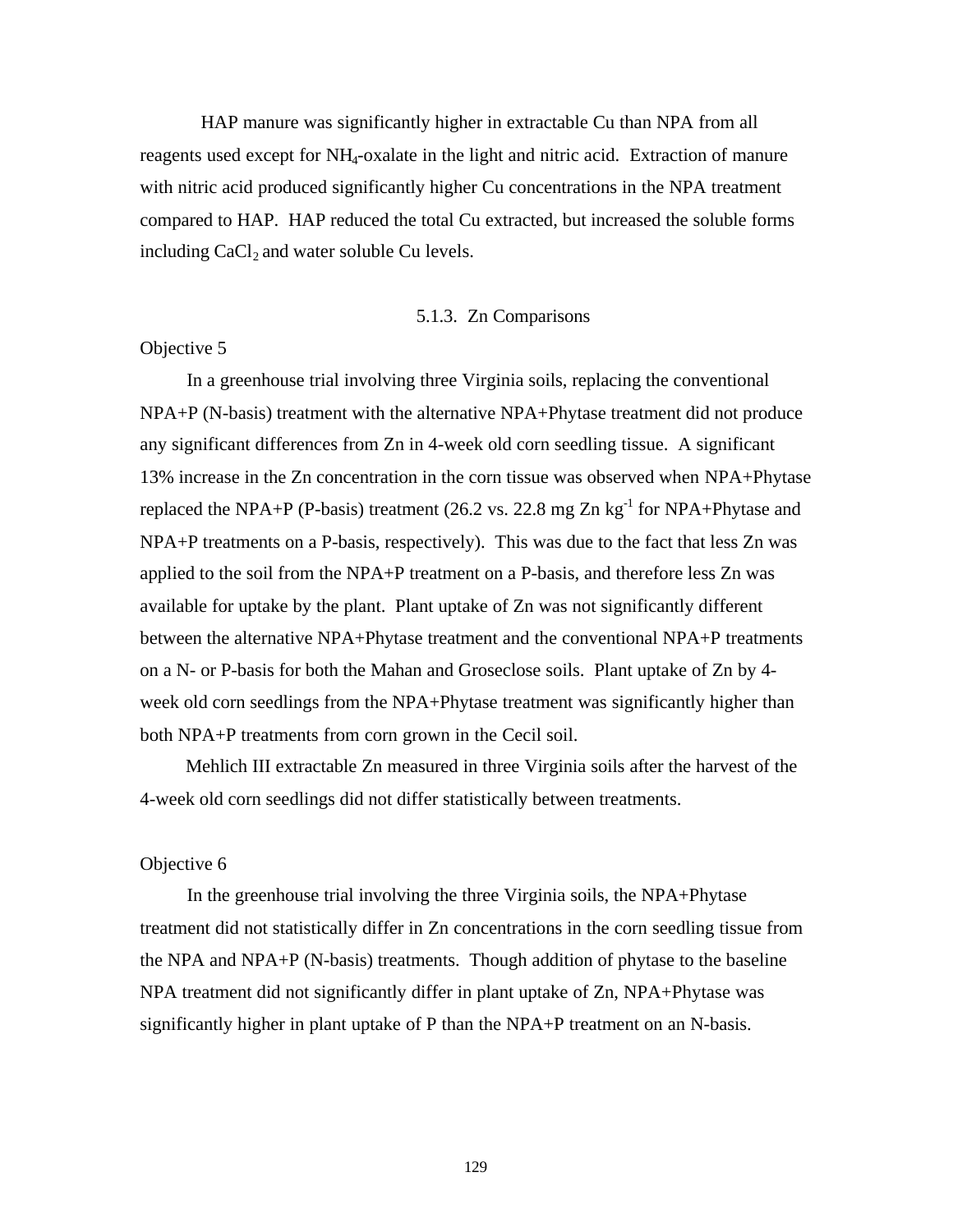### Objective 7

 In a fractionation of the treated turkey manures, replacing the NPA+P treatment for the NPA+Phytase treatment significantly increased Zn extracted by water,  $CaCl<sub>2</sub>$ , and  $CaNO<sub>3</sub>$ , while it significantly reduced Zn extracted by HCl, acetic acid, PbNO<sub>3</sub>, Kpyrophosphate, and  $NH_4$ -oxalate in the light. These two treatments did not statistically differ in Zn solubility after extraction with either NH4-oxalate in the dark or nitric acid.

When NPA was replaced with HAP, significantly higher levels of Zn were extracted by water, CaCl<sub>2</sub>, acetic acid, HCl, and  $PbNO<sub>3</sub>$ , while  $NH<sub>4</sub>$ -oxalate in the dark and light, and nitric acid extracted significantly lower levels of Zn. Potassium pyrophosphate extractable Zn produced no statistical differences between these two treatments.

 This research has shown that impacts on the solubility of P, Cu, and Zn in manure and manure-amended soils with the use of phytase as a feed additive and HAP grains is dependent upon many factors. For example, under N-based manure management, the use of phytase and HAP corn reduced both water-soluble and Mehlich III-extractable concentrations in the Virginia soils. The use of these alternatives under P-based manure management guidelines increased both water-soluble and Mehlich III-extractable P concentrations. This research has also shown no negative impacts on corn growth from the use of phytase as a feed additive to turkey rations. In agronomic terms, the use of phytase increases the solubility of P when poultry manure is applied on a P-basis, making the applied P more available to the plant. Farmers apply fertilizer for this same purpose. On sites that do not have high levels of residual P in the soil or a high risk of erosion, increased solubility of P would be beneficial to the farmer. However, if conditions are favorable for P movement off site, the use of phytase or HAP grains may serve to enhance P movement into surface waters. Since many different factors are involved in increasing the risk of P transport into surface waters, it is not possible at this point to give a clearcut answer as to whether the use of these amendments are environmentally beneficial or degrading. This research has shown trends with the use of these alternatives, and it demonstrates the importance of assessing not only the use of phytase and HAP grains, but also implementation of manure management guidelines appropriate to each site for controlling P movement.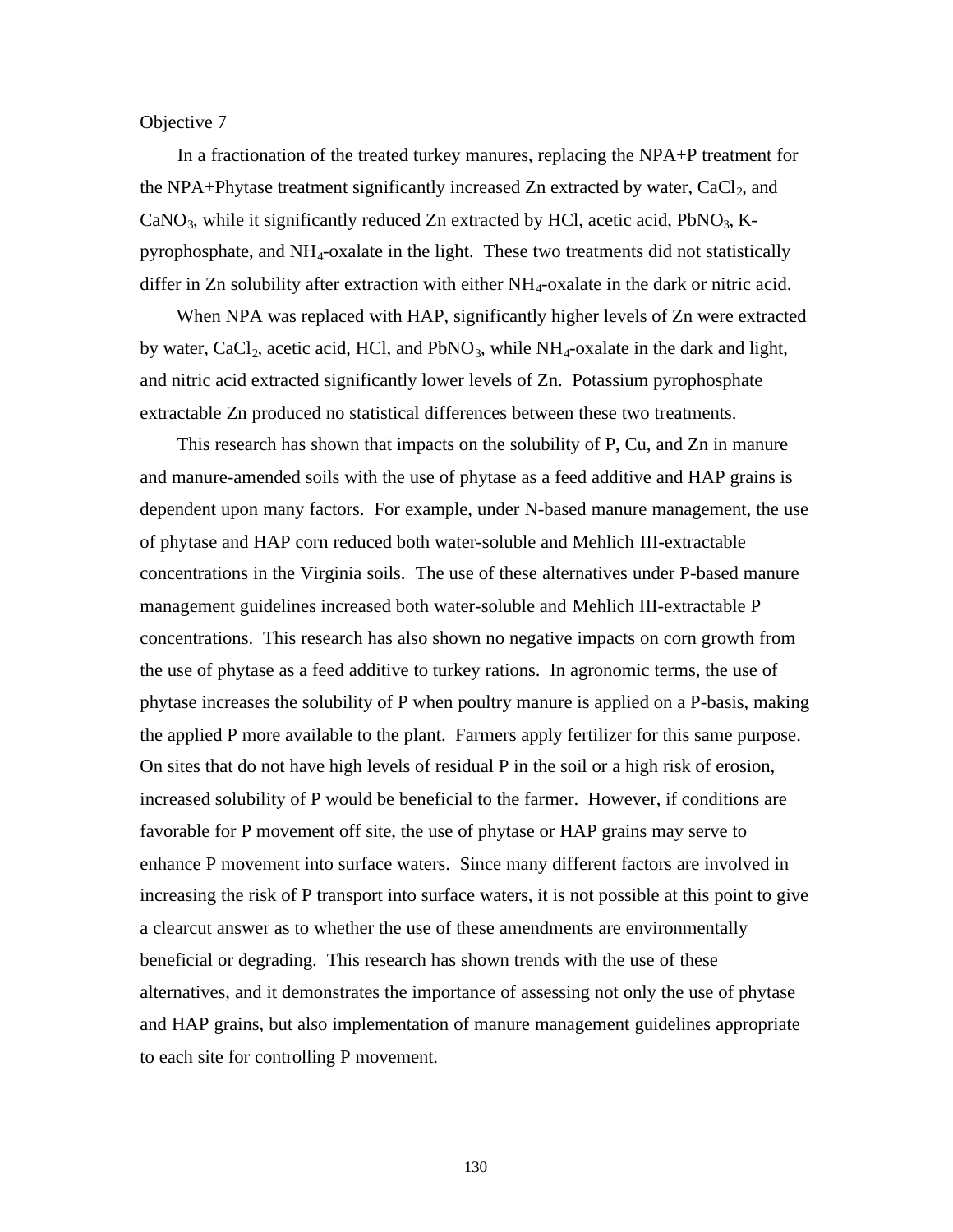# **CHAPTER 6: REFERENCES**

- Allen, S.E., G.L. Terman, and L.B. Clements. 1976. Greenhouse Techniques for soilplant-fertilizer research. National Fertilizer Development Center bulletinY-104. Tennessee Valley Authority , Muscle Shoals, AL.
- Anderson, M.A., J.R. McKenna, D.C. Martens, S.J. Donohue, E.T. Kornegay, and M.D. Lindemann. 1991. Long-term effects of copper rich swine manure application on continuous corn production. Commun. Soil Sci. Plant Anal. 22(9&10), 993-1002.
- Baxter, C.A., B.C. Joern, and O. Adeola. 1998. Dietary P management to reduce soil P loading from pig manure. *In:* Proceedings of the Twenty-eighth North Central Extension-Industry Soil Fertility Conference, Volume 14, Novemeber 11-12, 1998. Potash and Phosphate Institute. Brookings, SD.
- Brady, N.C., and R.R. Weil. 1999. Soil Phosphorous and Potassium. P. 540-584. *In* The Nature and Properties of Soils. 12<sup>th</sup> ed. Prentice Hall, Upper Saddle River, NJ.
- Coale, F.J., and J.A. Olear. 1996. The relationship between soil test phosphorous level and the concentration of dissolved and potentially transportable phosphorous in field drainage water. CRC Cooperative Agreement #NPS-UMD95. Edgewater, Maryland.
- Coelho, M.B. 1996. Ecological nutrition: A costly or smart move? *In* Coelho, M.B. and Kornegay, E.T. (eds.) Phytase in Animal Nutrition and Waste Management. BASF Corp., Mount Olive, NJ.
- Cox, F.R. and S.E. Hendricks. 2000. Soil test phosphorous and clay content effects on runoff water quality. J. Environ. Qual. 29:1582-1586.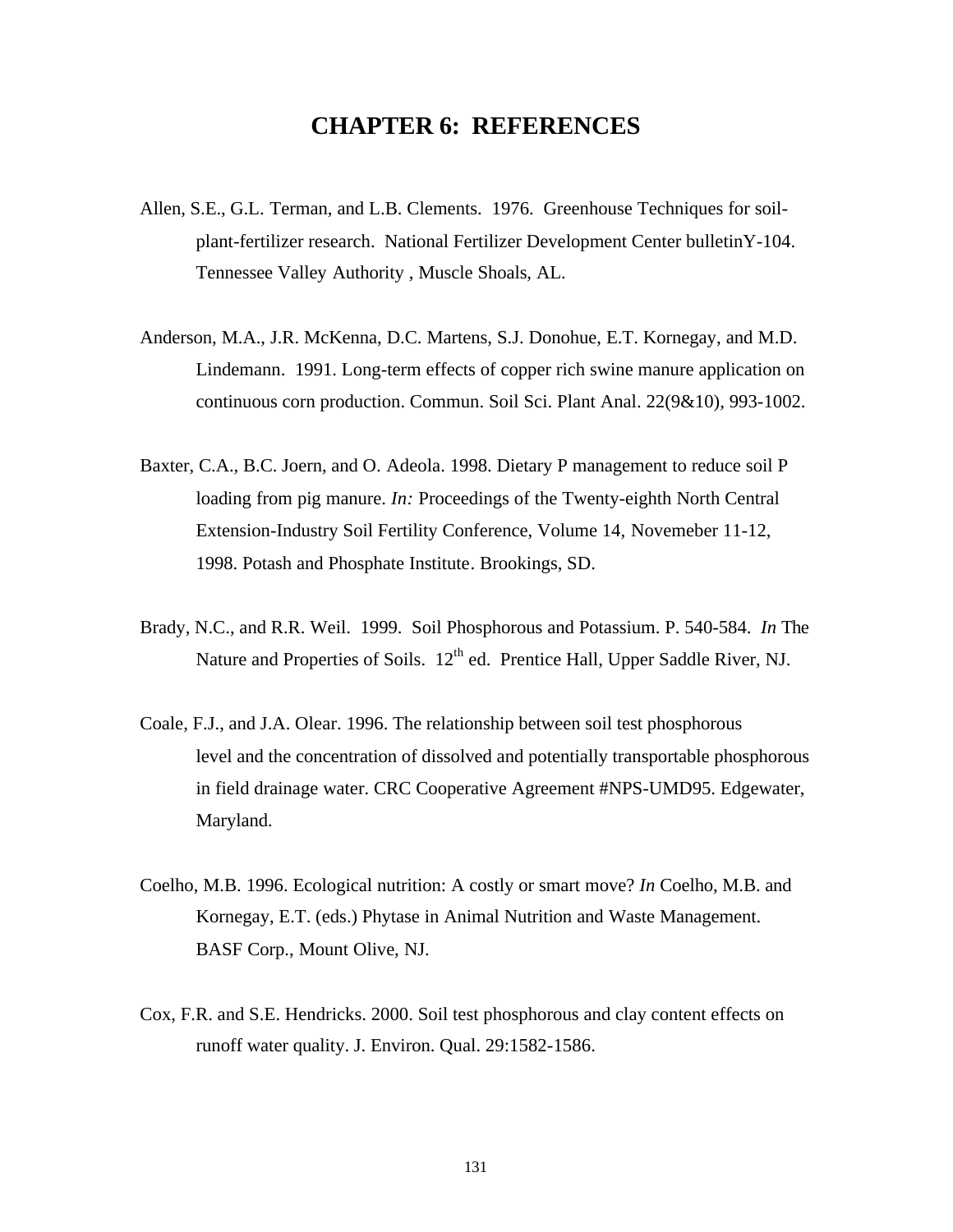- Department of Conservation and Recreation. 1993. Nutrient Management Handbook. 2<sup>nd</sup> ed. Richmond, VA.
- Department of Conservation and Recreation. 1999. Means to improve the economic feasibility of transporting and selling poultry waste and pursue alternative uses for poultry waste, including the establishment of an equal matching grant program. Richmond, Va.
- Donohue, S.J and S.E. Heckendorn. 1994. Laboratory procedures: Virginia Tech soil testing and plant analysis laboratory. Publication 452-881. Virginia Cooperative Extension.
- Duval, M.D. 1996. Practical feed formulation and return on investment with Natuphos Phytase for broilers and turkeys. *In* Coelho, M.B. and Kornegay, E.T. (eds.) Phytase in Animal Nutrition and Waste Management. BASF Corp., Mount Olive, NJ.
- Eghball, B., G.D. Binford, and D.D. Baltensperger. 1996. Phosphorous movement and adsorption in a soil receiving long-term manure and fertilizer additions. J. Environ. Qual. 25:1339-1343.
- Galeone, D.G. 1996. Factors affecting phosphorous transport at a conventionally-farmed site in Lancaster County, Pennsylvania, 1992-95. Water Resources Investigations Report 96-4168. Lemoyne, Pennsylvania.
- Gordon, R.W. and D.A. Roland, Sr. 1996. Influence of supplemental microbial phytase on calcium utilization of laying hens. *In* Coelho, M.B. and Kornegay, E.T. (eds.) Phytase in Animal Nutrition and Waste Management. BASF Corp., Mount Olive, NJ.

Harland, B.F., and D. Oberleas. 1996. Phytic acid complex in feed ingredients. *In* Coelho,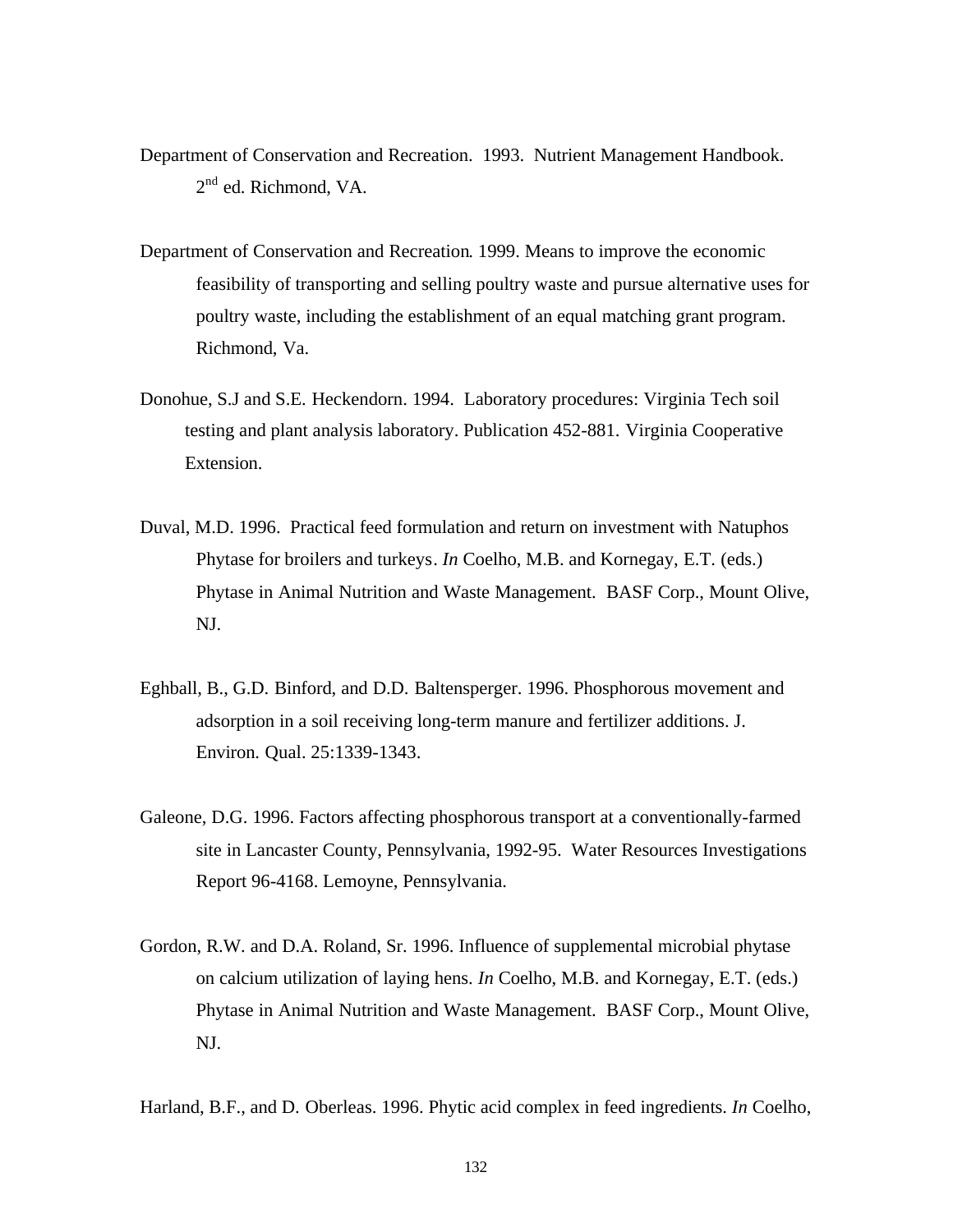M.B. and Kornegay, E.T. (eds.) Phytase in Animal Nutrition and Waste Management. BASF Corp., Mount Olive, NJ.

- Haygarth, P.M., and A.N. Sharpley. 2000. Terminology for phosphorous transfer. J.Environ. Qual. 29:10-15.
- Iragavarapu, R. 1999. Manure phosphorous-Problems, regulations, and crop genetic solutions. Part 1-summary. Crop Insights: vol. 9 no.6. Available at: http://www.pioneer.com/usa/nutrition/manure\_phosphorous\_99.htm (accessed 21 Oct 2000).
- Joern, B.C., T.L. Provin, and A.L. Sutton. 1996. Retention of swine manure phosphorous compounds in soil. Research Investment Report, National Pork Producers Council.
- Jokela, W.E. 1999. The phosphorous index: A tool for management of agricultural phosphorous in Vermont. Report to SERA-17: Minimizing P losses from agriculture. Quebec City, July, 1999. Available at http://pss.uvm.edu/vtcrops/NutrientMgt.html#TOP (accessed 16 Oct. 2000).

Jones J.B., Jr. 1998. Plant Nutrition Manual. CRC Press, Boca Raton, FL.

- Kornegay, E.T. 1996. Effectiveness of Natuphos Phytase in improving the bioavailabilities of phosphorous and other nutrients for broilers and turkeys. *In* Coelho, M.B. and Kornegay, E.T. (eds.) Phytase in Animal Nutrition and Waste Management. BASF Corp., Mount Olive, NJ.
- Kornegay, E.T. and D.M. Denbow. 1999. Bioavailability of phosphorous in high available (low phytate) corn and normal phytate corn and the influence of microbial phytase for young turkeys. S. Poultry Sci. S35 (abstract).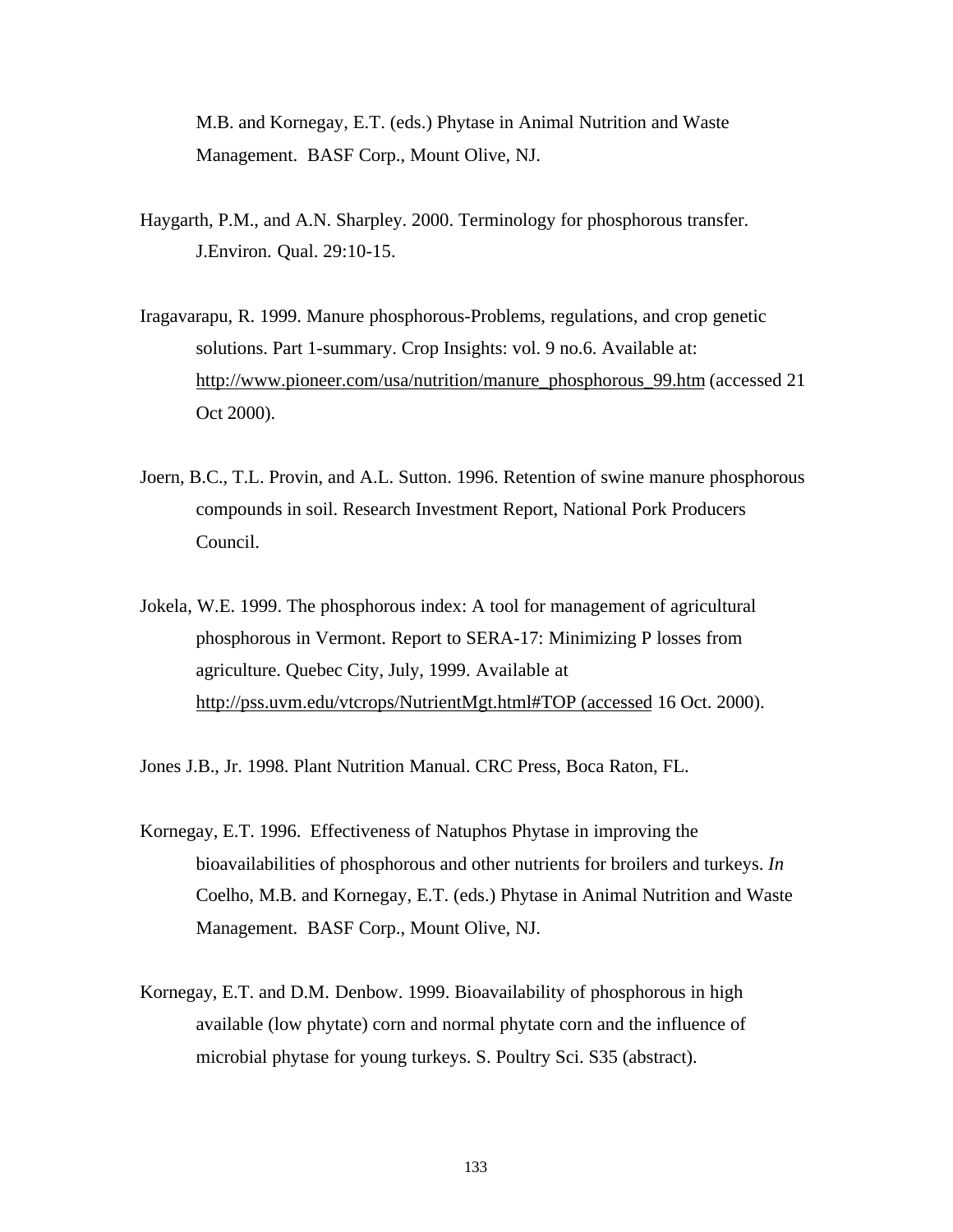- Kornegay, E.T., H. Qian, and D.M. Denbow. 1996. Influence of dietary calcium levels or calcium: phosphorous ratios on effectiveness of Natuphos Phytase for broilers and turkeys. *In* Coelho, M.B. and Kornegay, E.T. (eds.) Phytase in Animal Nutrition and Waste Management. BASF Corp., Mount Olive, NJ.
- Kuo, S. 1996. Phosphorous. In D.L. Sparks (ed.) Methods of soil analysis. Part 3. SSSA Book Ser. 5. SSSA. Madison, WI.
- Lawrence, C.L. 2000. Effects of feeding phytase enzyme and HAP corn on solubility of phosphorous, copper, and zinc in turkey manure and manure-amended soils. M.S. Thesis. Virginia Polytechnic Institute and State University. Blacksburg, VA.
- Lemunyon, J.L. and R.G. Gilbert. 1993. Concept and need for a phosphorous assessment tool. J. Prod. Agric. 6:483-486.
- Li, Z. and L.M. Shuman. 1996a. Mobility of Zn, Cd and Pb in soils as affected by poultry litter extract-I. Leaching in soil columns. Environ. Pollut. 95: 219-226.
- Li, Z. and L.M. Shuman. 1996b. Mobility of Zn, Cd and Pb in soils as affected by poultry litter extract-II. Redistribution among soil fractions. Environ. Pollut. 95: 227-234.
- Lucas, J. 1991. Greenhouse and laboratory study for the land application of water treatment residual. M.S. Thesis. Virginia Polytechnic Institute and State University. Blacksburg, VA.
- Mehlich, A. 1984. Mehlich 3 soil test extractant: A modification of the Mehlich 2 extractant. Comm Soil Sci Plant Anal 15:1409-1416.
- Miller, W.P., D.C. Martens, and L.W. Zelazny. 1986a. Effect of sequence in extraction of trace metals from soils. Soil Sci. Soc. Am. J. 50:598-601.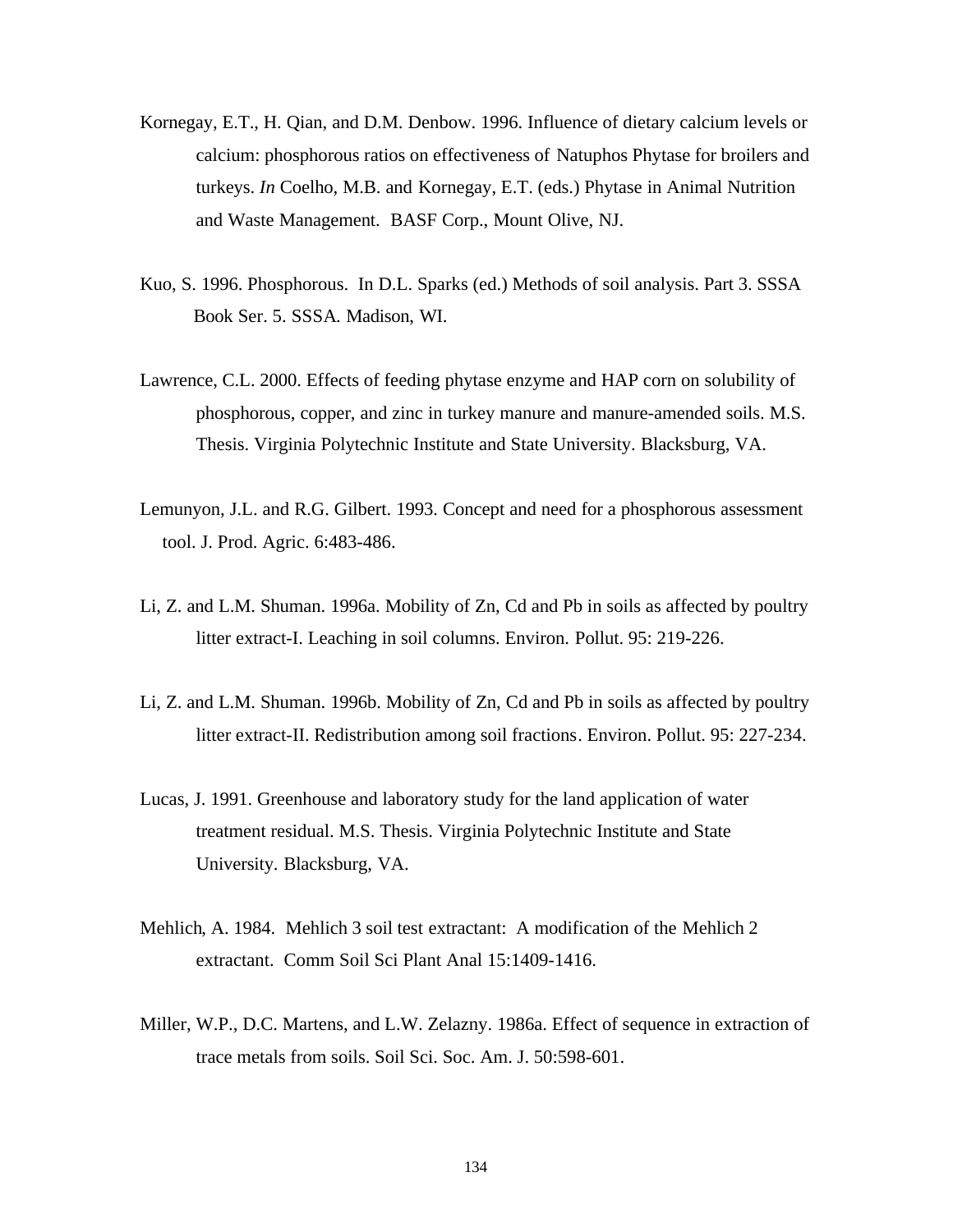- Miller, W.P., D.C. Martens, L.W. Zelazny, and E.T. Kornegay. 1986b. Forms of solid phase copper in copper-enriched swine manure. J. Environ. Qual. Vol. 15, no.1.
- Mitchell, C.C., S.T. Windham, D.B. Nelson, and M.N. Baltikauski. 1992. Effects of longterm litter application on coastal plain soils. *In:* Proceedings 1992 National Poultry Waste Management Sumposium Committee. Auburn University Press, Auburn, AL. pp. 383-390.
- Moore, P.A., Jr. 1998. Best management practices for poultry manure utilization that enhance agricultural productivity and reduce pollution. *In* J.L. Hatfield and B.A. Stewart (ed.) Animal waste utilization: Effective us of manure as a soil resource. Ann Arbor press, Chelsea, Michigan.
- Moore, P.A., Jr., and D. M. Miller. 1994.Decreasing phosphorous solubility in poultry litter with aluminum, calcium, and iron amendments. J. Environ. Qual. 23:325- 330.
- Moore, P.A., Jr., T.C. Daniel, D.R. Edwards, and D.M. Miller. 1995. Effect of chemical amendments on ammonia volatilization from poultry litter. J. Environ. Qual. 24:293-300.
- Moore, P.A. Jr., T.C. Daniel, J.T. Gilmour, B.R. Shreve, D.R. Edwards, and B.H. Wood. 1998a. Decreasing metal runoff from poultry litter with aluminum sulfate. J. Environ. Qual. 27:92-99.
- Moore, P.A. Jr., W.E. Huff, W.F. Jaynes, G.R. Huff, J.M. Balog, and N.C. Rath. 1998b. Effect of high available phosphorous corn and phytase enzyme addition to broiler diets on phosphorous runoff from fescue plots. Southern Poultry Science Society. S30 (abstract)

Mozaffari, M., and J.T. Sims. 1996. Phosphorous transformations in poultry litter-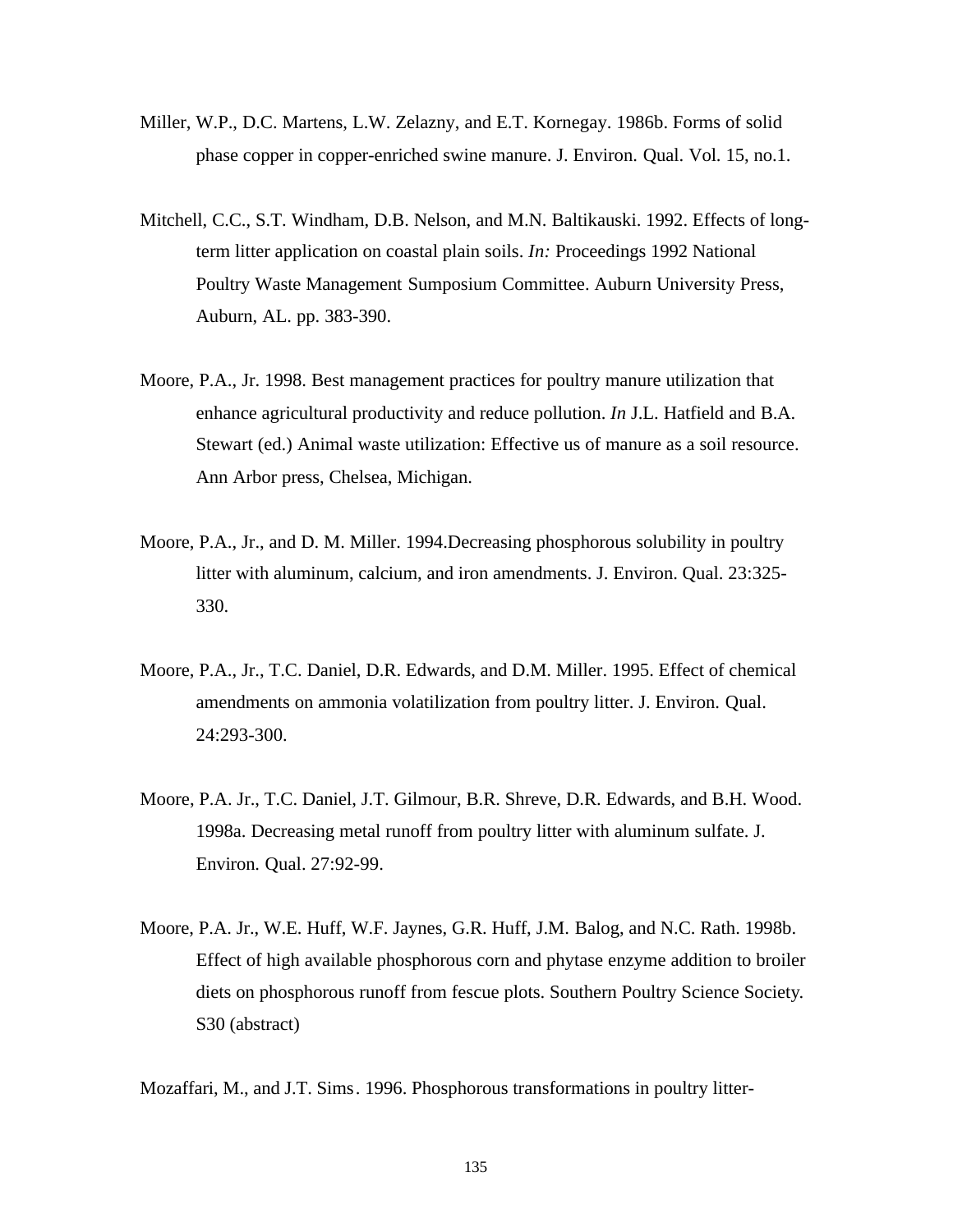amended soils of the Atlantic Coastal Plain. J.Environ. Qual. 25: 1357-1365.

- Mullins, G.L., and B.F. Hajek. 1997. Phosphorous accumulation and loss from Alabama soils receiving poultry litter. Bulletin No. 631. Alabama Agricultural Experiment Station, Auburn University, Alabama.
- Nys, Y., D. Frapin, and A. Pointillart. 1996. Occurrence of phytase in plants, animals and microorganisms. *In* Coelho, M.B. and Kornegay, E.T. (eds.) Phytase in Animal Nutrition and Waste Management. BASF Corp., Mount Olive, NJ.
- Pautler and J.T. Sims. 2000. Relationships between soil test phosphorous, soluble phosphorous, and phosphorous saturation in Delaware soils. Soil Sci. Soc. Am. J. 64:765-773.
- Payne, G.G., D.C. Martens, E.T. Kornegay, and M.D. Lindemann. 1988a. Availability and form of copper in three soils following eight annual applications of copperenriched swine manure.
- Payne, G.G., D.C. Martens, C. Winarko, and N.F. Perera. 1988b. Form and availability of copper and zinc following long-term copper sulfate and zinc sulfate applications. J. Environ. Qual. Vol. 17, no.4.
- Pelletier, B.A. 1999. Virginia grain handling practices and corn for poultry litter exchange program. M.S. Thesis. Virginia Polytechnic Institute and State University. Blacksburg, VA.
- Peters, J.M. and N.T. Basta. 1996. Reduction of excessive bioavailable phosphorous in soils by using municipal and industrial wastes. J. Environ. Qual. 25:1236-1241.
- Pote,D.H., T.C. Daniel, A.N. Sharpley, P.A. Moore, Jr., D.R. Edwards, and D.J. Nichols.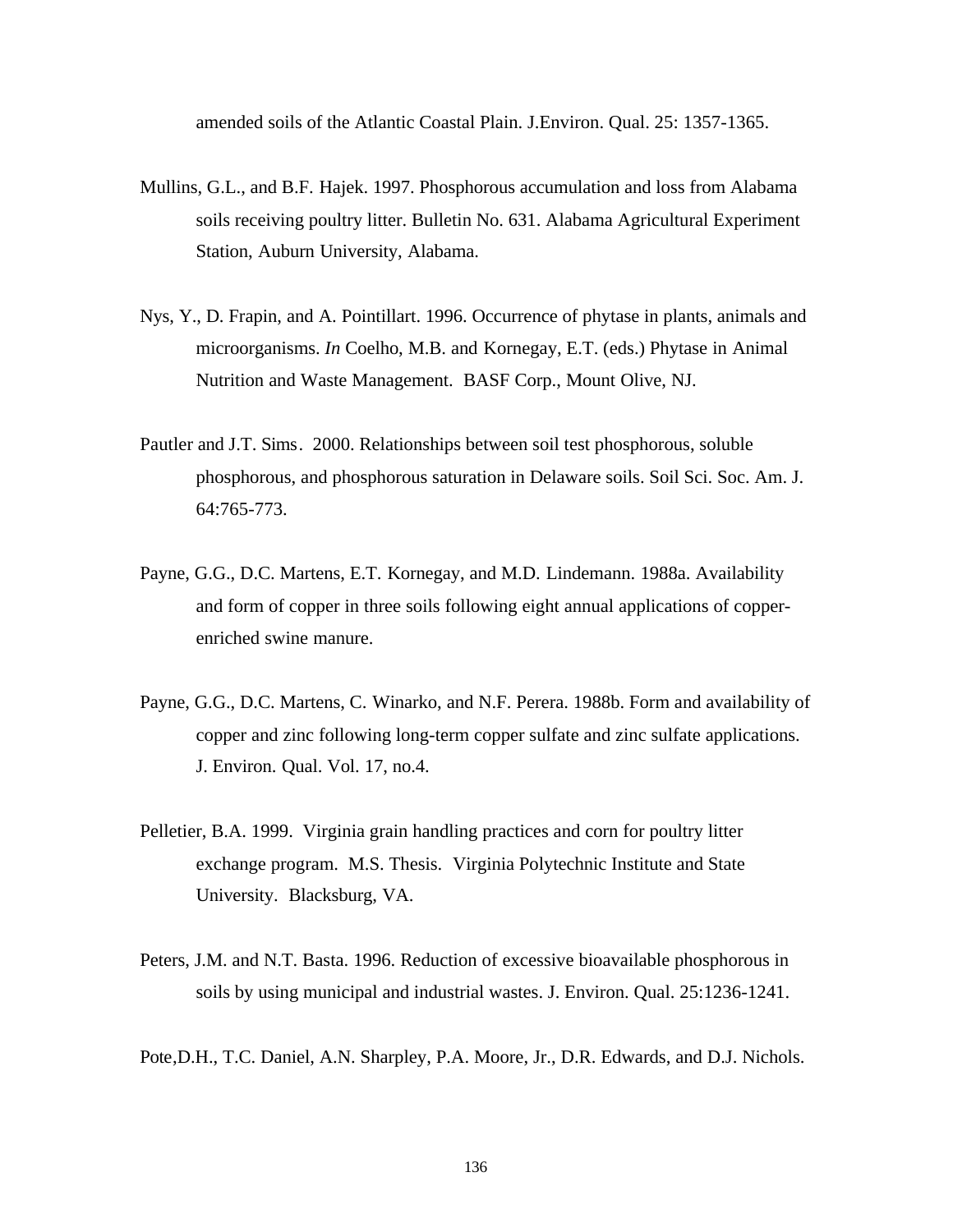Relating extractable soil phosphorous to phosphorous losses in runoff. Soil Sci. Soc. Am. J. 60:855-859.

- Prasad, R. and J.F. Power. 1997. Phosphorous. *In* Soil Fertility Management for Sustainable Agriculture. Lewis Publishers, Boca Raton, FL.
- Ravindran, V. 1996. Occurrence of phytic acid in plant feed ingredients. *In* Coelho, M.B. and Kornegay, E.T. (eds.) Phytase in Animal Nutrition and Waste Management. BASF Corp., Mount Olive, NJ.
- Sallade, Y.E. and J.T. Sims. 1997. Phosphorous transformations in the sediments of Delaware's agricultural drainageways: I. Phosphorous forms and sorption. J. Environ. Qual. 26:1571-1579.
- SAS Institute. 1996. SAS/STAT User's guide. Version 6.12. SAS Inst., Cary, N.C.
- Saylor, W.W., G.W. Malone, J.T. Sims, and V. Raboy. 1999. Effects of microbial phytase, high available phosphorous corn, and dietary phosphorous level on broiler production. 1. Effects on broiler performance. Southern Poultry Science Society. S31 (abstract).
- Sharpley, A.N. 1996. Availability of residual phosphorous in manured soils. Soil Sci. Soc. Am. J. 60:1459-1466.
- Sharpley, A.N. 2000. Agriculture and phosphorous management: The Chesapeake Bay. Lewis Publishers, Boca Raton, FL.
- Sharpley, A.N., S.C. Chapra, R. Wedepohl, J.T. Sims, T.C. Daniel, and K.R. Reddy. 1994. Managing agricultural phosphorous for protection of surface waters: Issues and options. J. Environ. Qual. 23:437-451.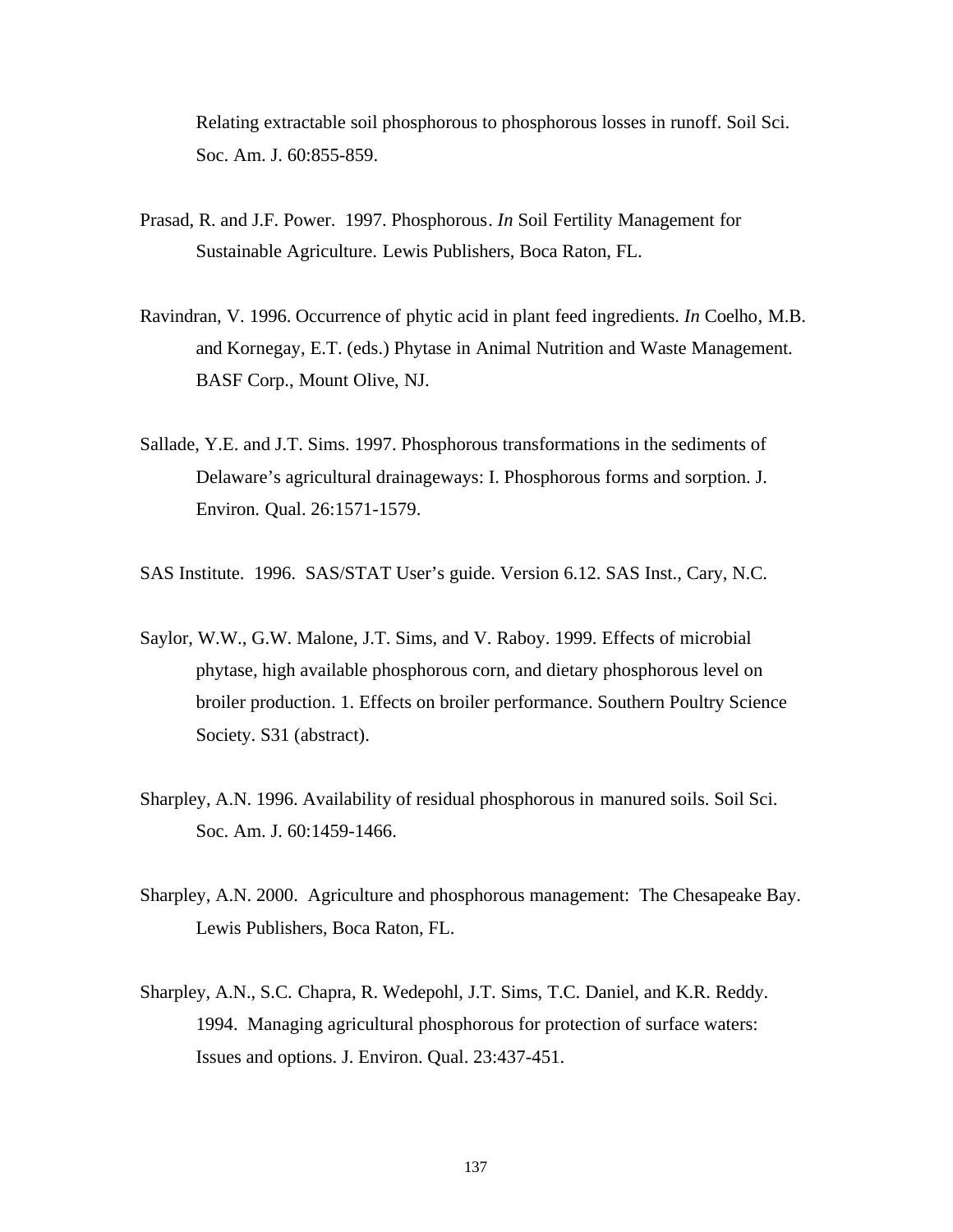- Sharpley, A.N., T. Daniel, T. Sims, J. Lemunyon, R. Stevens, and R. Parry. 1999. Agricultural phosphorous and eutrophication. ARS-149. USDA-ARS.
- Sharpley, A.N., B. Foy, and P. Withers. 2000. Practical and innovative measures for the control of agricultural phosphorous losses to water: an overview. J. Environ. Qual. 29:1-9.
- Simpson, T.W. 1998. A citizen's guide to the Water Quality Improvement Act of 1998. Maryland Cooperative Extension.
- Sims, J.T. 1993. Environmental soil testing for phosphorous. J.Prod. Agric. 6:501-507.
- Sims, J.T., A.C. Edwards, O.F. Schoumans, and R.R. Simard. 2000. Integrating Soil Phosphorous Testing into Environmentally Based Agricultural Management Practices. J. Environ. Qual. 29:60-71.
- Sims, J.T., M.F. Lavahaun, G.W. Malone, W.W. Saylor, and V. Raboy. 1999. Effects of microbial phytase, high available phosphorous corn, and dietary phosphorous level on broiler production. 3. Effects on broiler litter composition. S. Poultry Sci. S33 (abstract).
- Smith, G.S., C.M. Johnston, and I.S. Cornforth. 1983. Comparison of nutrient solutions for growth of plants in sand culture. New Phytol. 94, 537-548.
- Stout, W.L., A.N. Sharpley, and J. Landa. 2000. Effectiveness of coal combustion by-products in controlling phosphorous export from soils. J. Environ. Qual. 29:1239-1244.
- Turner, B.L. and P.M. Haygarth. 2000. Phosphorous forms and concentrations in leachate under four grassland soil types. Soil Sci. Soc. Am. J. 64:1090-1099.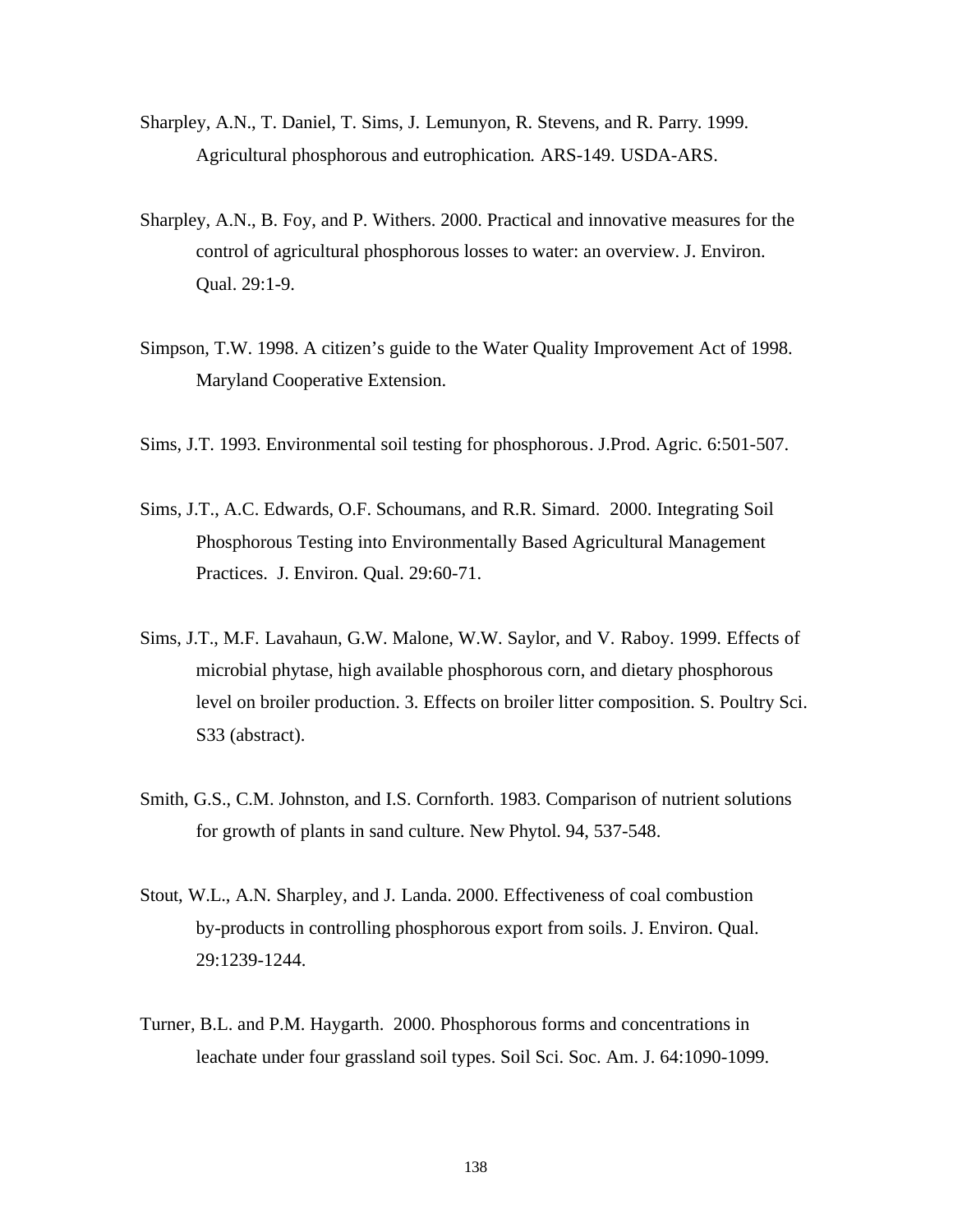- U.S. Department of Agriculture. 1997 Census of Agriculture: Virginia State and County Data: Vol. 1 Geographic Area Series, Part 46. NASS AC97-A-46, Washington, DC.
- U.S. Environmental Protection Agency. 1995. National water quality inventory: 1994 Report to Congress. EPA841-R-95-005. Office of Water, USEPA, Washington, D.C.
- U.S. Environmental Protection Agency. 1996. Environmental Indicators of Water Quality in the United States, EPA 841-R-96-002, U.S. Environmental Protection Agency, Office of Water (4503F), U.S. Government Printing Office, Washington, D.C.
- Van der Watt, H.v.H., M.E. Sumner, and M.L. Carbrera. 1994. Bioavailability of Copper, Manganese, and Zinc in poultry litter. J. Environ. Qual. 23:43-49.